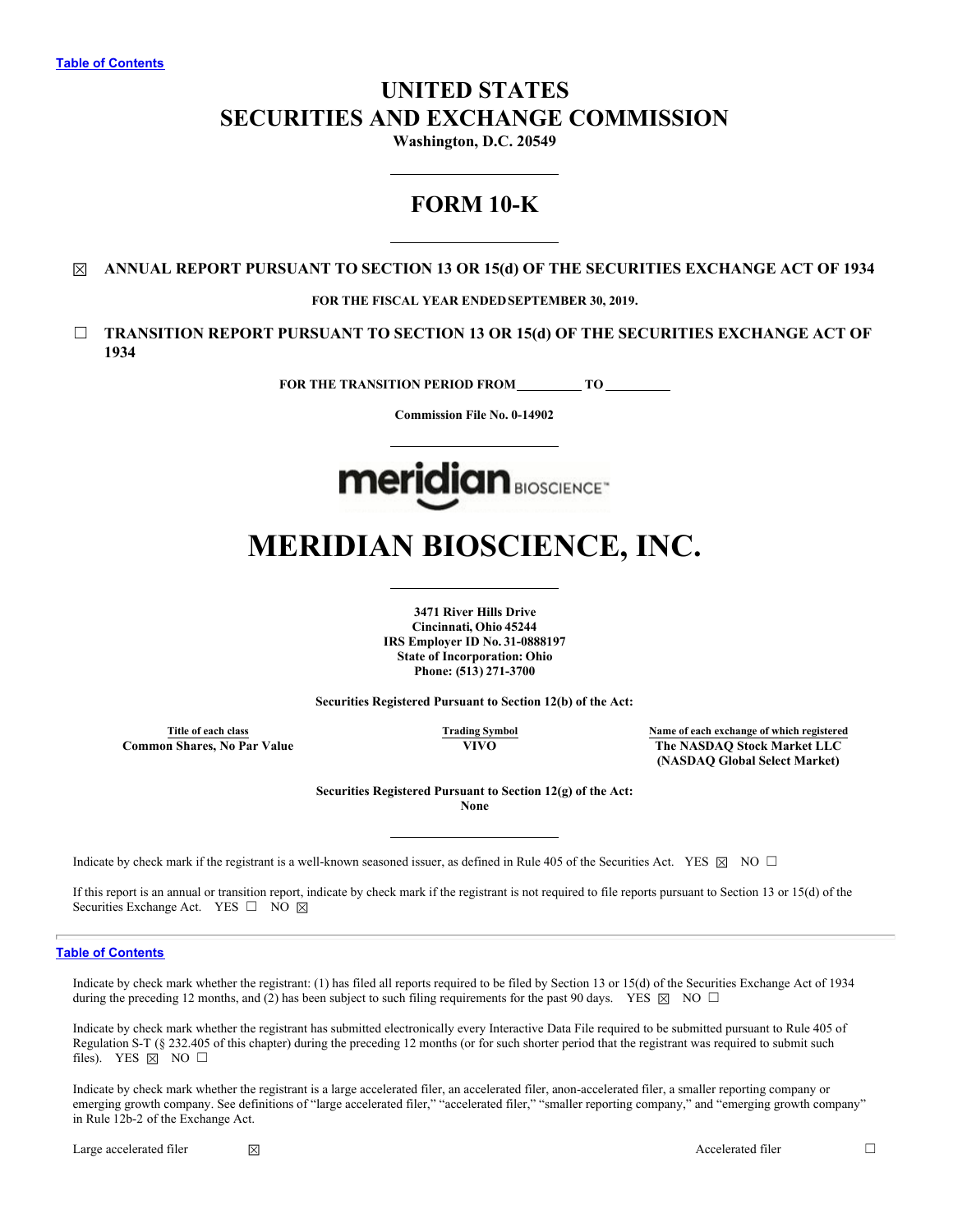<span id="page-1-0"></span>

Page

Emerging Growth Company  $\Box$ 

Indicate by check mark whether the registrant is a shell company (as defined in Exchange Act Rule12b-2). YES  $\Box$  NO  $\boxtimes$ 

If an emerging growth company, indicate by check mark if the registrant has elected not to use the extended transition period for complying with any new or revised financial accounting standards provided pursuant to Section 13(a) of the Exchange Act.  $\Box$ 

The aggregate market value of Common Shares held bynon-affiliates as of March 31, 2019 was \$743,730,984 based on a closing sale price of \$17.61 per share on March 31, 2019. As of October 31, 2019, 42,741,721 no par value Common Shares were issued and outstanding.

# DOCUMENTS INCORPORATED BY REFERENCE

Portions of the Proxy Statement for the 2020 Annual Meeting of Shareholders, which will be filed within one hundred and twenty days of the fiscal year ended September 30, 2019 (2020 Proxy Statement), are incorporated by reference into Part III of this report to the extent described herein.

# **Table of Contents**

#### MERIDIAN BIOSCIENCE, INC. INDEX TO ANNUAL REPORT ON FORM 10-K

| Part I            |                                                                                                              | a agu   |
|-------------------|--------------------------------------------------------------------------------------------------------------|---------|
| Item 1<br>Item 1A | <b>Business</b><br><b>Risk Factors</b>                                                                       | 4<br>11 |
| Item 1B           | <b>Unresolved Staff Comments</b>                                                                             | 20      |
| Item 2            | Properties                                                                                                   | 21      |
| Item 3            | <b>Legal Proceedings</b>                                                                                     | 21      |
| Item 4            | <b>Mine Safety Disclosures</b>                                                                               | 22      |
| Part II           |                                                                                                              |         |
| Item 5            | Market for Registrant's Common Equity, Related Stockholder Matters and Issuer Purchases of Equity Securities | 22      |
| Item 6            | <b>Selected Financial Data</b>                                                                               | 24      |
| Item 7            | Management's Discussion and Analysis of Financial Condition and Results of Operations                        | 24      |
| Item 7A           | <b>Ouantitative and Oualitative Disclosures about Market Risk</b>                                            | 33      |
| Item 8            | <b>Financial Statements and Supplementary Data</b>                                                           | 34      |
| Item 9            | Changes in and Disagreements with Accountants on Accounting and Financial Disclosure                         | 68      |
| Item 9A           | <b>Controls and Procedures</b>                                                                               | 68      |
| Item 9B           | <b>Other Information</b>                                                                                     | 68      |
| Part III          |                                                                                                              |         |
| Item 10           | Directors, Executive Officers and Corporate Governance                                                       | 69      |
| Item 11           | <b>Executive Compensation</b>                                                                                | 69      |
| Item 12           | Security Ownership of Certain Beneficial Owners and Management and Related Stockholder Matters               | 69      |
| Item 13           | Certain Relationships and Related Transactions, and Director Independence                                    | 69      |
| Item 14           | <b>Principal Accountant Fees and Services</b>                                                                | 69      |
| Item 15           | <b>Exhibits and Financial Statement Schedules</b>                                                            | 70      |
| Item 16           | Form 10-K Summary                                                                                            | 72      |

# NOTE ABOUT FORWARD-LOOKING STATEMENTS

This report includes estimates, projections, statements relating to our business plans, objectives, and expected operating results that are "forward-looking statements" within the meaning of the Private Securities Litigation Reform Act of 1995, Section 27A of the Securities Act of 1933, and Section 21E of the Securities Exchange Act of 1934. Forward-looking statements may appear throughout this report, including the following sections: "Business" (Part I, Item 1 of this Form 10-K), "Risk Factors" (Part I, Item 1A of this Form10-K), and "Management's Discussion and Analysis of Financial Condition and Results of Operations" (Part II, Item 7 of this Form 10-K). These forward-looking statements generally are identified by the words "believe," "project," "expect," "anticipate," "estimate," "intend," "strategy," "future," "opportunity," "plan," "may," "should," "will," "would," "will be," "will continue," "will likely result," and similar expressions. Forward-looking statements are based on current expectations and assumptions that are subject to risks and uncertainties that may cause actual results to differ materially. We describe risks and uncertainties that could cause actual results and events to differ materially in "Risk Factors," "Management's Discussion and Analysis of Financial Condition and Results of Operations," "Quantitative and Qualitative Disclosures about Market Risk" (Part II, Item 7A of this Form 10-K) and elsewhere in this Form 10-K. Readers are cautioned not to place undue reliance on forward-looking statements, which speak only as of the date they are made. We undertake no obligation to update or revise publicly any forward-looking statements, whether because of new information, future events, or otherwise.

**Table of Contents**

#### PART I.

This Annual Report on Form10-K includes forward-looking statements about our business and results of operations that are subject to risks and uncertainties. See "Note About Forward-Looking Statements" above. Factors that could cause or contribute to such risks and uncertainties include those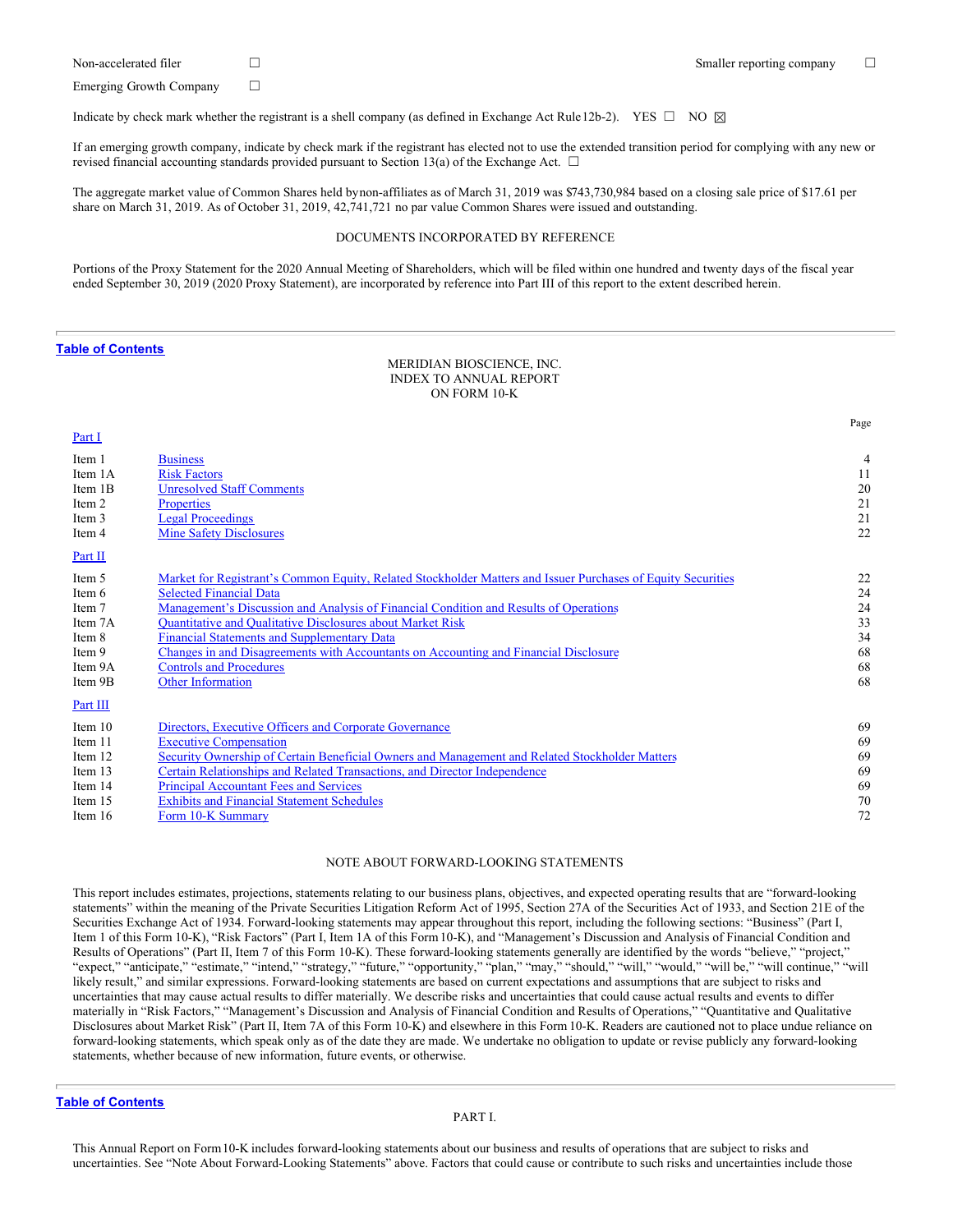<span id="page-2-0"></span>discussed in Item 1A. "Risk Factors." In addition to the risk factors discussed herein, we are also subject to additional risks and uncertainties not presently known to us or that we currently deem immaterial. If any of these risks and uncertainties develops into actual events, our business, financial condition or results of operations could be adversely affected.

Unless the context requires otherwise, references in this Annual Report on Form10-K to "Meridian," "we," "us," "our," or "our company" refer to Meridian Bioscience, Inc. and its subsidiaries.

In the discussion that follows, all dollar amounts and share amounts are in thousands (both tables and text), except per share data.

This Annual Report on Form10-K refers to trademarks such as Alethia™, Curian™, Immuno*Card®*, Immuno*Card* STAT!*®*, LeadCare*®*, MyTaq™, PediaStat<sup>™</sup>, PREMIER<sup>®</sup>, revogene<sup>™</sup> and SensiFAST<sup>™</sup>, which are protected under applicable intellectual property laws and are our property. Solely for convenience, our trademarks and tradenames referred to in this Form 10-K may appear without the *®* or™ symbols, but such references are not intended to indicate in any way that we will not assert, to the fullest extent under applicable law, our rights to these trademarks and tradenames. Our molecular diagnostic test platform formerly known under the tradenames *illumigene* and *illumipro*, has been rebranded under the tradename Alethia. References to Alethia throughout this Annual Report on Form 10-K refer to our molecular diagnostic tests and instrumentation formerly marketed and sold under the *illumigene* and *illumipro* brands.

# ITEM 1.

#### **BUSINESS**

#### **Overview**

Meridian is a fully-integrated life science company with principal businesses in: (i) the development, manufacture, sale and distribution of diagnostic test kits, primarily for certain gastrointestinal and respiratory infectious diseases, and elevated blood lead levels; and (ii) the manufacture and distribution of bulk antigens, antibodies, PCR/qPCR reagents, nucleotides, and bioresearch reagents used by IVD manufacturers and researchers in immunological and molecular tests for human, animal, plant and environmental applications. The Company was incorporated in Ohio in 1976. Our principal corporate offices are located near Cincinnati, Ohio, USA.

Our website is www.meridianbioscience.com. We make available our Annual Reports on Form10-K, Quarterly Reports on Form10-Q, Current Reports on Form 8-K, Proxy Statements and any amendments thereto, free of charge through this website, as soon as reasonably practicable after such material has been electronically filed with or furnished to the Securities and Exchange Commission ("SEC"). The SEC maintains an internet site containing these filings and other information regarding Meridian at www.sec.gov. The information on our website is not and should not be considered part of this Annual Report on Form 10-K.

#### **Reportable Segments**

**Table** 

Our reportable segments are Diagnostics and Life Science, both of which are headquartered in Cincinnati, Ohio. Detailed information related to the reportable segments can be found in the following locations within this Annual Report on Form 10-K:

| of Contents | <b>Type of Segment Information</b> | Location within Annual Report on Form 10-K                                                                             |
|-------------|------------------------------------|------------------------------------------------------------------------------------------------------------------------|
|             | Physical locations and activities  | Item 2. "Properties"                                                                                                   |
|             | Revenue by geographic region       | Item 7. "Management's Discussion and Analysis of<br>Financial Condition & Results of Operations"<br>(hereafter "MD&A") |
|             | Financial information              | Note 9 of Consolidated Financial Statements                                                                            |
|             |                                    |                                                                                                                        |

 $-4-$ 

#### **Diagnostics Segment**

#### *Overview of Products and Markets*

Our largest source of revenues is clinical diagnostic products, with our Diagnostics segment providing 68% of consolidated net revenues for fiscal 2019. As of September 30, 2019, our Diagnostics segment had approximately 485 employees in ten countries.

Our clinical diagnostic products provide accuracy, simplicity and speed; enable early diagnosis and treatment of common, acute medical conditions; and provide for better patient outcomes at reduced costs. We target diagnostics for disease states that: (i) are conditions where rapid diagnosis impacts patient outcomes; (ii) have opportunistic demographic and disease profiles; (iii) are underserved by current diagnostic products; and/or (iv) have difficult sample handling requirements (e.g., stool). This approach has allowed us to establish meaningful market share in our target disease states, gastrointestinal and respiratory illnesses, and tests for elevated lead levels in blood.

Our clinical diagnostic products span a broad menu of testing platforms and technologies, and also include transport media that store and preserve specimen samples from patient collection to laboratory testing. Our testing platforms include:

• **Real-time PCR Amplification (Revogene brand)** – high-sensitivity, fluorescent molecular platform suitable for automated sample prep and targeted nucleic acid amplification and detection from patient specimens. Assay platform can process 1-8 tests per run in about one hour. Current menu includes four FDA-cleared assays. Simple sample prep, footprint and test turnaround time make the Revogene platform suitable for Integrated Delivery Networks ("IDNs") and hospital systems using a decentralized testing approach.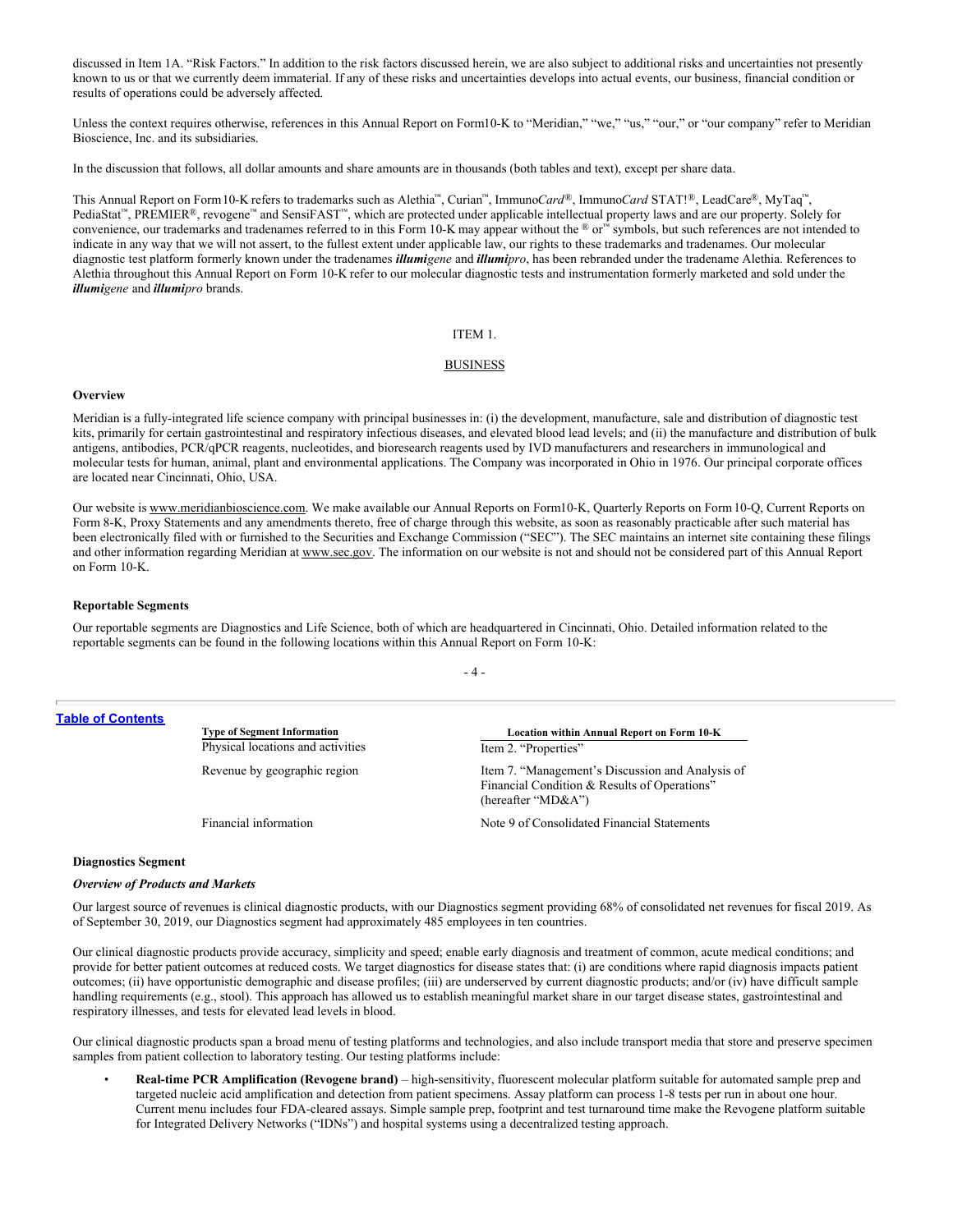- **Isothermal DNA Amplification (Alethia brand)** high sensitivity, molecular platform using LAMP (loop-mediated isothermal amplification) technology to process from 1 to 10 tests per run in generally under one hour; and requires no batching of samples. Following the June 2019 acquisition of the Revogene brand, efforts are underway to convert existing Alethia customers using *C. dif icile,* Group A *Streptococcus* and Group B *Streptococcus* assays to the Revogene platform.
- **Lateral Flow Immunoassay (Curian brand)** rapid fluorescence-based immunoassay platform highly compatible with detection of infectious agents in human clinical specimens; provides single step sample prep methodology with a rapid time-to-result analyzer readout in 20 minutes. The 510(k) application for the Curian instrument and its first assay, a stool antigen test for *H. pylori*, was submitted to FDA in September 2019, and commercial launch of the testing platform is expected in the first half of fiscal 2020.
- **Rapid Immunoassay (Immuno***Card* **and Immuno***Card* **STAT! brands)** single-use immunoassays that have fast turnaround times (generally under 20 minutes); and can reduce expensive send-outs for hospitals and outpatient clinics.
- **Enzyme-linked Immunoassay (PREMIER brand)** batch immunoassay platform that can process up to 96 tests per run; is highly accurate and economical; and is adaptable to automation.
- **Anodic Stripping Voltammetry (LeadCare and PediaStat brands)** electrical chemical sensor platform for quantitative determination of lead levels in blood.

- 5 -

# **Table of [Contents](#page-1-0)**

Our clinical diagnostic products are comprised of products used principally in the detection of infectious diseases caused by various bacteria, viruses, parasites and pathogens, along with the CLIA-waived LeadCare test for quantitative determination of blood lead levels. These products are grouped into the following product families:

#### Gastrointestinal Assays

Includes tests for the following, among others:*C. dif icile*, Enterohemorrhagic *E. coli*, *Campylobacter jejuni* (Campy), *H. pylori,* Cryptosporidium*, giardia lamblia,* and calprotectin*.*

#### Respiratory Illness Assays

Includes tests for the following, among others: Group A*Streptococcus* (strep throat), Influenza, *M. pneumoniae* (Mycoplasma), *Bordetella pertussis* (whooping cough), and respiratory syncytial virus (RSV).

#### Blood Chemistry Assays

Tests for elevated lead levels in blood.

#### Other Assays

Includes tests for the following, among others: Group B*Streptococcus*, *Chlamydia trachomatis*, *Neisseria gonorrhea*, Herpes Simplex Virus Type 1 & Type 2, and Malaria.

Our product portfolio includes over 140 diagnostic tests and transport media, and is marketed to acute care hospitals, reference laboratories, outpatient clinics and physician office laboratories in over 70 countries around the world.

Our current research and development pipeline for immunoassay products includes a new instrument that utilizes fluorescent chemistry, which improves workflow and test result readability. As noted above, this new platform is being branded under the "Curian" name. At the end of fiscal 2019, we submitted a 510(k) application to the FDA for an HpSA rapid immunoassay test for use with the Curian instrument, which we are expecting to introduce to the market during the second quarter of fiscal 2020. We expect to develop additional rapid immunoassay tests for use with the Curian instrument in 2020 and beyond.

Our current research and development pipeline for molecular assays to be run on our Revogene platform includes, among others, a gastrointestinal ("GI") panel and a respiratory illness ("RI") panel. We expect the 510(k) applications for the GI and RI panels to be submitted to the FDA in the latter part of fiscal 2020 and first half of fiscal 2021, respectively.

#### *Market Trends*

The global market for infectious disease tests continues to expand as new disease states are identified, new therapies become available, and worldwide standards of living and access to health care improve. More importantly, within this market, there is a continuing shift from conventional testing, which requires highly trained personnel and lengthy turnaround times for test results, to more technologically advanced testing, which can be performed by less highly trained personnel and completed in minutes or hours.

The growing global pressures to contain total health care costs have accelerated the increased use of diagnostic testing. With rapid and accurate diagnoses of infectious diseases, physicians can pinpoint appropriate therapies quickly, leading to faster recovery, shorter hospital stays and lower overall treatment cost. IDNs in our U.S. market have the goal of increasing the efficiency of health care delivery, reducing spending and improving clinical outcomes. We believe our product portfolio positions us competitively with IDNs and health care systems that are transitioning from fee-for-service compensation models to valuebased reimbursement. Our *C. dif icile*, Group B *Streptococcus*, Group A*Streptococcus* and *H. pylori* products are all examples of how a highly accurate diagnostic test on the front end can mitigate or reduce down-stream costs of antibiotic use, symptom-relieving drugs and hospital stays.

We also continue to see aggregation of buying power in our U.S. market via multi-hospital group purchasing organizations and IDNs, consolidation among reference laboratories, hospital laboratories being operated by large reference laboratories, and acquisition of physician practices by hospitals, health systems and for-profit specialty health care companies.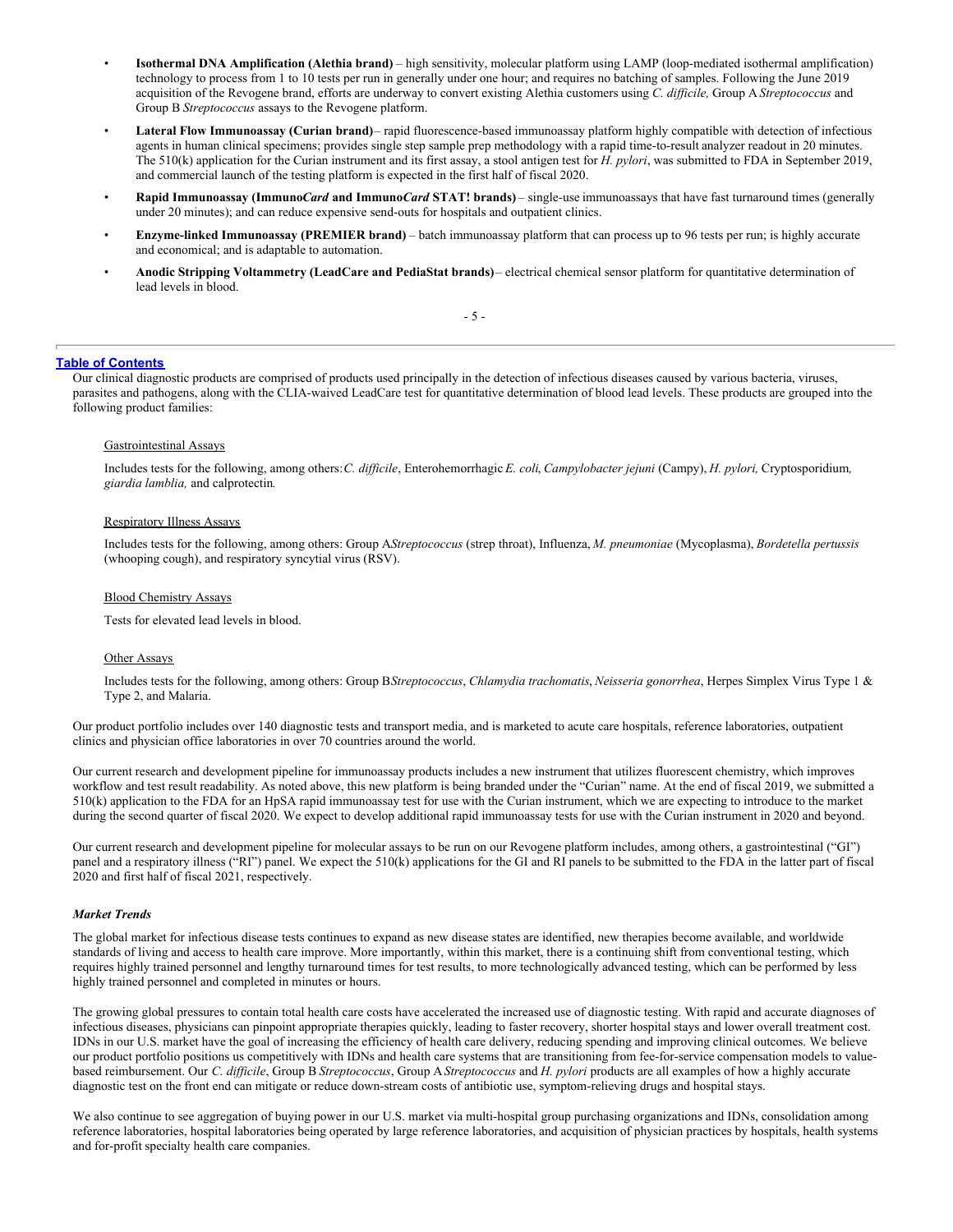#### **Table of [Contents](#page-1-0)**

Cost containment pressures have also affected health care systems outside the U.S., particularly in Europe, where the health care systems are generally government-run. The level of government budget deficits can have an adverse effect on the amount of government health care spend.

#### *Sales, Marketing and Distribution*

Our Diagnostics segment's sales and distribution network consists of the following for each of the broad geographic regions we serve:

#### **Americas**

In the Americas, our sales and distribution network consists of a direct sales force complemented by independent distributors. The use of independent distributors allows our products to reach any size health care facility and also provides our customers the option to purchase our products directly from Meridian or through an authorized distributor. Two independent distributors accounted for 10% or more of consolidated revenues in fiscal 2019, 2018 and 2017: Cardinal Health 200 LLC ("Cardinal") and Fisher Scientific LLC ("Fisher"). Our Diagnostics segment revenues from Cardinal were approximately \$18,000, \$21,000 and \$22,000 during fiscal 2019, 2018 and 2017, respectively. Our Diagnostics segment revenues from Fisher were approximately \$17,000, \$22,000 and \$18,000 during fiscal 2019, 2018 and 2017, respectively.

#### EMEA

In Europe, the Middle East and Africa ("EMEA"), our sales and distribution network consists of direct sales personnel in Belgium, France and Italy, and independent distributors in other European countries, Africa and the Middle East. We maintain a distribution center near Milan, Italy.

# ROW

We generally utilize independent distributors throughout the rest of the world ("ROW").

#### *Competition*

Our major competitors in molecular diagnostics are Cepheid (a Danaher business) and Becton Dickinson, both of which have systems with multiple-assay menus. We also face competition in molecular diagnostics, but to a lesser degree, from companies such as Abbott (former Alere business) and Quidel.

Our major competitors in rapid immunoassay diagnostics are primarily Abbott (former Alere business) and Quidel. In recent years, companies such as bioMerieux have captured market share in our gastrointestinal category via its BioFire multi-plex panel tests. However, since their introduction to the market, payors have raised concerns over reimbursement levels relative to clinical utility, particularly for panels with 12 or more targets. For blood lead testing, we believe we have the only FDA-cleared, CLIA-waived point-of-care test available commercially. Other blood lead testing systems in use, marketed by our competitors, include Graphite Furnace Atomic Absorption Spectroscopy, which requires a highly-skilled technician and larger laboratory space to operate, in addition to not being portable or suitable for point-of-care use. We believe that with the breadth and depth of our product portfolio, we are well positioned for the clinical laboratory.

#### *Research and Development*

Our Diagnostics segment's research and development personnel are organized into threepre-clinical teams: immunoassay, PCR-based molecular and bloodchemistry. We have a separate team responsible for execution of clinical trials. Our research and development activities are focused on new product and new technology development, new applications for our existing technologies, and improvements to existing products, including assay-menu expansion across our Curian, Revogene and PediaStat instrument platforms. Research and development efforts may occur in-house or with collaborative partners. We believe that new product development is a key source for sustaining revenue growth. The products within our Revogene and Alethia molecular platforms, *H. pylori* product family and blood lead testing family were developed solely in-house, or substantially so. See "Operating Expenses" section within MD&A on page 28.

$$
-7 -
$$

# **Table of [Contents](#page-1-0)**

*Manufacturing*

Our immunoassay and molecular assay products require the production of highly specialized reagents, primers and enzymes. We produce the vast majority of our own immunoassay requirements. Reagents, primers and enzymes for our Revogene molecular assay products, as well as primers for our Alethia molecular assay products, are purchased from outside vendors. Our blood lead testing products require the production of electrical chemical sensors, which we manufacture using critical raw materials purchased from outside vendors. We believe that we have sufficient manufacturing and sourcing capacity for anticipated growth over the next several years, taking into consideration that we have the ability to add labor shifts and/or production lines as needed.

#### *Intellectual Property, Patents and Licenses*

We own or license U.S. and foreign patents, most of which are for select products manufactured by our Diagnostics segment. These patents are used in our manufacturing processes for select products (e.g., method patents) or may relate to the design of the test device technology format (e.g., design patents). In the absence of patent protection, we may be vulnerable to competitors who successfully replicate our production and manufacturing technologies and processes. Our employees are required to sign confidentiality and non-disclosure agreements designed to protect our proprietary products.

The patents for our Alethia products, which represented 13%, 16% and 17% of consolidated revenues for fiscal 2019, 2018 and 2017, respectively, are licensed from a third party, Eiken Chemical Co., Ltd., under a non-exclusive license agreement and expire between 2020 and 2022. These patents were issued in the U.S., European Union and other countries. The term of our license agreement runs until the last patent expires in 2022, at which point we will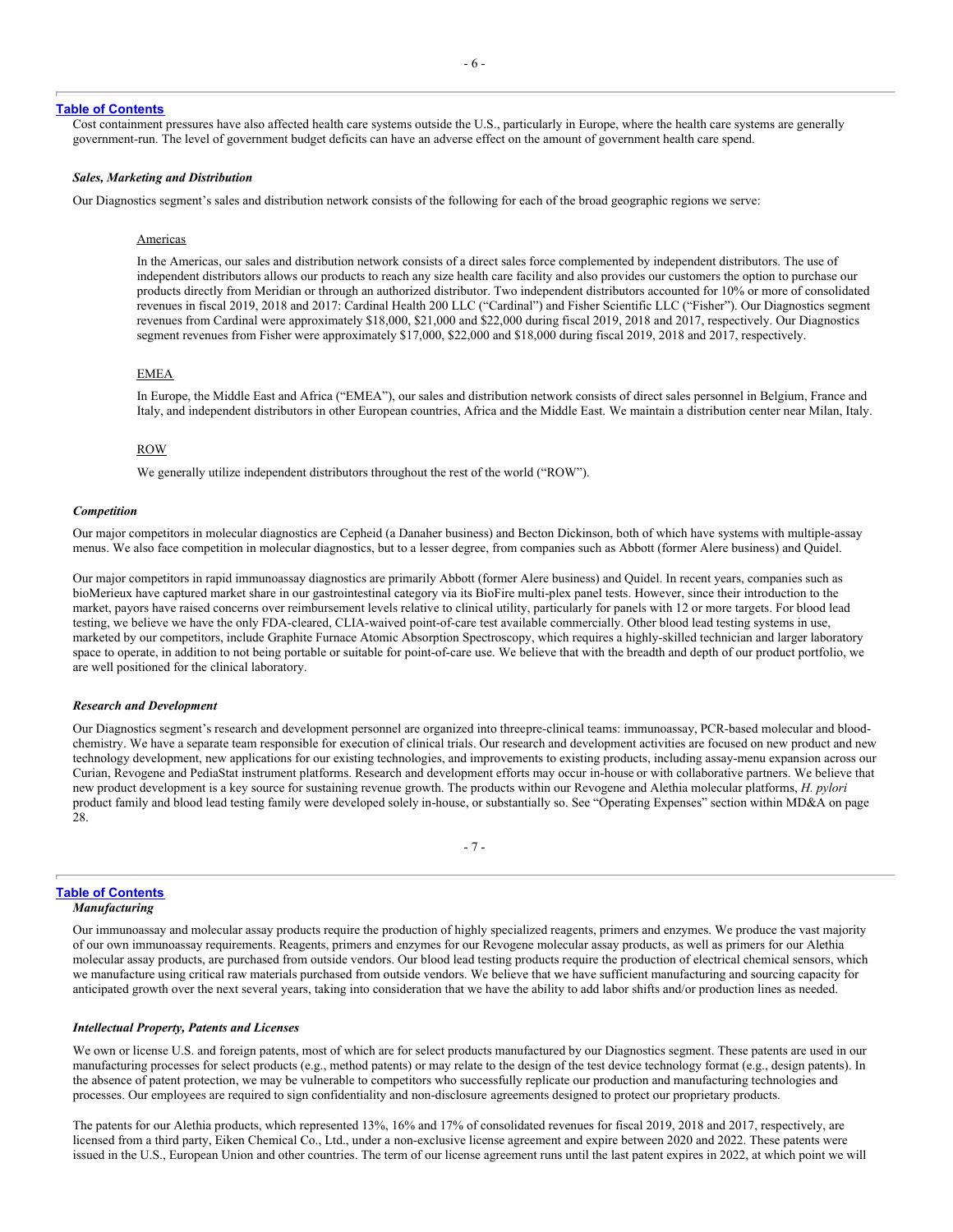be free to practice the patents without any restriction or royalty obligation.

The patents for the Revogene platform and related products acquired as part of the GenePOC business are either wholly owned or licensed from a third party, Laval University and The Regents of California, under an exclusive license agreement. These patents are issued in the U.S., European Union and other countries. The term of our license agreement runs until 2036, after which we will be free to practice the patents without any restriction or royalty obligation. For a description of our acquisition of the GenePOC business, see Note 2 of the accompanying Consolidated Financial Statements.

The patents for our*H. pylori* products, owned by us and which represented approximately 16%, 16% and 15% of consolidated revenues for fiscal 2019, 2018 and 2017, respectively, expired in May 2016 in the U.S. and in May 2017 in countries outside the U.S. We expect competition with respect to our *H. pylori* products to continue to increase, and such competition may have an adverse impact on our selling prices for these products, or our ability to retain business at prices acceptable to us, and consequently, adversely affect our future results of operations and liquidity, including revenues and gross profit. We have executed on a number of measures to address competitive pressures in coming off patent. In October 2018, we entered into a strategic collaboration with DiaSorin to sell *H. pylori* tests, one of only three other companies that marketFDA-cleared tests to detect *H. pylori* antigen in stool samples in the U.S. market. We have executed multi-year supply agreements with our two largest reference laboratory customers for *H. pylori* tests to secure volume, albeit at lower selling prices. In the first half of fiscal 2020, we expect to launch Curian HpSA, our first assay on the new Curian platform, for which the 510(k) application was submitted to the FDA in September 2019. We expect that this product will help us protect existing rapid assay accounts using the advantages of the Curian analyzer. However, we are unable to provide assurances that we will be successful with any strategy or that any strategy will prevent an adverse effect on our future results of operations and liquidity, including revenues and gross profit.

#### *Government Regulation*

Our diagnostic products are regulated by the FDA as "devices" pursuant to the Federal Food, Drug, and Cosmetic Act ("FDCA"). Under the FDCA, medical devices are classified into one of three classes (i.e., Class I, II or III). Class I and II devices are not expressly approved by the FDA, but, instead, are "cleared" for marketing. Class III devices generally must receive "pre-market approval" from the FDA as to safety and effectiveness. Our diagnostics manufacturing facilities in Cincinnati and Billerica are subject to periodic inspection by the FDA. See page 25 within MD&A for discussion regarding the FDA's inspection of our Billerica facility.

- 8 -

#### **Table of [Contents](#page-1-0)**

Each of the diagnostic products currently marketed by us in the United States has been cleared by the FDA pursuant to the 510(k) clearance process or is exempt from such requirements. We believe that most, but not all, products under development will be classified as Class I or II medical devices and, in the case of most of our Class I and all Class II devices, will be eligible for 510(k) clearance; however, we can make no assurances in this regard.

Sales of our diagnostic products in foreign countries are subject to foreign government regulation, which is similar to that of the FDA.

Our Diagnostics facilities are certified to ISO 13485:2016.

#### *Seasonal Factors and Sporadic Outbreaks*

Our principal business is the sale of a broad range of clinical diagnostic test kits for common gastrointestinal and respiratory infectious diseases, and elevated blood lead levels. Certain infectious diseases may be seasonal in nature, while others may be associated with sporadic outbreaks, such as foodborne illnesses or pandemics such as an influenza outbreak. While we believe that the breadth of our diagnostic product lines reduces the risk that infections subject to seasonality and sporadic outbreaks will cause significant variability in diagnostic revenues, we can make no assurance that revenues will not be impacted period over period by such factors.

#### **Life Science Segment**

#### *Overview of Products and Markets*

Our Life Science segment focuses on the development, manufacture, sale and distribution of bulk antigens, antibodies, PCR/qPCR reagents, nucleotides, and bioresearch reagents used by researchers, agri-bio companies and IVD manufacturing companies. As of September 30, 2019, our Life Science segment had approximately 175 employees in six countries.

Most of the revenues for our Life Science segment currently come from the manufacture, sale and distribution of bulk antigens, antibodies, PCR/qPCR reagents, nucleotides, and bioresearch reagents used by IVD manufacturing companies focused on the development of immunoassay and molecular assay tests. Approximately 80% of Life Science revenues are generated from the industrial market, defined as IVD manufacturers. This continues to be an increasing focus for our molecular reagent products, which historically have been marketed to the academic/research customers that comprise the remaining 20% of Life Science revenues. We utilize direct sales teams in key countries such as the U.S., the U.K., France, Germany, and Australia. In order to further pursue revenue opportunities in Asia, and China in particular, during fiscal 2017 we established a wholly foreign owned enterprise ("WFOE") location in Beijing, China, after having operated a representative office there since fiscal 2015. The WFOE employs a business development staff and imports product for sale to customers in China. We utilize a network of distributors in other major countries. During fiscal 2019, 24% of third-party revenues for this segment were from two IVD manufacturing customers.

Our Life Science products are marketed to IVD manufacturing customers as a source of raw materials for their immunoassay products, or as an outsourced step in their manufacturing processes. For example, we supply a number of major IVD manufacturers with proteins used to detect hepatitis A virus and rubella virus. Sales efforts are focused on multi-year supply arrangements in order to provide stability in volumes and pricing. We believe this benefits both us and our customers.

We utilize independent distributors to market molecular biology products to academic/research customers. These products are used in measuring DNA and RNA in human, animal, plant and environmental applications. These reagents improve the purity, yield and speed of PCR reactions. Products such as MyTaq and SensiFAST are examples of this type of PCR/qPCR reagent.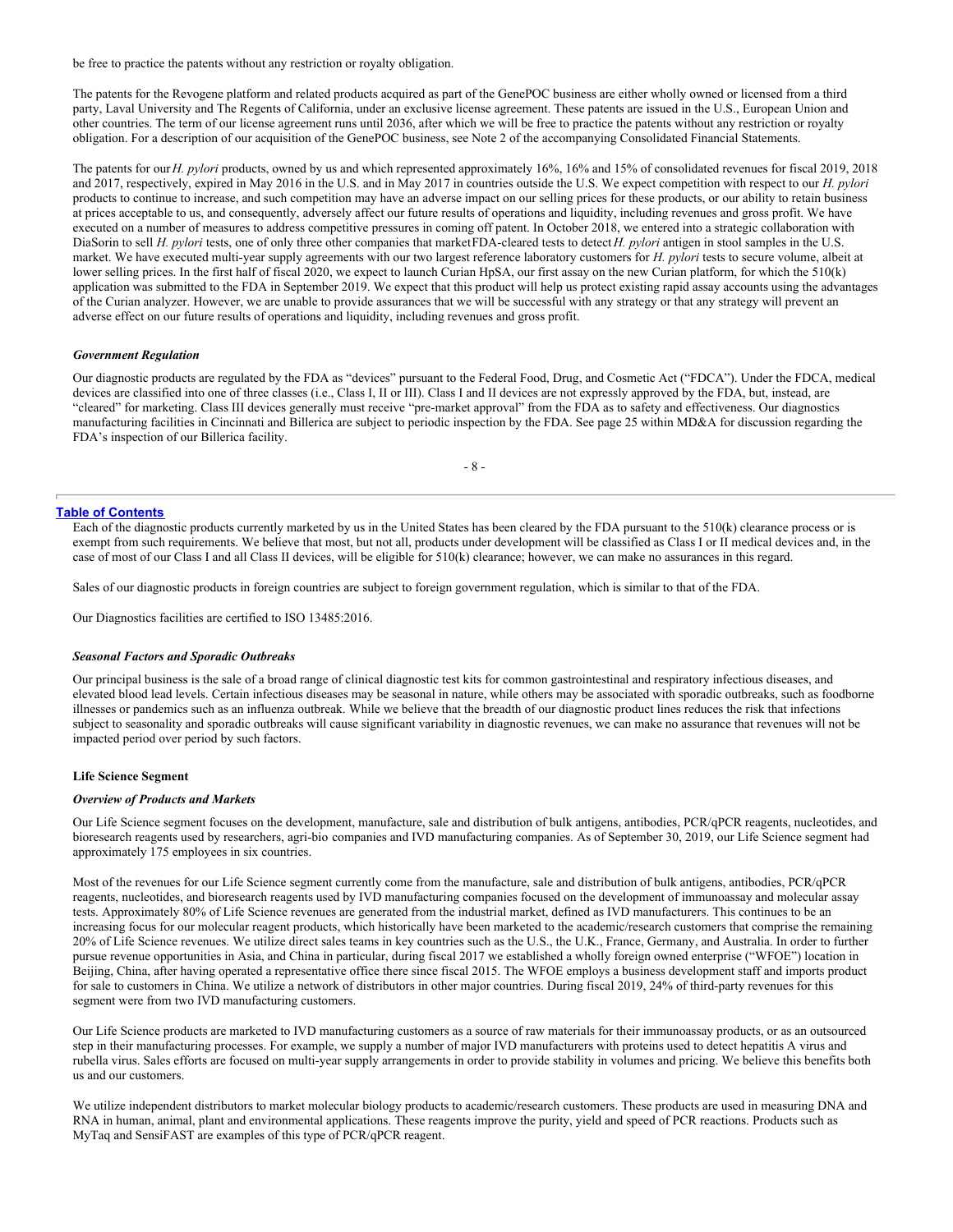#### <span id="page-6-0"></span>*Market Trends*

As certain global markets become increasingly accessible to us, most notably the Asia-Pacific region, geographic expansion continues to be a significant strategy for our Life Science segment, along with further penetration into industrial markets with our molecular biology products.

- 9 -

# **Table of [Contents](#page-1-0)**

#### *Competition*

The market for bulk biomedical reagents is highly competitive. Important competitive factors include product quality, price, customer service and reputation. We face competitors, many of which have greater financial, research and development, sales and marketing, and manufacturing resources, and where sole-source supply arrangements do not exist. Customers also may choose to manufacture their biomedical reagents in-house rather than purchase from outside vendors such as Meridian.

The academic/research market is highly fragmented. Individual purchases are typically of small quantities. The breadth of product offerings, quality, price and service, including on-line capabilities and technical resources, are important factors to building customer loyalty and repeat purchases.

#### *Research and Development*

The focus of research and development activities for the Life Science segment is targeted around improving reagents, particularly molecular reagents. For example, our Life Science segment introduced a family of lyophilization-ready reagents that have a number of advantages over prior generation "wet" reagents (e.g., room-temperature shipping and storage and longer shelf-life). See "Operating Expenses" section within MD&A on page 28.

#### *Manufacturing and Government Regulation*

Our Life Science facilities are ISO 13485:2016 certified. Additionally, where appropriate, our Life Science facilities comply with Regulation EC 1069:2009.

#### **Acquisitions**

Acquisitions have played an important role in the growth of our businesses. Our acquisition objectives include, among other things: (i) enhancing product offerings; (ii) improving product distribution capabilities; (iii) providing access to new markets; and/or (iv) providing access to key biologicals or new technologies that lead to new products. Although we cannot provide assurance that we will consummate additional acquisitions in the future, nor can we provide assurance that any acquisitions will accomplish these objectives, we expect that the potential for acquisitions will continue to provide opportunities for revenue and earnings growth in the future.

During June 2019, we acquired the business of GenePOC Inc. ("GenePOC"). A description of the GenePOC acquisition appears in Note 2 of the accompanying Consolidated Financial Statements.

#### **International Markets**

International markets are an important source of revenues and future growth opportunities for both of our segments. For both segments combined, revenues from customers located outside of the United States approximated \$76,000 or 38% of consolidated fiscal 2019 revenues, \$73,000 or 34% of consolidated fiscal 2018 revenues, and \$67,000 or 33% of consolidated fiscal 2017 revenues. We expect to continue to look to key European markets as a source of revenue growth in the future for both business units. For the Life Science segment, we have also focused resources on IVD manufacturing customers in China. To date, we have not experienced any adverse effects from the trade tensions between the United States and China, but we cannot be sure that we will not experience any adverse effects in the future.

Fluctuations in foreign currency exchange rates since fiscal 2018 had an approximate \$2,200 unfavorable impact on fiscal 2019 revenues; \$1,150 within the Diagnostics segment and \$1,050 within the Life Science segment. This compares to year-to-year currency exchange rates having an approximate \$2,200 favorable impact on revenues in fiscal 2018; \$1,400 within the Diagnostics segment and \$800 within the Life Science segment. Due to natural hedge relationships with expenses, both cost of sales and operating expenses, the overall impact of exchange rate fluctuations on operating income was not significant during fiscal 2019, 2018 and 2017.

#### **Environmental**

We are in compliance with applicable portions of the federal and state hazardous waste regulations and have never been a party to any environmental proceeding.

- 10 -

#### **Table of [Contents](#page-1-0)**

#### ITEM 1A.

#### RISK FACTORS

In addition to the other information set forth in this report, you should carefully consider the following factors, which could materially affect our business, financial condition, cash flows or future results. Any one of these factors could cause our actual results to vary materially from recent results or from anticipated future results. The risks described below are not the only risks facing our company. Additional risks and uncertainties not currently known to us, or that we currently deem to be immaterial, also may materially adversely affect our business, financial condition and/or operating results.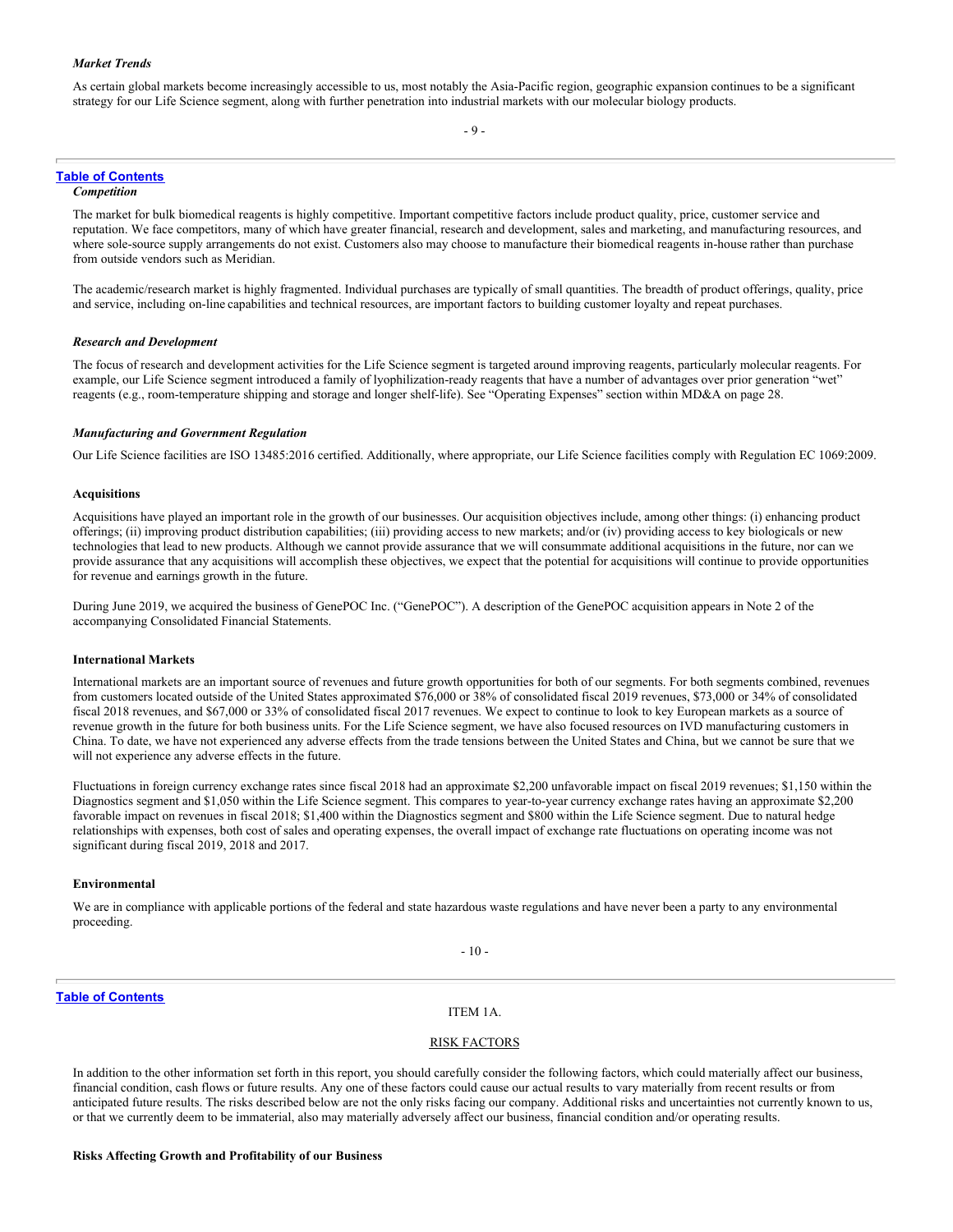#### We may be unable to develop new products and services or acquire products and services on favorable terms.

The medical diagnostic and life science industries are characterized by ongoing technological developments and changing customer requirements. As such, our results of operations and continued growth depend, in part, on our ability in a timely manner to develop or acquire rights to, and successfully introduce into the marketplace, enhancements of existing products and services, or new products and services that incorporate technological advances, meet customer requirements and/or respond to products developed by our competition. We cannot provide any assurance that we will be successful in developing or acquiring such rights to products and services on a timely basis, or that such products and services will adequately address the changing needs of the marketplace, either of which could adversely affect our results of operations.

In addition, we must regularly allocate considerable resources to research and development of new or acquired products, services and technologies, and protecting intellectual property. The research and development process generally takes a significant amount of time from research to product launch. This process is conducted in various stages. During each stage, there is a risk that we will not achieve our goals on a timely basis, or at all, and we may have to abandon a product in which we have invested substantial resources, any of which could adversely affect our results of operations.

#### We may be unable to successfully integrate operations or to achieve expected cost savings from acquisitions we make.

One of our growth strategies is the acquisition of companies and/or products. Although additional acquisitions of companies and products may enhance the opportunity to increase net earnings over time, such acquisitions could result in greater administrative burdens, increased exposure to the uncertainties inherent in marketing new products, financial risks of additional operating costs, disrupted operations, challenges in employee retention, and increased risk of asset impairments if future revenues and cash flows are deficient. The principal benefits expected to result from any acquisitions we make will not be achieved fully unless we are able to successfully integrate the operations of the acquired entities with our operations and realize the anticipated synergies, cost savings and growth opportunities from integrating these businesses into our existing businesses. We cannot provide assurance that we will be able to identify and complete additional acquisitions on terms we consider favorable or that, if completed, will be successfully integrated into our operations. Furthermore, we cannot predict the outcome of goodwill impairment testing and the impact of goodwill impairments on the Company's earnings and financial results.

#### Revenues for our Diagnostics segment may be impacted by our reliance upon two key distributors in North America, seasonal factors and sporadic *outbreaks, and changing diagnostic market conditions.*

#### *Key Distributors*

Our Diagnostics segment's revenues from sales through two U.S. distributors were approximately 26% and 29% of the Diagnostics segment's total revenues for fiscal 2019 and fiscal 2018, respectively, or approximately 18% and 20%, respectively, of each fiscal year's consolidated revenues. These parties distribute our products and other laboratory products to end-user customers. The loss of either of these distributors could negatively impact our revenues and results of operations unless suitable alternatives were timely found or lost sales to one distributor were absorbed by another distributor. Finding a suitable alternative on satisfactory terms may pose challenges in our industry's competitive environment. As an alternative, we could expand our efforts to distribute and market our products directly. This alternative, however, would require substantial investment in additional sales, marketing and logistics resources, including hiring additional sales and customer service personnel, which would significantly increase our future selling, general and administrative expenses.

#### - 11 -

#### **Table of [Contents](#page-1-0)**

In addition, buying patterns of these two distributors may fluctuate from quarter to quarter, potentially leading to uneven concentration levels on a quarterly basis.

#### *Seasonal Factors and Sporadic Outbreaks*

Our principal business is the sale of a broad range of diagnostic test kits for common gastrointestinal and respiratory infectious diseases, and elevated blood lead levels. Certain infectious diseases may be seasonal in nature, while others may be associated with sporadic outbreaks, such as foodborne illnesses or pandemics such as an influenza outbreak. While we believe that the breadth of our diagnostic product lines reduces the risk that infections subject to seasonality and sporadic outbreaks will cause significant variability in diagnostic revenues, we can make no assurance that revenues will not be negatively impacted period over period by such factors.

#### *Changing Diagnostic Market Conditions*

Changes in the U.S. health care delivery system have resulted in consolidation among reference laboratories, hospital laboratories being operated by large reference laboratories, and the formation of multi-hospital alliances, reducing the number of institutional customers for diagnostic test products. Consolidation in the U.S. health care industry has also led to the creation of group purchasing organizations ("GPOs") and IDNs that aggregate buying power for hospital groups and put pressure on our selling prices. Due to such consolidation, we may not be able to enter into and/or sustain contractual or other marketing or distribution arrangements on a satisfactory commercial basis with institutional customers, GPOs and/or IDNs, which could adversely affect our results of operations.

#### *We could be adversely af ected by health care reform legislation.*

Third-party payers for medical products and services, including state, federal and foreign governments, are increasingly concerned about escalating health care costs and can indirectly affect the pricing or the relative attractiveness of our products by regulating the maximum amount of reimbursement they will provide for diagnostic testing services. Following years of increasing pressure, during 2010 the U.S. government enacted comprehensive health care reform with the enactment of the Patient Protection and Affordable Care Act, as amended by the Health Care and Education Reconciliation Act, which made changes that significantly impact the pharmaceutical and medical device industries. The Protecting Access to Medicare Act of 2014 requires applicable laboratories to report all private payor reimbursement rates and the volumes for each test they perform. The statute requires that Medicare establish reimbursement rates based on the weighted median of private insurance reimbursement rates effective January 1, 2017. The new Medicare rates would be subject to a maximum reduction of 10% a year for the initial three year period and a maximum of 15% a year for the subsequent three year period. There is no limit on the amount of potential rate increases. As a result, some of our customers in the United States may experience lower Medicare reimbursement rates for our products, which may adversely affect our business, financial condition and results of operations. We are seeing some effect on the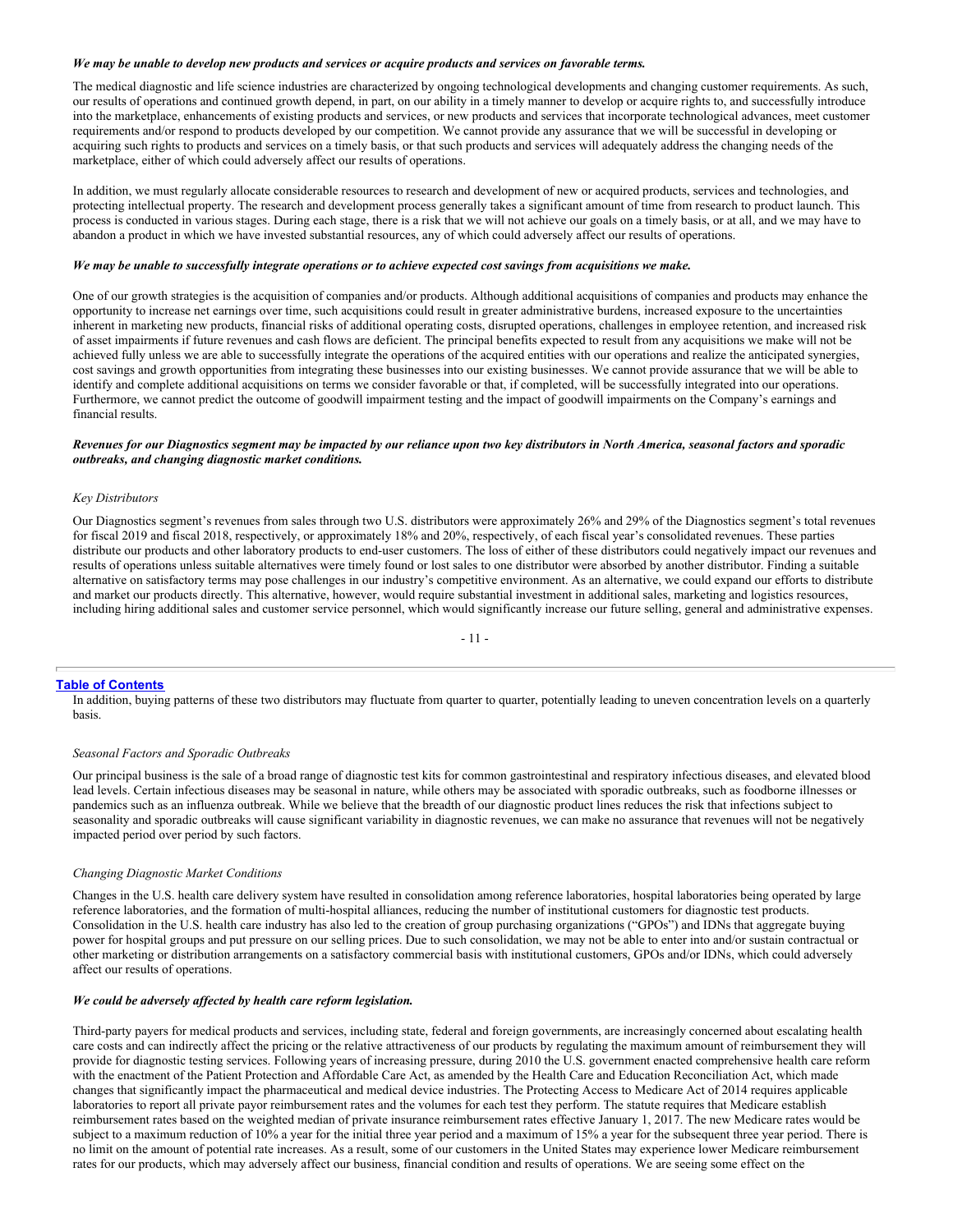reimbursement rates for our products. If reimbursement amounts for diagnostic testing services decrease further in the future, such decreases may reduce the amount that will be reimbursed to hospitals or physicians for such services and consequently, could place constraints on the levels of overall pricing, which could have a material effect on our revenues and/or results of operations.

The Patient Protection and Affordable Care Act includes a medical device excise tax for which a moratorium has been in place. However, this moratorium is scheduled to expire December 31, 2019. Our Diagnostics segment's products are generally subject to this tax. We are unable to predict if Congress will extend the current moratorium or altogether repeal the tax. Without Congressional legislative action, the medical device excise tax will return effective January 1, 2020.

Additional state and federal health care reform measures may be adopted in the future, any of which could have a material adverse effect on our ability to successfully commercialize our products and on our industry in general. For example, the United States government has in the past considered, is currently considering, and may in the future consider, health care policies and proposals intended to curb rising health care costs, including those that could significantly affect both private and public reimbursement for health care services. Further, state and local governments, as well as a number of foreign governments, are also considering or have adopted similar types of policies. Future significant changes in the health care system in the United States or elsewhere, and current uncertainty about whether and how changes may be implemented, could have a negative impact on the demand for our products. We are unable to predict whether health care policies, including policies stemming from legislation or regulations affecting our business, may be proposed or enacted in the future, what effect such policies would have on our business, or the effect that ongoing uncertainty about these matters will have on the purchasing decisions of our customers.

- 12 -

#### **Table of [Contents](#page-1-0)**

#### *Ef orts to reduce the U.S. federal deficit could adversely af ect our results of operations.*

As part of the Budget Control Act passed in August 2011 to extend the federal debt limit and reduce government spending, \$1.2 trillion in automatic spending cuts (known as sequestration) were implemented in 2013. The sequestration requires a 2% cut in Medicare payments for all services, including our diagnostic tests, which, due to subsequent legislative amendments to the statute, will remain in effect through 2024 unless Congressional action is otherwise taken. Government research funding has also been reduced as a result of the sequestration. On January 2, 2013, the American Taxpayer Relief Act of 2012 also was signed into law, which, among other things, further reduces Medicare payments to providers such as hospitals, imaging centers and cancer treatment centers, and increases the statute of limitations period for the government to recover overpayments to providers from three to five years.

Such reductions in government health care spending or research funding could result in reduced demand for our products or additional pricing pressure. Further, there is ongoing uncertainty regarding the federal budget and federal spending levels, including the possible impacts of a failure to increase the "debt ceiling." Any U.S. government default on its debt could have broad macroeconomic effects that could, among other things, raise our borrowing costs. Any future shutdown of the federal government or failure to enact annual appropriations could also have a material adverse impact on our business.

#### *Revenues for our Life Science segment may be impacted by customer concentrations and buying patterns.*

Our Life Science segment's revenues from two diagnostic manufacturing customers were 24% and 18% of the Life Science segment's total revenues for fiscal 2019 and fiscal 2018, respectively; and 8% and 5% of our consolidated revenues for fiscal 2019 and fiscal 2018, respectively. Our Life Science segment has five other significant customers, which together comprised 11% of the segment's total revenues for each of fiscal 2019 and fiscal 2018. Any significant alteration of buying patterns from these customers could adversely affect our period over period revenues and results of operations.

#### *Intense competition could adversely af ect our profitability.*

The markets for our products and services are characterized by substantial competition and rapid change. Hundreds of companies around the world supply diagnostic tests and immunoassay and molecular reagents. These companies range from multinational health care entities, for which diagnostics is one line of business, to small start-up companies. Many of our competitors have significantly greater financial, technical, manufacturing and marketing resources than we do. We cannot provide assurance that our products and services will be able to compete successfully with the products and services of our competitors.

#### *We expect to face increased competition resulting from expiration of our H. pylori patents.*

The patents for our*H. pylori* products, owned by us, expired in May 2016 in the U.S. and in May 2017 in countries outside the U.S. We expect competition with respect to our *H. pylori* products, high margin products which represent approximately 16% of our total revenues, to continue to increase, as we currently are one of only four companies that market FDA-cleared tests to detect *H. pylori* antigen in stool samples in the U.S. market, one of which is DiaSorin Inc., with whom we have entered a strategic collaboration agreement to sell *H. pylori* tests. At present, we are also aware of at least one other company that has commenced clinical trials of *H. pylori* products in the U.S. Such competition may have an adverse impact on our selling prices for these products, or our ability to retain business at prices acceptable to us, and consequently, adversely affect our future results of operations and liquidity, including revenues and gross profit. We have executed on a number of measures to address competitive pressures in coming off patent. We have executed multi-year supply agreements with our two largest reference laboratory customers for *H. pylori* tests to secure volume, albeit at lower selling prices. In the first half of fiscal 2020, we expect to launch Curian HpSA, our first assay on the new Curian platform for which the 510(k) was submitted to the FDA in September 2019. We expect that this product will help us protect existing rapid assay accounts using the advantages of the Curian analyzer. However, we are unable to provide assurances that we will be successful with any strategy or that any strategy will prevent an adverse effect on our future results of operations and liquidity, including revenues and gross profit.

#### **Table of [Contents](#page-1-0)**

We depend on international revenues, and our financial results may be adversely impacted by foreign currency, regulatory or other developments *af ecting international markets.*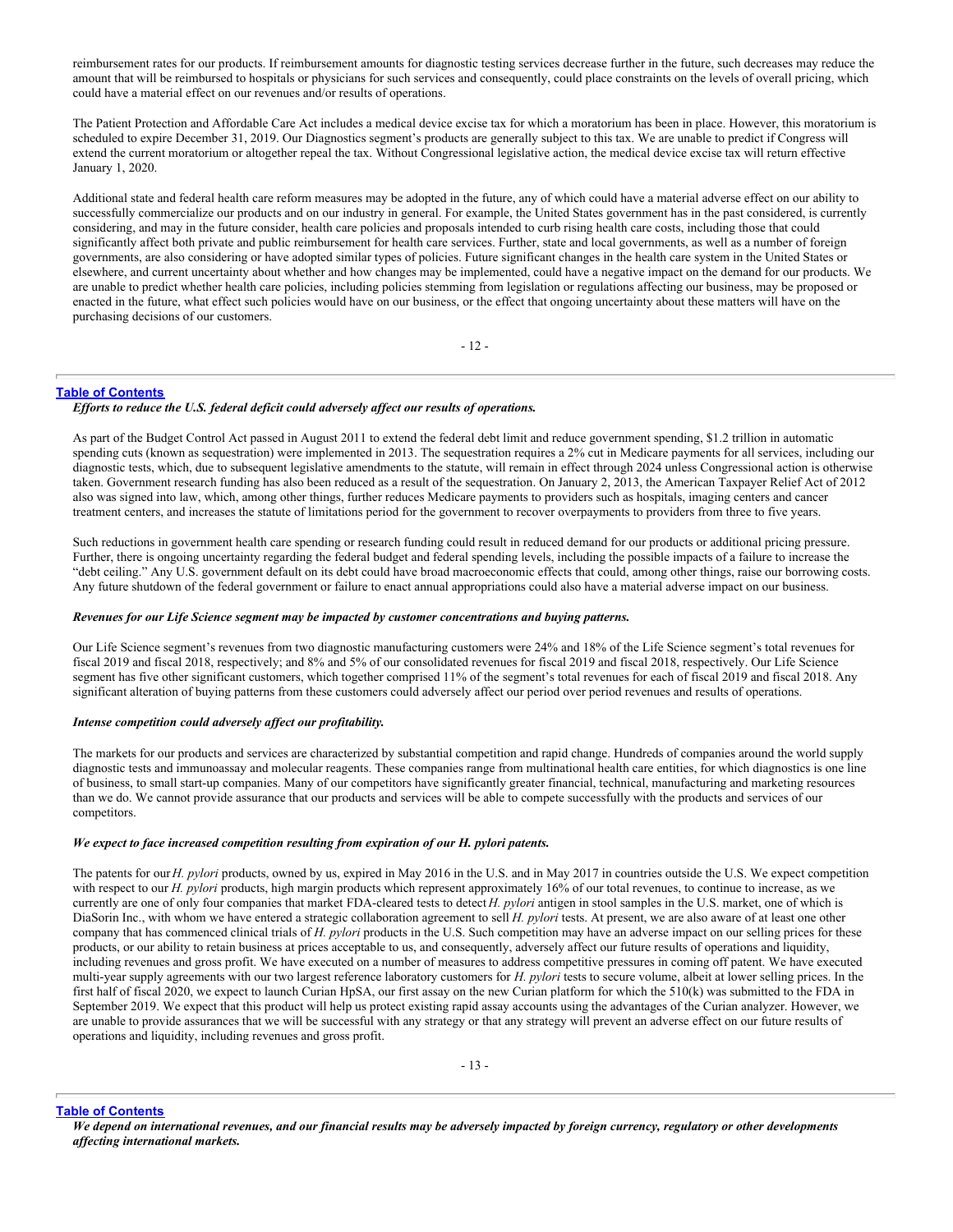We sell products and services into approximately 70 countries. For fiscal 2019, approximately 20% of our consolidated revenues were transacted in currencies other than the U.S. dollar. We are subject to the risks associated with fluctuations in the exchange rates for the Australian dollar, British pound, Canadian dollar, Chinese yuan and Euro. We are also subject to other risks associated with international operations, including longer customer payment cycles, trade wars, increased tariffs, requirements for export licenses, instability of foreign governments, and governmental requirements with respect to the importation and distribution of medical devices and immunodiagnostic and molecular biology reagents, all of which may vary by country.

#### *New tarif s and other trade measures could adversely af ect our financial results.*

The current U.S. administration has expressed strong concerns about imports from countries that it perceives as engaging in unfair trade practices, and it is possible the administration could impose import duties or other restrictions on products, components or raw materials sourced from those countries, which may include countries from which we import components or raw materials. We are currently not aware of any new import duties imposed on our products. Any such new import duties or restrictions could have a material adverse effect on our business, results of operations or financial condition. Moreover, these new tariffs, or other changes in U.S. trade policy, could trigger retaliatory actions by affected countries. Certain foreign governments have instituted or are considering imposing trade sanctions on certain U.S. goods.

Other foreign governments are considering the imposition of sanctions that will deny U.S. companies access to critical raw materials. A "trade war" of this nature or other governmental actions related to tariffs or international trade agreements or policies has the potential to adversely impact demand for our products, our costs, customers, manufacturers, suppliers and/or the economic environments in which we operate and, thus may adversely impact our businesses. In addition, there may be changes to existing trade agreements, like the North American Free Trade Agreement ("NAFTA") and its anticipated successor agreement, the U.S.-Mexico-Canada Agreement ("USMCA"), which is still subject to approval by the United States, Mexico and Canada, greater restrictions on free trade generally, and significant increases in tariffs on goods imported into the United States, particularly tariffs on products manufactured in Mexico, among other possible changes. It remains unclear what the U.S. administration or foreign governments will or will not do with respect to tariffs, NAFTA, USMCA or other international trade agreements and policies. Any changes to NAFTA (or subsequent trade agreements) could impact our operations in countries where we manufacture or sell products or source components, or materials, which could adversely affect our operating results and our business.

#### **Risks Affecting our Manufacturing Operations**

# We are subject to comprehensive regulation, and our ability to earn profits may be restricted by these regulations.

Medical device diagnostics is a highly regulated industry. We cannot provide assurance that we will be able to obtain necessary governmental clearances or approvals, or timely clearances or approvals, to market future products in the United States and other countries. Costs and difficulties in complying with laws and regulations administered by the U.S. Food and Drug Administration, the U.S. Department of Agriculture, the U.S. Department of Commerce, the U.S. Drug Enforcement Agency, the Centers for Disease Control, or other regulators can result in unanticipated expenses and delays, and interruptions to the sale of new and existing products.

Regulatory approval can be a lengthy, expensive and uncertain process, making the timing and costs of approvals difficult to predict. Failure to comply with these regulations can result in delays in obtaining authorization to sell products, seizure or recall of products, suspension or revocation of authority to manufacture or sell products, and other civil or criminal sanctions.

- 14 -

# **Table of [Contents](#page-1-0)**

#### If we or our third-party vendors fail to comply with FDA regulations relating to the manufacturing of our products or any component part, we may be subject to fines, injunctions and penalties, and our ability to commercially distribute and sell our products may be negatively impacted.

Our diagnostics manufacturing facilities, and the manufacturing facilities of any of our third-party diagnostic component manufacturers or critical suppliers, are required to comply with the FDA's Quality System Regulation ("QSR"), which sets forth minimum standards for the procedures, execution and documentation of the design, testing, production, control, quality assurance, labeling, packaging, sterilization, storage, and shipping of the products we sell, and related regulations, including Medical Device Reporting ("MDR") regulations regarding reporting of certain malfunctions and adverse events potentially associated with our products. The FDA may evaluate our compliance with the QSR, MDR and other regulations, among other ways, through periodic announced or unannounced inspections which could disrupt our operations and interrupt our manufacturing. If in conducting an inspection of our manufacturing facilities, or the manufacturing facilities of any of our third-party component manufacturers or critical suppliers, an FDA investigator observes conditions or practices believed to violate the QSR, the investigator may document their observations on a Form FDA 483 that is issued at the conclusion of the inspection. A manufacturer that receives an FDA 483 may respond in writing and explain any corrective actions taken in response to the inspectional observations. The FDA will typically review the facility's written response and may re-inspect to determine the facility's compliance with the QSR and other applicable regulatory requirements. Failure to take adequate and timely corrective actions to remedy objectionable conditions listed on an FDA 483 could result in the FDA taking administrative or enforcement actions. Among these may be the FDA's issuance of a Warning Letter to a manufacturer, which informs it that the FDA considers the observed violations to be of "regulatory significance" that, if not corrected, could result in further enforcement action.

FDA enforcement actions, which include seizure, injunction, criminal prosecution, and civil penalties, could result in total or partial suspension of a facility's production and/or distribution, product recalls, fines, suspension of the FDA's review of product applications, and/or the FDA's issuance of adverse publicity. Thus, an adverse inspection could force a shutdown of our manufacturing operations or a recall of our products. Adverse inspections could also delay FDA approval of our products and could have an adverse effect on our production, sales and profitability.

We and any of our third-party vendors may also encounter other problems during manufacturing including failure to follow specific protocols and procedures, equipment malfunction, and environmental factors, any of which could delay or impede our ability to meet demand. The manufacture of our product also subjects us to risks that could harm our business, including problems relating to our facilities and errors in manufacturing components that could negatively affect the efficacy or safety of our products or cause delays in shipment of our products. Any interruption or delay in the manufacture of the product, or any of its components could impair our ability to meet the demand of our customers and cause them to cancel orders or switch to competitive products, which could, therefore, have a material adverse effect on our business, financial condition and results of operations.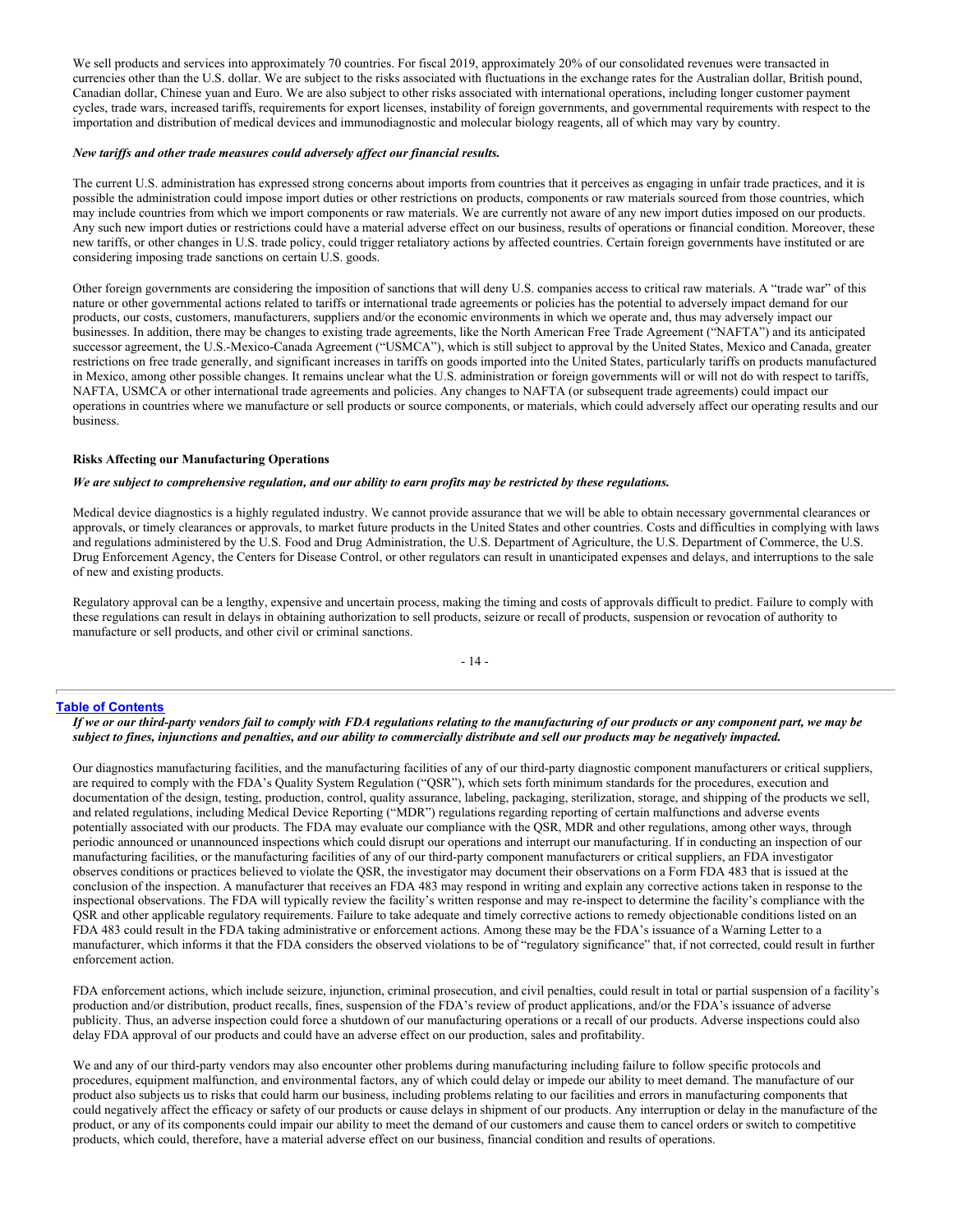On June 29, 2017, the FDA, in connection with its Safety Notification related to Magellan (whom we acquired in March 2016) and its lead testing systems for venous blood samples, issued its Form 483, Inspectional Observations, to Magellan. This was followed by the FDA issuing a Warning Letter related to the matter on October 23, 2017. During October 2019, the FDA conducted a follow-up inspection of Magellan's manufacturing facility. In connection with this follow-up inspection, the FDA issued five Form 483 observations. In November 2019, we submitted to the FDA our written responses to the five Form 483 observations and have implemented a remediation plan that we are actively working. While we remain committed to strengthening Magellan's quality system and ensuring that all aspects of the system are in full compliance, we can provide no assurance that our remediation efforts will be successful to a degree acceptable by the FDA.

Additionally, as set forth in Item 3. "Legal Proceedings", on April 17, 2018, Magellan received a subpoena from the United States Department of Justice ("DOJ") regarding its LeadCare product line. The subpoena outlines documents to be produced, and we are cooperating with the DOJ in this matter. We maintain rigorous policies and procedures to promote compliance with applicable regulatory agencies and requirements, and are working with the DOJ to promptly respond to the subpoena, including responding to additional information requests. We have executed tolling agreements to extend the statute of limitations. We cannot predict when the investigation will be resolved, the outcome of the investigation, or its potential impact on Meridian.

See a more detailed discussion of these matters within MD&A on page 25.

- 15 -

#### **Table of [Contents](#page-1-0)**

#### Significant interruptions in production at our principal manufacturing facilities and/or third-party manufacturing facilities would adversely affect our *business and operating results.*

Products and services manufactured at facilities we own or lease comprised a majority of our revenues. Our global supply of these products and services is dependent on the uninterrupted and efficient operation of these facilities. In addition, we currently rely on a small number of third-party manufacturers to produce certain of our diagnostic products and product components. The operations of our facilities or these third-party manufacturing facilities could be adversely affected by power failures, or natural or other disasters such as earthquakes, floods, tornadoes or terrorist threats. Although we carry insurance to protect against certain business interruptions at our facilities, there can be no assurance that such coverage will be adequate or that such coverage will continue to remain available on acceptable terms, if at all. Any significant interruption in the Company's or a third-party supplier's manufacturing capabilities could materially and adversely affect our operating results.

#### We depend on sole-source suppliers for certain critical raw materials, components and finished products. A supply interruption could adversely affect *our business.*

#### *Raw Materials and Components*

Our diagnostic products are made from a wide variety of raw materials that are biological or chemical in nature, and that generally are available from multiple sources of supply. We sole-source certain raw materials and components, which makes it time consuming and costly to switch raw materials and components in FDA-cleared products. If certain suppliers fail to supply required raw materials or components, we will need to secure other sources which may require us to conduct additional development and testing and obtain regulatory approval. These activities require significant time and resources, and there is no assurance that new sources will be secured or regulatory approvals, if necessary, will be obtained.

We utilize third-party manufacturers for certain of our instrumentation. One third party manufactures our proprietary Alethia Incubator/Reader (instrument), a component of our Alethia molecular system, and upon its commercialization during the first half of fiscal 2020, an additional third party will manufacture our Curian instrument. These instruments are manufactured exclusively for Meridian according to our specifications. While other manufacturers for these types of instruments are available, we source each instrument solely from one manufacturer to limit the costs involved in clearing the system for marketing in the United States. If these third-party manufacturers fail to supply us with instruments, we will need to secure another manufacturer, and it may take as long as 12 months to transfer instrument manufacturing. An interruption in the manufacturing of these instruments could have a material adverse effect on our operating results.

Additionally, one third party manufactures a certain reagent for use with our Alethia assays. While alternative suppliers exist, we elect to utilize this third party exclusively in order to maintain consistency in our materials, which is critical in complying with FDA regulatory requirements. An interruption in the manufacturing of these reagents could have a material adverse effect on our operating results.

# *Finished Products*

We outsource the manufacturing for certain finished diagnostic products to third parties. A disruption in the supply of these finished products could have a material adverse effect on our business until we find another supplier or bring manufacturing in-house.

Four products manufactured exclusively for us by two separate and independent companies accounted for 11% of consolidated revenues in each of fiscal 2019, 2018 and 2017. Meridian owns all rights and title to the FDA 510(k) clearances for these products.

Activities undertaken by Meridian to reduce the risk of these sole-supplier arrangements include maintaining adequate inventory levels, supplier qualification procedures, supplier audits, site visits, and frequent communication. Additionally, we have identified potential alternate suppliers.

# **Table of [Contents](#page-1-0)**

#### Our ability to meet future customer demand for selected products is dependent upon our ability to successfully manage our manufacturing capacity.

To manage our anticipated future growth effectively, it may become necessary for us to enhance our manufacturing and supply chain capabilities, infrastructure and operations, information technology infrastructure, and financial and accounting systems and controls. Organizational growth and scale-up of operations could strain our existing managerial, operational, financial, and other resources. If our management is unable to effectively prepare for our expected future growth, our expenses may increase more than anticipated, our revenue could grow more slowly than expected, and we may not be able to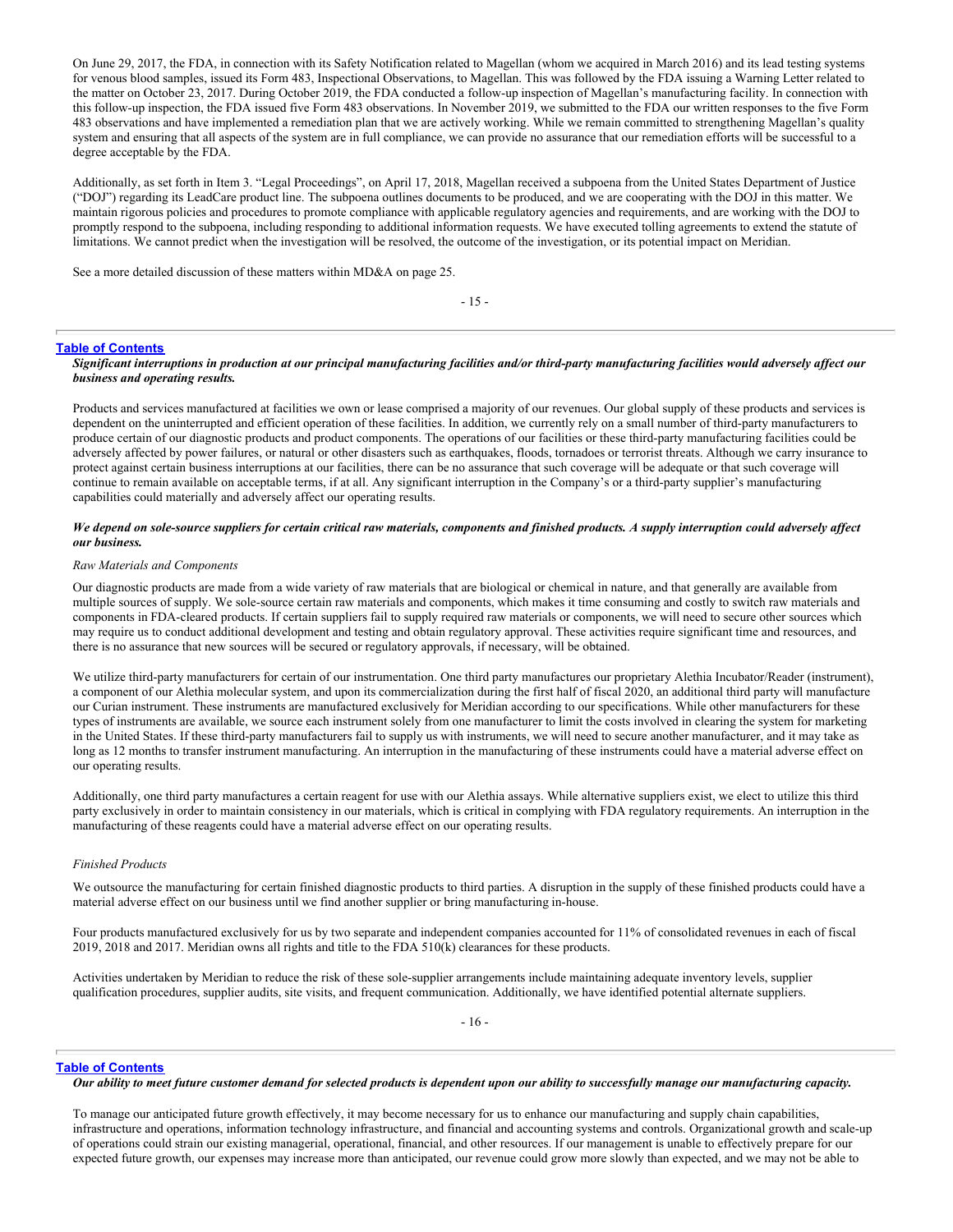achieve our commercialization, profitability, or product development goals. Our failure to effectively implement the necessary processes and procedures and otherwise prepare for our anticipated growth could have a material adverse effect on our future financial results and condition.

#### **Risks Related to Intellectual Property and Product Liability**

#### *We may be unable to protect or obtain proprietary rights that we utilize or intend to utilize.*

In developing and manufacturing our products, we employ a variety of proprietary and patented technologies. In addition, we have licensed, and expect to continue to license, various complementary technologies and methods from academic institutions and public and private companies. We cannot provide assurance that the technologies that we own or license provide protection from competitive threats or from challenges to our intellectual property. In addition, we cannot provide assurances that we will be successful in obtaining and retaining licenses or proprietary or patented technologies in the future.

See Item 3. "Legal Proceedings" for a discussion of the status of certain litigation related to our intellectual property.

#### Product infringement claims by other companies could result in costly disputes and could limit our ability to sell our products.

Litigation over intellectual property rights is prevalent in the diagnostic industry. As the market for diagnostics continues to grow and the number of participants in the market increases, we may increasingly be subject to patent infringement claims. It is possible that a third party may claim infringement against us. If found to infringe, we may attempt to obtain a license to such intellectual property; however, we may be unable to do so on favorable terms, or at all. Additionally, if our products are found to infringe on third-party intellectual property, we may be required to pay damages for past infringement and lose the ability to sell certain products, causing our revenues to decrease. Any substantial loss resulting from such a claim could have a material adverse effect on our profitability, and the damage to our reputation in the industry could have a material adverse effect on our business.

#### If product liability lawsuits are successfully brought against us, we may incur substantial liabilities and may have to limit or cease sales of our products.

The testing, manufacturing and marketing of medical diagnostic products involves an inherent risk of product liability claims. If we cannot successfully defend ourselves against product liability claims, we may incur substantial liabilities or be required to limit or cease sales of our products. We currently carry product liability insurance at a level we believe is commercially reasonable, although there is no assurance that it will be adequate to cover claims that may arise. In certain customer contracts, we indemnify third parties for certain product liability claims related to our products. These indemnification obligations may cause us to pay significant sums of money for claims that are covered by these indemnifications. In addition, a defect in the design or manufacture of our products could have a material adverse effect on our reputation in the industry and subject us to claims of liability for injury and otherwise. Any substantial underinsured loss resulting from such a claim could have a material adverse effect on our profitability, and the damage to our reputation in the industry could have a material adverse effect on our business.

- 17 -

#### **Table of [Contents](#page-1-0)**

# **Other Risks Affecting Our Business**

#### We incur costs and demands upon management as a result of complying with the laws and regulations affecting public companies in the United States, *and failure to comply with these laws could harm our business and the price of our common stock.*

As a public company listed in the United States, we incur significant legal, accounting and other expenses. In addition, changing laws, regulations and standards relating to corporate governance and public disclosure, including regulations implemented by the SEC, the Public Company Accounting Oversight Board (PCAOB) and the NASDAQ Global Select Market, may increase our legal and financial compliance costs and/or make some activities more time consuming. These laws, regulations and standards are subject to varying interpretations and, as a result, their application in practice may evolve over time as new guidance is provided by regulatory and governing bodies. We intend to invest resources to comply with evolving laws, regulations and standards, and this investment may result in increased general and administrative expenses and a diversion of management's time and attention from revenue-generating activities to compliance activities. If we fail to comply with new laws, regulations and standards, regulatory authorities may initiate legal proceedings against us and our business may be harmed.

#### Our business could be negatively affected if we are unable to attract, hire and retain key personnel.

Our future success depends on our continued ability to attract, hire and retain highly qualified personnel, including our executive officers and scientific, technical, sales and marketing employees, and their ability to manage growth successfully. If such key employees were to leave and we were unable to obtain adequate replacements, our operating results could be adversely affected.

#### *Our bank credit agreement imposes restrictions with respect to our operations.*

Our bank credit agreement contains a number of financial covenants that require us to meet certain financial ratios and tests. If we fail to comply with the obligations in the credit agreement, we would be in default under the credit agreement. If an event of default is not cured or waived, it could result in acceleration of any indebtedness under our credit agreement, which could have a material adverse effect on our business. At September 30, 2019, we had \$75,824 outstanding on a \$125,000 bank revolving credit facility.

#### *We face risks related to global economic conditions.*

We currently generate significant operating cash flows, which combined with access to the credit markets, provides us with discretionary funding capacity for research and development and other strategic activities. However, as an enterprise with global operations and markets, our operations and financial performance are in part dependent upon global economic conditions, and we could be negatively impacted by a global, regional or national economic crisis, including sovereign risk in the event of deterioration in the credit worthiness of or a default by local governments. We are particularly susceptible to the economic conditions in countries where government-sponsored health care systems are the primary payers for health care, including those countries within the European Union that are reducing their public expenditures in an effort to achieve cost savings. The uncertainty in global economic conditions poses a risk to the overall economy that could impact demand for our products, as well as our ability to manage normal commercial relationships with our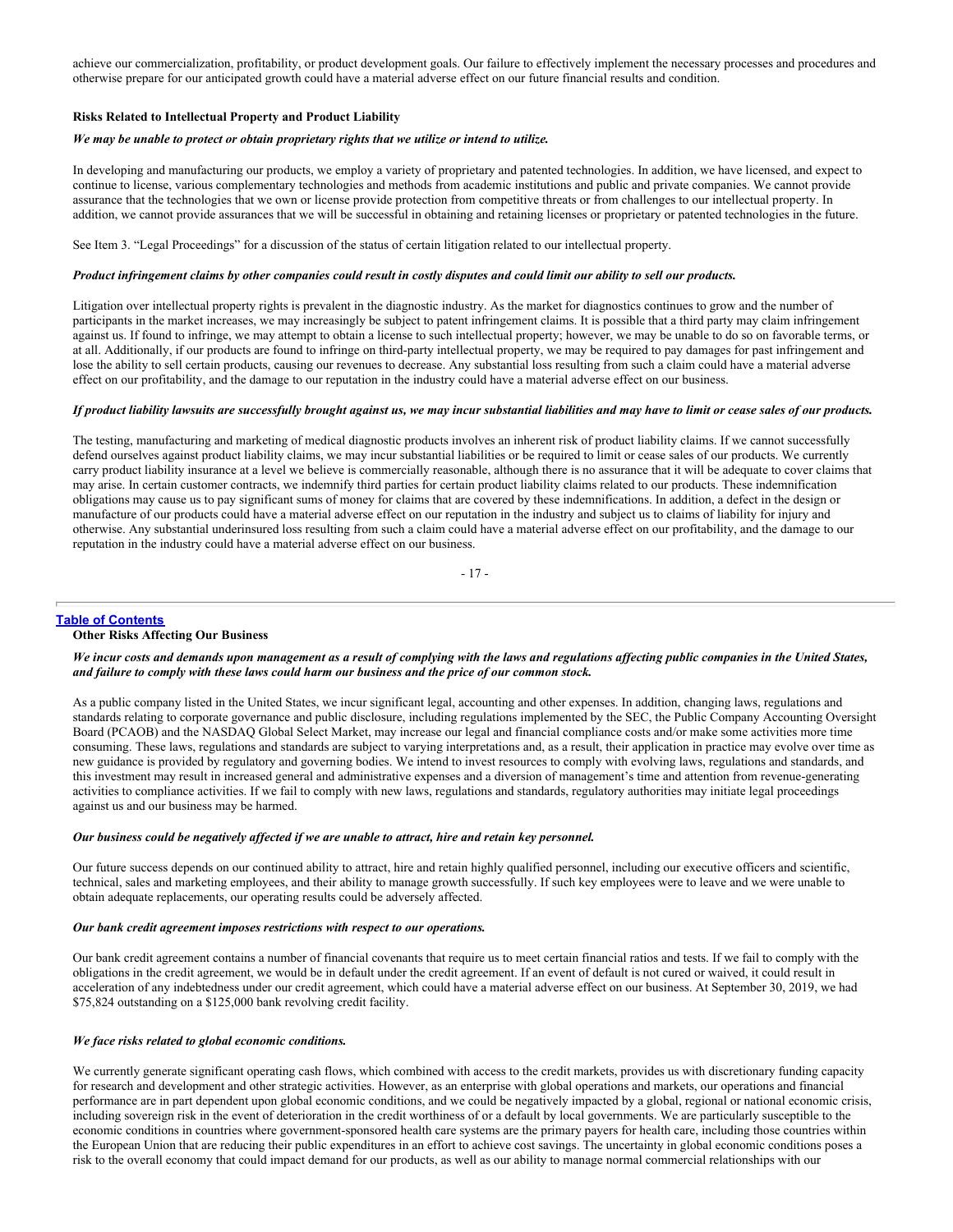customers, suppliers and creditors, including financial institutions. As such, if global economic conditions deteriorate significantly, our business could be negatively impacted, including such areas as reduced demand for our products from a slow-down in the general economy, supplier or customer disruptions resulting from tighter credit markets, and/or temporary interruptions in our ability to conduct day-to-day transactions through our financial intermediaries involving the payment to or collection of funds from our customers, vendors and suppliers. While to-date such factors have not had a significant negative impact on our results or operations, we continue to monitor and plan for the potential impact of these global economic factors.

In June 2016, a majority of voters in the United Kingdom elected to withdraw from the European Union in a national referendum. The U.K. is currently negotiating the terms of its exit from the European Union ("Brexit"). In November 2018, the U.K. and the European Union agreed upon a draft Withdrawal Agreement that sets out the terms of the U.K.'s departure, including commitments on citizen rights after Brexit, a financial settlement from the U.K., and a transition period to allow time for a future trade deal to be agreed. The U.K. Parliament has not approved the Withdrawal Agreement. As such, the date and the terms of the U.K.'s withdrawal from the European Union remain highly uncertain.

- 18 -

#### **Table of [Contents](#page-1-0)**

Any impact of Brexit depends on the terms of the U.K.'s withdrawal from the European Union, if it ultimately occurs. The ongoing uncertainty on the status of the final Withdrawal Agreement could lead to economic stagnation until an ultimate resolution with respect to Brexit occurs. If the U.K. leaves the European Union with no agreement, it will likely have an adverse impact on labor and trade in addition to creating further short-term uncertainty and currency volatility. In the absence of a future trade deal, the U.K.'s trade with the European Union and the rest of the world would be subject to tariffs and duties set by the World Trade Organization. Additionally, the movement of goods and personnel between the U.K. and the remaining member states of the European Union will be subject to additional inspections and documentation checks, leading to possible delays at ports of entry and departure. Even if an agreement setting forth the terms of the U.K.'s withdrawal from the European Union is approved, the withdrawal could result in significant changes to the trading relationship between the U.K. and the European Union. These changes to the trading relationship between the U.K and the European Union would likely result in increased cost of goods imported into and exported from the U.K., and may decrease the profitability of our operations. Additional currency volatility could drive a weaker British pound, which could increase the cost of goods imported into the U.K. and may decrease the profitability of our operations. A weaker British pound versus the U.S. dollar may also cause local currency results of our operations to be translated into fewer U.S. dollars during a reporting period. With a range of outcomes still possible, the impact from Brexit remains uncertain and will depend, in part, on the final outcome of tariff, trade, regulatory and other negotiations.

#### One or more cybersecurity incidents may adversely impact our financial condition, results of operations and reputation.

Our operations involve the use of multiple systems that process, store and transmit sensitive information about our customers, suppliers, employees, financial position, operating results and strategies. We face global cybersecurity risks and threats on a continual and ongoing basis, which include, but are not limited to, attempts to access systems and information, computer viruses, or denial-of-service attacks. These risks and threats range from uncoordinated individual attempts to sophisticated and targeted measures. While we are not aware of any material cyber-attacks or breaches of our systems to date, we have and continue to implement measures to safeguard our systems and information and mitigate potential risks, including employee training around phishing, malware and other cyber risks, but there is no assurance that such actions will be sufficient to prevent cyber-attacks or security breaches that manipulate or improperly use our systems, compromise sensitive information, destroy or corrupt data, or otherwise disrupt our operations. The occurrence of such events, including breaches of our security measures or those of our third-party service providers, could negatively impact our reputation and our competitive position and could result in litigation with third parties, regulatory action, loss of business due to disruption of operations and/or reputational damage, potential liability and increased remediation and protection costs, any of which could have a material adverse effect on our financial condition and results of operations. Additionally, as cybersecurity risks become more sophisticated, we may need to increase our investments in security measures which could have a material adverse effect on our financial condition and results of operations.

#### *Natural disasters, war and other events could adversely af ect our future revenues and operating income.*

Natural disasters (including pandemics), war, terrorism, labor disruptions and international conflicts, and actions taken by the United States and other governments or by our customers or suppliers in response to such events, could cause significant economic disruption and political and social instability in the United States and in areas outside of the United States in which we operate. These events could result in decreased demand for our products, adversely affect our manufacturing and distribution capabilities, or increase the costs for, or cause interruptions in, the supply of materials from our suppliers.

#### **Risks Related to Our Common Stock**

#### Material weaknesses in our internal control over financial reporting could be identified, which if not properly corrected, could materially adversely *af ect our operations and result in material misstatements in our financial statements.*

During fiscal 2017, the Company identified a material weakness in internal control over financial reporting, which has been remediated. However, the Company can make no assurances that a material weakness will not be identified in the future or that, if identified, it will be properly corrected. In the event we are unable to remediate a material weakness identified in the future, we may be unable to provide holders of our securities with required financial information in a timely and reliable manner, and we may incorrectly report financial information. Either of these events could have a material adverse effect on our operations, investor, supplier and customer confidence in our reported financial information, and/or the trading price of our common stock.

- 19 -

#### **Table of [Contents](#page-1-0)**

*The authority of our board to issue preferred stock may discourage takeover bids.*

Our board of directors has the authority to issue up to 1,000 shares of undesignated preferred stock and to determine the rights, preferences, privileges and restrictions, including voting rights, of such shares without any future vote or action by the shareholders. The issuance of preferred stock under certain circumstances could have the effect of delaying or preventing a change in control of our company. Ohio corporation law contains provisions that may discourage takeover bids for our company that have not been negotiated with the board of directors. Such provisions could limit the price that investors might be willing to pay in the future for shares of our common stock. In addition, sales of substantial amounts of shares in the public market could adversely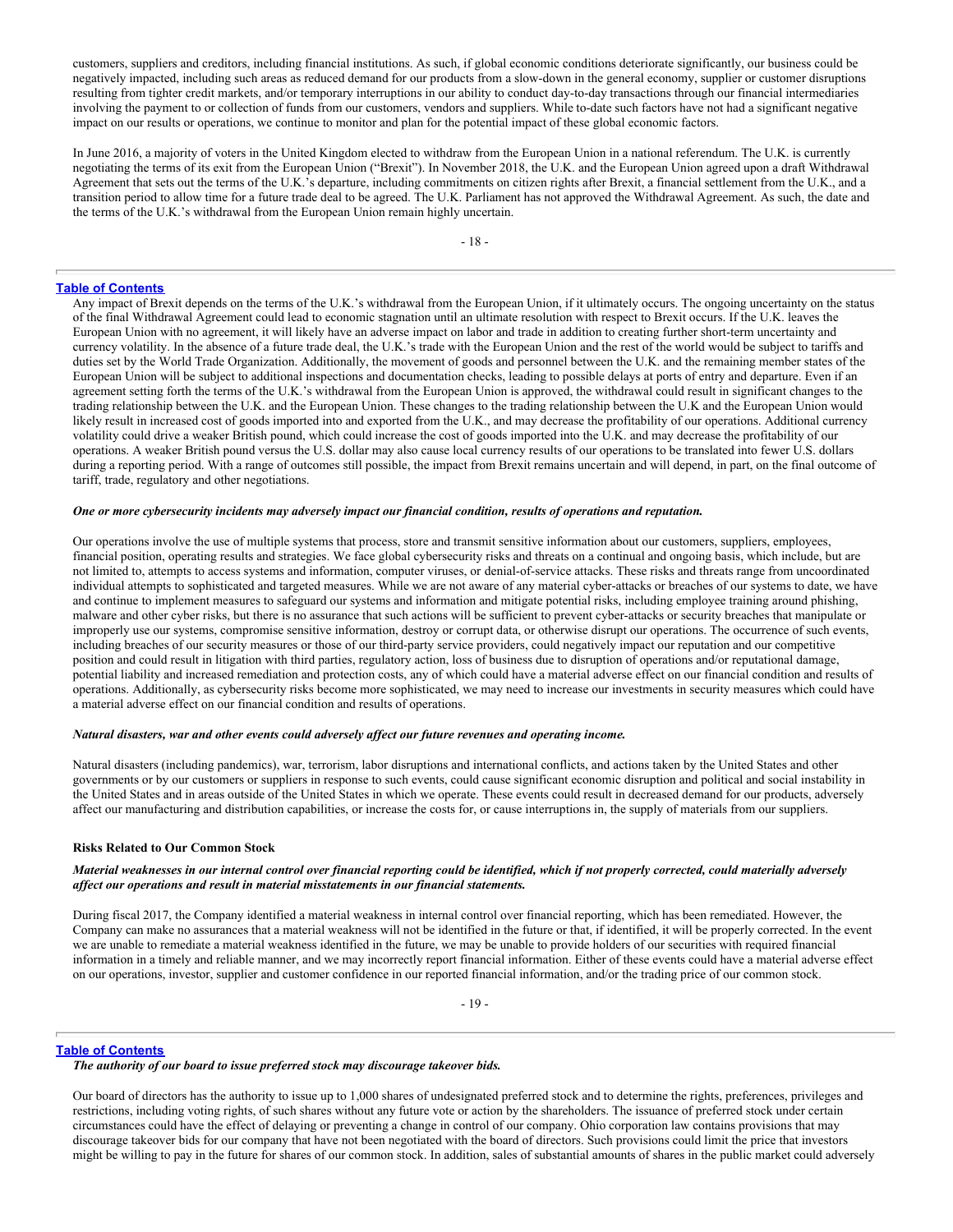<span id="page-13-0"></span>affect the market price of our common stock and our ability to raise additional capital at a price favorable to us.

#### The market price of our common stock may be volatile and fluctuate significantly, which could result in substantial losses for stockholders and subject *us to litigation.*

The market price of our common stock may be subject to significant fluctuations due to numerous factors, including but not limited to the risks described in this "Risk Factors" section. In addition, the stock market in general, the NASDAQ Global Market and the market for diagnostics companies in particular may experience a loss of investor confidence. A loss of investor confidence may result in extreme price and volume fluctuations in our common stock that are unrelated or disproportionate to the operating performance of our business, financial condition or results of operations. These broad market and industry factors may materially harm the market price of our common stock and expose us to securities class-action litigation. Class-action litigation, even if unsuccessful, could be costly to defend and divert management's attention and resources, which could further materially harm our financial condition and results of operations.

#### Our business could be negatively impacted as a result of shareholder activism, an unsolicited takeover proposal or a proxy contest.

In recent years, proxy contests and other forms of stockholder activism have been directed against numerous public companies. If a proxy contest or an unsolicited takeover proposal is made with respect to us, we could incur significant costs in defending our company, which would have an adverse effect on our financial results. Shareholder activists may also seek to involve themselves in the governance, strategic direction and operations of our company. Such proposals may disrupt our business and divert the attention of our management and employees, and any perceived uncertainties as to our future direction resulting from such a situation could result in the loss of potential business opportunities, be exploited by our competitors, cause concern to our current or potential customers, and make it more difficult to attract and retain qualified personnel and business partners, all of which could adversely affect our business. In addition, actions of activist stockholders may cause significant fluctuations in our stock price based on temporary or speculative market perceptions or other factors that do not necessarily reflect the underlying fundamentals and prospects of our business.

#### *There can be no assurance that we will resume the payment of dividends.*

The declaration, amount and timing of the Company's dividends are subject to capital availability and determinations by our board of directors that cash dividends are in the best interest of our stockholders and are in compliance with all respective laws, including the applicable provisions of Ohio law, and our agreements applicable to the declaration and payment of cash dividends. We suspended the payment of quarterly cash dividends effective during the fiscal 2019 second quarter. Any action to resume the payment of dividends will depend upon, among other factors, our cash balances and potential future capital requirements for strategic transactions, including acquisitions, debt service requirements, results of operations, financial condition and other factors beyond our control that our board of directors may deem relevant. Ongoing suspension of our dividend payments could have a negative effect on our stock price.

# Changes in the method of determining London Interbank Offered Rate ("LIBOR"), or the replacement of LIBOR with an alternative reference rate, *may adversely af ect interest expense related to outstanding debt.*

Amounts drawn under our credit facility may bear interest rates in relation to LIBOR, depending on our selection of repayment options. On July 27, 2017, the Financial Conduct Authority ("FCA") in the U.K. announced that it would phase out LIBOR as a benchmark by the end of 2021. It is unclear whether new methods of calculating LIBOR will be established such that it continues to exist after 2021. The U.S. Federal Reserve is considering replacing U.S. dollar LIBOR with a newly created index called the Broad Treasury Financing Rate, calculated with a broad set of short-term repurchase agreements backed by treasury securities. If LIBOR ceases to exist, we may need to renegotiate the credit facility and may not be able to do so with terms that are favorable to us. The overall financial market may be disrupted as a result of the phase-out or replacement of LIBOR. Disruption in the financial market or the inability to renegotiate the credit facility with favorable terms could have a material adverse effect on our business, financial position, and operating results.

# ITEM 1B.

# UNRESOLVED STAFF COMMENTS

- 20 -

None.

**Table of [Contents](#page-1-0)**

# ITEM 2.

#### PROPERTIES

Our corporate offices, infectious disease Diagnostics manufacturing facility, and infectious disease Diagnostics research and development facility are located in four buildings totaling approximately 117,000 square feet on approximately seven acres of land in the Village of Newtown, a suburb of Cincinnati, Ohio. These properties are owned by us. Our blood-chemistry manufacturing and research and development operations are located in an approximately 30,000 square foot leased facility in Billerica, Massachusetts, and our PCR-based molecular manufacturing and research and development operations are located in an approximately 24,000 square foot leased facility in Quebec City, Canada. We also operate a Diagnostics sales and distribution center near Milan, Italy in an approximately 18,000 square foot building. This facility is owned by our wholly-owned Italian subsidiary, Meridian Bioscience Europe s.r.l. We also rent office space in Paris, France and Braine-l'Alleud, Belgium for sales and administrative functions.

Our Life Science operations are conducted in several facilities in Memphis, Tennessee; Boca Raton, Florida; London, England; Luckenwalde, Germany; Sydney, Australia; and Beijing, China. Our facility in Memphis, Tennessee consists of two buildings totaling approximately 44,000 square feet and is owned by us. Our leased facility in Boca Raton, Florida contains approximately 7,500 square feet of manufacturing space. Following are details of our other Life Science facilities, all of which are leased: London – approximately 19,500 square feet of sales, warehouse, distribution, research and development, manufacturing and administrative office space; Luckenwalde – approximately 10,500 square feet of sales, warehouse and manufacturing space; Sydney – approximately 5,000 square feet of sales and warehouse space; Beijing – less than 1,000 square feet of sales and business development space.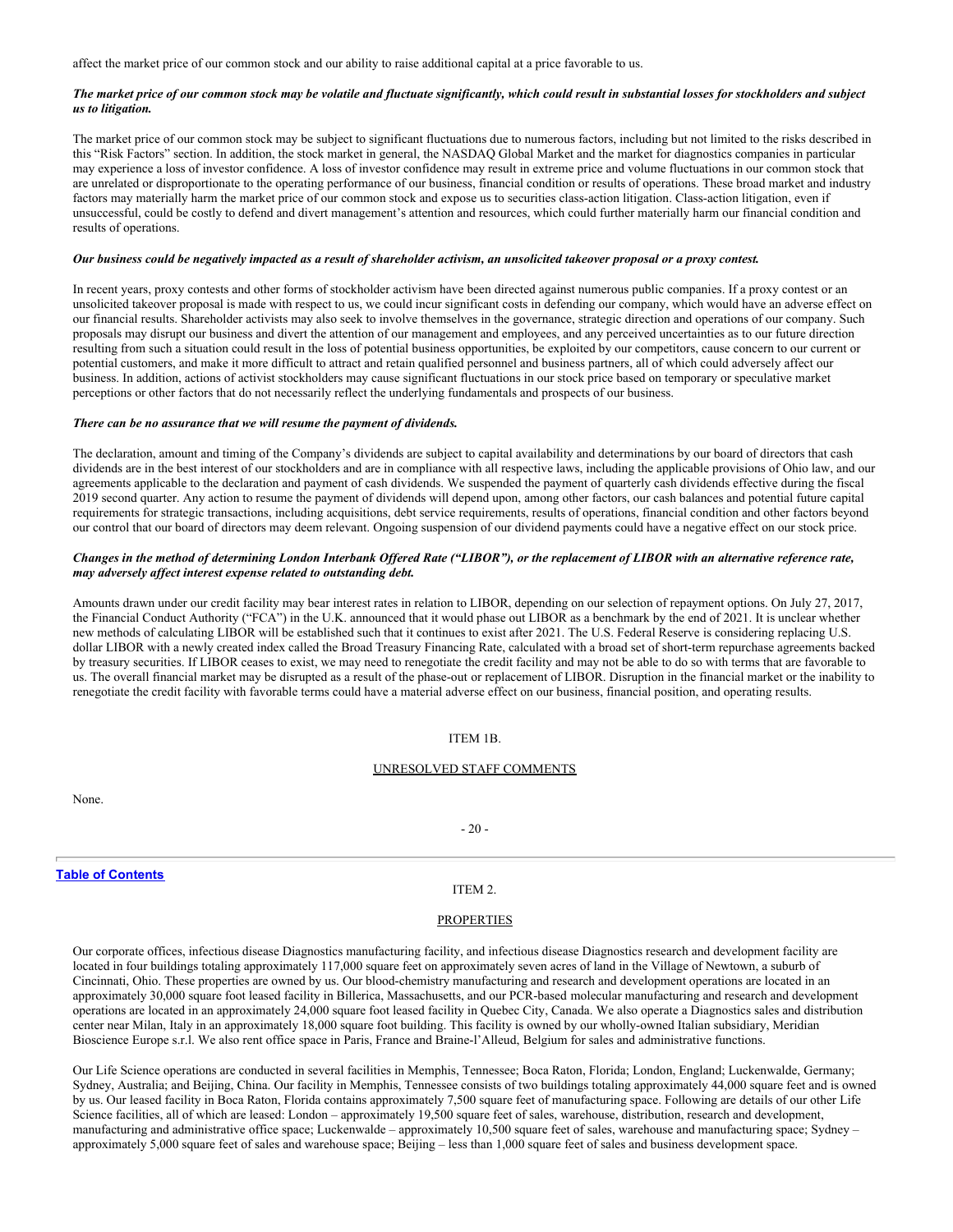#### ITEM 3.

# LEGAL PROCEEDINGS

<span id="page-14-0"></span>We are a party to various litigation matters that we believe are in the normal course of business. Aside from the matters discussed below, the ultimate resolution of these matters is not expected to have a material adverse effect on our financial position, results of operations or cash flows, and no material provision has been made in the accompanying Consolidated Financial Statements for these matters.

On November 15, 2017, Barbara Forman filed a class action complaint in the United States District Court for the Southern District of Ohio (the Court) naming Meridian, its former Chief Executive Officer and former Chief Financial Officer (in their capacities as such) as defendants. An amended complaint was filed on April 16, 2018 and the Company believes the essential elements of the amended complaint are the same. On July 9, 2019, a settlement was reached with the plaintiff that provides for a \$2.1 million payment by the Company. On October 9, 2019, the Court granted a motion for preliminary approval of the settlement, and on November 7, 2019, the settlement amount was paid from the Company's Directors and Officers insurance policy into a plaintiff escrow account. The Court has scheduled a final approval hearing for March 2020. Because the settlement was a covered claim under our Directors and Officers insurance policy, no provision for litigation losses has been included within the accompanying Consolidated Statements of Operations for fiscal 2019, 2018 or 2017.

On December 6, 2017, Michael Edelson filed a derivative complaint in the United States District Court for the Southern District of Ohio naming Meridian, its former Chief Executive Officer, former Chief Financial Officer and certain members of Meridian's Board of Directors and Audit Committee (in their capacities as such) as defendants. The complaint alleges that Meridian made false and misleading representations concerning certain of Magellan's lead test systems at or around the time of Meridian's acquisition of Magellan and subsequent thereto, and the complaint alleges that certain members of the Board of Directors and Audit Committee breached their fiduciary duties in their oversight of the Company's public disclosures and corporate governance matters. The complaint sought compensatory damages, equitable relief relating to corporate governance matters and attorneys' fees. On October 9, 2019, Court granted plaintiff's motion for voluntary dismissal. Accordingly, no provision for litigation losses has been included within the accompanying Consolidated Statements of Operations for fiscal 2019, 2018 or 2017.

- 21 -

#### **Table of [Contents](#page-1-0)**

Approximately \$30 and \$600 of expense for attorneys' fees related to the above two class action matters is included within the accompanying Consolidated Statements of Operations for fiscal 2019 and 2018, respectively. Amounts expensed in fiscal 2018 included a \$500 deductible under our Directors and Officers insurance policy.

On April 17, 2018, Magellan received a subpoena from the United States Department of Justice ("DOJ") regarding its LeadCare product line. The subpoena outlines documents to be produced, and the Company is cooperating with the DOJ in this matter. The Company maintains rigorous policies and procedures to promote compliance with applicable regulatory agencies and requirements, and is working with the DOJ to promptly respond to the subpoena, including responding to additional information requests. The Company has executed tolling agreements to extend the statute of limitations. The Company cannot predict when the investigation will be resolved, the outcome of the investigation, or its potential impact on the Company. Approximately \$1,585 and \$775 of expense for attorneys' fees related to this matter is included within the accompanying Consolidated Statements of Operations for fiscal 2019 and 2018, respectively.

On October 9, 2018, the Company and DiaSorin Inc. entered into a strategic collaboration to sell DiaSorin's*Helicobacter pylori* stool antigen test to detect *H. pylori* for use on its automated LIAISON platform under the Meridian brand name worldwide. The new collaboration resulted in the termination of all pending legal disputes between the two parties and will expand the previous agreement between DiaSorin and Meridian, which focused on the sale, by DiaSorin, of co-developed products in major countries in continental Europe. Approximately \$50, \$2,965 and \$630 of expense for attorneys' fees related to this matter is included within the accompanying Consolidated Statements of Operations for fiscal 2019, 2018 and 2017, respectively.

# ITEM 4.

#### MINE SAFETY DISCLOSURES

Not applicable.

#### PART II.

#### ITEM 5.

# MARKET FOR REGISTRANT'S COMMON EQUITY, RELATED STOCKHOLDER MATTERS AND ISSUER PURCHASES OF EQUITY SECURITIES

Refer to "Note About Forward-Looking Statements" following the Index in front of this Form 10-K and Item 1A "Risk Factors" on pages 11 through 20 of *this Annual Report.*

#### *Market Information*

Our common stock trades on the NASDAQ Global Select Market under the symbol VIVO.

#### *Holders of our Common Stock*

As of September 30, 2019, there were approximately 600 holders of record and approximately 10,550 beneficial owners of our common shares.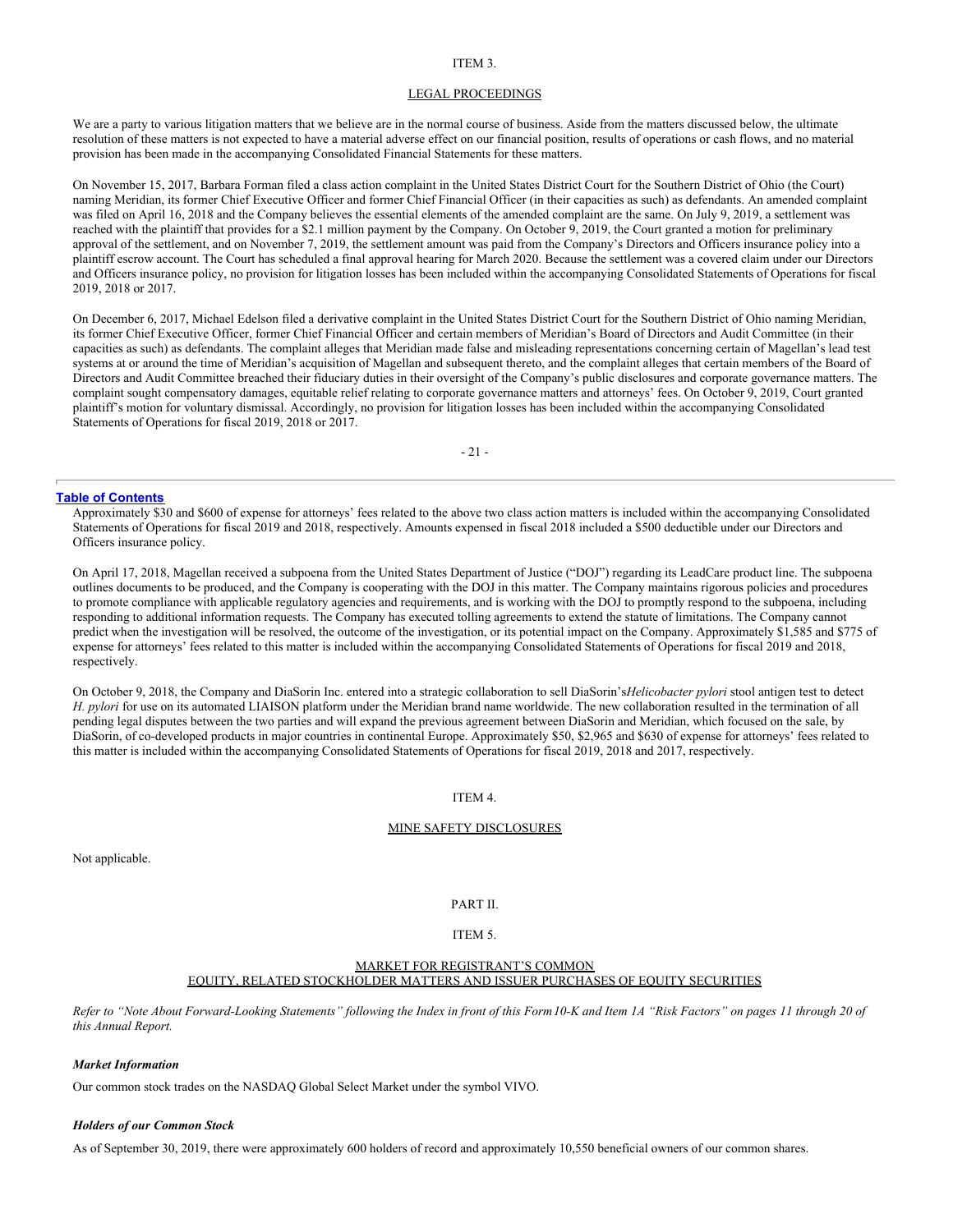#### <span id="page-15-0"></span>*Dividends*

"Quarterly Financial Data (Unaudited)" relating to our dividends in Note 11 of the Consolidated Financial Statements are incorporated herein by reference.

Effective during the second quarter of fiscal 2019, the Company suspended the payment of its quarterly cash dividend, which had previously been established at an indicated annual cash dividend rate of \$0.50 per share for each of fiscal 2019, 2018 and 2017. The dividend was suspended as part of the Company's regular evaluation of its capital allocation, with the action taken in order to deploy cash into new product development activities for the Revogene molecular diagnostic platform, as well as the Curian and PediaStat platforms, among other investments, and to preserve capital resources and liquidity for general corporate purposes. The declaration and amount of

#### **Table of [Contents](#page-1-0)**

dividends will be determined by the board of directors in its discretion based upon its evaluation of earnings, cash flow requirements and future business developments and opportunities, including acquisitions. We paid dividends of \$0.25, \$0.50 and \$0.575 per share in fiscal 2019, 2018 and 2017, respectively.

#### *Stock Total Return Performance*

The graph below matches the cumulative 5-Year total return of holders of Meridian Bioscience, Inc.'s common stock with the cumulative total returns of the NASDAQ Composite index and a customized peer group of eight companies that includes: Bio-Rad Laboratories, Inc., bioMerieux S.A., GenMark Diagnostics, Inc., Luminex Corporation, Myriad Genetics, Inc., OraSure Technologies, Inc., Quidel Corporation and Trinity Biotech Plc. We selected the companies in the customized peer group based on various considerations, including, without limitation, industry classifications, the extent to which certain companies may engage in businesses in which we engage, and the extent to which we and/or our investors consider certain companies to be direct or indirect competitors. The graph assumes that the value of the investment in our common stock, in each index, and in the peer group (including reinvestment of dividends) was \$100 on September 30, 2014 and tracks it through September 30, 2019.

**COMPARISON OF 5 YEAR CUMULATIVE TOTAL RETURN\*** 



\*\$100 invested on 9/30/14 in stock or index, including reinvestment of dividends. Fiscal year ending September 30.

- 23 -

# **Table of [Contents](#page-1-0)**

ITEM 6.

# SELECTED FINANCIAL DATA

Income Statement Information (Amounts in thousands, except per share data)

| For the Year Ended September 30. | 2019      | 2018      | 2017    | 2016                          | 2015    |
|----------------------------------|-----------|-----------|---------|-------------------------------|---------|
| Net revenues                     | \$201,014 | \$213.571 |         | \$200.771 \$196.082 \$194.830 |         |
| Gross profit                     | 118.325   | 130.697   | 124.292 | 127.212                       | 121.882 |
| Operating income                 | 32.699    | 31.584    | 37,382  | 51.378                        | 56,060  |
| Net earnings                     | 24.382    | 23.849    | 21.557  | 32.229                        | 35,540  |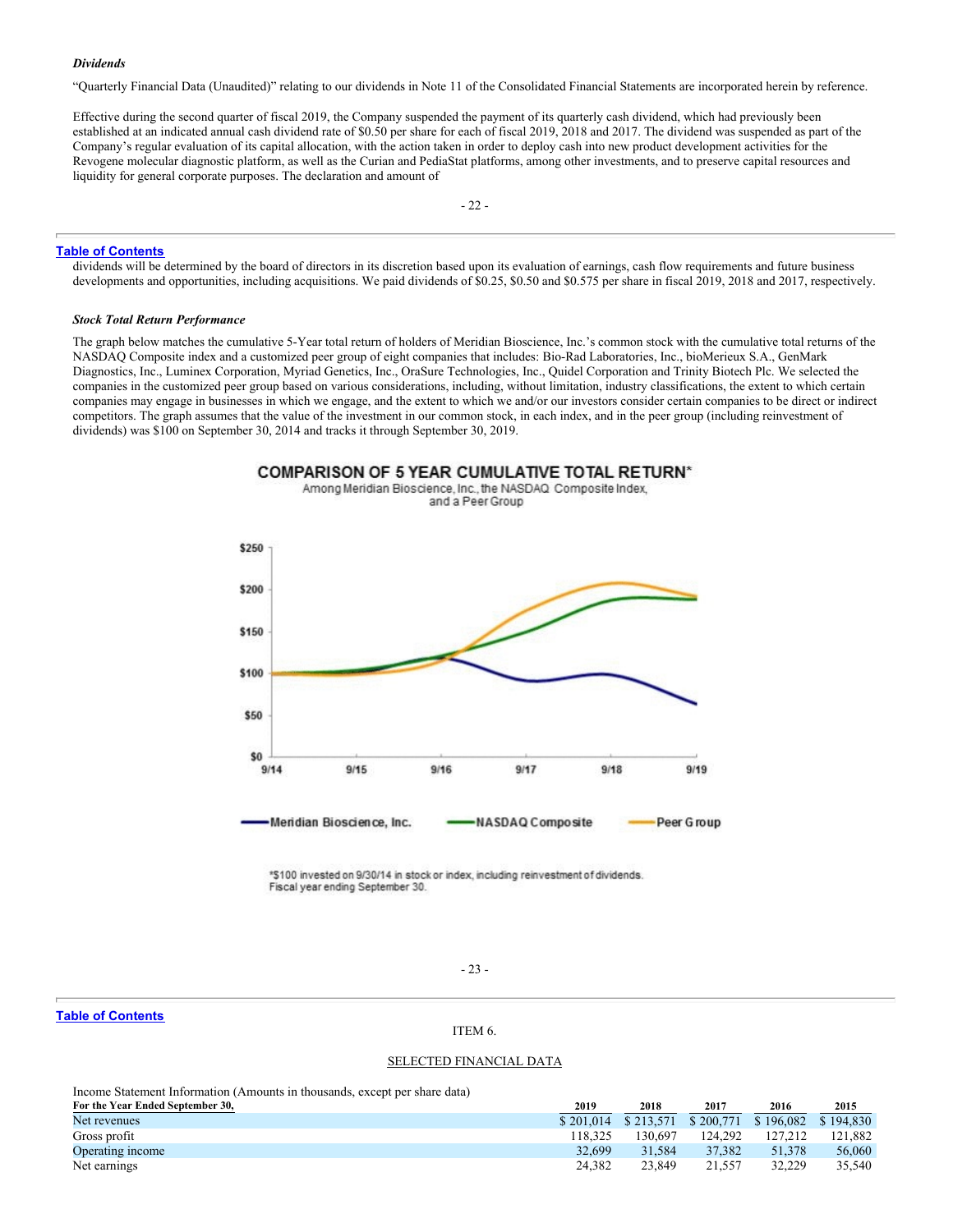<span id="page-16-0"></span>

| Basic earnings per share          |  |  |  | \$ 0.57 \$ 0.56 \$ 0.51 \$ 0.77 \$ 0.85 |                                                      |
|-----------------------------------|--|--|--|-----------------------------------------|------------------------------------------------------|
| Diluted earnings per share        |  |  |  | \$ 0.57 \$ 0.56 \$ 0.51 \$ 0.76 \$ 0.85 |                                                      |
| Cash dividends declared per share |  |  |  |                                         | $\text{S}$ 0.250 \$ 0.500 \$ 0.575 \$ 0.800 \$ 0.800 |
| Book value per share              |  |  |  |                                         | \$ 4.47 \$ 4.14 \$ 4.02 \$ 3.95 \$ 3.96              |

| Balance Sheet Information  |           |         |                                         |         |                          |
|----------------------------|-----------|---------|-----------------------------------------|---------|--------------------------|
| As of September 30,        | 2019      | 2018    | 2017                                    | 2016    | 2015                     |
| Current assets             | \$144,761 |         | \$139,053 \$133,875 \$126,791 \$119,422 |         |                          |
| Current liabilities        | 20.914    | 24.173  | 22,887                                  | 22.571  | 15.251                   |
| Total assets               | 325,478   | 251,377 | 249,777                                 | 252,028 | 183,282                  |
| Long-term debt obligations | 75,824    | 50.180  | 54.647                                  | 58,360  | $\overline{\phantom{a}}$ |
| Shareholders' equity       | 190.967   | 175.418 | 169.585                                 | 166,472 | 165,873                  |

# ITEM 7.

#### MANAGEMENT'S DISCUSSION AND ANALYSIS OF FINANCIAL CONDITION AND RESULTS OF OPERATIONS

Refer to "Note About Forward-Looking Statements" following the Index in front of this Form 10-K and Item 1A "Risk Factors" on pages 11 through 20 of *this Annual Report.*

In the discussion that follows, all dollar amounts are in thousands (both tables and text), except per share data*.*

#### **Results of Operations:**

#### *Fourth Quarter*

Net earnings for the fourth quarter of fiscal 2019 decreased 24% to \$4,103, or \$0.10 per diluted share, from net earnings for the fourth quarter of fiscal 2018 of \$5,434, or \$0.13 per diluted share. The fiscal 2019 fourth quarter results include \$1,714 of costs associated with acquisition activities, restructuring activities and selected legal proceedings (combined impact on net earnings of \$1,296, or \$0.03 per diluted share). The fiscal 2018 fourth quarter results include \$4,576 of costs associated with restructuring activities and selected legal proceedings, along with certain one-time tax effects of the U.S. tax reform act enacted in December 2017 (combined impact on net earnings of \$3,145, or \$0.07 per diluted share). Consolidated revenues for the fourth quarter of fiscal 2019 totaled \$50,846, a decrease of 4% compared to the fourth quarter of fiscal 2018, also decreasing 3% on a constant-currency basis.

Revenues for the Diagnostics segment for the fourth quarter of fiscal 2019 decreased 9% compared to the fourth quarter of fiscal 2018 (also 9% on a constant-currency basis), comprised of a 22% decrease in molecular assay products and a 6% decrease in immunoassay and blood chemistry assay products. With a 13% decrease in its molecular reagents products and a 21% increase in its immunological reagents products, revenues for our Life Science segment increased 7% in the fourth quarter of fiscal 2019 compared to the fourth quarter of fiscal 2018. On a constant-currency basis, revenues for our Life Science Segment increased 9%.

- 24 -

#### **Table of [Contents](#page-1-0)**

The fourth quarter Diagnostics revenues reflect continued competitive pressures in a number of our products, particularly*C. dif icile* and foodborne, volume and pricing declines in certain gastrointestinal products, and the effects of initially lighter shipments of respiratory products in advance of the upcoming season. Life Science revenues for the fourth quarter reflect double-digit growth from IVD customers purchasing immunological reagents in the EMEA region, as well as China, offset by declines in transitioning our academic business to independent distributors in the Americas region.

#### *Fiscal Year*

Net earnings for fiscal 2019 increased 2% to \$24,382, or \$0.57 per diluted share, from net earnings for fiscal 2018 of \$23,849, or \$0.56 per diluted share. Fiscal 2019 results include \$6,230 of costs associated with acquisition activities, restructuring activities and selected legal proceedings (combined impact on net earnings of \$4,760, or \$0.11 per diluted share). Fiscal 2018 results include \$13,051 of costs associated with restructuring activities and selected legal proceedings, along with certain one-time tax effects of the U.S. tax reform act enacted in December 2017 (combined impact on net earnings of \$7,856, or \$0.18 per diluted share). Consolidated revenues decreased 6% to \$201,014 for fiscal 2019 compared to fiscal 2018, decreasing 5% on a constant-currency basis.

In fiscal 2019, revenues for the Diagnostics segment decreased 9% compared to fiscal 2018 (8% on a constant-currency basis). This decrease is comprised of a 22% decrease in our molecular assay products and a 5% decrease in immunoassay and blood chemistry assay products. With a 5% decrease in its molecular reagents business and a 6% increase in its immunological reagents business, revenues of our Life Science segment increased 2% during fiscal 2019 compared to fiscal 2018, increasing 3% on a constant-currency basis.

#### **Update on Lead Testing**

On June 29, 2017, the FDA, in connection with its Safety Notification related to Magellan's LeadCaretesting systems for venous blood samples, issued to Magellan its Form 483, Inspectional Observations. The FDA issued a related Warning Letter on October 23, 2017. As a result of these activities, during our 2017 third fiscal quarter, it was determined that a potential impairment of goodwill recorded in connection with the acquisition of Magellan had occurred (i.e., a "triggering event"). An impairment charge of \$6,628, on both a pre-tax and after-tax basis, was recorded during the fiscal 2017 third quarter as set forth in Note 1(h), *"Summary of Significant Accounting Policies – Intangible Assets"*of the accompanying Consolidated Financial Statements. As also previously disclosed and set forth in Item 3. "Legal Proceedings", on April 17, 2018, Magellan received a subpoena from the United States Department of Justice ("DOJ") regarding its LeadCare product line. The subpoena outlines documents to be produced, and we continue to cooperate with the DOJ in this matter, including responding to additional information requests. We have executed tolling agreements to extend the statute of limitations.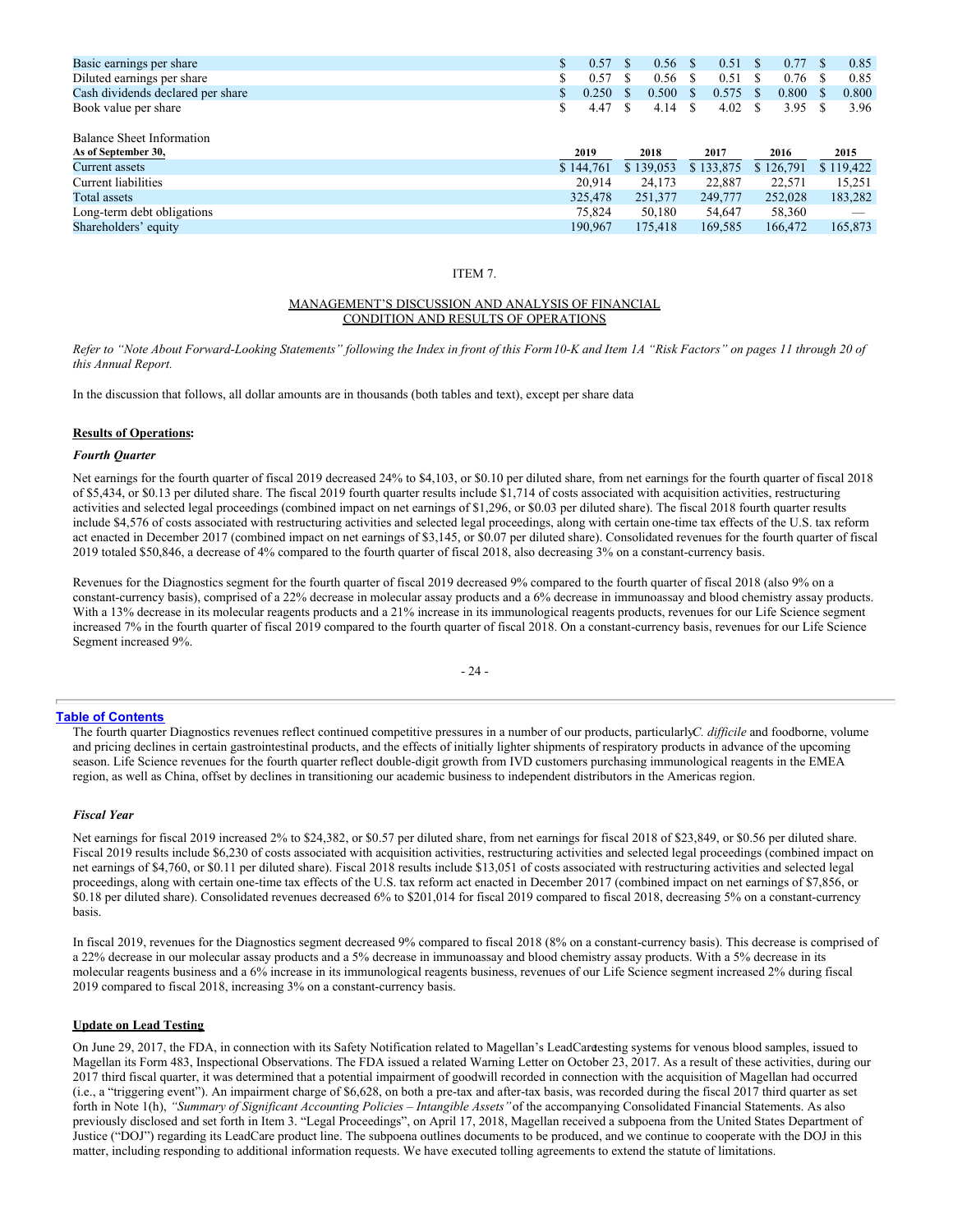Magellan submitted 510(k) applications in December 2018, seeking to reinstate venous blood sample-types for its LeadCare® II, LeadCare® Plus™ and LeadCare Ultra® testing systems. In the second fiscal quarter of 2019 the FDA informed Magellan that each of these 510(k) applications had been put on Additional Information hold. On July 15, 2019, we provided responses to the FDA's requests for Additional Information. These 510(k) applications have since expired and are no longer under FDA review. Further, while Magellan's LeadCare testing systems remain cleared for marketing by the FDA and permitted for use with capillary blood samples, the FDA advised that it has commissioned a third-party study of Magellan's LeadCare testing systems using both venous and capillary blood samples. According to the FDA, the results of the field study will be used in conjunction with other information to determine whether further action by the FDA or the Centers for Disease Control and Prevention is necessary to protect the public health. Meridian intends to fully cooperate with the FDA as the third-party study is completed.

During October 2019, the FDA performed a follow-up inspection of Magellan's manufacturing facility. The FDA issued five Form 483 observations. In November 2019, we submitted to the FDA our written responses to the five Form 483 observations and have implemented a remediation plan that we are actively working. While we remain committed to strengthening Magellan's quality system and ensuring that all aspects of the system are in full compliance, we can provide no assurance that our remediation efforts will be successful to a degree acceptable by the FDA.

- 25 -

#### **Table of [Contents](#page-1-0)**

During fiscal 2019, 2018 and 2017, we incurred approximately \$1,800 in aggregate remediation costs, primarily related to regulatory consultants and studies required to reinstate our venous blood sample claim. In the course of remediation, we may encounter additional matters that warrant notifications to the FDA and/or customers regarding the use of our products. At this time, we do not believe that any such notifications would impact the ability to use the LeadCare systems with capillary blood samples.

While we remain confident in the performance of the Magellan LeadCare testing systems using capillary samples, we do not expect that the FDA will reinstate our venous blood claims. We can provide no assurance that the ongoing investigation and study of the DOJ and FDA, respectively, or future exercise of their respective enforcement, regulatory, discretionary or other powers will not result in findings or alleged violations of federal laws that could lead to enforcement actions, proceedings or litigation and the imposition of damages, fines, penalties, restitution, other monetary liabilities, sanctions, injunctions, settlements or changes to our business practices, product offerings or operations that could have a material adverse effect on our business, financial condition or results of operations; or eliminate altogether our ability to operate our lead testing business, or on terms substantially similar to those on which we currently operate.

#### **REVENUE OVERVIEW**

Below are analyses of the Company's revenue, by reportable segment, provided for each of the following:

- By Geographic Region
- By Product Platform/Type

#### **Revenue Overview- By Reportable Segment & Geographic Region**

Our reportable segments are Diagnostics and Life Science. The Diagnostics segment consists of manufacturing operations for infectious disease diagnostic products in Cincinnati, Ohio and Quebec City, Canada, and manufacturing operations for products detecting elevated lead levels in blood in Billerica, Massachusetts (near Boston). These diagnostic test products are sold and distributed in the countries comprising North and Latin America (the "Americas"); Europe, Middle East and Africa ("EMEA"); and other countries outside of the Americas and EMEA (rest of the world, or "ROW"). The Life Science segment consists of manufacturing operations in Memphis, Tennessee; Boca Raton, Florida; London, England; and Luckenwalde, Germany, and the sale and distribution of bulk antigens, antibodies, PCR/qPCR reagents, nucleotides, and bioresearch reagents domestically and abroad, including a sales and business development facility, with outsourced distribution capabilities, in Beijing, China to further pursue growing revenue opportunities in Asia.

Revenues for the Diagnostics segment, in the normal course of business, may be affected from quarter to quarter by buying patterns of major distributors, seasonality and the severity of seasonal diseases and outbreaks, and foreign currency exchange rates. Revenues for the Life Science segment, in the normal course of business, may be affected from quarter to quarter by buying patterns of major customers and foreign currency exchange rates.

See the "Revenue Disaggregation" section of Note 1,*"Significant Accounting Policies"* of the accompanying Consolidated Financial Statements for detailed revenue disaggregation information.

Following is a discussion of the revenues generated by these product platforms/types and/or disease states:

#### **Diagnostics Products**

The acquisition of the Revogene molecular diagnostics platform, the development of the Curian immunoassay platform, and the expansion of the related assay-menu for each of these platforms are important steps in addressing competitive pressures in our gastrointestinal and respiratory illness assay families. We are actively converting our existing Alethia install base to the Revogene platform for *C. dif icile*, Group A*Streptococcus* and Group B *Streptococcus* assays. During our first 120 days since acquiring the Revogene platform, we have approximately 60 instrument installations. For the Curian immunoassay diagnostics platform, we submitted a 510(k) for the instrument and first assay, a test for *H. pylori* antigen in stool, in September 2019. We believe the advantages of the Curian analyzer will help protect our existing rapid test accounts.

**Table of [Contents](#page-1-0)**

*Gastrointestinal Assays*

During fiscal 2019, revenues from our gastrointestinal products, which include tests for*C. dif icile*, *H. pylori* and certain foodborne pathogens, among others, totaled \$68,977. This represents a 13% decrease from fiscal 2018 and follows a less than 1% increase during fiscal 2018. We continue to face pricing and volume pressures within this product category that will carry into fiscal 2020 and beyond for our current products. We have executed multi-year supply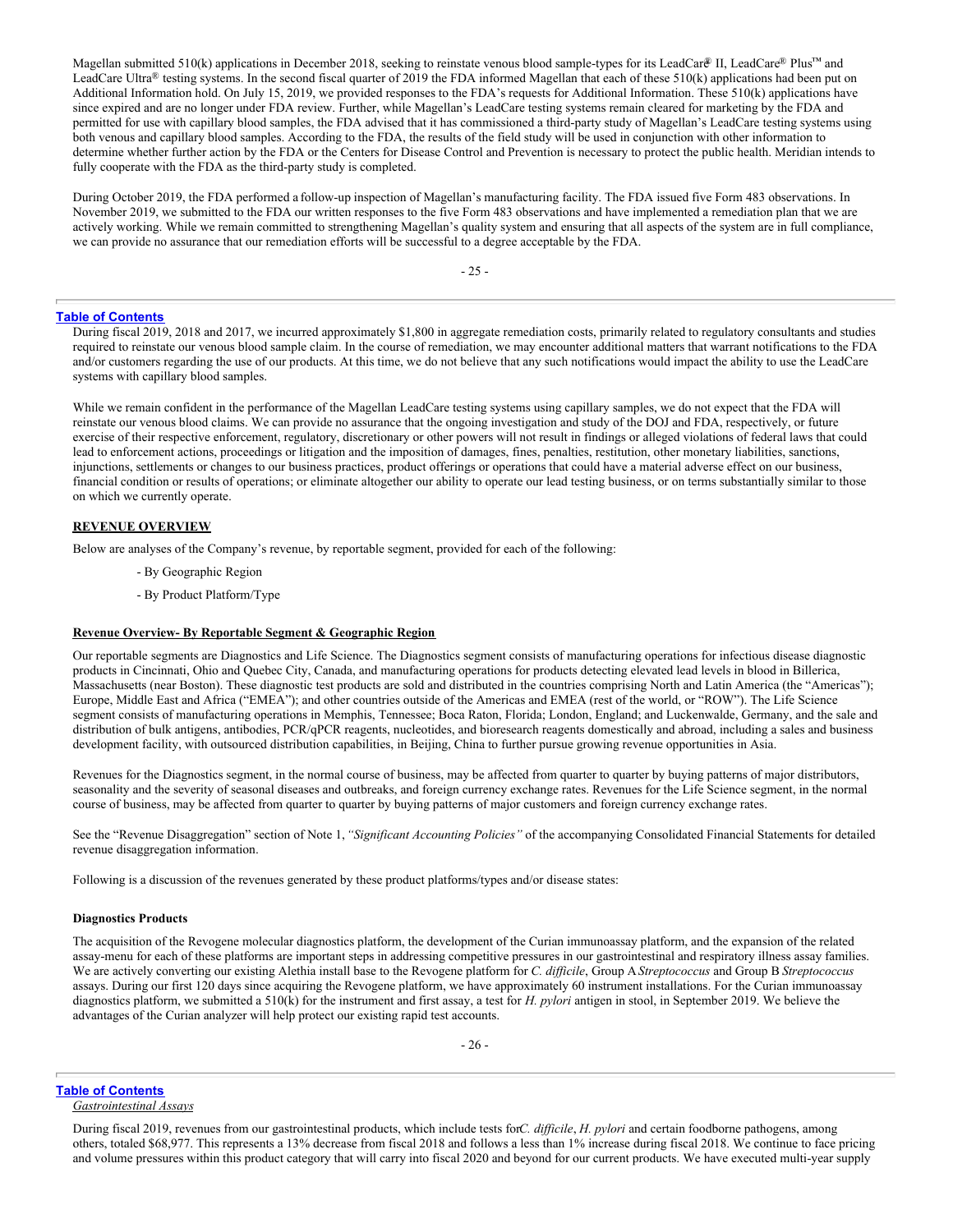agreements with our two largest reference laboratory customers for *H. pylori* tests to secure volume, albeit at lower selling prices. We continue to believe there are ongoing benefits to be realized from our partnerships with managed care companies in promoting: (i) the health and economic benefits of a test and treat strategy; (ii) changes in policies that discourage the use of traditional serology methods and promote the utilization of active infection testing methods; and (iii) physician behavior movement away from serology-based testing and toward direct antigen testing.

Contributing to the competitive pressures being faced in this product category, the patents for our*H. pylori* products, owned by us, expired in May 2016 in the U.S. and in May 2017 in countries outside the U.S. We expect competition with respect to our *H. pylori* products to continue to increase, and such competition may have an adverse impact on our selling prices for these products, or our ability to retain business at prices acceptable to us, and consequently, adversely affect our future results of operations and liquidity, including revenues and gross profit. In October 2018, we entered into a strategic collaboration with DiaSorin to sell *H. pylori* tests, one of only three other companies that marketFDA-cleared tests to detect *H. pylori* antigen in stool samples in the U.S. market. We are unable to provide assurances that we will be successful with any strategy or that any strategy will prevent an adverse effect on our future results of operations and liquidity, including revenues and gross profit.

#### *Respiratory Illness Assays*

Including tests for influenza, RSV, Group A Strep, Pertussis, and Mycoplasma pneumonia, among others, our respiratory illness product revenues decreased 8% in fiscal 2019, following a 21% increase in fiscal 2018. These revenue levels reflect a lighter 2018 – 2019 respiratory season, as compared to the particularly strong 2017 – 2018 respiratory season, as measured by the rate of laboratory-confirmed influenza hospitalizations (published by the CDC).

#### *Blood Chemistry Assays*

Revenues from our sale of products to test for elevated levels of lead in blood remained relatively flat during fiscal 2019 at \$19,082. This follows fiscal 2018 revenues from such products increasing 5% over fiscal 2017. Nominal favorable pricing offset nominal volume declines in fiscal 2019.

#### **Life Science Products**

During fiscal 2019, revenues from our Life Science segment increased 2%, with revenues from molecular reagent sales decreasing 5% compared to fiscal 2018 and revenues from immunological reagent sales increasing 6%. Life Science segment revenues increased 10% in fiscal 2018, with revenues from molecular reagent sales increasing 12% compared to fiscal 2017 and revenues from immunological reagent sales increasing 9%. Our Life Science segment's growth was impacted by the movement in currency exchange rates since fiscal 2018, with revenues increasing 3% on a constant-currency basis over fiscal 2018. During fiscal 2019, our Life Science segment continued to benefit from sales into China, with such sales totaling approximately \$8,400 during fiscal 2019 – representing an approximate 1% increase over fiscal 2018.

#### *Foreign Currency*

Fluctuations in foreign currency exchange rates since fiscal 2018 had an approximate \$2,200 unfavorable impact on fiscal 2019 revenues; \$1,150 within the Diagnostics segment and \$1,050 within the Life Science segment. This compares to year-to-year currency exchange rates having an approximate \$2,200 favorable impact on revenues in fiscal 2018; \$1,400 within the Diagnostics segment and \$800 within the Life Science segment. Due to natural hedge relationships with expenses, both cost of sales and operating expenses, the overall impact of exchange rate fluctuations on net earnings was not significant during fiscal 2019, 2018 or 2017.

#### *Significant Customers*

 $\blacksquare$ 

Revenue concentrations related to certain customers within our Diagnostics and Life Science segments are set forth in Note 9 of the accompanying Consolidated Financial Statements.

| <b>Table of Contents</b><br><b>Gross Profit:</b> |           |           |           |                                 |                                 |
|--------------------------------------------------|-----------|-----------|-----------|---------------------------------|---------------------------------|
|                                                  | 2019      | 2018      | 2017      | 2019 vs.<br>2018<br>Inc $(Dec)$ | 2018 vs.<br>2017<br>Inc $(Dec)$ |
| Gross Profit                                     | \$118,325 | \$130,697 | \$124,292 | (9%)                            | 5%                              |
| Gross Profit Margin                              | 59%       | 61%       | 62%       | -<br>2 points                   | -<br>l point                    |

- 27 -

The overall gross profit margin decrease during fiscal 2019 primarily results from the combined effects of: (i) previously-noted pricing changes within our *H. pylori* product line; (ii) mix of products sold, particularly decreased contribution from certain of our higher margin gastrointestinal assays; (iii) production capacity ramp-up costs for our newly acquired Quebec facility where Revogene instruments and test devices are made; and (iv) operating segment mix. The overall decrease in the gross profit margin from fiscal 2017 to fiscal 2018 reflects the combined effects of: (i) pricing pressure in our Diagnostics segment; (ii) mix of products sold, particularly decreased contribution from certain of our higher margin gastrointestinal assays; and (iii) operating segment mix.

# **Operating Expenses -**

# **Segment Detail**

|                     | Research &<br>Development | Selling &<br>Marketing | General &<br>Administrative | Other                    | <b>Total Operating</b><br><b>Expenses</b> |
|---------------------|---------------------------|------------------------|-----------------------------|--------------------------|-------------------------------------------|
| <b>Fiscal 2017:</b> |                           |                        |                             |                          |                                           |
| Diagnostics         | 13.433                    | \$22,942               | 13.268                      | 6.628                    | 56,271                                    |
| Life Science        | 2.603                     | 9.446                  | 7,493                       | $\overline{\phantom{a}}$ | 19.542                                    |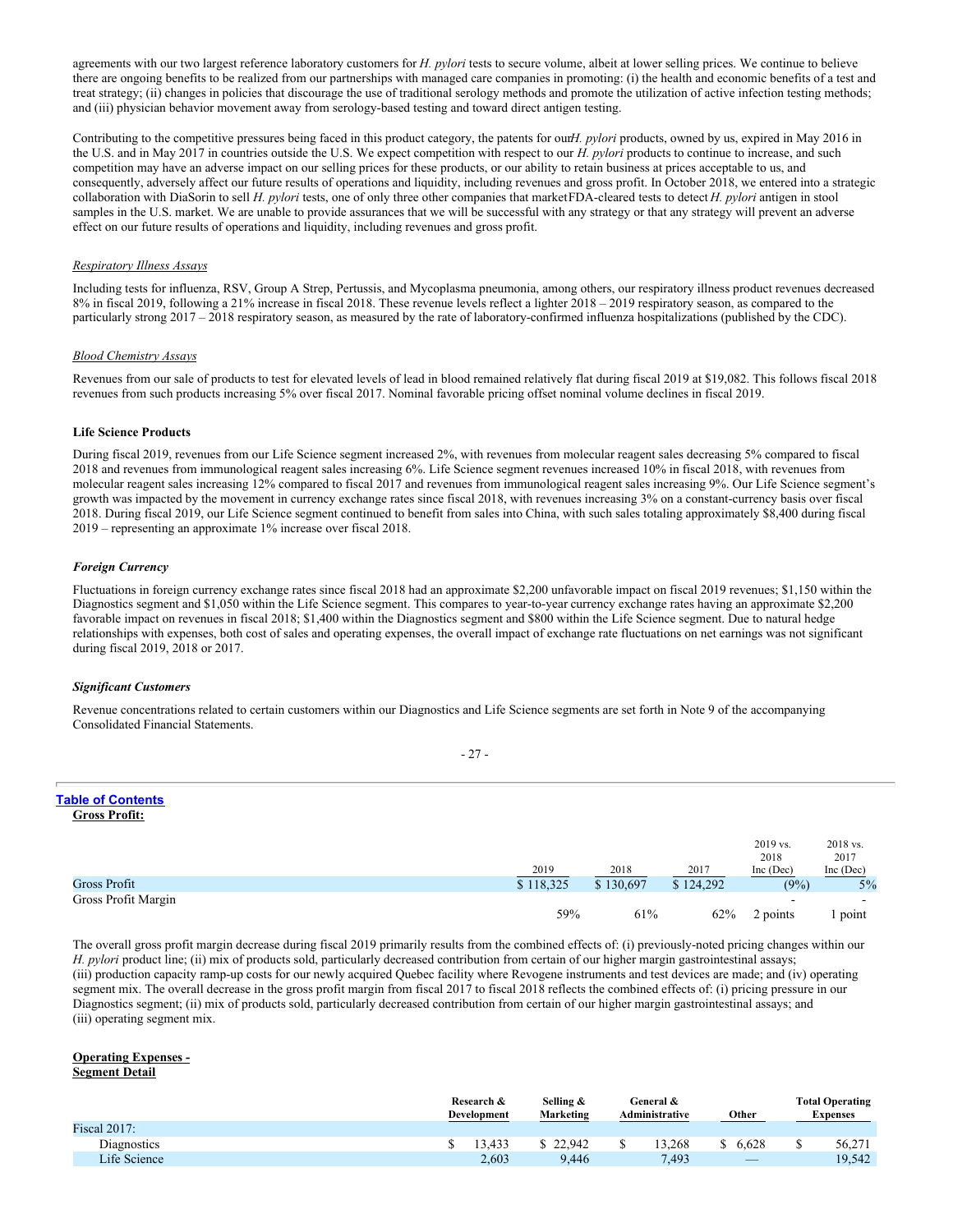| Corporate                  |              |          | 10,335       | 762      | 11,097       |
|----------------------------|--------------|----------|--------------|----------|--------------|
| <b>Total 2017 Expenses</b> | 16,036       | \$32,388 | 31,096       | \$7,390  | 86,910       |
| <b>Fiscal 2018:</b>        |              |          |              |          |              |
| Diagnostics                | \$<br>13,742 | \$25,002 | \$<br>19,397 | \$4,032  | \$<br>62,173 |
| Life Science               | 3,047        | 9,466    | 8,111        | 1,240    | 21,864       |
| Corporate                  | __           |          | 7,297        | 7,779    | 15,076       |
| <b>Total 2018 Expenses</b> | 16,789       | \$34,468 | 34,805       | \$13,051 | 99,113       |
| <b>Fiscal 2019:</b>        |              |          |              |          |              |
| Diagnostics                | \$<br>14,711 | \$23,058 | \$<br>19,191 | \$3,446  | \$<br>60,406 |
| Life Science               | 3,237        | 5,388    | 6.034        | 188      | 14,847       |
| Corporate                  | $-$          |          | 7,777        | 2,596    | 10,373       |
| <b>Total 2019 Expenses</b> | 17,948       | \$28,446 | 33,002       | \$6,230  | 85,626       |
|                            |              |          |              |          |              |

- 28 -

#### **Table of [Contents](#page-1-0)**

#### **Operating Expenses - Comparisons to Prior Year**

**Periods**

|                                    | Research &<br>Development | Selling $\&$<br>Marketing |     | General &<br><b>Administrative</b> | Other       | <b>Total Operating</b><br><b>Expenses</b> |
|------------------------------------|---------------------------|---------------------------|-----|------------------------------------|-------------|-------------------------------------------|
| 2017 Expenses                      | 16,036                    | \$32,388                  |     | 31,096                             | 7,390<br>\$ | 86,910                                    |
| $%$ of Revenues                    | 8%                        | 16%                       |     | 15%                                | 4%          | 43%                                       |
| Fiscal 2018 Increases (Decreases): |                           |                           |     |                                    |             |                                           |
| Diagnostics                        | 309                       | 2,060                     |     | 6,129                              | (2,596)     | 5,902                                     |
| Life Science                       | 444                       | 20                        |     | 618                                | 1,240       | 2,322                                     |
| Corporate                          |                           |                           |     | (3,038)                            | 7,017       | 3,979                                     |
| <b>2018 Expenses</b>               | 16,789                    | \$34,468                  | \$  | 34,805                             | \$13,051    | 99,113                                    |
| $%$ of Revenues                    | 8%                        | 16%                       |     | 16%                                | 6%          | 46%                                       |
| $%$ Increase                       | $5\%$                     | 6%                        |     | 12%                                | 77%         | 14%                                       |
| Fiscal 2019 Increases (Decreases): |                           |                           |     |                                    |             |                                           |
| Diagnostics                        | 969                       | (1,944)                   |     | (206)                              | (586)       | (1,767)                                   |
| Life Science                       | 190                       | (4,078)                   |     | (2,077)                            | (1,052)     | (7,017)                                   |
| Corporate                          |                           |                           |     | 480                                | (5,183)     | (4,703)                                   |
| 2019 Expenses                      | 17,948                    | \$28,446                  | \$. | 33,002                             | 6,230<br>\$ | 85,626                                    |
| $%$ of Revenues                    | 9%                        | 14%                       |     | 16%                                | 3%          | 43%                                       |
| % Increase (Decrease)              | 7%                        | (17%)                     |     | (5%)                               | (52%)       | (14%)                                     |

Total operating expenses fluctuated during fiscal 2019 and fiscal 2018 primarily as a result of the combined effects of the following:

#### Fiscal 2019 decrease

- Increased Research & Development costs, reflecting the addition of the GenePOC business expenses for the development of the GI and RI panel assays since the June 3, 2019 date of acquisition being more than offset by the decreased expenditures resulting from the timing of product development projects and the clinical trials for our cCMV test in fiscal 2018;
- Decreased Selling & Marketing costs due to: (i) the effects of the fiscal 2018 organization streamlining initiatives; and (ii) lower sales commissions resulting from the decrease in sales levels;
- Decreased General & Administrative costs, reflecting the effects of the fiscal 2018 organization streamlining initiatives and lower Quality System remediation costs related to our blood-lead manufacturing facility, partially offset by the addition of the GenePOC business expenses, including purchase accounting amortization; and
- Decreased restructuring & selected legal costs, along with the effects of the fiscal 2019 acquisition-related costs (reflected within "Other" in the above tables).

#### Fiscal 2018 increase

- Increased Selling & Marketing costs, reflecting increased commission and bonus payments made in connection with the increased revenue levels, along with costs associated with the new branding strategy;
- Increased General & Administrative costs due in large part to the cash incentive compensation resulting from the revenue and net earnings results achieved, along with increased Quality System remediation costs related to Magellan;

- 29 -

#### **Table of [Contents](#page-1-0)**

- Increased restructuring costs, reflecting: (i) compensation and benefits for our previous Executive Chairman and CEO throughout fiscal 2018, the period during which we also have the compensation and benefits of a new CEO; and (ii) the costs of terminations and related expenses incurred in connection with realigning our business structure; and
- Increased legal costs related to the matters discussed in Item 3. "Legal Proceedings".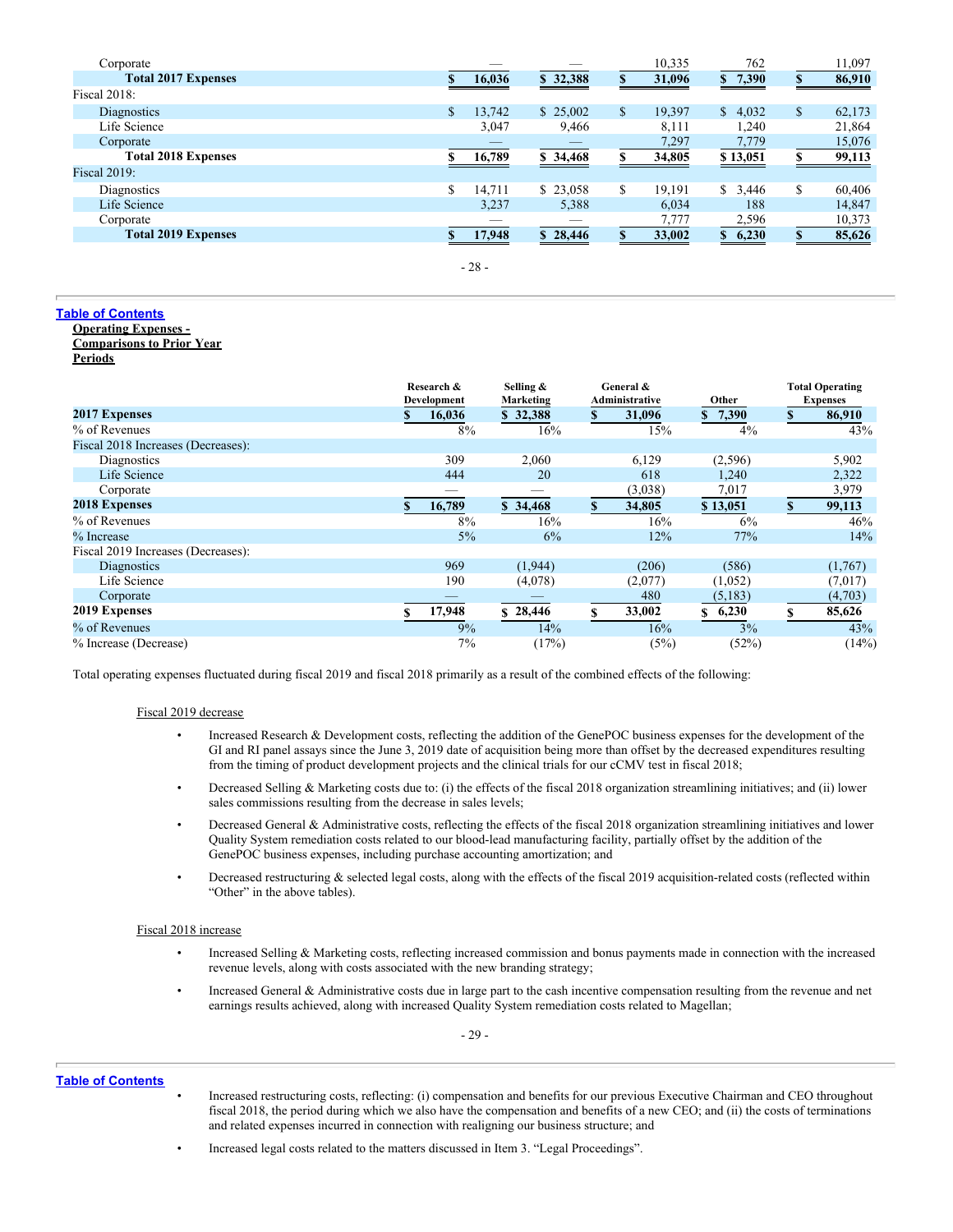#### *Operating Income*

Operating income increased 4% in fiscal 2019, following a 15% decrease in fiscal 2018, as a result of the factors discussed above, including the acquisitionrelated, restructuring and selected legal costs in each of the fiscal years and the Magellan goodwill impairment charge in fiscal 2017.

#### *Other Income and Expense*

Other income and expense in fiscal 2019, 2018 and 2017 includes interest costs on the Company's long-term borrowings, which are comprised of the following during these fiscal years:

- Draws on the revolving credit facility used to fund acquisition of the business of GenePOC and pay off the term loan used to fund the March 2016 acquisition of Magellan (May 2019 – September 2019), bearing interest at a fluctuating rate tied to, at the Company's option, either the federal funds rate or LIBOR.
- Term loan used to fund the acquisition of Magellan (March 2016 May 2017), bearing interest at an effective rate of 2.76%.

#### *Income Taxes*

The effective rate for income taxes was 23%, 21% and 41% for fiscal 2019, 2018 and 2017, respectively. These rates reflect the combined effect of various components of the tax reform act (see Note 6, *"Income Taxes"* of the accompanying Consolidated Financial Statements) including: (i) the lowering of the applicable tax rate; (ii) the accompanying re-measurement of deferred tax balances at the lower rate; and (iii) the various foreign-income related items, such as the repatriation transition tax, the tax deduction related to Foreign Derived Intangible Income, and the tax related to Global Intangible Low-Taxed Income and foreign tax credits.

#### *Impact of Inflation*

To the extent feasible, we have consistently followed the practice of adjusting our prices to reflect the impact of inflation on salaries and fringe benefits for employees and the cost of purchased materials and services. Inflation and changing prices did not have a material adverse impact on our gross margin, revenues or operating income in fiscal 2019, 2018 or 2017.

#### **Liquidity and Capital Resources:**

#### *Liquidity*

Our cash flow and financing requirements are determined by analyses of operating and capital spending budgets, debt service, and consideration of common share dividends. We have historically maintained a credit facility to augment working capital requirements and to respond quickly to acquisition opportunities.

We have an investment policy that guides the holdings of our investment portfolio, which presently consists of bank savings accounts and institutional money market mutual funds. Our objectives in managing the investment portfolio are to: (i) preserve capital; (ii) provide sufficient liquidity to meet working capital requirements and fund strategic objectives such as acquisitions; and (iii) capture a market rate of return commensurate with market conditions and our policy's investment eligibility criteria. As we look forward, we will continue to manage the holdings of our investment portfolio with preservation of capital being the primary objective.

$$
-30 -
$$

#### **Table of [Contents](#page-1-0)**

Considering the various worldwide geo-political and geo-economic conditions (including Brexit, as more fully discussed within the "Risk Factors" section of Part 1A), we do not expect macroeconomic conditions to have a significant impact on our liquidity needs, financial condition or results of operations, although no assurances can be made in this regard. We intend to continue to fund our working capital requirements from current cash flows from operating activities and cash on hand. If needed, we also have an additional source of liquidity through the amount remaining available on our \$125,000 bank revolving credit facility, which totaled approximately \$49,200 as of September 30, 2019. Our liquidity needs may change if overall economic conditions worsen and/or liquidity and credit within the financial markets tightens for an extended period of time, and such conditions impact the collectability of our customer accounts receivable, impact credit terms with our vendors, or disrupt the supply of raw materials and services.

As of September 30, 2019, our cash and equivalents balance is \$62,397 or \$2,634 higher than at the end of fiscal 2018. This increase results in large part from the cash flows from operating activities being more than sufficient to cover capital expenditures, shareholder dividends for two quarters and debt service. Net cash flows from operating activities and cash on hand are anticipated to be adequate to fund working capital requirements, capital expenditures and debt service during the next 12 months.

Following the declaration of a \$0.125 first quarter cash dividend consistent with the previously established \$0.50 per share annual indicated dividend rate, effective for the second quarter of fiscal 2019, we suspended the payment of our quarterly cash dividend. The dividend was suspended as part of our regular evaluation of capital allocation, with the action taken in order to deploy cash into new product development activities for the Revogene molecular diagnostic platform, as well as the Curian and PediaStat platforms, among other investments, and to preserve capital resources and liquidity for general corporate purposes.

#### *Capital Resources*

As described in Note 5,*"Bank Credit Arrangements"* of the accompanying Consolidated Financial Statements, on May 24, 2019, in connection with the acquisition of the GenePOC business, the Company executed a new five-year \$125,000 revolving credit facility to replace our previously-existing \$30,000 credit facility. The new credit facility is secured by substantially all of our assets and includes certain restrictive financial covenants. To date, we have drawn down \$75,824 on this new facility, using the proceeds to repay our previously-existing term loan and, along with cash on-hand, fund the acquisition of the GenePOC business.

Our capital expenditures totaled \$3,797 for fiscal 2019 and were largely related to laboratory and manufacturing equipment. During fiscal 2020 our capital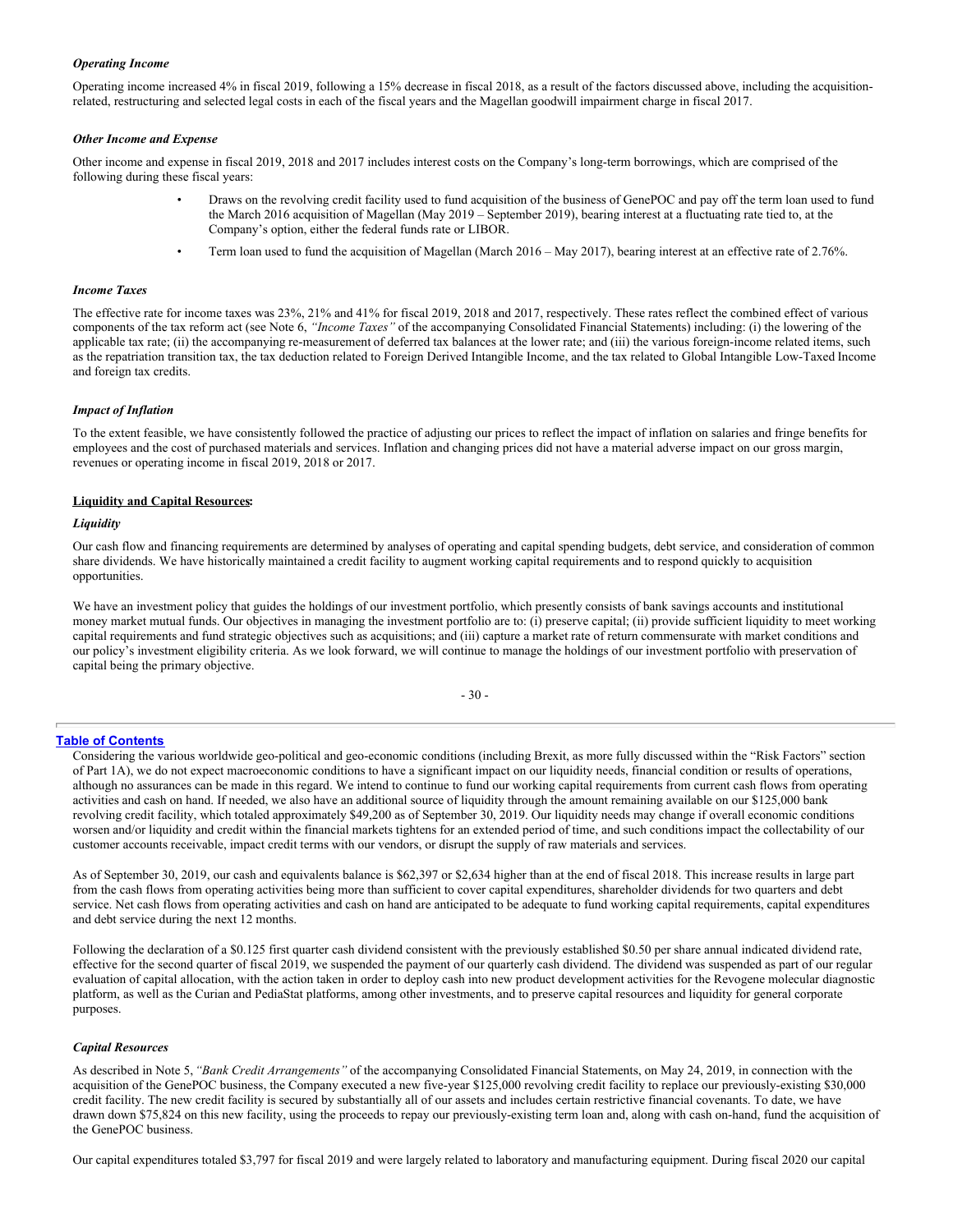expenditures are estimated to range between approximately \$4,000 to \$5,000, with the actual amount dependent upon actual operating results and the phasing of certain projects. Such expenditures may be funded with cash and equivalents on hand, operating cash flows and/or availability under the \$125,000 revolving credit facility discussed above.

#### **Known Contractual Obligations:**

In addition to the obligations related to the revolving credit facility noted above and detailed in Note 5,*"Bank Credit Arrangements"* of the accompanying Consolidated Financial Statements, the Company's known contractual obligations and their related due dates were as follows as of September 30, 2019:

|                                                                        |          | Less than 1 |          |           |           |  | More than |
|------------------------------------------------------------------------|----------|-------------|----------|-----------|-----------|--|-----------|
|                                                                        |          | Total       | Year     | 1-3 Years | 4-5 Years |  | 5 Years   |
| Operating leases $(1)$                                                 |          | \$6,567     | .528     | 3,711     | \$1,145   |  | 183       |
| Purchase obligations <sup><math>(2)</math></sup>                       |          | 14,995      | 14,203   | 737       | 55        |  |           |
| Acquisition price holdback and contingent consideration <sup>(3)</sup> |          | 75,000      |          | 75,000    |           |  |           |
| Uncertain income tax positions liability and interest $(4)$            |          | 511         | 511      |           |           |  |           |
| Total                                                                  |          | \$97,073    | \$16,242 | \$79,448  | \$1,200   |  | 183       |
|                                                                        |          |             |          |           |           |  |           |
|                                                                        | $\sim$ 1 |             |          |           |           |  |           |

- 31 -

# **Table of [Contents](#page-1-0)**

- (1) Meridian and its subsidiaries are parties to a number of operating lease agreements around the world, the majority of which relate to office and warehouse building leases expiring at various dates.
- (2) Purchase obligations relate primarily to outstanding purchase orders for inventory, including instruments, service items, and research and development activities. These contractual commitments are not in excess of expected production requirements over the next twelve months.
- (3) Pursuant to the purchase agreement related to the June 3, 2019 acquisition of the business of GenePOC, Meridian's maximum remaining consideration to be paid totals \$75,000. As noted below and detailed in Note 2, *"Acquisition of Business of GenePOC"*of the accompanying Consolidated Financial Statements, this amount is comprised of: (i) a \$5,000 purchase price holdback; and (ii) up to \$70,000 of payments contingent upon the achievement of certain product development milestones and financial performance targets, the preliminary valuation of which totals approximately \$27,200 as of September 30, 2019.
- (4) Due to inherent uncertainties in the timing of settlement of tax positions, we are unable to estimate the timing of the effective settlement of these obligations.

#### **Other Commitments and Off-Balance Sheet Arrangements:**

#### *License Agreements*

Meridian has entered into various license agreements that require payment of royalties based on a specified percentage of sales of related products. Approximately 84% of our royalty expenses relate to our Diagnostics operating segment, where the royalty rates range from 3% to 8%. Meridian expects that payments under these agreements will amount to approximately \$2,100 in fiscal 2020.

#### *Contingent Consideration for Acquisition of Business of GenePOC*

Details of the purchase price holdback and contingent consideration due to be paid pursuant to the purchase agreement related to the June 3, 2019 acquisition of the business of GenePOC are set forth in Note 2, *"Acquisition of Business of GenePOC"*of the accompanying Consolidated Financial Statements.

#### *Of -Balance Sheet Arrangements*

We do not utilize special-purpose financing vehicles or have undisclosedoff-balance sheet arrangements.

#### **Market Risk Exposure:**

#### *Foreign Currency Risk*

We have market risk exposure related to foreign currency transactions from our operations outside the United States, as well as certain suppliers to our domestic businesses located outside the United States. The foreign currencies where we have market risk exposure are the Australian dollar, British pound, Canadian dollar, Chinese yuan and Euro. Assessing foreign currency exposures is a component of our overall ongoing risk management process, with such currency risks managed as we deem appropriate.

#### *Concentration of Customers/Products Risk*

Our Diagnostics segment's revenues from sales through two U.S. distributors were 26% of the segment's total revenues or 18% of consolidated revenues for fiscal 2019. Additionally, our three major product families – gastrointestinal, respiratory illnesses and blood chemistry – accounted for 84% of our Diagnostics segment's third-party revenues during fiscal 2019, and 57% of our fiscal 2019 consolidated revenues.

Our Life Science segment's revenues from sales of purified antigens and reagents to two diagnostics manufacturing customers were 24% of the segment's total revenues for fiscal 2019, and 8% of our fiscal 2019 consolidated revenues.

# **Table of [Contents](#page-1-0) Critical Accounting Policies:**

The consolidated financial statements included in this Annual Report on Form10-K have been prepared in accordance with accounting principles generally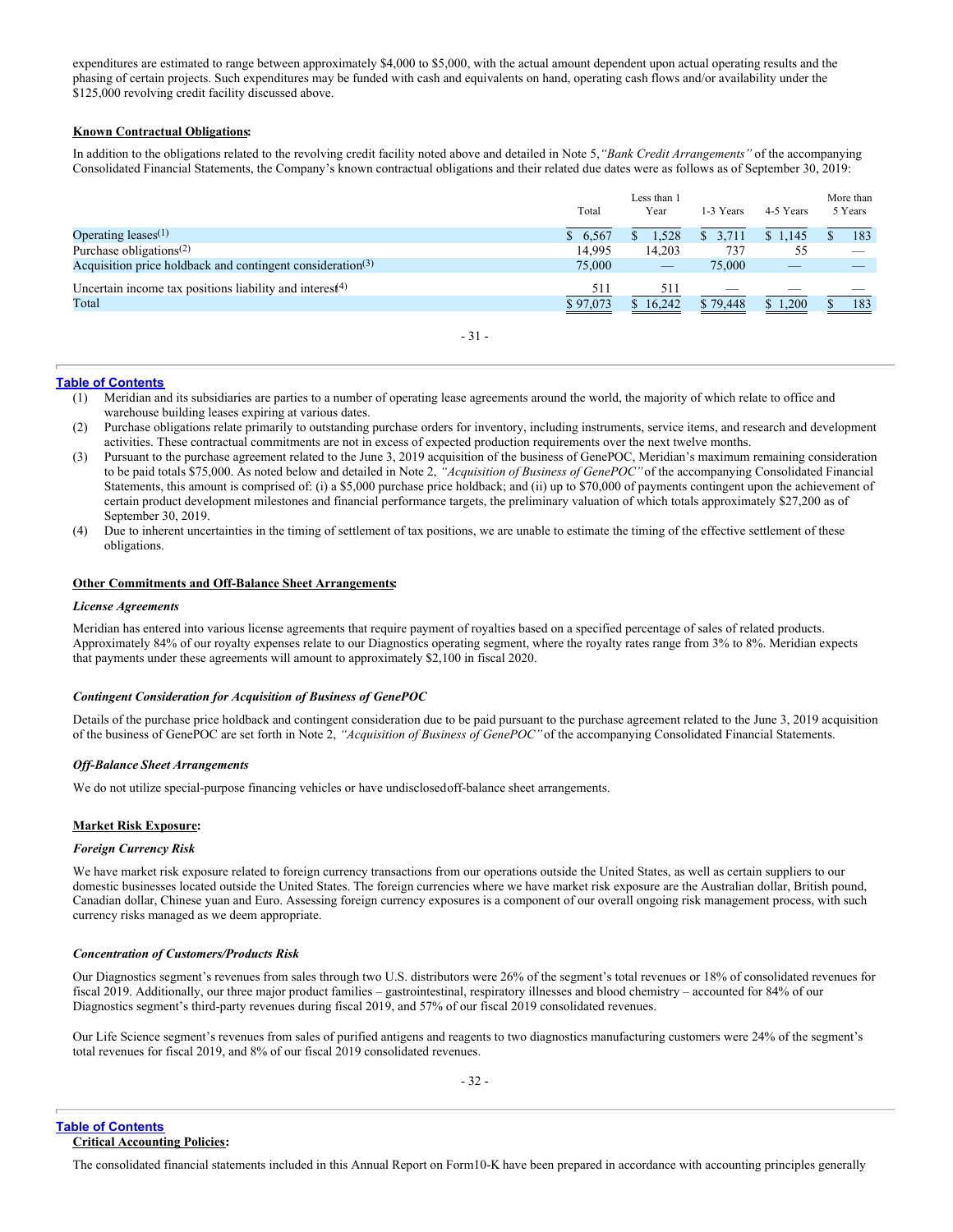<span id="page-22-0"></span>accepted in the United States. Such accounting principles require management to make judgments about estimates and assumptions that affect the reported amounts of assets, liabilities, revenues, expenses and related disclosures. Listed below are the accounting policies management believes to be critical to understanding the accompanying Consolidated Financial Statements, along with reference to location of the policy discussion within the accompanying financial statements. The listed policies are considered critical due to the fact that application of such polices requires the use of significant estimates and assumptions, and the carrying values of related assets and liabilities are material.

| <b>Accounting Policy</b> | Location<br><b>Within Consolidated</b><br><b>Financial Statements</b> | <b>Examples of Key Estimate Assumptions</b>             |
|--------------------------|-----------------------------------------------------------------------|---------------------------------------------------------|
| Inventories              | Note $1(f)$                                                           | Slow-moving, excess $\&$ obsolete inventories           |
| Intangible Assets        | Note $1(h)$                                                           | Triggering events and impairment conditions             |
| Revenue Recognition      | Note $1(i)$                                                           | Distributor price adjustments and fee accruals          |
| Fair Value Measurements  | Note $1(i)$                                                           | Valuation of contingent consideration                   |
| Income Taxes             | Note $1(1)$ and Note 6                                                | Uncertain tax positions and state apportionment factors |

#### **Recent Accounting Pronouncements:**

A description of accounting pronouncements recently adopted by the Company, as well as accounting pronouncements issued but not yet adopted by the Company, are set forth in Note 1(q) of the accompanying Consolidated Financial Statements.

#### ITEM 7A.

# QUANTITATIVE AND QUALITATIVE DISCLOSURES ABOUT MARKET RISK

See Market Risk Exposure and Capital Resources under Item 7 above beginning on page 24.

- 33 -

**Table of [Contents](#page-1-0)**

#### ITEM 8.

#### FINANCIAL STATEMENTS AND SUPPLEMENTARY DATA

# Index to Consolidated Financial Statements

| Management's Report on Internal Control over Financial Reporting                                          | 35 |
|-----------------------------------------------------------------------------------------------------------|----|
| Reports of Independent Registered Public Accounting Firm                                                  | 36 |
| Consolidated Statements of Operations for the years ended September 30, 2019, 2018 and 2017               | 41 |
| Consolidated Statements of Comprehensive Income for the years ended September 30, 2019, 2018 and 2017     | 42 |
| Consolidated Statements of Cash Flows for the years ended September 30, 2019, 2018 and 2017               | 43 |
| Consolidated Balance Sheets as of September 30, 2019 and 2018                                             | 44 |
| Consolidated Statements of Shareholders' Equity for the years ended September 30, 2019, 2018 and 2017     | 46 |
| Notes to Consolidated Financial Statements                                                                | 47 |
| Schedule No. II – Valuation and Qualifying Accounts for the years ended September 30, 2019, 2018 and 2017 | 74 |

All other supplemental schedules are omitted due to the absence of conditions under which they are required or because the information is shown in the Consolidated Financial Statements or Notes thereto.

- 34 -

#### **Table of [Contents](#page-1-0)**

# Management's Report on Internal Control over Financial Reporting

Management is responsible for establishing and maintaining adequate internal control over financial reporting, as defined in Exchange Act Rule13a-15(f).

The Company's internal control over financial reporting includes those policies and procedures that: (i) pertain to the maintenance of records that, in reasonable detail, accurately and fairly reflect the transactions and dispositions of the assets of the Company; (ii) provide reasonable assurance that transactions are recorded as necessary to permit preparation of financial statements in accordance with generally accepted accounting principles, and that receipts and expenditures of the Company are being made only in accordance with authorizations of management and directors of the Company; and (iii) provide reasonable assurance regarding prevention or timely detection of unauthorized acquisition, use or disposition of the Company's assets that could have a material effect on the financial statements.

Because of its inherent limitations, internal control over financial reporting can only provide reasonable assurance and may not prevent or detect misstatements. Also, projections of any evaluation of effectiveness to future periods are subject to the risk that controls may become inadequate because of changes in conditions, or that the degree of compliance with the policies or procedures may deteriorate.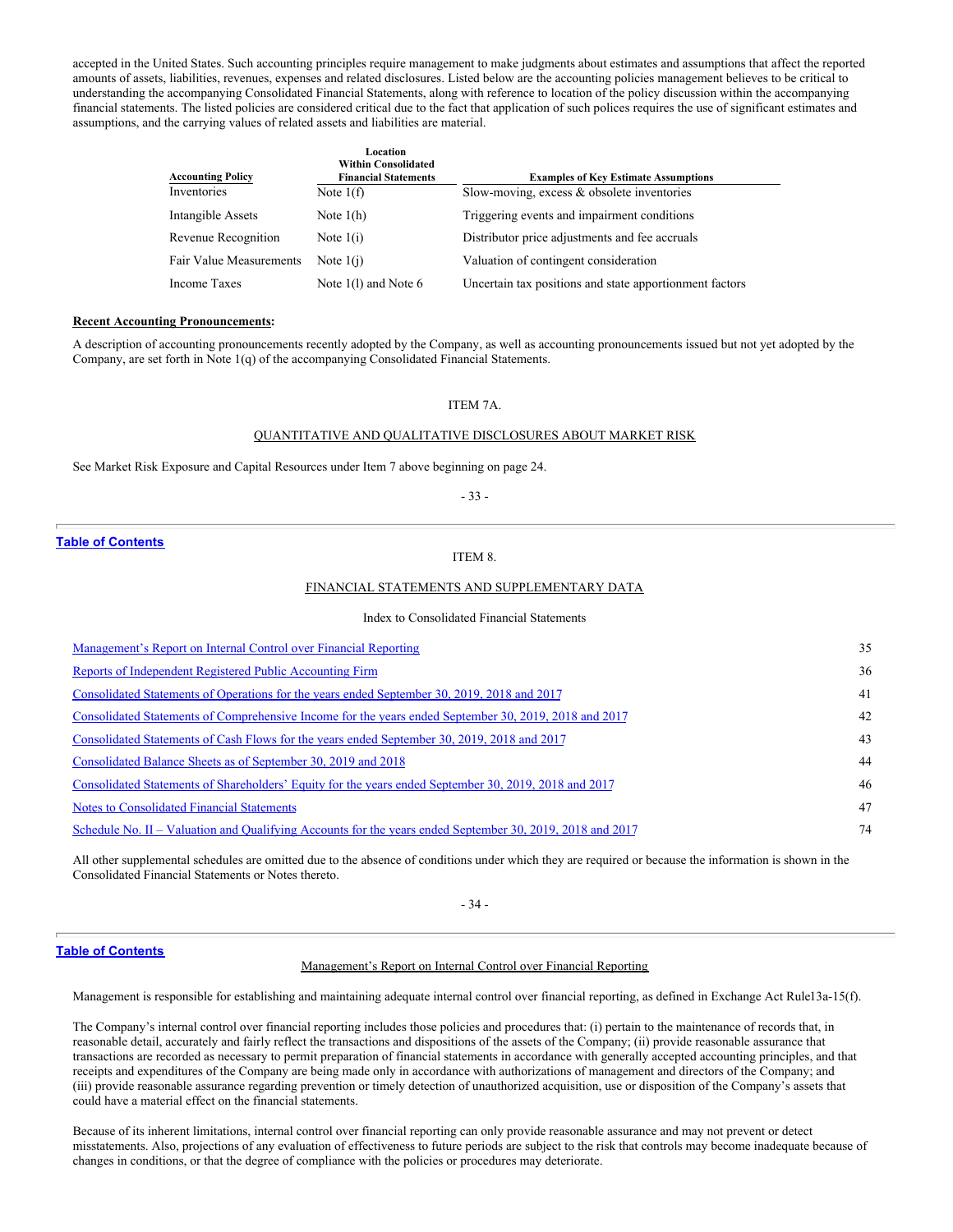<span id="page-23-0"></span>Under the supervision and with the participation of our management, including the Chief Executive Officer and the Chief Financial Officer, we conducted an evaluation of the effectiveness of our internal control over financial reporting as of September 30, 2019, based on the framework and criteria in the 2013 *Internal Control – Integrated Framework,* issued by the Committee of Sponsoring Organizations of the Treadway Commission ("COSO"). Based on management's evaluation and those criteria, the Company concluded that its system of internal control over financial reporting was effective as of September 30, 2019. The Company's assessment of and conclusion on the effectiveness of its internal control over financial reporting did not include the internal controls of Meridian Bioscience Canada, Inc. ("GenePOC"), which was acquired during fiscal 2019 and the results of which since the date of acquisition were included in the 2019 consolidated financial statements. GenePOC constituted \$9,250 or 2.84% of the Company's total assets as of September 30, 2019, and \$75 or 0.04% of total net revenues, for the year ended September 30, 2019.

The Company's independent registered public accounting firm has issued an attestation report on the registrant's internal control over financial reporting.

/s/ Jack Kenny /s/ Bryan T. Baldasare Jack Kenny Bryan T. Baldasare November 26, 2019 Chief Financial Officer

Chief Executive Officer Executive Vice President and November 26, 2019

- 35 -

# **Table of [Contents](#page-1-0) REPORT OF INDEPENDENT REGISTERED PUBLIC ACCOUNTING FIRM**

Board of Directors and Shareholders Meridian Bioscience, Inc.

#### **Opinion on the financial statements**

We have audited the accompanying consolidated balance sheets of Meridian Bioscience Inc. (an Ohio corporation) and subsidiaries (the "Company") as of September 30, 2019 and 2018, the related consolidated statements of operations, comprehensive income, shareholders' equity, and cash flows for each of the three years in the period ended September 30, 2019, and the related notes and financial statement schedule listed in the index appearing under Schedule No. II (collectively referred to as the "financial statements"). In our opinion, the financial statements present fairly, in all material respects, the financial position of the Company as of September 30, 2019 and 2018, and the results of its operations and its cash flows for each of the three years in the period ended September 30, 2019, in conformity with accounting principles generally accepted in the United States of America.

We also have audited, in accordance with the standards of the Public Company Accounting Oversight Board (United States) ("PCAOB"), the Company's internal control over financial reporting as of September 30, 2019, based on criteria established in the 2013 *Internal Control—Integrated Framework* issued by the Committee of Sponsoring Organizations of the Treadway Commission ("COSO"), and our report dated November 26, 2019 expressed an unqualified opinion.

#### **Basis for opinion**

These financial statements are the responsibility of the Company's management. Our responsibility is to express an opinion on the Company's financial statements based on our audits. We are a public accounting firm registered with the PCAOB and are required to be independent with respect to the Company in accordance with the U.S. federal securities laws and the applicable rules and regulations of the Securities and Exchange Commission and the PCAOB.

We conducted our audits in accordance with the standards of the PCAOB. Those standards require that we plan and perform the audit to obtain reasonable assurance about whether the financial statements are free of material misstatement, whether due to error or fraud. Our audits included performing procedures to assess the risks of material misstatement of the financial statements, whether due to error or fraud, and performing procedures that respond to those risks. Such procedures included examining, on a test basis, evidence supporting the amounts and disclosures in the financial statements. Our audits also included evaluating the accounting principles used and significant estimates made by management, as well as evaluating the overall presentation of the financial statements. We believe that our audits provide a reasonable basis for our opinion.

#### **Critical audit matters**

The critical audit matters communicated below are matters arising from the current period audit of the financial statements that were communicated or required to be communicated to the audit committee and that: (1) relate to accounts or disclosures that are material to the financial statements and (2) involved our especially challenging, subjective, or complex judgments. The communication of critical audit matters does not alter in any way our opinion on the financial statements, taken as a whole, and we are not, by communicating the critical audit matters below, providing separate opinions on the critical audit matters or on the accounts or disclosures to which they relate.

#### Distributor price adjustment accrual (rebate reserve)

As described further in Note 1(i) to the consolidated financial statements, revenue is reduced at the date of sale for product price adjustments for certain distributors under local contracts. Management estimates accruals for distributor price adjustments based on local contract terms, sales data provided by distributors, historical statistics, current trends and other factors. The balance of the accrual was \$3.4 million at September 30, 2019. We identified the distributor price adjustment accrual (referred to as the rebate reserve) as a critical audit matter.

# **Table of [Contents](#page-1-0)**

The principal consideration for our determination that the rebate reserve is a critical audit matter is the high degree of auditor subjectivity necessary in evaluating certain inputs and assumptions made by management in estimating the amount of the rebate reserve. The nature of audit evidence includes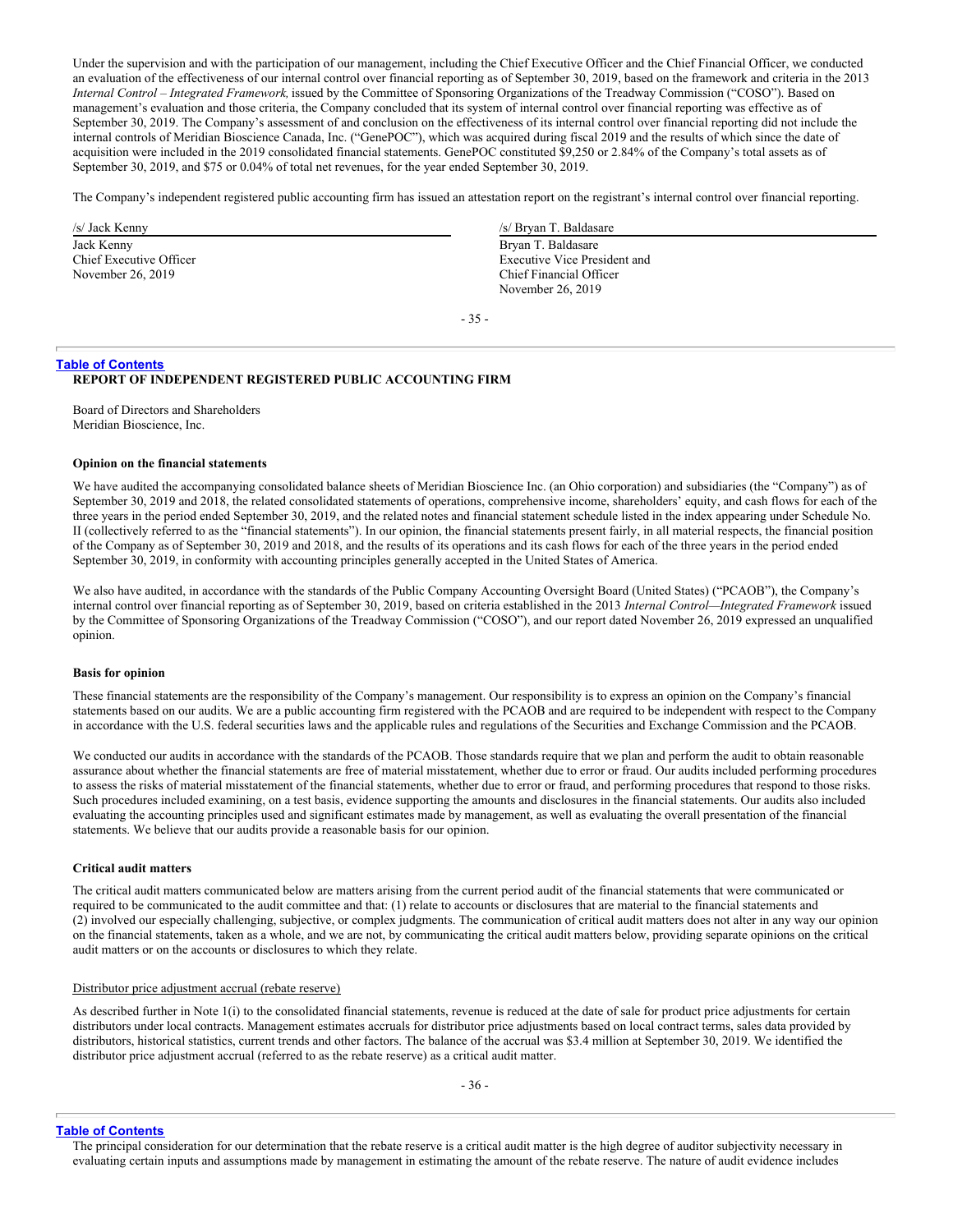unobservable inputs and assumptions used by management in the estimate, and reliance on a customized sales report by product line. The reserve has a high degree of estimation uncertainty given management's judgments used to determine the reserve, specifically the use of key assumptions such as average selling price, purchasing trends of distributors and historical product sales and product volume data used to predict future sales and volume levels.

Our audit procedures related to the rebate reserve included the following, among others.

- We tested the design and operating effectiveness of controls relating to management's calculation and review of the reserve which included verifying the completeness of the input data, mathematical accuracy of the calculation and evaluating the reasonableness of key assumptions used in the calculation.
- We tested the reserve calculation prepared by management by performing specific procedures on the key inputs and assumptions such as the monthly sales volume, validity of distributor agreements and applied reserve percentage. The procedures performed are as follows:
	- We tested the completeness and accuracy of the historical sales (including average selling price) and volume report used in the calculation of the reserve by agreeing total sales to accounting records and tracing a sample of individual sales to supporting audit evidence, such as purchase orders, shipping documents and invoices.
	- We evaluated the existence and validity of distributor agreements by obtaining a sample of issued credit memos and executed distributor agreements to test compliance with the stated terms in the corresponding agreements.
	- We analyzed year over year trends in the reserve in comparison with revenue trends to further evaluate reasonableness of the estimate and consistency with expectations.

#### Valuation of intangible assets and contingent consideration

As described in Note 2 to the consolidated financial statements, the Company completed an acquisition which resulted in goodwill of \$35.1 million, intangible assets of \$40.4 million, and contingent consideration of \$27.2 million. The determination of the fair value of the intangible assets acquired and contingent consideration required management, with the help of a third-party valuation specialist, to make significant estimates and assumptions including the assumed sales growth rate, margin percentages, economic life and discount rate. We identified the valuation of intangible assets and contingent consideration as a critical audit matter.

The principal consideration for our determination that the valuation of intangible assets and contingent consideration associated with the acquisition is a critical audit matter is the subjective auditor judgment required in evaluating the inputs and assumptions used by management in determining fair value. The valuation of the intangible assets and contingent consideration are subject to higher estimation uncertainty due to management judgments in determining key assumptions that include the assumed sales growth rate, margin percentages, economic life and discount rate. Changes in these significant assumptions could have a significant impact on the fair value of the intangible assets and contingent consideration.

Our audit procedures related to the valuation of intangible assets and contingent consideration included the following, among others.

- We tested the design and operating effectiveness of controls relating to the valuation report and allocation of purchase price which included management's review of the valuation report for the completeness and mathematical accuracy of the data, and evaluating the reasonableness of assumptions used in the calculation such as economic life and discount rate.
- We utilized a valuation specialist to assist in evaluating the appropriateness of the Company's valuation models developed for acquired assets and evaluating the reasonableness of significant assumptions used including the assumed sales growth rate, margin percentages, economic life and discount rate as compared to industry/market data.

- 37 -

#### **Table of [Contents](#page-1-0)**

• We evaluated whether the assumptions used were reasonable by considering past performance of similar technological assets, industry data, current market forecasts, and whether such assumptions were consistent with evidence obtained in other areas of the audit.

/s/ GRANT THORNTON LLP

We have served as the Company's auditor since 2005.

Cincinnati, Ohio November 26, 2019

- 38 -

# **Table of [Contents](#page-1-0) REPORT OF INDEPENDENT REGISTERED PUBLIC ACCOUNTING FIRM**

Board of Directors and Shareholders Meridian Bioscience, Inc.

#### **Opinion on internal control over financial reporting**

We have audited the internal control over financial reporting of Meridian Bioscience, Inc. (an Ohio corporation) and subsidiaries (the "Company") as of September 30, 2019, based on criteria established in the 2013 *Internal Control—Integrated Framework* issued by the Committee of Sponsoring Organizations of the Treadway Commission ("COSO"). In our opinion, the Company maintained, in all material respects, effective internal control over financial reporting as of September 30, 2019, based on criteria established in the 2013 *Internal Control—Integrated Framework* issued by COSO.

We also have audited, in accordance with the standards of the Public Company Accounting Oversight Board (United States) ("PCAOB"), the consolidated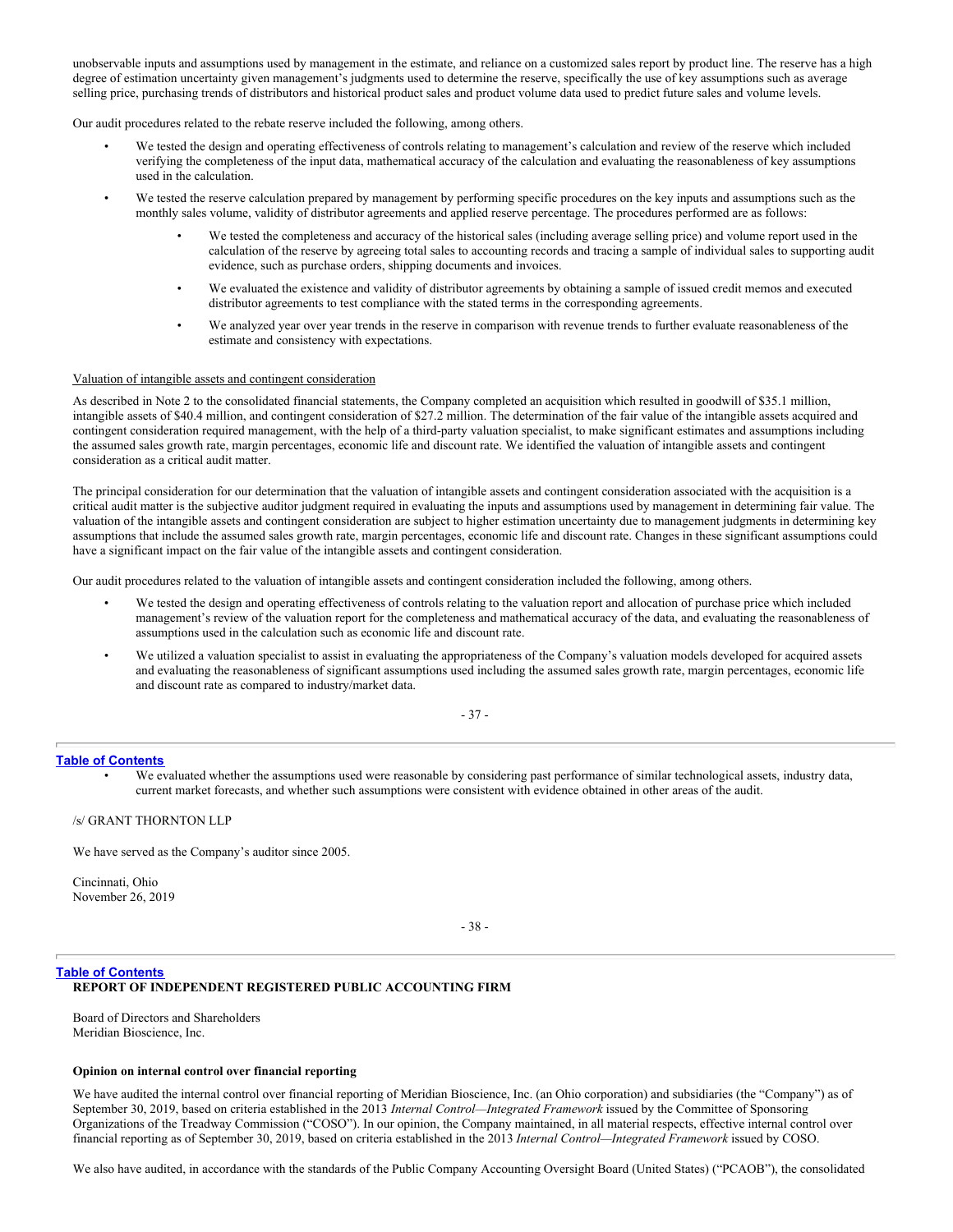<span id="page-25-0"></span>financial statements of the Company as of and for the year ended September 30, 2019, and our report dated November 26, 2019 expressed an unqualified opinion on those financial statements.

#### **Basis for opinion**

The Company's management is responsible for maintaining effective internal control over financial reporting and for its assessment of the effectiveness of internal control over financial reporting, included in the accompanying Management's Report on Internal Control over Financial Reporting ("Management's Report"). Our responsibility is to express an opinion on the Company's internal control over financial reporting based on our audit. We are a public accounting firm registered with the PCAOB and are required to be independent with respect to the Company in accordance with the U.S. federal securities laws and the applicable rules and regulations of the Securities and Exchange Commission and the PCAOB.

We conducted our audit in accordance with the standards of the PCAOB. Those standards require that we plan and perform the audit to obtain reasonable assurance about whether effective internal control over financial reporting was maintained in all material respects. Our audit included obtaining an understanding of internal control over financial reporting, assessing the risk that a material weakness exists, testing and evaluating the design and operating effectiveness of internal control based on the assessed risk, and performing such other procedures as we considered necessary in the circumstances. We believe that our audit provides a reasonable basis for our opinion.

Our audit of, and opinion on, the Company's internal control over financial reporting does not include the internal control over financial reporting of Meridian Bioscience Canada, Inc. ("GenePOC"), a wholly-owned subsidiary, whose financial statements reflect total assets and revenues constituting 2.84 and 0.04 percent, respectively, of the related consolidated financial statement amounts as of and for the year ended September 30, 2019. As indicated in Management's Report, GenePOC was acquired during fiscal 2019. Management's assertion on the effectiveness of the Company's internal control over financial reporting excluded internal control over financial reporting of GenePOC.

#### **Definition and limitations of internal control over financial reporting**

A company's internal control over financial reporting is a process designed to provide reasonable assurance regarding the reliability of financial reporting and the preparation of financial statements for external purposes in accordance with generally accepted accounting principles. A company's internal control over financial reporting includes those policies and procedures that (1) pertain to the maintenance of records that, in reasonable detail, accurately and fairly reflect the transactions and dispositions of the assets of the company; (2) provide reasonable assurance that transactions are recorded as necessary to permit preparation of financial statements in accordance with generally accepted accounting principles, and that receipts and expenditures of the company are being made only in accordance with authorizations of management and directors of the company; and (3) provide reasonable assurance regarding prevention or timely detection of unauthorized acquisition, use, or disposition of the company's assets that could have a material effect on the financial statements.

- 39 -

#### **Table of [Contents](#page-1-0)**

Because of its inherent limitations, internal control over financial reporting may not prevent or detect misstatements. Also, projections of any evaluation of effectiveness to future periods are subject to the risk that controls may become inadequate because of changes in conditions, or that the degree of compliance with the policies or procedures may deteriorate.

/s/ GRANT THORNTON LLP

Cincinnati, Ohio November 26, 2019

- 40 -

#### **Table of [Contents](#page-1-0)**

**CONSOLIDATED STATEMENTS OF OPERATIONS (in thousands, except per share data) Meridian Bioscience, Inc. and Subsidiaries**

| For the Year Ended September 30, | 2019      | 2018      | 2017      |
|----------------------------------|-----------|-----------|-----------|
| <b>Net Revenues</b>              | \$201,014 | \$213,571 | \$200,771 |
| Cost of Sales                    | 82,689    | 82,874    | 76,479    |
| <b>Gross Profit</b>              | 118,325   | 130,697   | 124,292   |
| Operating Expenses:              |           |           |           |
| Research and development         | 17,948    | 16,789    | 16,036    |
| Selling and marketing            | 28,446    | 34,468    | 32,388    |
| General and administrative       | 33,002    | 34,805    | 31,096    |
| Acquisition-related costs        | 1,808     |           |           |
| Restructuring costs              | 2,839     | 8,706     | 134       |
| Selected legal costs             | 1,583     | 4,345     | 628       |
| Goodwill impairment charge       |           |           | 6,628     |
| Total operating expenses         | 85,626    | 99,113    | 86,910    |
| <b>Operating Income</b>          | 32,699    | 31,584    | 37,382    |
| Other Income (Expense):          |           |           |           |
| Interest income                  | 681       | 418       | 171       |
| Interest expense                 | (1,945)   | (1,520)   | (1,642)   |
| Other, net                       | 122       | (102)     | 518       |
| Total other expense              | (1, 142)  | (1,204)   | (953)     |
| Earnings Before Income Taxes     | 31,557    | 30,380    | 36,429    |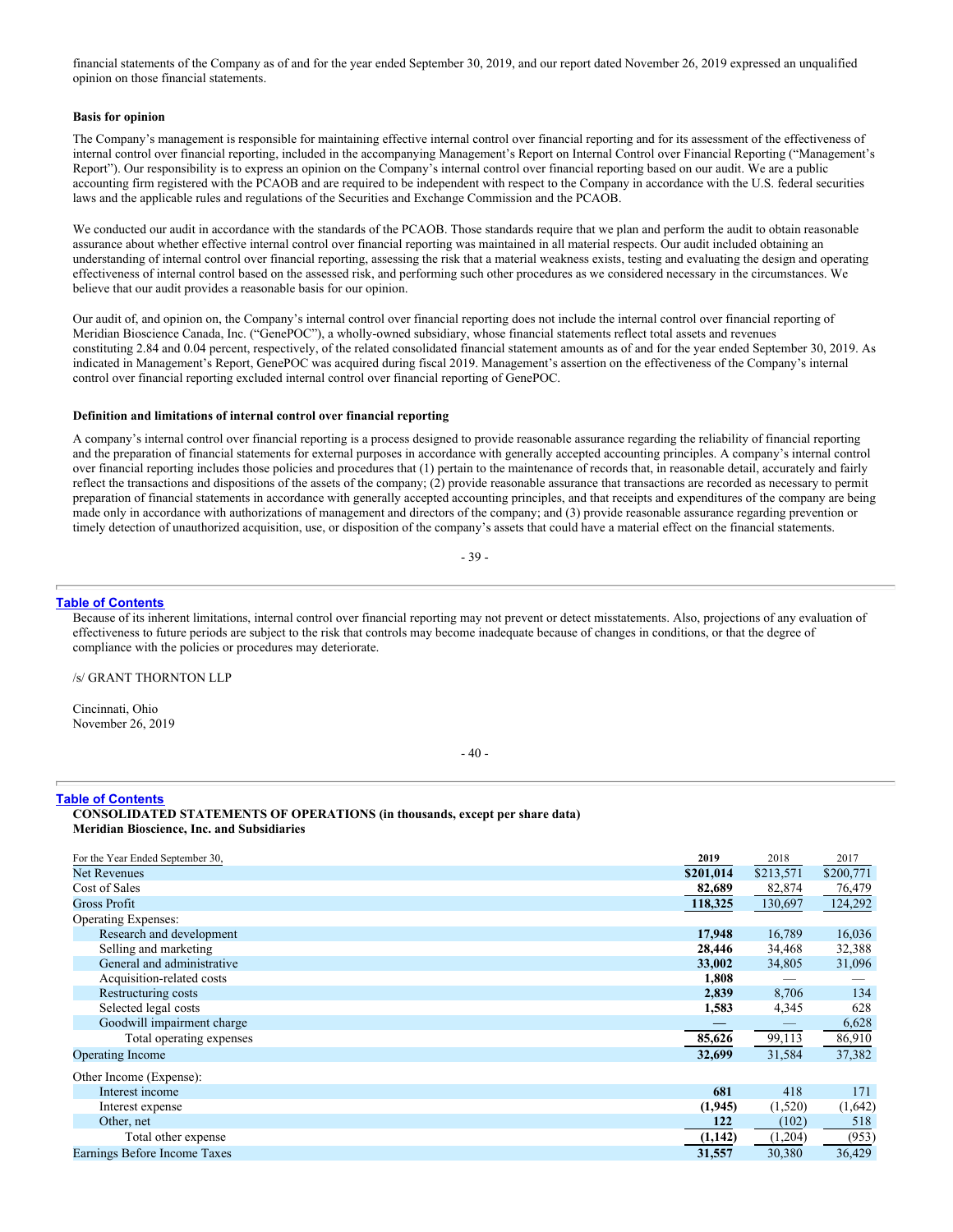<span id="page-26-0"></span>

| Income Tax Provision<br>Net Earnings                        |   | 7,175<br>\$24,382 |               | 6,531<br>\$23,849 |    | 14,872<br>\$21,557 |
|-------------------------------------------------------------|---|-------------------|---------------|-------------------|----|--------------------|
| Earnings Per Share Data:                                    |   |                   |               |                   |    |                    |
| Basic earnings per common share                             |   | 0.57              | S.            | 0.56              |    | 0.51               |
| Diluted earnings per common share                           | S | 0.57              | <sup>\$</sup> | 0.56              | S. | 0.51               |
| Common shares used for basic earnings per common share      |   | 42,571            |               | 42,325            |    | 42,188             |
| Effect of dilutive stock options and restricted share units |   | 328               |               | 429               |    | 383                |
| Common shares used for diluted earnings per common share    |   | 42,899            |               | 42,754            |    | 42,571             |
| Dividends declared per common share                         |   | 0.250             |               | 0.500             |    | 0.575              |
| Anti-dilutive Securities:                                   |   |                   |               |                   |    |                    |
| Common share options and restricted share units             |   | 1.129             |               | 1.007             |    | 873                |

The accompanying notes are an integral part of these consolidated financial statements.

- 41 -

#### **Table of [Contents](#page-1-0)**

**CONSOLIDATED STATEMENTS OF COMPREHENSIVE INCOME (dollar amounts in thousands) Meridian Bioscience, Inc. and Subsidiaries**

| For the Year Ended September 30,                            | 2019     | 2018     | 2017            |
|-------------------------------------------------------------|----------|----------|-----------------|
| Net Earnings                                                | \$24,382 | \$23,849 | \$21,557        |
| Other comprehensive income (loss):                          |          |          |                 |
| Foreign currency translation adjustment                     | (802)    | (1,075)  | 1,616           |
| Unrealized gain (loss) on cash flow hedge                   | (1,159)  | 907      | 1,544           |
| Amortization of gain on cash flow hedge                     | (102)    |          |                 |
| Income taxes related to items of other comprehensive income | 465      | (263)    | (590)           |
| Other comprehensive income (loss), net of tax               | (1,598)  | (431)    | 2,570           |
| Comprehensive Income                                        | \$22,784 | \$23,418 | <u>\$24,127</u> |

The accompanying notes are an integral part of these consolidated financial statements.

- 42 -

#### **Table of [Contents](#page-1-0)**

# **CONSOLIDATED STATEMENTS OF CASH FLOWS (dollar amounts in thousands)**

**Meridian Bioscience, Inc. and Subsidiaries**

| For the Year Ended September 30,                          | 2019      | 2018      | 2017     |
|-----------------------------------------------------------|-----------|-----------|----------|
| <b>Cash Flows From Operating Activities</b>               |           |           |          |
| Net earnings                                              | \$24,382  | \$23,849  | \$21,557 |
| Non-cash items included in net earnings:                  |           |           |          |
| Depreciation of property, plant and equipment             | 5,433     | 4,491     | 4,342    |
| Amortization of intangible assets                         | 4,531     | 3,433     | 3,776    |
| Amortization of deferred instrument costs                 |           | 764       | 972      |
| Stock-based compensation                                  | 3,251     | 3,402     | 3,381    |
| Goodwill impairment charge                                |           |           | 6,628    |
| Deferred income taxes                                     | (817)     | (300)     | 1,474    |
| Losses on dispositions of long-lived assets               | 632       |           |          |
| Change in the following, net of acquisition:              |           |           |          |
| Accounts receivable                                       | (2,314)   | (4, 447)  | (1,211)  |
| <b>Inventories</b>                                        | 3,841     | (1,142)   | 3,467    |
| Prepaid expenses and other current assets                 | (2,044)   | 323       | 1,225    |
| Accounts payable and accrued expenses                     | (2,315)   | 4,124     | (3,151)  |
| Income taxes payable                                      | 1,793     | (524)     | (384)    |
| Other, net                                                | (542)     | 810       | (721)    |
| Net cash provided by operating activities                 | 35,831    | 34,783    | 41,355   |
| <b>Cash Flows From Investing Activities</b>               |           |           |          |
| Purchase of property, plant and equipment                 | (3,797)   | (4,201)   | (4, 467) |
| Disposals of property, plant and equipment                | 669       |           |          |
| Acquisition of GenePOC business                           | (45, 324) |           |          |
| Net cash used for investing activities                    | (48, 452) | (4,201)   | (4, 467) |
| <b>Cash Flows From Financing Activities</b>               |           |           |          |
| Dividends paid                                            | (10,612)  | (21, 170) | (24,266) |
| Proceeds from revolving credit facility                   | 75,824    |           |          |
| Payment of debt issuance costs                            | (489)     |           |          |
| Payments on term loan                                     | (50, 250) | (4,500)   | (3,750)  |
| Proceeds and tax benefits from exercises of stock options | 787       | 187       | 303      |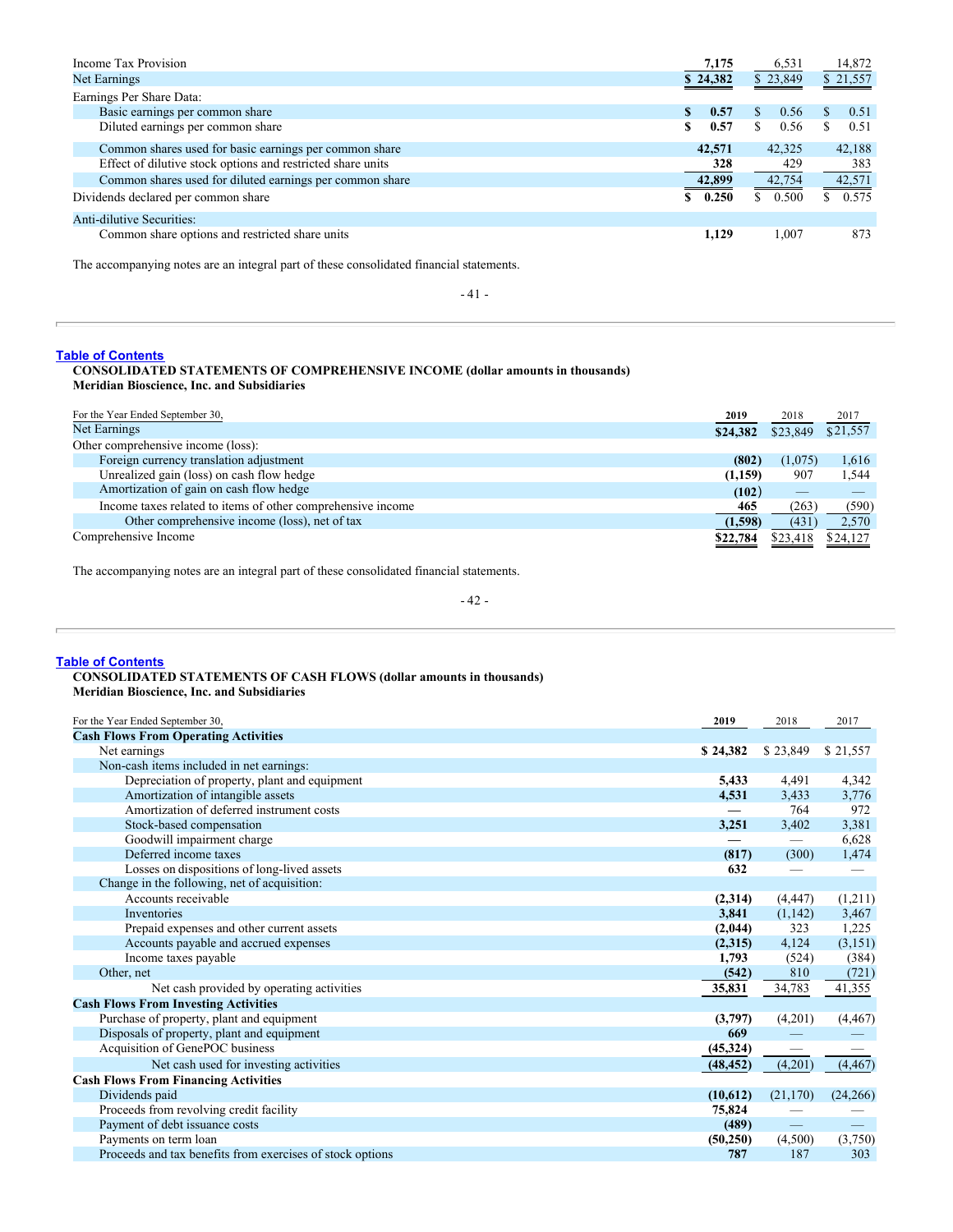<span id="page-27-0"></span>

| Payment of acquisition consideration                                        |          | (2,110)   |           |
|-----------------------------------------------------------------------------|----------|-----------|-----------|
| Net cash provided by (used for) financing activities                        | 15,260   | (27, 593) | (27, 713) |
| Effect of Exchange Rate Changes on Cash and Equivalents and Restricted Cash | (1,005)  | (298)     | 671       |
| Net Increase in Cash and Equivalents and Restricted Cash                    | 1.634    | 2.691     | 9,846     |
| Cash and Equivalents and Restricted Cash at Beginning of Period             | 60,763   | 58,072    | 48,226    |
| Cash and Equivalents and Restricted Cash at End of Period                   | \$62,397 | \$60,763  | \$58,072  |
| Cash and Equivalents                                                        | \$62,397 | \$59,763  | \$57,072  |
| <b>Restricted Cash</b>                                                      |          | 1.000     | 1,000     |
| Cash and Equivalents and Restricted Cash at End of Period                   | \$62,397 | \$60,763  | \$58,072  |

**Supplemental Cash Flow Information:** See Notes 1(g), 2, 5 and 6.

The accompanying notes are an integral part of these consolidated financial statements.

- 43 -

# **Table of [Contents](#page-1-0)**

**CONSOLIDATED BALANCE SHEETS (dollar amounts in thousands) Meridian Bioscience, Inc. and Subsidiaries**

| As of September 30,                                                   | 2019      | 2018      |
|-----------------------------------------------------------------------|-----------|-----------|
| <b>Assets</b>                                                         |           |           |
| <b>Current Assets:</b>                                                |           |           |
| Cash and equivalents                                                  | \$62,397  | \$59,763  |
| Accounts receivable, less allowances of \$537 and \$310, respectively | 35,608    | 32,336    |
| Inventories                                                           | 39,617    | 41,993    |
| Prepaid expenses and other current assets                             | 7,139     | 4,961     |
| Total current assets                                                  | 144,761   | 139,053   |
| Property, Plant and Equipment, at Cost:                               |           |           |
| Land                                                                  | 982       | 1,160     |
| Buildings and improvements                                            | 31,904    | 32,444    |
| Machinery, equipment and furniture                                    | 64,155    | 50,606    |
| Construction in progress                                              | 522       | 1,631     |
| Subtotal                                                              | 97,563    | 85,841    |
| Less: accumulated depreciation and amortization                       | 66,996    | 55,846    |
| Net property, plant and equipment                                     | 30,567    | 29,995    |
| Other Assets:                                                         |           |           |
| Goodwill                                                              | 89,241    | 54,637    |
| Other intangible assets, net                                          | 60,243    | 23,113    |
| Restricted cash                                                       |           | 1,000     |
| Deferred instrument costs, net                                        |           | 1,239     |
| Fair value of interest rate swap                                      |           | 1,722     |
| Deferred income taxes                                                 | 156       | 130       |
| Other assets                                                          | 510       | 488       |
| Total other assets                                                    | 150,150   | 82,329    |
| <b>Total assets</b>                                                   | \$325,478 | \$251,377 |

The accompanying notes are an integral part of these consolidated financial statements.

- 44 -

#### **Table of [Contents](#page-1-0)**

**CONSOLIDATED BALANCE SHEETS (dollar amounts in thousands) Meridian Bioscience, Inc. and Subsidiaries**

| As of September 30,                         | 2019 |        | 2018   |
|---------------------------------------------|------|--------|--------|
| <b>Liabilities and Shareholders' Equity</b> |      |        |        |
| <b>Current Liabilities:</b>                 |      |        |        |
| Accounts payable                            |      | 7,238  | 6,260  |
| Accrued employee compensation costs         |      | 7,938  | 9,195  |
| Other accrued expenses                      |      | 3,758  | 3,133  |
| Current portion of long-term debt           |      | _      | 5,250  |
| Income taxes payable                        |      | 1,980  | 335    |
| Total current liabilities                   |      | 20,914 | 24,173 |
| <b>Non-Current Liabilities:</b>             |      |        |        |
| Acquisition consideration                   |      | 32,202 |        |
| Post-employment benefits                    |      | 2,500  | 2,646  |
| Long-term debt                              |      | 75,824 | 44,930 |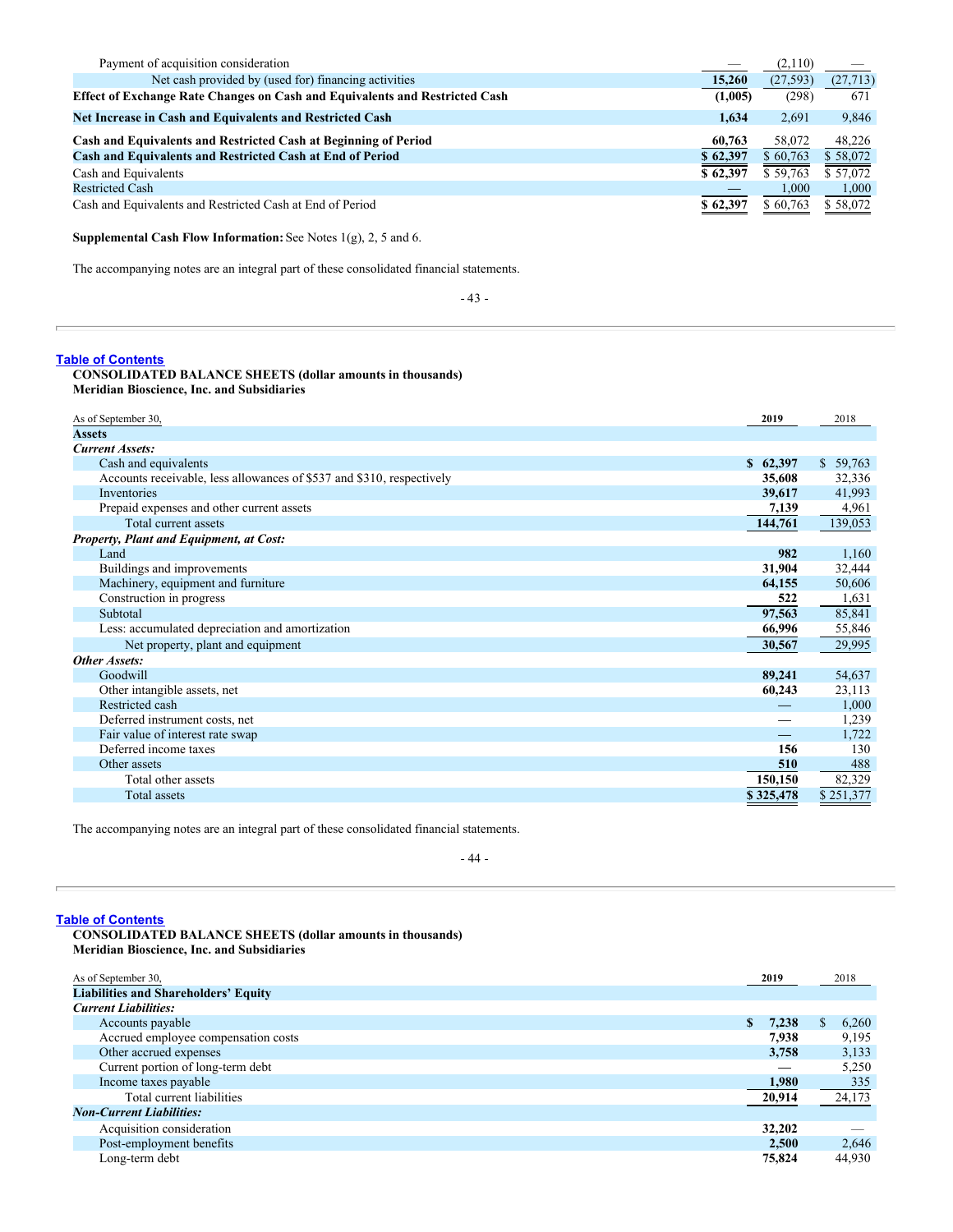<span id="page-28-0"></span>

| Long-term income taxes payable                                                                            | 549       | 441       |
|-----------------------------------------------------------------------------------------------------------|-----------|-----------|
| Deferred income taxes                                                                                     | 2,522     | 3,769     |
| Total non-current liabilities                                                                             | 113,597   | 51,786    |
| <b>Commitments and Contingencies</b>                                                                      |           |           |
| <b>Shareholders' Equity:</b>                                                                              |           |           |
| Preferred stock, no par value; 1,000,000 shares authorized; none issued                                   |           |           |
| Common shares, no par value; 71,000,000 shares authorized, 42,712,296 and 42,399,962 issued, respectively |           |           |
| Additional paid-in capital                                                                                | 132,834   | 129,193   |
| Retained earnings                                                                                         | 63,108    | 49,602    |
| Accumulated other comprehensive loss                                                                      | (4,975)   | (3,377)   |
| Total shareholders' equity                                                                                | 190,967   | 175,418   |
| Total liabilities and shareholders' equity                                                                | \$325,478 | \$251,377 |

The accompanying notes are an integral part of these consolidated financial statements.

- 45 -

#### **Table of [Contents](#page-1-0)**

**CONSOLIDATED STATEMENTS OF SHAREHOLDERS' EQUITY (dollar and share amounts in thousands, except per share data) Meridian Bioscience, Inc. and Subsidiaries**

|                                                                    |               |            |           | Accum Other              |           |
|--------------------------------------------------------------------|---------------|------------|-----------|--------------------------|-----------|
|                                                                    | Common        | Additional |           | Comp                     |           |
|                                                                    | <b>Shares</b> | Paid-in    | Retained  | Income                   |           |
|                                                                    | Issued        | Capital    | Earnings  | (Loss)                   | Total     |
| <b>Balance at September 30, 2016</b>                               | 42,107        | \$122,356  | \$49,632  | \$<br>(5,516)            | \$166,472 |
| Cash dividends paid - \$0.575 per share                            |               |            | (24, 266) |                          | (24,266)  |
| Conversion of restricted share units and exercise of stock options | 100           | (129)      |           | -                        | (129)     |
| Stock compensation expense                                         |               | 3,381      |           |                          | 3,381     |
| Net earnings                                                       |               |            | 21,557    | $\overline{\phantom{0}}$ | 21,557    |
| Foreign currency translation adjustment                            |               |            |           | 1,616                    | 1,616     |
| Hedging activity, net of tax                                       |               |            |           | 954                      | 954       |
| <b>Balance at September 30, 2017</b>                               | 42,207        | 125,608    | 46,923    | (2,946)                  | 169,585   |
| Cash dividends paid - \$0.500 per share                            |               |            | (21, 170) |                          | (21, 170) |
| Conversion of restricted share units and exercise of stock options | 193           | 183        |           |                          | 183       |
| Stock compensation expense                                         |               | 3,402      |           |                          | 3,402     |
| Net earnings                                                       |               |            | 23,849    |                          | 23,849    |
| Foreign currency translation adjustment                            |               |            |           | (1,075)                  | (1,075)   |
| Hedging activity, net of tax                                       |               |            |           | 644                      | 644       |
| <b>Balance at September 30, 2018</b>                               | 42,400        | 129,193    | 49,602    | (3,377)                  | 175,418   |
| Cash dividends paid - \$0.250 per share                            |               |            | (10,612)  |                          | (10,612)  |
| Conversion of restricted share units and exercise of stock options | 312           | 390        |           |                          | 390       |
| Stock compensation expense                                         |               | 3,251      |           |                          | 3,251     |
| Net earnings                                                       |               | ---        | 24,382    | $\overline{\phantom{0}}$ | 24,382    |
| Foreign currency translation adjustment                            |               |            |           | (802)                    | (802)     |
| Hedging activity, net of tax                                       |               |            |           | (944)                    | (944)     |
| Adoption of ASU 2014-09                                            |               |            | (116)     |                          | (116)     |
| Adoption of ASU 2018-02                                            |               |            | (148)     | 148                      |           |
| <b>Balance at September 30, 2019</b>                               | 42,712        | \$132,834  | \$63,108  | \$<br>(4,975)            | \$190,967 |

The accompanying notes are an integral part of these consolidated financial statements.

- 46 -

# **Table of [Contents](#page-1-0)**

**NOTES TO CONSOLIDATED FINANCIAL STATEMENTS Meridian Bioscience, Inc. and Subsidiaries (dollar and share amounts in thousands, except per share data)**

**(1)** *Summary of Significant Accounting Policies*

**(a) Nature of Business -** Meridian is a fully-integrated life science company whose principal businesses are: (i) the development, manufacture and distribution of clinical diagnostic test kits primarily for certain gastrointestinal and respiratory infectious diseases, and elevated blood lead levels; and (ii) the manufacture and distribution of bulk antigens, antibodies, PCR/qPCR reagents, nucleotides, and bioresearch reagents used by other diagnostic manufacturers and researchers.

**(b) Principles of Consolidation -** The consolidated financial statements include the accounts of Meridian Bioscience, Inc. and its subsidiaries. All intercompany accounts and transactions have been eliminated in consolidation. Unless the context requires otherwise, references to "Meridian," "we," "us," "our" or "our company" refer to Meridian Bioscience, Inc. and its subsidiaries.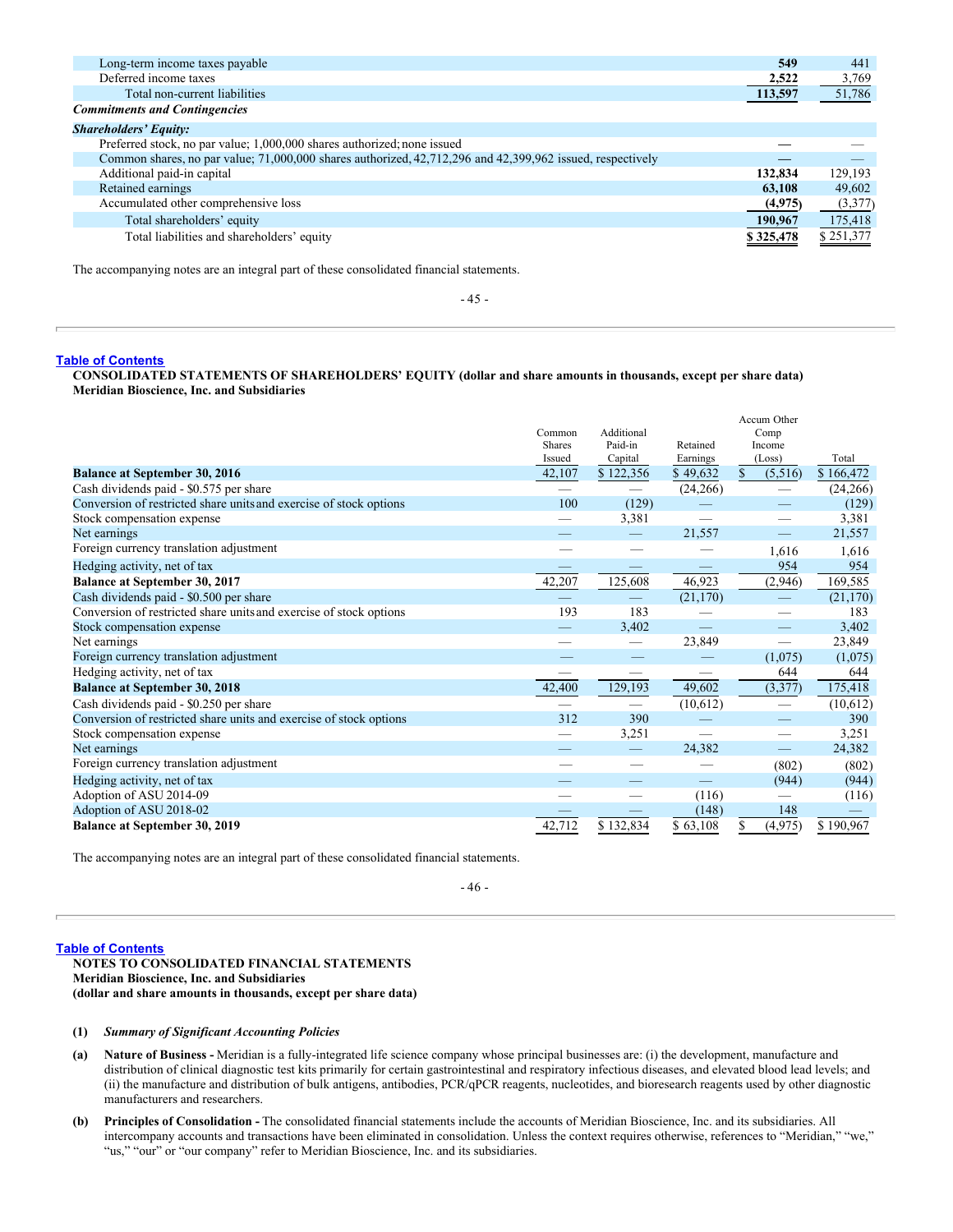- **(c) Use of Estimates-** The preparation of financial statements in conformity with generally accepted accounting principles requires management to make estimates and assumptions that affect the reported amounts of assets and liabilities, disclosure of contingent assets and liabilities at the date of the financial statements, and the reported amounts of revenues and expenses during the reporting period. Actual results could differ from those estimates.
- **(d) Foreign Currency Translation** Assets and liabilities of foreign operations are translated usingyear-end exchange rates with gains or losses resulting from translation included as a separate component of accumulated other comprehensive income or loss. Revenues and expenses are translated using exchange rates prevailing during the year. We also recognize foreign currency transaction gains and losses on certain assets and liabilities that are denominated in the Australian dollar, British pound, Canadian dollar, Chinese yuan and Euro currencies. These gains and losses are included in other income and expense in the accompanying Consolidated Statements of Operations.
- **(e) Cash, Cash Equivalents and Investments-** The primary objectives of our investment activities are to preserve capital and provide sufficient liquidity to meet operating requirements and fund strategic initiatives such as acquisitions. We maintain a written investment policy that governs the management of our investments in fixed income securities. This policy, among other things, provides that we may purchase only high credit-quality securities that have short-term ratings of at least A-2, P-2 and F-2, and long-term ratings of at least A, Baa1 and A, by Standard & Poor's, Moody's and Fitch, respectively, at the time of purchase. We consider short-term investments with original maturities of 90 days or less to be cash equivalents, including institutional money market funds. At times our investments of cash and equivalents with various high credit quality financial institutions may be in excess of the Federal Deposit Insurance Corporation (FDIC) insurance limit.

Our investment portfolio includes the following components:

|                                  | September 30, 2019             |                                 | September 30, 2018      |                     |
|----------------------------------|--------------------------------|---------------------------------|-------------------------|---------------------|
|                                  | Cash and<br><b>Equivalents</b> | Other                           | Cash and<br>Equivalents | Other               |
| Institutional money market funds | 20,913                         | $s -$                           | 520.421                 |                     |
| Cash on hand -                   |                                |                                 |                         |                     |
| Restricted                       |                                |                                 |                         | 1,000               |
| Unrestricted                     | 41,484                         | $\hspace{0.1mm}-\hspace{0.1mm}$ | 39,342                  |                     |
| Total                            | 62,397                         | $s-$                            | 59,763                  | $\overline{$}1,000$ |
|                                  |                                |                                 |                         |                     |



# **Table of [Contents](#page-1-0)**

**(f) Inventories** - Inventories are stated at the lower of cost or market. Cost is determined on afirst-in, first-out (FIFO) basis. Testing instruments are carried in inventory until they are sold outright or placed with a customer under the customer reagent rental program, at which time they are transferred to property, plant and equipment.

We establish reserves against cost for excess and obsolete materials, finished goods whose shelf life may expire before sale to customers, and other identified exposures. Such reserves were \$2,285 and \$1,971 at September 30, 2019 and 2018, respectively. We estimate these reserves based on assumptions about future demand and market conditions. If actual demand and market conditions were to be less favorable than such estimates, additional inventory write-downs would be required and recorded in the period known. Such adjustments would negatively affect gross profit margin and overall results of operations.

**(g) Property, Plant and Equipment** - Property, plant and equipment are stated at cost. Upon retirement or other disposition, the cost and related accumulated depreciation are removed from the accounts and the resulting gain or loss is reflected in earnings. Maintenance and repairs are expensed as incurred. Depreciation is computed on the straight-line method in amounts sufficient to write-off the cost over the estimated useful lives, generally as follows:

Buildings and improvements - 18 to 40 years

Leasehold improvements -life of the lease

Machinery, equipment and furniture - 3 to 10 years

Computer equipment and software - 3 to 5 years

Instruments under customer reagent rental arrangements - 5 years

#### *Supplemental Cash Flow Information (Non-Cash Capital Expenditures)*

Additions to property, plant and equipment for which cash remained unpaid at fiscalyear-end totaled \$108, \$294 and \$394 in fiscal 2019, 2018 and 2017, respectively.

**(h) Intangible Assets -** Goodwill is subject to an annual impairment review (or more frequently if impairment indicators arise) at the reporting unit level, which we perform annually as of June 30, the end of our third fiscal quarter. A reporting unit is generally an operating segment or one level below an operating segment that constitutes a business for which discrete financial information is available and regularly reviewed by segment management. Following the fiscal 2018 restructuring and consolidation of separately-run businesses into two integrated global business units (see Note 3), at September 30, 2019 and September 30, 2018, we had two reporting units (Diagnostics and Life Science), both of which contained goodwill. We review our reporting unit structure annually, or more frequently if facts and circumstances warrant. Goodwill is considered impaired if the carrying value of the reporting unit exceeds its fair value. We have no intangible assets with indefinite lives other than goodwill.

During fiscal 2019 and fiscal 2018, we performed quantitative assessments as of June 30 for each of our Diagnostics and Life Science reporting units. As part of this assessment, fair value, as determined through a valuation performed by a third party, was calculated via both market (comparable company) and income (discounted cash flows) approaches. Based upon these approaches, the fair value of each reporting unit exceeded its carrying value; therefore, each of the Diagnostics and Life Science reporting units satisfied the quantitative assessment for each of fiscal 2019 and fiscal 2018.

Similarly, during fiscal 2017, we performed quantitative assessments as of June 30, 2017 for each of our Americas Diagnostics, Bioline and Life Science-U.S. reporting units that existed at that time, noting the separate Magellan discussion below. As part of this assessment, fair value, as determined through a valuation performed by a third party, was calculated via both market (comparable company) and income (discounted cash flows) approaches. Based upon these approaches, the fair value of each reporting unit exceeded its carrying value; therefore, each of the Americas Diagnostics, Bioline and Life Science-U.S. reporting units satisfied the quantitative assessment for fiscal 2017.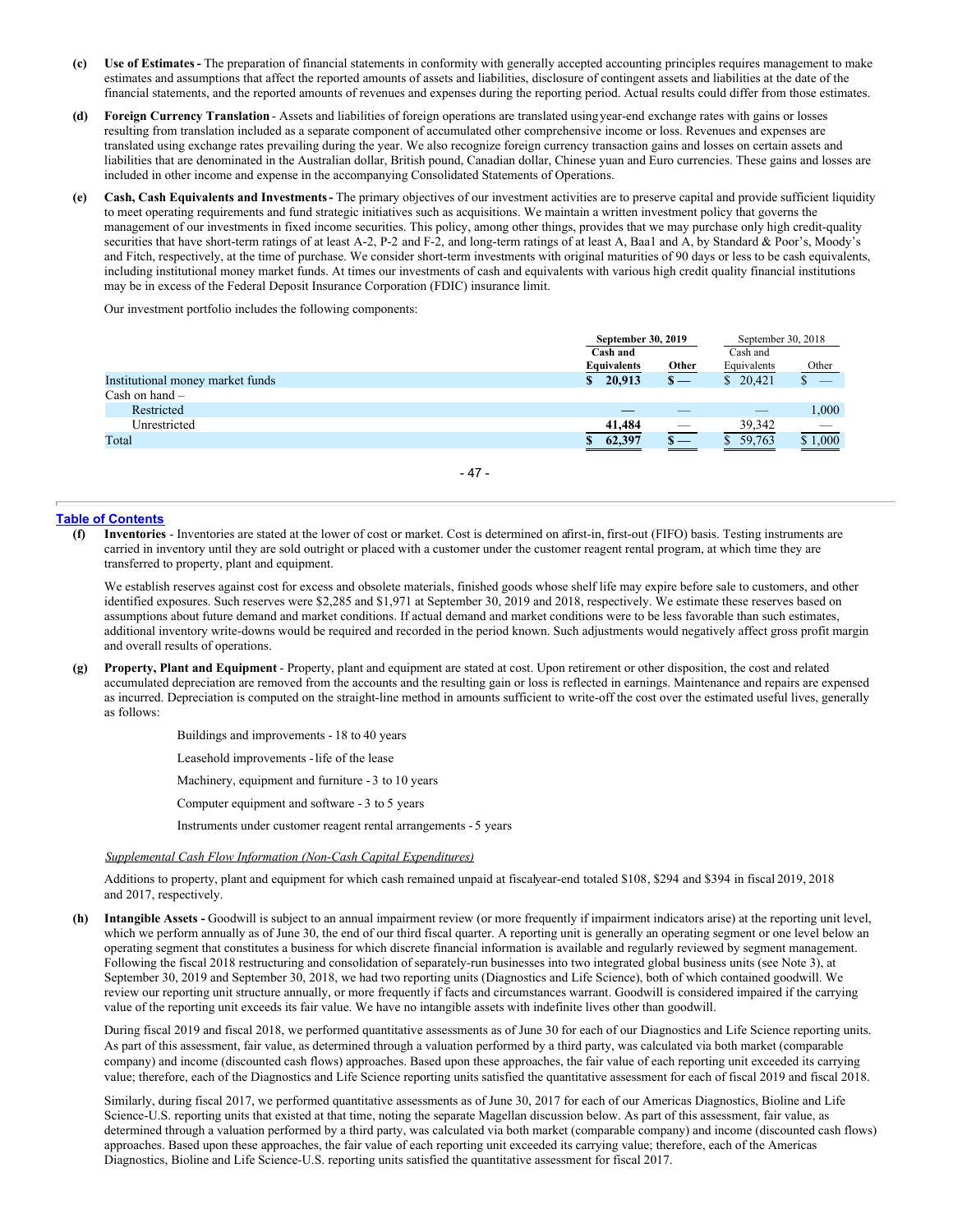During the quarter ended June 30, 2017, the events described below occurred, indicating that impairment of the goodwill recorded as part of the Magellan acquisition had occurred.

#### **Table of [Contents](#page-1-0)**

On May 17, 2017, the FDA issued a field safety notice advising customers to discontinue use of Magellan's lead testing systems with venous blood samples. This field safety notice was followed by product recall notices on May 25<sup>th</sup> and June 5<sup>th</sup>. Subsequent to the issuances of these field safety and product recall notices, the FDA completed an inspection of Magellan's quality system, and issued its Form 483, Inspectional Observations, on June 29, 2017, which was expectedly followed by a Warning Letter issued on October 23, 2017. The Warning Letter requires periodic reporting on our remediation progress.

In light of these factors and their impacts, during the third quarter of fiscal 2017, it was determined that a potential impairment of goodwill recorded in connection with the acquisition of Magellan had occurred (i.e., a "triggering event"). With the assistance of an independent valuation firm, Magellan's fair value was calculated via both market (comparable company) and income (discounted cash flows) approaches. Based upon these approaches, it was determined that the carrying value of the Magellan reporting unit did, in fact, exceed its fair value. As a result, an impairment charge of \$6,628, on both a pre-tax and after-tax basis, was recorded during the third quarter and is reflected as a separate operating expense line item within the accompanying Consolidated Statement of Operations for the year ended September 30, 2017. This quantitative assessment as of May 31, 2017 was supplemented by a qualitative assessment of Magellan's goodwill as of June 30, 2017, with such assessment indicating that no additional impairment existed.

During fiscal 2019, goodwill increased \$34,604, reflecting the addition of \$34,582 in connection with the acquisition of the GenePOC business, a \$599 increase from the currency translation adjustments thereon and a \$577 decrease from currency translation adjustments on the goodwill of the Life Science reporting unit. The decrease of \$289 in fiscal 2018 resulted solely from currency translation adjustments on the goodwill of the Life Science reporting unit.

A summary of Meridian's acquired intangible assets subject to amortization, as of September 30, 2019 and 2018 is as follows.

|                                                              | 2019         |          |          | 2018     |  |
|--------------------------------------------------------------|--------------|----------|----------|----------|--|
|                                                              | <b>Gross</b> |          |          |          |  |
|                                                              | Carrying     | Accum.   | Carrying | Accum.   |  |
| As of September 30,                                          | Value        | Amort.   | Value    | Amort.   |  |
| Manufacturing technologies, core products and cell lines     | \$56,193     | \$15,096 | \$22,297 | \$13.974 |  |
| Tradenames, licenses and patents                             | 14.494       | 6.094    | 8.647    | 5.267    |  |
| Customer lists, customer relationships and supply agreements | 24,274       | 14,110   | 24.461   | 13,051   |  |
| Government grants                                            | 814          | 232      |          |          |  |
|                                                              | \$95,775     | \$35,532 | \$55,405 | \$32,292 |  |

The actual aggregate amortization expense for these intangible assets for fiscal 2019, 2018 and 2017 was \$4,531, \$3,433 and \$3,776, respectively. The estimated aggregate amortization expense for these intangible assets for each of the five succeeding fiscal years is as follows: fiscal 2020 - \$6,684, fiscal 2021 - \$5,490, fiscal 2022 - \$5,113, fiscal 2023 - \$5,100 and fiscal 2024 - \$5,096.

Long-lived assets, excluding goodwill, are reviewed for impairment when events or circumstances indicate that such assets may not be recoverable at their carrying value. Whether an event or circumstance triggers an impairment is determined by comparing an estimate of the asset's future undiscounted cash flows to its carrying value. If impairment has occurred, it is measured by a fair-value based calculation.

Our ability to recover the carrying value of our intangible assets, both identifiable intangibles and goodwill, is dependent upon the future cash flows of the related acquired businesses and assets. We make judgments and assumptions regarding future cash flows, including sales levels, gross profit margins, operating expense levels, working capital levels, and capital expenditures. With respect to identifiable intangibles and fixed assets, we also make judgments and assumptions regarding useful lives.

# - 49 -

# **Table of [Contents](#page-1-0)**

We consider the following factors in evaluating events and circumstances for possible impairment: (i) significant under-performance relative to historical or projected operating results; (ii) negative industry trends; (iii) sales levels of specific groups of products (related to specific identifiable intangibles); (iv) changes in overall business strategies; and (v) other factors.

If actual cash flows are less favorable than projections, this could trigger impairment of intangible assets and other long-lived assets. If impairment were to occur, this would negatively affect overall results of operations. Aside from the Magellan matter noted above, no triggering events have been identified by the Company for fiscal 2019, 2018 or 2017.

# **(i) Revenue Recognition and Accounts Receivable** -

# Adoption of New Standard

On October 1, 2018, we adopted ASU No.2014-09, *Revenue from Contracts with Customers*, using the modified retrospective transition method applied to those contracts that were not completed as of that date. Results for reporting periods beginning on or after October 1, 2018 are presented under the new guidance, while prior period amounts are not adjusted and continue to be reported in accordance with previously applicable guidance.

Upon adoption, we recorded a reduction of \$116 to the opening balance of retained earnings as of October 1, 2018. This adjustment is related to writing off the book value of clinical diagnostic testing instruments located at customers for which there is no contractual arrangement for the instrument to be returned to the Company. Instruments placed with customers under an agreement to return the instrument to the Company were reclassified to machinery and equipment. Prior to adoption of the new guidance, all instruments placed with customers were capitalized and amortized over an estimated three-year utilization period, with the net balance reflected as deferred instrument costs.

The following table summarizes the impact of the new revenue standard on our opening balance sheet: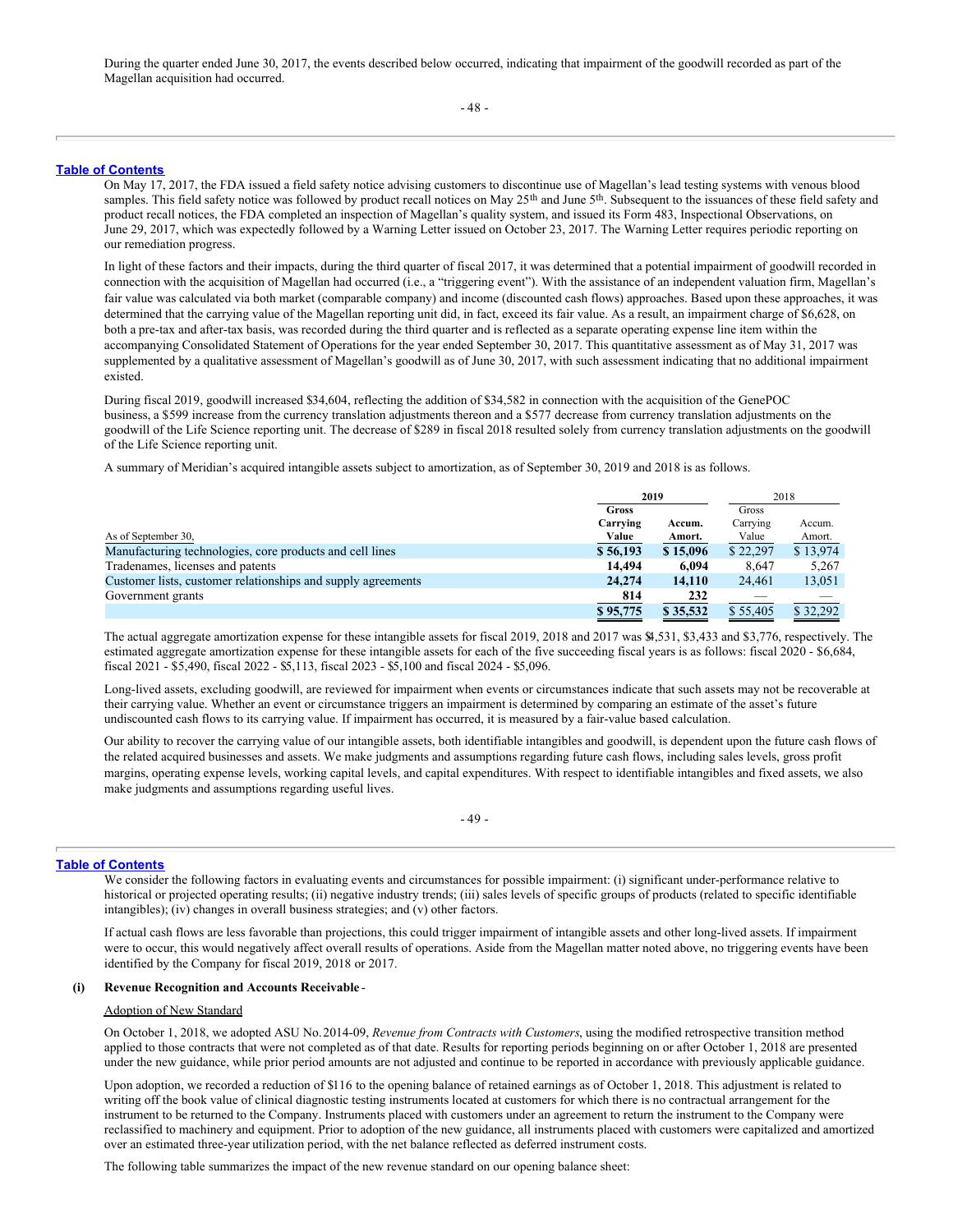|                                           | <b>New</b><br>Revenue<br><b>Balance at</b><br>Standard<br>September 30,<br>Adjustment<br>2018 |    |         | <b>Balance at</b><br>October 1,<br>2018 |
|-------------------------------------------|-----------------------------------------------------------------------------------------------|----|---------|-----------------------------------------|
| PROPERTY, PLANT AND EQUIPMENT             |                                                                                               |    |         |                                         |
| Machinery, equipment and furniture        | \$<br>50,606                                                                                  | \$ | 8,696   | \$59,302                                |
| Accumulated depreciation and amortization | (55, 846)                                                                                     |    | (7,611) | (63, 457)                               |
| <b>OTHER ASSETS</b>                       |                                                                                               |    |         |                                         |
| Deferred instrument costs, net            | 1.239                                                                                         |    | (1,239) |                                         |
| <b>NON-CURRENT LIABILITIES</b>            |                                                                                               |    |         |                                         |
| Deferred income taxes                     | (3,769)                                                                                       |    | 38      | (3,731)                                 |
| <b>SHAREHOLDERS' EQUITY</b>               |                                                                                               |    |         |                                         |
| Retained earnings                         | (49,602)                                                                                      |    | 116     | (49, 486)                               |
|                                           |                                                                                               |    |         |                                         |

The adoption of this new standard had an immaterial impact on our reported total revenues and operating income, as compared to what would have been reported under the prior standard. Our accounting policies under the new standard were applied prospectively and are noted below following the discussion of Revenue Disaggregation.

# - 50 -

# **Table of [Contents](#page-1-0)**

Revenue Disaggregation

The following tables present our revenues disaggregated by major geographic region, major product platform and disease state (Diagnostics only):

# **Revenue by Reportable Segment & Geographic Region**

|                          | 2019      | 2018      | 2017      | 2019 vs.<br>2018<br>Inc $(Dec)$ | 2018 vs.<br>2017<br>Inc $(Dec)$ |
|--------------------------|-----------|-----------|-----------|---------------------------------|---------------------------------|
| Diagnostics-             |           |           |           |                                 |                                 |
| Americas                 | \$110,135 | \$123,916 | \$117,161 | (11)%                           | 6%                              |
| <b>EMEA</b>              | 23,865    | 23,922    | 22,594    | $-$ %                           | 6%                              |
| <b>ROW</b>               | 2,682     | 2,616     | 3,766     | 3%                              | $(31)\%$                        |
| <b>Total Diagnostics</b> | 136,682   | 150,454   | 143,521   | (9)%                            | $5\%$                           |
| Life Science-            |           |           |           |                                 |                                 |
| Americas                 | 19,443    | 21,080    | 20,265    | $(8)\%$                         | 4%                              |
| <b>EMEA</b>              | 29,157    | 24,715    | 22,365    | 18%                             | 11%                             |
| <b>ROW</b>               | 15,732    | 17,322    | 14,620    | $(9)\%$                         | 18%                             |
| Total Life Science       | 64,332    | 63,117    | 57,250    | $2\%$                           | 10%                             |
| Consolidated             | \$201,014 | \$213,571 | \$200,771 | $(6)\%$                         | $6\%$                           |

# **Revenue by Product Platform/Type**

|                                       |           |           |           | 2019 vs.<br>2018 | 2018 vs.<br>2017 |
|---------------------------------------|-----------|-----------|-----------|------------------|------------------|
|                                       | 2019      | 2018      | 2017      | Inc $(Dec)$      | Inc $(Dec)$      |
| Diagnostics-                          |           |           |           |                  |                  |
| Molecular assays                      | \$26,231  | \$ 33,709 | \$ 33,712 | $(22)\%$         | $-$ %            |
| Immunoassays & blood chemistry assays | 110,451   | 116,745   | 109,809   | $(5)\%$          | 6%               |
| <b>Total Diagnostics</b>              | \$136,682 | \$150,454 | \$143,521 | (9)%             | $5\%$            |
| Life Science-                         |           |           |           |                  |                  |
| Molecular reagents                    | \$23,261  | \$24,533  | \$21,966  | $(5)\%$          | 12%              |
| Immunological reagents                | 41,071    | 38,584    | 35,284    | 6%               | 9%               |
| <b>Total Life Science</b>             | \$64,332  | \$63,117  | \$57,250  | 2%               | 10%              |
|                                       |           |           |           |                  |                  |

# **Revenue by Disease State (Diagnostics only)**

|                            | 2019      | 2018      | 2017      | 2019 vs.<br>2018<br>Inc $(Dec)$ | 2018 vs.<br>2017<br>Inc $(Dec)$ |
|----------------------------|-----------|-----------|-----------|---------------------------------|---------------------------------|
| Diagnostics-               |           |           |           |                                 |                                 |
| Gastrointestinal assays    | \$68,977  | \$78,803  | \$79,022  | (12)%                           | $-$ %                           |
| Respiratory illness assays | 26,622    | 28,911    | 23,881    | $(8)\%$                         | 21%                             |
| Blood chemistry assays     | 19.082    | 19,109    | 18,212    | $\frac{0}{0}$                   | 5%                              |
| Other                      | 22,001    | 23,631    | 22,406    | (7)%                            | $5\%$                           |
| <b>Total Diagnostics</b>   | \$136,682 | \$150,454 | \$143,521 | (9)%                            | $5\%$                           |
|                            |           |           |           |                                 |                                 |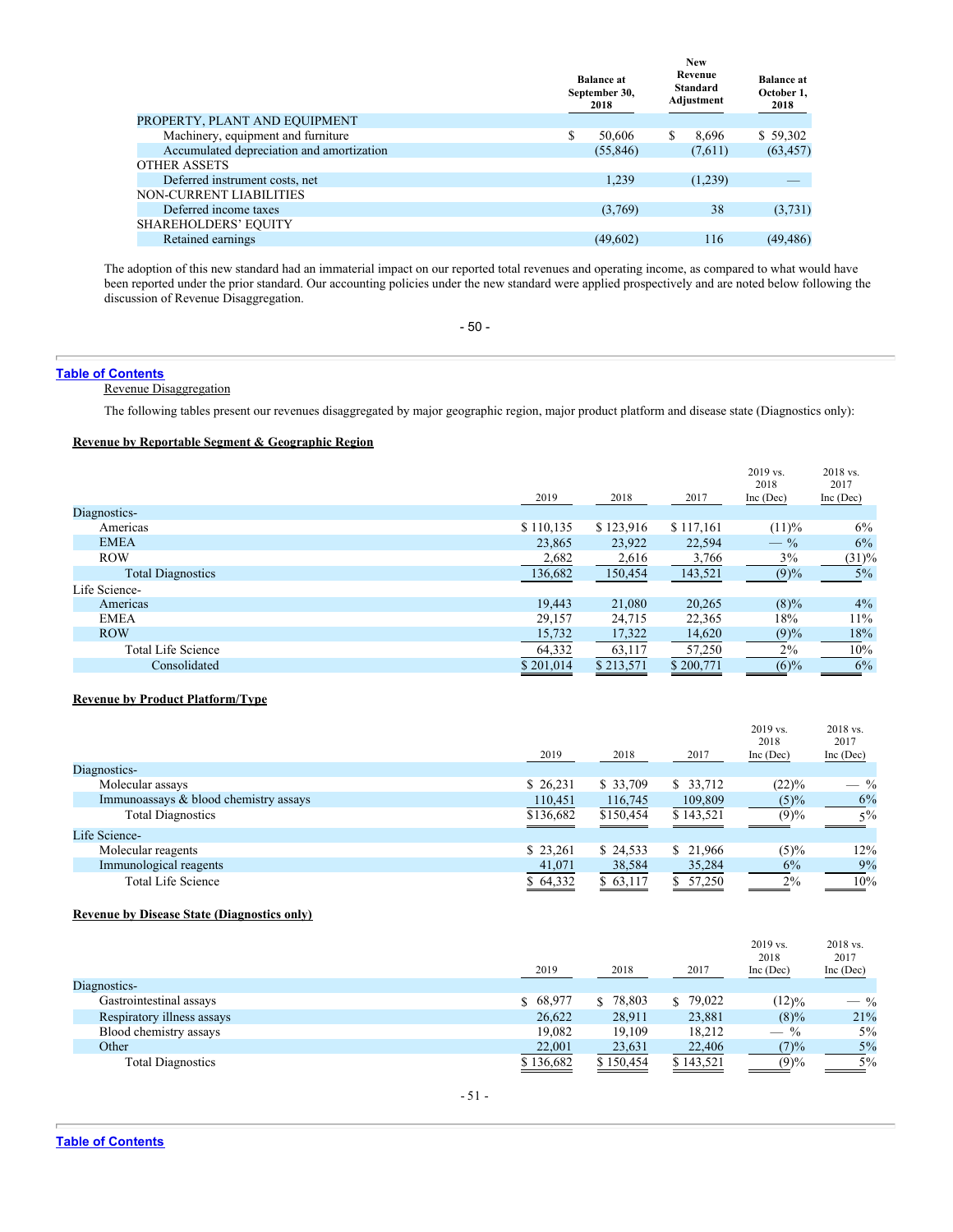# Revenue Policies

# *Product Sales*

Revenue from contracts with customers is recognized in an amount that reflects the consideration we expect to receive in exchange for products when obligations under such contracts are satisfied. Revenue is generally recognized at a point-in-time when products are shipped and title has passed to the customer. Such contracts can include various combinations of products that are generally accounted for as distinct performance obligations.

Revenue is reduced in the period of sale for fees paid to distributors, which are inseparable from the distributor's purchase of our product and for which we receive no goods or services in return. Revenue for the Diagnostics segment is reduced at the date of sale for product price adjustments payable to certain distributors under local contracts. Management estimates accruals for distributor price adjustments based on local contract terms, sales data provided by distributors, historical statistics, current trends, and other factors. Changes to the accruals are recorded in the period that they become known. Such accruals are netted against accounts receivable.

Shipping and handling costs incurred after control of the product is transferred to our customers are treated as fulfillment costs and not a separate performance obligation.

Our payment terms differ by jurisdiction and customer but payment is generally required in a term ranging from30 to 90 days from the date of shipment or satisfaction of the performance obligation. Trade accounts receivable are recorded in the accompanying Consolidated Balance Sheets at invoiced amounts less provisions for distributor price adjustments under local contracts and doubtful accounts. The allowance for doubtful accounts represents our estimate of probable credit losses and is based on historical write-off experience and known conditions that would likely lead to non-payment. Customer invoices are charged off against the allowance when we believe it is probable that the invoices will not be paid.

#### *Practical Expedients and Exemptions*

Revenue is recognized net of any taxes collected from customers (sales tax, value added tax, etc.), which are subsequently remitted to government authorities.

Our products are generally not subject to a customer right of return except for product recall events under the rules and regulations of the Food and Drug Administration or equivalent agencies outside the United States. In this circumstance, the costs to replace affected products would be accrued at the time a loss was probable and estimable.

We expense as incurred the costs to obtain contracts, as the amortization period would have beenone year or less. These costs, recorded within selling and marketing expense, include our internal sales force compensation programs and certain partner sales incentive programs, as we have determined that annual compensation is commensurate with annual selling activities.

#### *Reagent Rental Arrangements*

Our Revogene, Alethia and LeadCare product platforms require the use of instruments for the tests to be processed. In many cases, a customer is given use of the instrument provided they continue purchasing the associated tests, also referred to as "consumables" or "reagents". If a customer stops purchasing the consumables, the instrument must be returned to Meridian. Such arrangements are common practice in the diagnostics industry and are referred to as "Reagent Rentals". Reagent Rentals may also include instrument related services such as a limited replacement warranty, training and installation. We concluded that the use of the instrument and related services (collectively known as "lease elements") are not within the scope of ASU No. 2014-09 but rather ASU 2016-02, *Leases*. Accordingly, we first allocate the transaction price between the lease elements and thenon-lease elements based on estimates of relative standalone selling prices. Lease revenue is derived solely from the sale of consumables and is therefore recognized monthly as earned, which coincides with the transfer of control of the non-lease elements.

For the portion of the transaction price allocated to the non-lease elements, which are principally the test kits, the related revenue will be recognized at a point-in-time when control transfers.

- 52 -

# **Table of [Contents](#page-1-0)**

Revenue allocated to the lease elements of these Reagent Rental arrangements represent approximately2% of total revenue and are included as part of net revenues in our Consolidated Statements of Income.

**(j) Fair Value Measurements –** Assets and liabilities are recorded at fair value in accordance with Accounting Standards Codification ("ASC")820-10, *Fair Value Measurements and Disclosures*. ASC 820-10 defines fair value as the price that would be received to sell an asset or would be paid to transfer a liability in an orderly transaction between market participants at the measurement date. ASC 820-10 requires a three level hierarchy, which prioritizes the inputs to valuation techniques used to measure fair value. The hierarchy level assigned to each asset and liability is based on the assessment of the transparency and reliability of the inputs used in the valuation of such items at the measurement date based on the lowest level of input that is significant to the fair value measurement. The hierarchy gives the highest priority to unadjusted quoted prices in active markets for identical assets or liabilities (level 1 measurements) and the lowest priority to unobservable inputs (level 3 measurements).

Assets and liabilities measured and reported at fair value are classified and disclosed in one of the following categories based on inputs:

# Level 1

Unadjusted quoted prices in active markets that are accessible at the measurement date for identical, unrestricted assets or liabilities

# Level 2

Quoted prices in markets that are not active and financial instruments for which all significant inputs are observable, either directly or indirectly

# Level 3

Prices or valuations that require inputs that are both significant to the fair value measurement and unobservable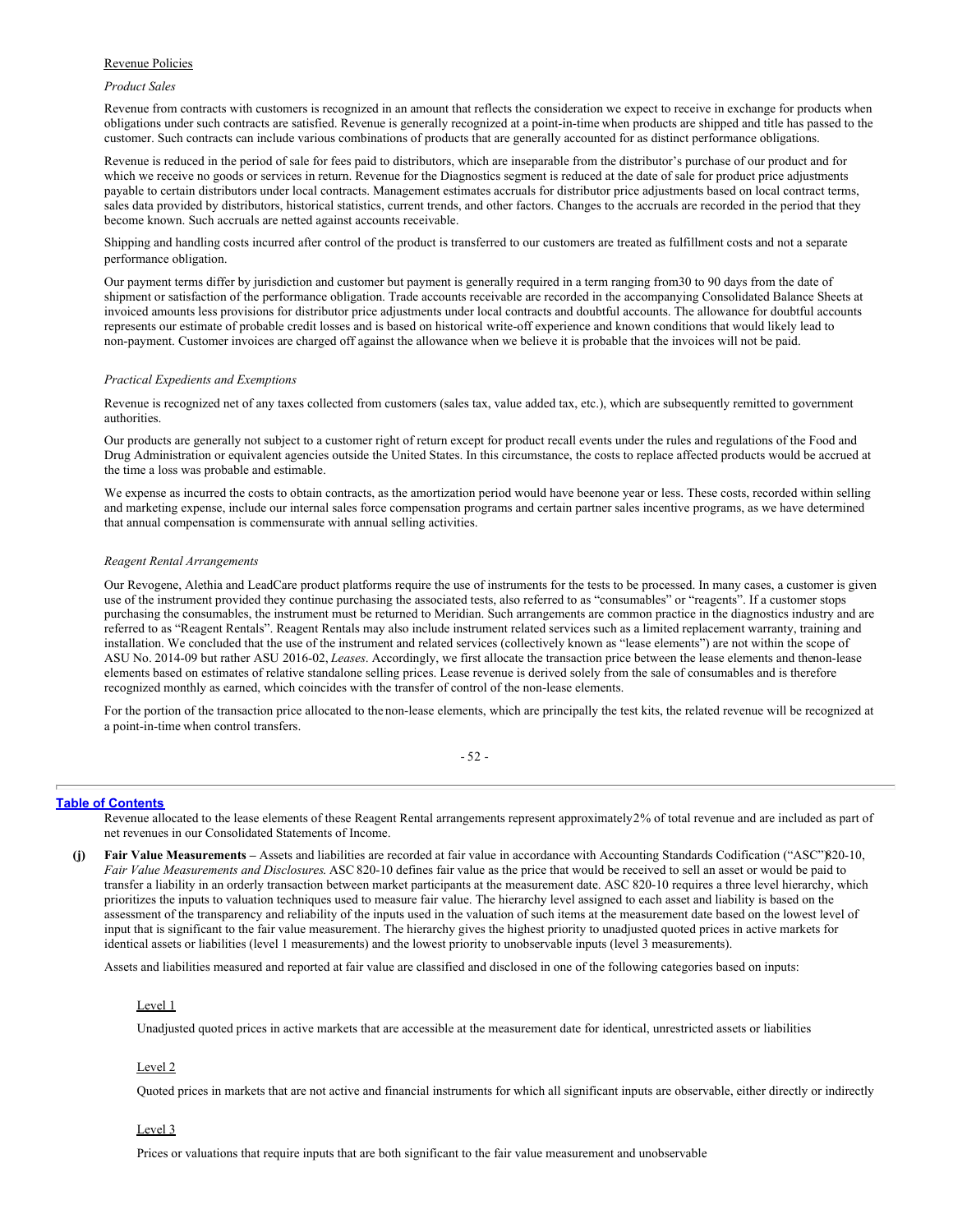As indicated in Note 2, we acquired the business of GenePOC in fiscal 2019. The fair value of the acquired accounts receivable and othercurrent assets and the fair value of the assumed accounts payable and accrued expenses approximated their carrying value at the acquisition date. Inventories, property, plant and equipment, intangible assets and contingent consideration were valued using Level 3 inputs.

The following table provides information by level for financial assets and liabilities that are measured at fair value on a recurring basis, noting that there were no such items as of September 30, 2018:

|                          |          |                    | Fair Value Measurements Using<br>Inputs Considered as |          |  |
|--------------------------|----------|--------------------|-------------------------------------------------------|----------|--|
|                          | Carrying |                    |                                                       |          |  |
| As of September 31, 2019 | Value    | Level <sup>1</sup> | Level 2                                               | Level 3  |  |
| Contingent consideration | \$27.200 |                    |                                                       | \$27,200 |  |

In connection with the acquisition of the business of GenePOC and as set forth in Note 2, the Company is required to make contingent consideration payments of up to \$70,000, comprised of \$20,000 for achievement of product development milestones and up to \$50,000 for achievement of certain financial targets. The preliminary fair value for the contingent payments recognized upon the acquisition as part of the purchase accounting opening balance sheet totaled \$27,200. The preliminary fair value of the development milestone payments was estimated by discounting the probabilityweighted contingent payments to present value. Assumptions used in the calculations were probability of success, duration of the earn-out and discount rate. The preliminary fair value of the financial performance target payments was determined using a Monte Carlo simulation-based model. Assumptions used in these calculations were expected revenue, probability of certain developments, expected expenses and discount rate. The ultimate settlement of contingent consideration could deviate from current estimates based on the actual results of these financial measures. The liability is considered to be a Level 3 financial liability that is re-measured each reporting period.

# **Table of [Contents](#page-1-0)**

- **(k) Research and Development Costs** Research and development costs are charged to expense as incurred. Research and development costs include, among other things, salaries and wages for research scientists, materials and supplies used in the development of new products, costs for development of instrumentation equipment, costs for clinical trials, and costs for facilities and equipment.
- **(l) Income Taxes** The provision for income taxes includes federal, foreign, state and local income taxes currently payable and those deferred because of temporary differences between income for financial reporting and income for tax purposes. We prepare estimates of permanent and temporary differences between income for financial reporting purposes and income for tax purposes. These differences are adjusted to actual upon filing of our tax returns, typically occurring in the third and fourth quarters of the current fiscal year for the preceding fiscal year's estimates.

We account for uncertain tax positions using a benefit recognition model with atwo-step approach: (i) a more-likely-than-not recognition criterion; and (ii) a measurement attribute that measures the position as the largest amount of tax benefit that is greater than 50% likely of being ultimately realized upon ultimate settlement. If it is not more likely than not that the benefit will be sustained on its technical merits, no benefit is recorded. We recognize accrued interest related to unrecognized tax benefits as a portion of our income tax provision in the Consolidated Statements of Operations. See Note 6.

- **(m) Stock-Based Compensation** We recognize compensation expense for all share-based awards made to employees, based upon the fair value of the share-based award on the date of the grant. See Note 7(b).
- **(n) Comprehensive Income (Loss)** Comprehensive income (loss) represents the net change in shareholders' equity during a period from sources other than transactions with shareholders. As reflected in the accompanying Consolidated Statements of Comprehensive Income, our comprehensive income is comprised of net earnings, foreign currency translation, unrecognized gain on termination of our previous cash flow hedge, and the income taxes thereon.
- **(o) Shipping and Handling Costs** Shipping and handling costs invoiced to customers are included in net revenues. Costs to distribute products to customers, including freight costs, warehousing costs, and other shipping and handling activities are included in cost of sales.
- **(p) Non-Income Government-Assessed Taxes** We classify all non-income, government-assessed taxes (sales, use and value-added) collected from customers and remitted by us to appropriate revenue authorities, on a net basis (excluded from net revenues) in the accompanying Consolidated Statements of Operations.

#### **(q) Recent Accounting Pronouncements** –

#### Pronouncements Adopted

As described in Note 1(i) above, the Company adopted ASU No.2014-09, *Revenue from Contracts with Customers*, on October 1, 2018 using the modified retrospective transition method.

In August 2016, the FASB issued ASU2016-15, *Classification of Certain Cash Receipts and Cash Payments*. The update addresses certain specific cash flows and their treatment, with the objective being to reduce the existing diversity in how the items are presented and classified within the statement of cash flows. The Company adopted this guidance in the first quarter of fiscal 2019, with the Condensed Consolidated Statements of Cash Flows reflecting such adoption, including the information related to restricted cash.

In January 2017, the FASB issued ASU2017-01, *Clarifying the Definition of a Business*. Included within the standard is guidance designed to improve consistency in accounting for acquisition and disposition transactions. Specifically, the guidance sets forth a two-step process of determining if a "business" or an "asset" has, in fact, been acquired or disposed of. Adoption and implementation of this guidance was effective for the Company at the beginning of fiscal 2019, with the guidance being adhered to in accounting for the acquisition of the GenePOC business in June 2019. See Note 2 below.

**Table of [Contents](#page-1-0)**

In February 2018, the FASB issued ASU2018-02, *Reclassification of Certain Tax Ef ects from Accumulated Other Comprehensive Income*, to address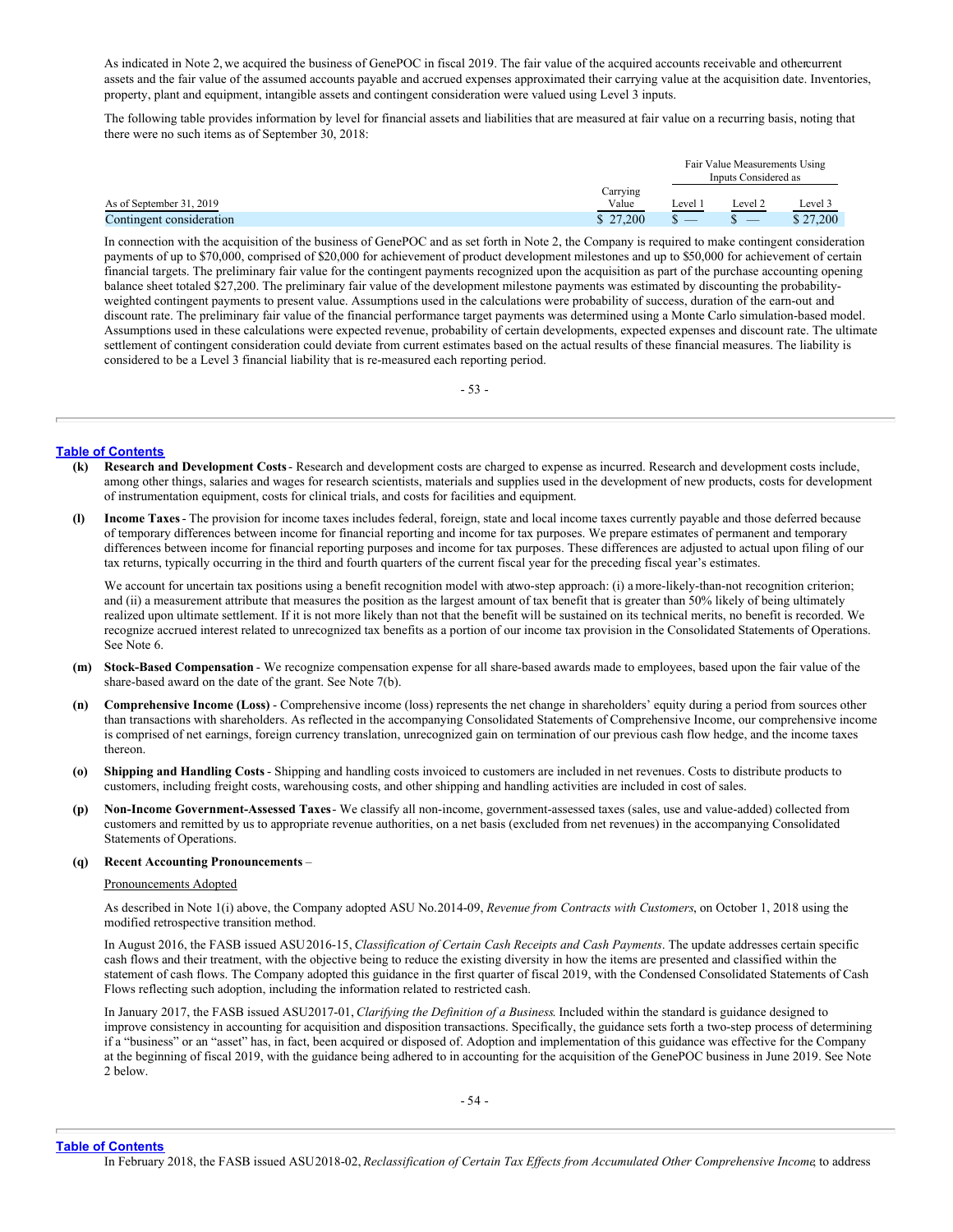certain of the recent U.S. federal income tax legislation's impact on Accumulated Other Comprehensive Income ("AOCI"). The guidance specifically provides the option of reclassifying "stranded tax effects" related to the tax legislation from AOCI to retained earnings. The Company elected to adopt this guidance in the third quarter of fiscal 2019. An election was made to reclassify the income tax effects of the Tax Cuts and Jobs Act from AOCI to retained earnings, and an entry was made to increase AOCI and decrease retained earnings by \$148. The Company's accounting policy is to release the income tax effects in other comprehensive income as financial amounts are removed.

#### Pronouncements Issued but Not Yet Adopted as of September 30, 2019

In February 2016, the FASB issued ASU2016-02, *Leases*, which amends the accounting guidance related to leases. These changes, which are designed to increase transparency and comparability among organizations for both lessees and lessors, include, among other things, requiring recognition of lease assets and liabilities on the balance sheet and disclosing key information about leasing arrangements. Adoption and implementation of the guidance is not required by the Company until the beginning of fiscal 2020, although early adoption is permitted. The Company adopted ASU 2016-02 effective October 1, 2019 using the modified retrospective method, which was applied to leases that existed or will be entered into on or after such date. The Company anticipates that as a result of such adoption, it will record to its balance sheet approximately \$6,000 of right-of-use assets and lease liabilities as of October 1, 2019.

**(r) Reclassifications** - Certain reclassifications have been made to the prior fiscal year financial statements to conform to the current year presentation. Such reclassifications had no impact on net earnings or shareholders' equity.

# **(2)** *Acquisition of Business of GenePOC*

On June 3, 2019, we acquired the business of GenePOC Inc. ("GenePOC"), a Quebec City, Quebec Province, Canada based provider of molecular diagnostic instruments and assays. The purchase agreement contemplates a maximum total consideration of up to \$120,000, which based upon the current preliminary valuation is estimated at a total fair value of approximately \$77,526. Pursuant to the purchase agreement, the maximum consideration is comprised of the following (noting that the current preliminary valuation values the contingent consideration identified in (ii) and (iii) below at an aggregate amount of approximately \$27,200):

- (i) a \$50,000 cash payment on June 3, 2019, subject to a working capital adjustment and a holdback of \$5,000 to secure selling party's performance of certain post-closing obligations;
- two \$10,000 installments contingent upon the achievement of certain product development milestones if achieved bySeptember 30, 2020 and March 31, 2021, respectively; and
- (iii) up to \$50,000 of contingent consideration payable if certain financial performance targets are achieved during the twelve-month period ending September 30, 2022.

The total of the holdback identified in (i) above and the currently estimated value of the contingent consideration identified in (ii) and (iii) above are reflected as acquisition consideration within the non-current liabilities section of the accompanying Condensed Consolidated Balance Sheets. The holdback amounts are due to be settled in December 2020, following the 18-month anniversary of the transaction.

We utilized cash and equivalents on hand and proceeds drawn from our new \$125,000 revolving credit facility, which replaced our previous credit facility, to finance the acquisition. Proceeds from the new credit facility were also utilized to repay and settle the outstanding principal and interest due on our term loan (see Note 5). As a result of currently estimated total consideration exceeding the preliminary fair value of the net assets acquired, goodwill in the amount of \$34,582 was recorded in connection with this acquisition, whichwill be deductible for U.S. tax purposes ratably over 15 years. The goodwill results largely from Meridian's ability to market and sell GenePOC's technology and instrument platform through its established customer base and distribution channels.

#### - 55 -

#### **Table of [Contents](#page-1-0)**

Our Consolidated Statement of Operations for the year ended September 30, 2019 includes \$1,808 of acquisition-related costs related to the acquisition of the GenePOC business, which are reflected as operating expenses. Most of these costs relate to professional fees for attorneys, tax advisors and regulatory advisors during due diligence, and the preparation and negotiation of acquisition agreements.

The Company's fiscal 2019 consolidated results include \$341 of net revenues and \$3,848 of net loss from the GenePOC business since the date of acquisition. These results, which are reported as part of the Diagnostics segment, include \$1,204 of amortization of specific identifiable assets recorded in the opening balance sheet, including a license agreement, technology and a government grant.

#### *Preliminary Purchase Price Allocation*

The recognized preliminary amounts of identifiable assets acquired and liabilities assumed in the acquisition of the GenePOC business are as follows:

|                                                  | <b>PRELIMINARY</b>                            |                                                    |                                  |
|--------------------------------------------------|-----------------------------------------------|----------------------------------------------------|----------------------------------|
|                                                  | June 3,<br>2019<br>(as initially<br>reported) | <b>Measurement</b><br>Period<br><b>Adjustments</b> | June 3,<br>2019<br>(as adjusted) |
| Fair value of assets acquired -                  |                                               |                                                    |                                  |
| Accounts receivable                              | S<br>58                                       | S<br>(1)                                           | \$<br>57                         |
| <b>Inventories</b>                               | 1,617                                         | (106)                                              | 1,511                            |
| Other current assets                             |                                               |                                                    | 84                               |
| Property, plant and equipment                    | 1,520                                         | (96)                                               | 1,424                            |
| Goodwill                                         | 34,482                                        | 100                                                | 34,582                           |
| Other intangible assets (estimated useful life): |                                               |                                                    |                                  |
| License agreement (10 years)                     | 5,990                                         |                                                    | 5,990                            |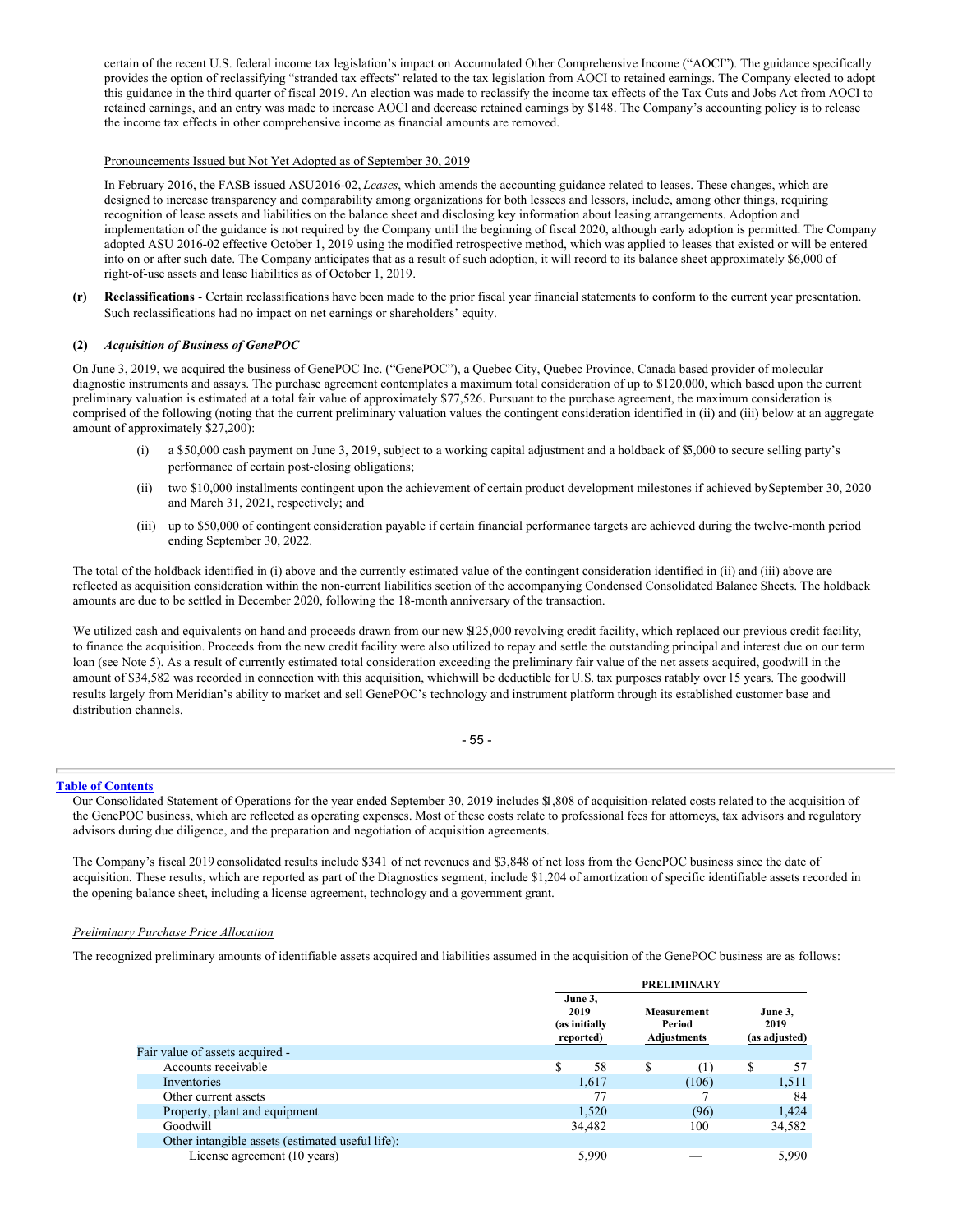| Technology (15 years)                                                  | 34,040 | 96   | 34,136 |
|------------------------------------------------------------------------|--------|------|--------|
| Government grant (1.33 years)                                          | 800    |      | 800    |
|                                                                        | 78.584 |      | 78,584 |
| Fair value of liabilities assumed -                                    |        |      |        |
| Accounts payable and accrued expenses                                  | 1,082  | (24) | 1.058  |
| Total consideration paid (including contingent consideration currently |        |      |        |
| estimated at \$27,200)                                                 | 77,502 | 24   | 7.526  |

The allocation of the purchase price and estimated useful lives of property, plant and equipment, and intangible assets shown above remain preliminary and subject to adjustment, pending refinement and final completion of valuations, including but not limited to valuations of accounts receivable, inventory, other current assets, property, plant and equipment, and intangibles. Any modifications to the valuation of assets acquired and liabilities assumed will result in an adjustment to goodwill.

# *Pro Forma Information (Unaudited)*

The following table provides the unaudited consolidated pro forma results for the periods presented as if the business of GenePOC had been acquired as of the beginning of fiscal 2018. Pro forma results do not include the effect of any synergies anticipated to be achieved from the acquisition, and accordingly, are not necessarily indicative of the results that would have occurred if the acquisition had occurred on the date indicated or that may result in the future.

| Year Ended September 30, | 2019      | 2018      |
|--------------------------|-----------|-----------|
| <b>Net Revenues</b>      | \$201.222 | \$213,753 |
| Net Earnings             | \$16,093  | \$ 9.407  |
|                          |           |           |

#### - 56 -

# **Table of [Contents](#page-1-0)**

These pro forma amounts have been calculated by including the results of GenePOC, and adjusting the combined results to give effect to the following, as if the acquisition had been consummated on October 1, 2017, together with the consequential tax effects thereon:

| Year Ended September 30,                                              | 2019        | 2018        |
|-----------------------------------------------------------------------|-------------|-------------|
| <b>Adjustments to Net Revenues</b>                                    |             |             |
| GenePOC pre-acquisition revenues                                      | 208         | 182         |
| <b>Adjustments to Net Earnings</b>                                    |             |             |
| GenePOC pre-acquisition net loss                                      | \$(9,578)   | \$(12,775)  |
| Pro forma adjustments:                                                |             |             |
| Meridian acquisition-related costs                                    | 1,808       |             |
| GenePOC transaction-related costs                                     | 1,245       |             |
| Expenses related to non-continuing personnel, locations or activities | 1,576       | 2,552       |
| Incremental depreciation and amortization                             | (2,344)     | (3,499)     |
| Incremental interest costs                                            | (743)       | (977)       |
| Tax effects of pro forma adjustments                                  | (253)       | 257         |
| <b>Total Adjustments to Net Earnings</b>                              | \$ (8, 289) | \$(14, 442) |

#### *Supplemental Cash Flow Information (Non-Cash Acquisition Consideration)*

As noted above, non-cash acquisition consideration totaled \$32,200 as of September 30, 2019, which is comprised of: (i) \$5,000 of purchase price holdback; and (ii) \$27,200 contingent upon achievement of established milestones. No such items existed in fiscal 2018 or 2017.

#### *(3) Restructuring*

During the second quarter of fiscal 2018, the Company began implementation of a plan to realign its business structure into two business units, Diagnostics and Life Science, supported by a global corporate team. As part of this plan, certain functions and locations within both business units have been streamlined, including: (i) the elimination of certain executive management and commercial sales positions; (ii) the closing of Life Science locations in Taunton, Massachusetts and Singapore, the operations of which were transferred to our existing locations in Memphis, Tennessee and London, England, respectively; and (iii) the transfer of certain functions performed in the Billerica, Massachusetts Diagnostics facility to the corporate headquarters in Cincinnati, Ohio. Further restructuring costs were incurred in fiscal 2019, as refinements to each business unit's cost structure continued to be made and the Company's previous CFO terminated employment.

As a result of these activities, restructuring costs totaling \$2,839 and \$6,332 were recorded during fiscal 2019 and fiscal 2018, respectively, the details of which are as follows:

|                                                         | 2019    | 2018    |
|---------------------------------------------------------|---------|---------|
| Severance, other termination benefits and related costs | \$2,046 | \$5,012 |
| Lease and other contract termination fees               | 54      | 353     |
| Loss on fixed asset disposals and inventory scrap       | 528     | 225     |
| Other                                                   | 211     | 742     |
| Total                                                   | \$2,839 | \$6.332 |

The above table does not include \$2,374 of CEO transition costs incurred in fiscal 2018, which primarily represents the compensation and benefits for our previous Executive Chairman and CEO, Mr. John A. Kraeutler, throughout fiscal 2018, the period during which we also have the compensation and benefits our current CEO, Mr. Jack Kenny, who began employment at the beginning of fiscal 2018. These CEO transition costs and the restructuring costs set forth in the table above comprise the \$8,706 of restructuring costs set forth in the accompanying Consolidated Statement of Operations for fiscal 2018.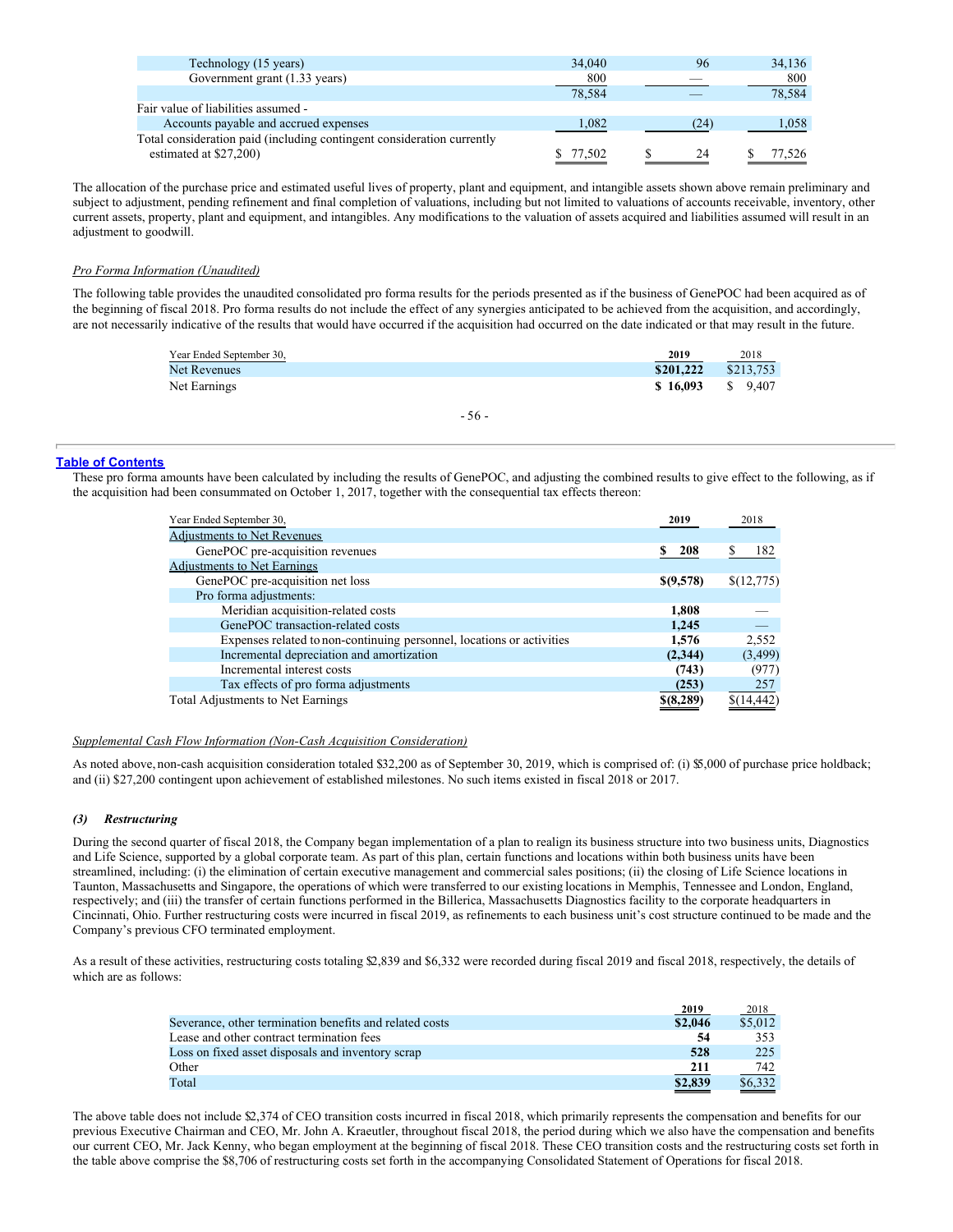## **Table of [Contents](#page-1-0)**

Accrued liabilities associated with the restructuring costs noted above are comprised of the following:

| As of September 30,                                     | 2019    | 2018    |
|---------------------------------------------------------|---------|---------|
| Severance, other termination benefits and related costs | \$1,010 | \$987   |
| Lease and other contract termination fees               |         | 33      |
| Other                                                   | 114     | 6       |
| Total                                                   | \$1,136 | \$1,026 |

# *(4) Inventories*

Inventories are comprised of the following:

| As of September 30,                | 2019     | 2018     |
|------------------------------------|----------|----------|
| Raw materials                      | \$7,455  | \$6,689  |
| Work-in-process                    | 11.504   | 12.098   |
| Finished goods - instruments       | 935      | 1.191    |
| Finished goods - kits and reagents | 19,723   | 22,015   |
| Total                              | \$39,617 | \$41,993 |

## *(5) Bank Credit Arrangements*

In anticipation of the acquisition of the business of GenePOC (see Note 2), on May 24, 2019 the Company entered into a credit facility agreement with a commercial bank. The credit facility, which expires in May 2024, makes available to the Company a revolving credit facility in an aggregate principal amount not to exceed \$125,000, with outstanding principal amounts bearing interest at a fluctuating rate tied to, at the Company's option, either the federal funds rate or LIBOR, resulting in an effective interest rate of 3.78% on the credit facility in fiscal 2019. As of September 30, 2019, two draws have been made on the credit facility, resulting in an outstanding principal balance of \$75,824. The proceeds from these draws were used to: (i) repay and settle the outstanding principal and interest due on our previously-existing \$60,000 five-year term loan, which had an outstanding balance of \$50,180 as of September 30, 2018; and (ii) along with cash on-hand, fund the GenePOC acquisition closing payment. In light of the recent execution date of the credit facility and interest being determined on a variable rate basis, the fair value of the borrowings under the credit facility at September 30, 2019 approximates the current carrying value reflected in the accompanying Consolidated Balance Sheet, as was also the case with the outstanding term loan balance as of September 30, 2018.

The revolving credit facility is collateralized by the business assets of the Company's U.S. subsidiaries and requires compliance with financial covenants that limit the amount of debt obligations and require a minimum level of coverage of fixed charges, as defined in the credit facility agreement. As of September 30, 2019, the Company is in compliance with all covenants.

In connection with the term loan repayment, the Company also settled the interest rate swap that had been entered into to limit exposure to volatility in the term loan's LIBOR interest rate and which effectively converted the variable interest rate on the term loan to a fixed rate of2.76%. At the time of settlement, the Company received a cash payment in an amount equal to the \$563 then-current fair value of the interest rate swap. Accordingly, there is no balance for the interest rate swap reflected within the accompanying Consolidated Balance Sheet as of September 30, 2019. At September 30, 2018, there was an asset balance of \$1,722 related to the interest rate swap. The corresponding fair value amount reflected within a separate component of other comprehensive income in the accompanying Consolidated Statements of Comprehensive Income, as a result of the interest rate swap having been designated as an effective cash flow hedge, is being released ratably into income through March 31, 2021, the interest rate swap's original term. The interest rate swap balance reflected within accumulated other comprehensive income at September 30, 2019 and September 30, 2018 totaled \$461 and \$1,722, respectively.

- 58 -

#### **Table of [Contents](#page-1-0)**

*Supplemental Cash Flow Information (Interest Paid)*

Cash paid for interest totaled \$1,405, \$1,487 and \$1,605 in fiscal 2019, 2018 and 2017, respectively.

#### *(6) Income Taxes*

(a) Earnings before income taxes, and the related provision for income taxes for the years ended September 30, 2019, 2018 and 2017 were as follows:

| Year Ended September 30,                            | 2019     | 2018     | 2017     |
|-----------------------------------------------------|----------|----------|----------|
| Domestic                                            | \$23,954 | \$27,787 | \$31,885 |
| Foreign                                             | 7,603    | 2,593    | 4,544    |
| Total earnings before income taxes                  | \$31,557 | \$30,380 | \$36,429 |
| Provision (credit) for income taxes -               |          |          |          |
| Federal -                                           |          |          |          |
| Current                                             | \$5,001  | \$6,030  | \$11,262 |
| Temporary differences                               |          |          |          |
| Fixed asset basis differences and depreciation      | 288      | 410      | (181)    |
| Intangible asset basis differences and amortization | (797)    | (4,052)  | (1, 158) |
| Currently non-deductible expenses and reserves      | 241      | 1,206    | 884      |
| Stock-based compensation                            | (109)    | 1,379    | (635)    |
| Net operating loss carryforwards utilized           | -69      | 61       | 1,831    |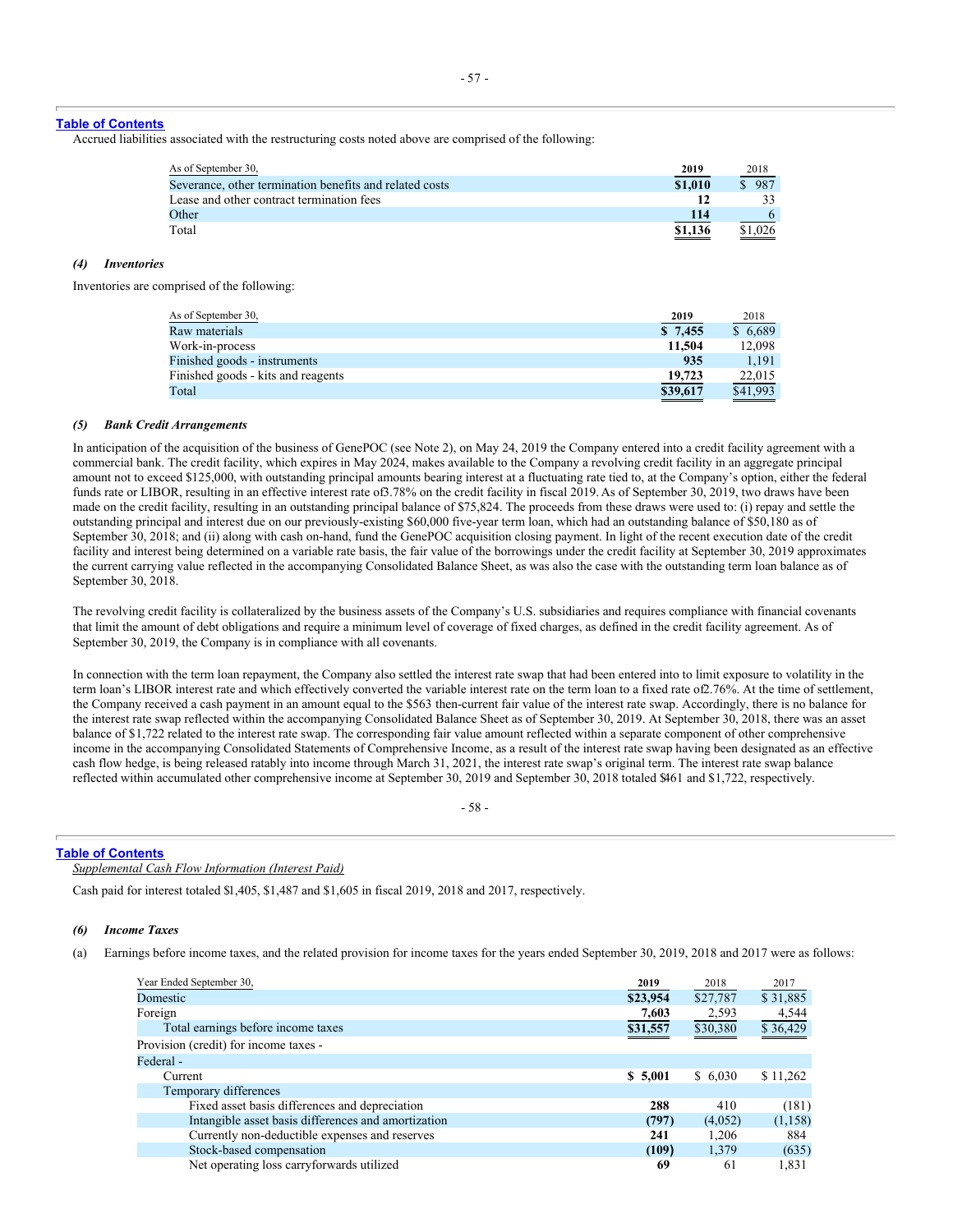| 67       |
|----------|
| 99       |
| 12.169   |
| 1.900    |
| 803      |
| \$14,872 |
|          |

(b) The following is a reconciliation between the statutory U.S. income tax rate and the effective rate derived by dividing the provision for income taxes by earnings before income taxes:

| Year Ended September 30,                      | 2019    |       | 2018        |       | 2017                           |       |
|-----------------------------------------------|---------|-------|-------------|-------|--------------------------------|-------|
| Computed income taxes at statutory rate       | \$6.627 |       |             |       | 21.0% \$ 7,443 24.5% \$ 12,750 | 35.0% |
| Increase (decrease) in taxes resulting from - |         |       |             |       |                                |       |
| State and local income taxes                  | 577     | 1.8   | 982         | 3.2   | 1,093                          | 3.0   |
| U.S. tax law change                           |         |       | (2,655)     | (8.7) |                                |       |
| One-time repatriation tax                     |         |       | 876         | 2.9   |                                |       |
| Foreign-Derived Intangible Income tax         | (294)   | (0.9) |             |       |                                |       |
| Global Intangible Low Taxed Income tax        | 1,119   | 3.6   |             |       |                                |       |
| Foreign tax credit                            | (990)   | (3.1) | (15)        |       | (57)                           | (0.2) |
| Foreign tax rate differences                  | 46      | 0.1   | (104)       | (0.3) | (281)                          | (0.8) |
| Qualified domestic production incentives      |         |       | (550)       | (1.8) | (1,012)                        | (2.8) |
| Uncertain tax position activity               | 126     | 0.4   | (62)        | (0.2) | 134                            | 0.4   |
| Goodwill impairment charge                    |         |       |             |       | 2,320                          | 6.4   |
| Valuation allowance                           | 106     | 0.3   | (40)        | (0.1) |                                |       |
| Stock-based compensation                      | (33)    | (0.1) | 447         | 1.4   |                                |       |
| Other, net                                    | (109)   | (0.4) | 209         | 0.6   | (75)                           | (0.2) |
|                                               | 7,175   | 22.7% | 6,531<br>\$ | 21.5% | \$14,872                       | 40.8% |

- 59 -

## **Table of [Contents](#page-1-0)**

On December 22, 2017, the United States enacted tax reform legislation commonly known as the Tax Cuts and Jobs Act (the "tax reform act") and the following effects of the tax reform act are reflected within the consolidated financial statements for the year ended September 30, 2018: (i) a tax benefit of \$2,655, primarily from the re-measurement of deferred tax assets and liabilities; and (ii) \$876 of tax expense for the mandatory U.S. repatriation transition tax. The re-measurement of deferred tax assets and liabilities reflected the realization of temporary differences during fiscal 2018 at a transitional blended federal rate of 24.5%, with the remaining temporary differences being re-measured at the 21% federal rate. The tax reform act includes the Global Intangible Low Taxed Income tax ("GILTI"), which requires the Company to include in U.S. income certain foreign earnings that do not exceed a 10% return on foreign investment. For the year ended September 30, 2019, the Company's U.S. GILTI inclusion was \$5,328, resulting in a permanent tax expense and a foreign tax credit benefit of \$1,119 and \$990, respectively. The Company has elected to take the GILTI into account in the year it occurs.

(c) The components of net deferred tax liabilities were as follows:

| As of September 30,                                 | 2019      | 2018       |
|-----------------------------------------------------|-----------|------------|
| Deferred tax assets -                               |           |            |
| Valuation reserves and non-deductible expenses      | \$1,253   | \$1,473    |
| Stock compensation expense not deductible           | 2,158     | 2,033      |
| Net operating loss and tax credit carryforwards     | 494       | 433        |
| Basis difference in equity-method investee          | 302       | 302        |
| Inventory basis differences                         | 289       | 383        |
| Other                                               | 125       | (530)      |
| Subtotal                                            | 4,621     | 4,094      |
| Less valuation allowance                            | (408)     | (302)      |
| Deferred tax assets                                 | 4,213     | 3,792      |
| Deferred tax liabilities -                          |           |            |
| Fixed asset basis differences and depreciation      | (2,205)   | (1,913)    |
| Intangible asset basis differences and amortization | (4,374)   | (5,518)    |
| Deferred tax liabilities                            | (6,579)   | (7, 431)   |
| Net deferred tax liabilities                        | \$(2,366) | \$ (3,639) |

For income tax purposes, we have recorded deferred tax assets related to operating loss and tax credit carryforwards in both U.S. and foreign jurisdictions totaling \$231 and \$263, respectively, as of September 30, 2019. At September 30, 2018, such deferred tax assets totaled \$303 and \$130, respectively. The operating loss carryforwards in Canada expire in 2039, with such carryforwards in the other foreign jurisdictions having no expiration date. The operating loss carryforwards in the U.S. expire in 2023 at the federal level, and in 2036 at the state level. The aggregate amount of federal, state and foreign operating loss carryforwards totaled \$366, \$2,443 and \$914, respectively, at September 30, 2019. The use of the federal and state losses is limited by the change of ownership provisions of the Internal Revenue Code.

The realization of deferred tax assets is dependent upon the generation of future taxable income in the applicable jurisdictions. We have considered the levels of currently anticipated pre-tax income in U.S. and foreign jurisdictions in assessing the required level of the deferred tax asset valuation allowance including the characterization of the income as ordinary or capital. Taking into consideration historical and current operating results, and other factors, we believe that it is more likely than not that the net deferred tax asset of \$4,213 will be realized. The amount of the net deferred tax asset considered realizable, however, could be reduced in future years if estimates of future taxable income are reduced.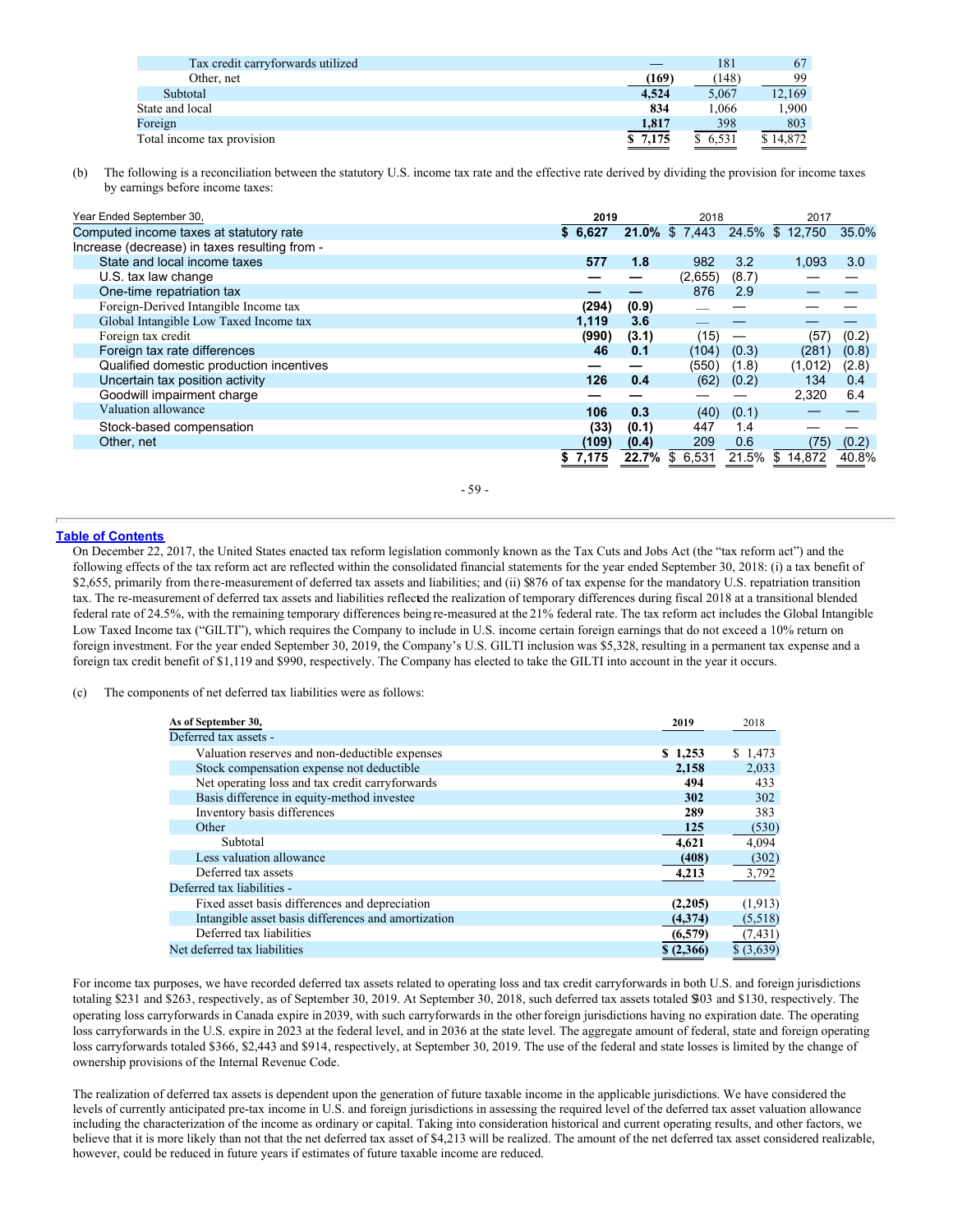## **Table of [Contents](#page-1-0)**

We utilize a comprehensive model for the recognition, measurement, presentation and disclosure of uncertain tax positions, assuming full knowledge of all relevant facts by the applicable tax authorities. The total amount of unrecognized tax benefits at September 30, 2019 and September 30, 2018 related to such positions was \$383 and \$262, respectively, of which \$309 would favorably impact the effective tax rate if recognized. We generally recognize interest and penalties related to uncertain tax positions as a component of our income tax provision. During fiscal 2019 and 2018, such penalties and interest totaled approximately \$34 and \$84, respectively. We had approximately \$128 accrued for the payment of interest and penalties at September 30, 2019 compared to \$162 accrued at September 30, 2018. The amount of our liability for uncertain tax positions expected to be paid or settled in the next 2 months is uncertain.

A reconciliation of the beginning and ending amounts of unrecognized tax benefits is as follows:

|                                                       | 2019  |                      |
|-------------------------------------------------------|-------|----------------------|
| Unrecognized income tax benefits at beginning of year | \$262 | $\frac{2018}{\$517}$ |
| Additions for tax positions of prior years            | 83    |                      |
| Reductions for tax positions of prior years           | (100) |                      |
| Additions for tax positions of current year           | 138   |                      |
| Tax examination and other settlements                 |       | (161)                |
| Expiration of statute of limitations                  |       | (94)                 |
| Unrecognized income tax benefits at end of year       | \$383 | \$262                |

We are subject to examination by the tax authorities in the U.S. (both federal and state) and the countries of Australia,Belgium, Canada, China, England, France, Germany, Holland and Italy. In the U.S., open tax years are fiscal 2016, fiscal 2017 and fiscal 2018. In countries outside the U.S., open tax years generally range from fiscal 2014 and forward. However, in Australia and Belgium, the utilization of local net operating loss carryforwards extends the statute of limitations for examination well into the foreseeable future. To the extent that adjustments result from the completion of these examinations or the lapsing of statutes of limitation, they will affect tax liabilities in the period known. We believe that the results of any tax authority examinations would not have a significant adverse impact on our financial condition or results of operations.

#### *Supplemental Cash Flow Information (Income Taxes Paid)*

Cash paid for income taxes totaled \$7,840, \$6,555 and \$12,613 in fiscal 2019, 2018 and 2017, respectively.

#### *(7) Employee Benefits*

- **(a) Savings and Investment Plan** We have a profit sharing and retirement savings plan covering substantially all full-time U.S. employees. Profit sharing contributions to the plan, which are discretionary, are approved by the board of directors. The plan permits participants to contribute to the plan through salary reduction. Under terms of the plan, we match 100% of an employee's contributions, up to a maximum match of 4% of eligible compensation (3% through December 31, 2016). Our discretionary and matching contributions to the plan amounted to approximately \$1,979, \$2,118 and \$1,912, during fiscal 2019, 2018 and 2017, respectively.
- **(b) Stock-Based Compensation Plans** During fiscal 2019, we hadtwo active stock-based compensation plans, the 2004 Equity Compensation Plan, which became effective December 7, 2004, as amended (the "2004 Plan") and the 2012 Stock Incentive Plan, which became effective January 25, 2012 (the "2012 Plan").

Each of the 2004 Plan and 2012 Plan authorized the granting of new shares for options, restricted shares or restricted share units for up to 3,000 shares, with the non-granted portion of the 2004 Plan permitted to be carried forward and added to the 2012 Plan authorized limit. As of September 30, 2019, we have granted 1,292 and 2,051 shares under the 2004 Plan and 2012 Plan, respectively, thereby resulting in a remaining authorized limit of 2,657 shares. Options may be granted at exercise prices not less than100% of the closing market value of the underlying common shares on the date of grant and have maximum terms up to ten years. Vesting schedules for options, restricted shares and restricted share units are established at the time of grant and may be set based on future service periods, achievement of performance targets or a combination thereof. All options contain provisions restricting their transferability and limiting their exercise in the event of termination of employment or the disability or death of the optionee. We recognize compensation expense for all share-based payments made to employees, based upon the fair value of the share-based payment on the date of the grant.

# - 61 -

#### **Table of [Contents](#page-1-0)**

During fiscal years 2017 through 2019, we granted, in the aggregate for the three-year period, approximatelyl, 100 restricted share units (with weighted-average grant date fair values of \$16.93 per share in fiscal 2017, \$14.65 per share in fiscal 2018 and \$18.66 per share in fiscal 2019) to certain employees. The units granted in fiscal 2019 were generally time-vested restricted share units vesting in total on the third anniversary of the grant date. During fiscal 2018 and 2017, generally half of each employee's grant was time-vested restricted share units vesting in total on the fourth anniversary of the grant date, with the remaining half being subject to attainment of a specified earnings target for each fiscal period. While dividend equivalents were paid on these units throughout each fiscal period, the targets for each fiscal period were not met and the performance-based portion of these restricted share units granted have been cancelled.

During fiscal 2017 in connection with his Amended and Restated Employment Agreement, we also granted to our former Chairman and CEOat that time, Mr. John A. Kraeutler, 25 restricted share units (with a grant date fair value of \$19.09 per share), with each respective grant to be earned only if specified revenue and earnings per share targets were achieved for fiscal 2017. As a result of the performance targets not being achieved, these restricted share units have been cancelled.

Additionally, during fiscal 2018 in connection with the October 9, 2017 employment of the Company's current CEO, Mr. Jack Kenny, we granted to Mr. Kenny: (i) options to purchase 100 shares of common stock of the Company (with a grant date fair value of \$3.19 per share) vesting on a pro rata basis over four years; and (ii) 13 restricted share units (with a grant date fair value of \$14.50 per share) vesting 100% on the second anniversary of the grant. Also during fiscal 2018 in connection with his Amended and Restated Employment Agreement, we granted to our former Chairman and CEO at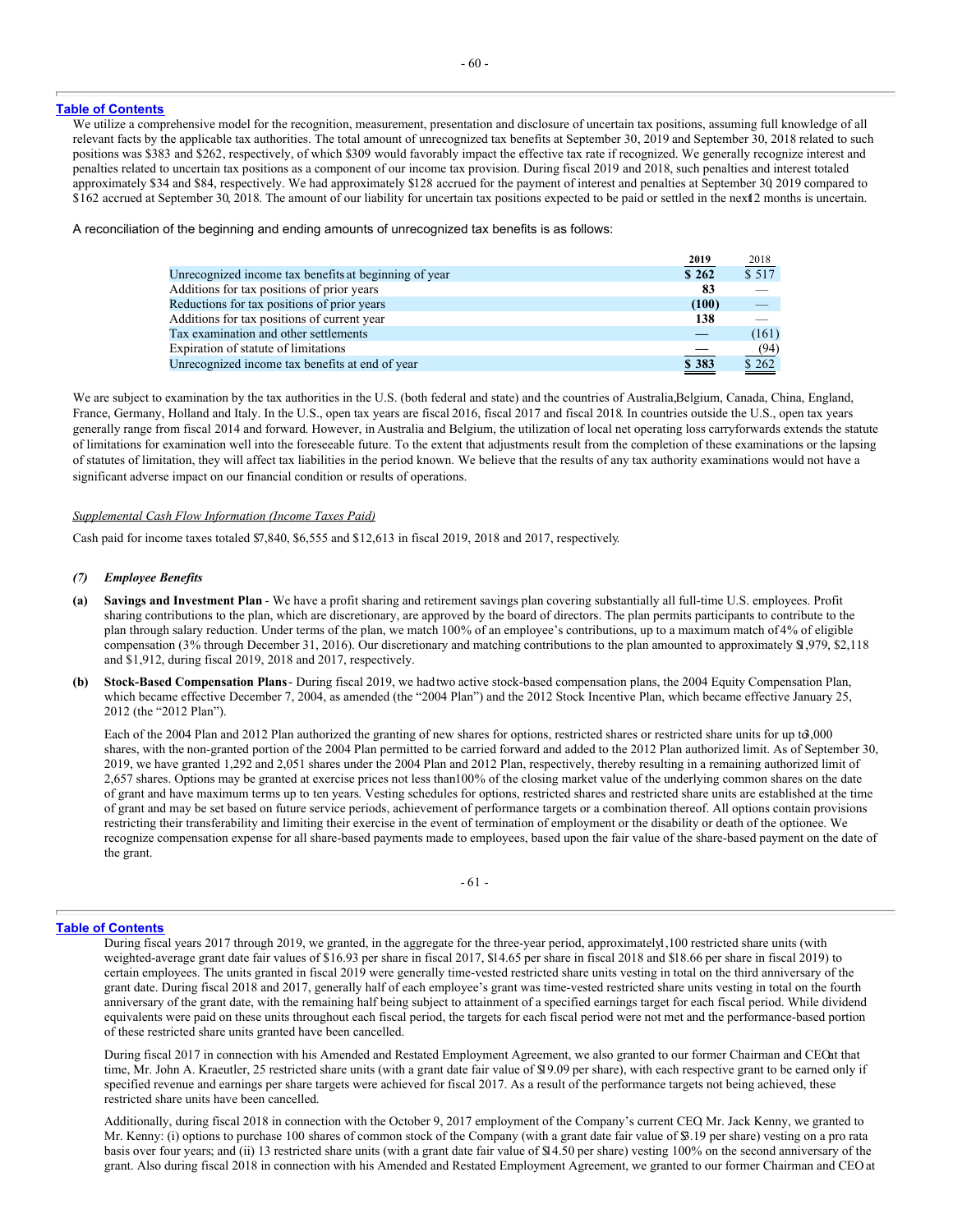that time, Mr. John A. Kraeutler, 25 restricted share units (with a grant date fair value of \$15.30 per share) to be earned only if specified revenue and earnings per share targets were achieved for fiscal 2018. As a result of the fiscal 2018 performance targets related to this grant being achieved, these restricted share units were fully vested and the related shares were paid to Mr. Kraeutler in November 2018.

Giving effect to these grants, cancellations and certain other activities for restricted shares and restricted share units throughout the years, including conversions to common shares, forfeitures, and new hire and employee promotion grants, approximately 432 restricted share units remain outstanding as of September 30, 2019, with a weighted-average grant date fair value of \$17.17 per share, a weighted-average remaining vesting period of 1.53 years and an aggregate intrinsic value of \$4,096. The weighted-average grant date fair value of the approximate285 restricted share units that vested during fiscal 2019 was \$17.34 per share.

The amount of stock-based compensation expense reported was \$3,251, \$3,402 and \$3,381 in fiscal 2019, 2018 and 2017, respectively. The fiscal 2019 expense is comprised of \$542 related to stock options and \$2,709 related to restricted share units; the fiscal 2018 expense is comprised of \$793 related to stock options and \$2,609 related to restricted share units; and the fiscal 2017 expense is comprised of \$662 related to stock options and \$2,719 related to restricted share units. The total income tax benefit recognized in the income statement for these stock-based compensation arrangements was \$572, \$303 and \$861, for fiscal 2019, 2018 and 2017, respectively. As of September 30, 2019, we expect future stock compensation expense for unvested options and unvested restricted share units to total \$240 and \$2,756, respectively, which will be recognized during fiscal years 2020 through 2023.

We recognize compensation expense only for the portion of shares that we expect to vest. As such, we apply estimated forfeiture rates to our compensation expense calculations. These rates have been derived using historical forfeiture data, stratified by several employee groups. During fiscal 2019, 2018 and 2017, we recorded \$127, \$106 and \$106, respectively, in stock compensation expense to adjust estimated forfeiture rates to actual, noting that total fiscal 2019 stock compensation expense reflects the effect of terminations made in connection with the restructuring activities discussed in Note 3.

We have elected to use the Black-Scholes option pricing model to determine grant-date fair value for stock options, with the following assumptions: (i) expected share price volatility based on the average of Meridian's historical volatility over the options' expected lives and implied volatility based on the value of tradable call options; (ii) expected life of options based on contractual lives, employees' historical exercise behavior and employees' historical post-vesting employment termination behavior; (iii) risk-free interest rates based on treasury rates that correspond to the expected lives of the options; and (iv) dividend yield based on the expected yield on underlying Meridian common stock.

| I<br>٧<br>× |
|-------------|
|-------------|

| <b>Table of Contents</b>        |              |              |              |
|---------------------------------|--------------|--------------|--------------|
| Year ended September 30,        | 2019         | 2018         | 2017         |
| Risk-free interest rates        | 2.99%        | $2.10\%$     | 1.34%        |
| Dividend yield                  | 3.3%         | 3.3%         | 4.1%         |
| Life of option                  | 6.51 yrs.    | 6.47 vrs.    | $6.44$ yrs.  |
| Share price volatility          | 29%          | 30%          | 27%          |
| Forfeitures (by employee group) | $0\% - 16\%$ | $0\% - 16\%$ | $0\% - 19\%$ |

A summary of the status of our stock option plans as of September 30, 2019, and changes during the year ended September 30, 2019, is presented in the table and narrative below:

|                                 |         | Wtd Avg<br>Exercise | Wtd Avg<br>Remaining | Aggregate<br>Intrinsic |
|---------------------------------|---------|---------------------|----------------------|------------------------|
|                                 | Options | Price               | Life (Yrs)           | Value                  |
| Outstanding beginning of period | 1,095   | \$17.56             |                      |                        |
| Grants                          | 77      | 16.07               |                      |                        |
| Exercises                       | (30)    | 15.13               |                      |                        |
| Forfeitures                     | (52)    | 15.03               |                      |                        |
| Cancellations                   | (100)   | 20.48               |                      |                        |
| Outstanding end of period       | 990     | \$17.36             | 6.37                 |                        |
| Exercisable end of period       | 782     | \$17.99             | 5.86                 |                        |

A summary of the status of our nonvested options as of September 30, 2019, and changes during the year ended September 30, 2019, is presented below:

|                               |         | Weighted-<br>Average |
|-------------------------------|---------|----------------------|
|                               |         | <b>Grant Date</b>    |
|                               | Options | Fair Value           |
| Nonvested beginning of period | 389     | 3.24<br>S            |
| Granted                       | 77      | 3.61                 |
| Vested                        | (205)   | 3.39                 |
| Forfeitures                   | (52)    | 3.25                 |
| Nonvested end of period       | 209     | 3.24                 |

The weighted average grant-date fair value of options granted was \$3.61, \$3.27 and \$2.65 for fiscal 2019, 2018 and 2017, respectively. The total intrinsic value of options exercised was \$62, \$2 and \$9 for fiscal 2019, 2018 and 2017, respectively. The total grant-date fair value of options that vested during fiscal 2019, 2018 and 2017 was \$735, \$580 and \$494, respectively.

Cash received from options exercised was \$443, \$183 and \$302 for fiscal 2019, 2018 and 2017, respectively. Tax expense recorded to additional paid-in capital from option exercises totaled \$0, \$0 and \$431 for fiscal 2019, 2018 and 2017, respectively.

In connection with Mr. Kenny's October 1, 2019 Amended and Restated Employment Agreement, in November 2019 we granted Mr. Kenny: (i) options to purchase 198 shares of common stock of the Company vesting on a pro rata basis over thethree years ending October 1, 2022; and (ii) 99 restricted share units vesting100% on October 1, 2022.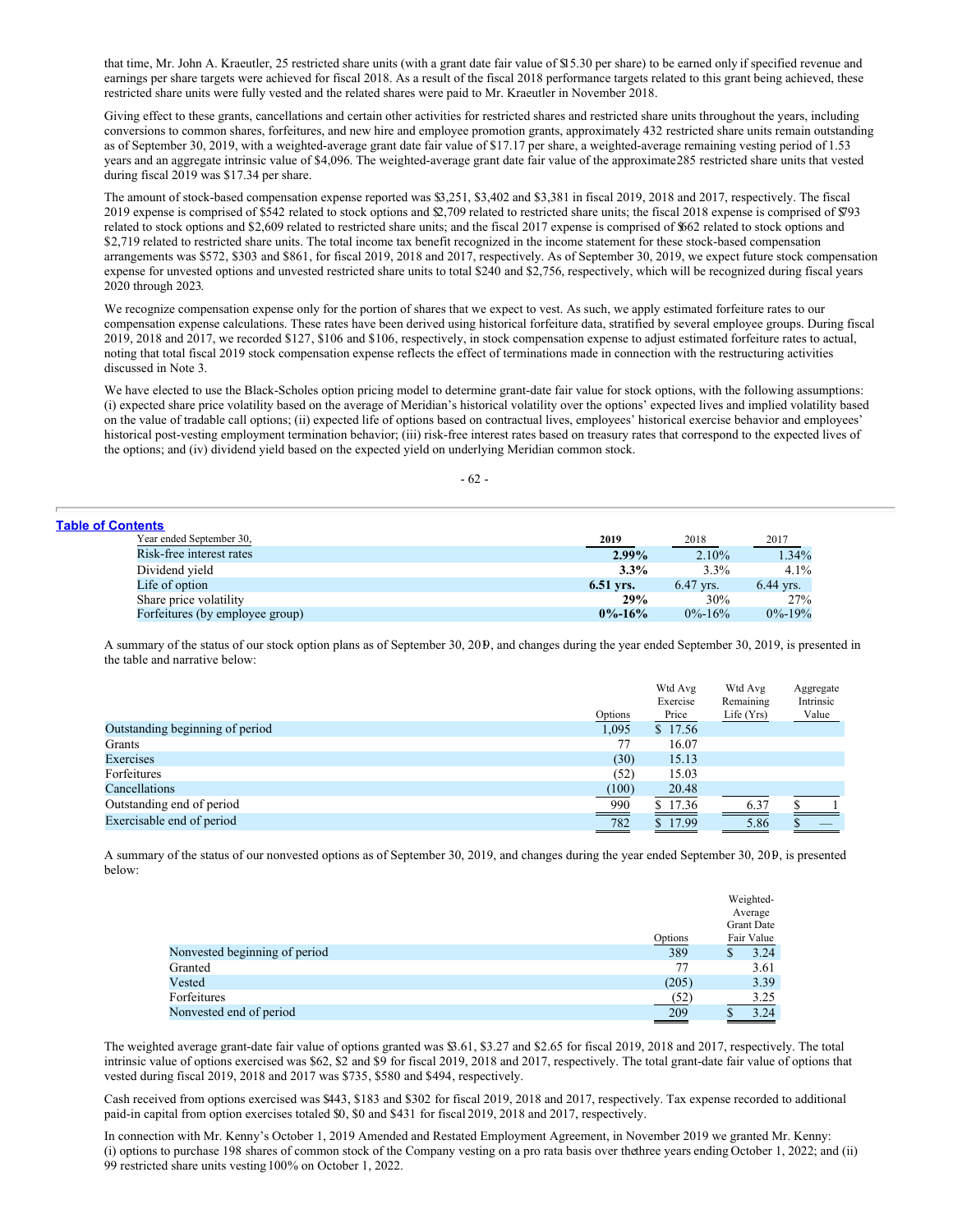#### **Table of [Contents](#page-1-0)**

#### *(8) Non-Current Liabilities*

The Company has provided certain post-employment benefits to its former CEO, and these obligations total \$1,917 and \$1,864 at September 30, 2019 and 2018, respectively. In addition, we are required by the governments of certain foreign countries in which we operate to maintain a level of reserves for potential future severance indemnity. These reserves total \$702 and \$713 at September 30, 2019 and 2018, respectively.

#### *(9) Reportable Segments and Major Concentration Data*

Our reportable segments are Diagnostics and Life Science. The Diagnostics segment consists of manufacturing operations for infectious disease products in Cincinnati, Ohio and Quebec City, Canada, manufacturing operations for products detecting elevated lead levels in blood in Billerica, Massachusetts (near Boston), and the sale and distribution of diagnostics products domestically and abroad. The Life Science segment consists of manufacturing operations in Memphis, Tennessee; Boca Raton, Florida; London, England; and Luckenwalde, Germany, and the sale and distribution of bulk antigens, antibodies, PCR/qPCR reagents, nucleotides, and bioresearch reagents domestically and abroad, including a sales and business development facility in Beijing, China to further pursue growing revenue opportunities in Asia.

Revenues from individual customers constituting 10% or more of consolidated net revenues are as follows:

| Year Ended September 30, | 2019     | 2018                               | 2017               |         |
|--------------------------|----------|------------------------------------|--------------------|---------|
| Customer A               | \$18,096 | $(9)\%$ \$ 21,162                  | $(10)\%$ \$ 22,397 | (11)%   |
| Customer B               | \$17.350 | $(9)\%$ \$22,490 $(11)\%$ \$17,825 |                    | $(9)\%$ |

Accounts receivable from these two Diagnostics customers accounted for 13% and 12% of consolidated accounts receivable at September 30, 2019 and September 30, 2018, respectively. The Company's international revenues totaled approximately \$76,430, \$72,548 and \$66,682 in fiscal 2019, 2018 and 2017, respectively, and our three major product families – gastrointestinal, respiratory illnesses and blood chemistry – accounted for 57%, 59% and 60% of consolidated net revenues in fiscal 2019, 2018 and 2017, respectively. We currently purchase on a sole-source basis from a U.S. manufacturer the instruments on which our Alethia molecular testing platform operates. Additionally, two of our foodborne products sourced from another vendor accounted for 9%, 9% and 10% of third-party revenues for our Diagnostics segment in fiscal 2019, 2018 and 2017, respectively.

Significant revenue information by country for the Diagnostics and Life Science segments is as follows. Revenues are attributed to the geographic area based on the location to which the product is delivered.

| Year Ended September 30, | 2019      | 2018      | 2017      |
|--------------------------|-----------|-----------|-----------|
| <b>United States</b>     | \$105,648 | \$120,555 | \$114,494 |
| Italy                    | 10,898    | 10,398    | 9,004     |
| France                   | 2,442     | 2,353     | 1,845     |
| United Kingdom           | 2,397     | 2,340     | 1,778     |
| Puerto Rico              | 2,276     | 1,054     | 730       |
| Japan                    | 1,571     | 1,307     | 2,421     |
| Belgium                  | 1,465     | 1,711     | 1,507     |
| Holland                  | 1.411     | 1.454     | 1,290     |
| Other countries          | 8,574     | 9,282     | 10,452    |
| <b>Total Diagnostics</b> | \$136,682 | \$150,454 | \$143,521 |

# - 64 -

## **Table of [Contents](#page-1-0)**

| Year Ended September 30, | 2019     | 2018     | 2017     |
|--------------------------|----------|----------|----------|
| <b>United States</b>     | \$18,936 | \$20,468 | \$19,595 |
| Germany                  | 12,664   | 8,108    | 7,406    |
| China                    | 8,460    | 8,347    | 5,898    |
| United Kingdom           | 4,714    | 5,201    | 5,579    |
| Spain                    | 4,415    | 4,187    | 3,209    |
| Australia                | 3,461    | 3,631    | 4,002    |
| France                   | 2,200    | 2,040    | 1,792    |
| Japan                    | 1,624    | 1,932    | 1,375    |
| Italy                    | 1,357    | 971      | 700      |
| South Korea              | 1,134    | 2,044    | 2,308    |
| Other countries          | 5,367    | 6,188    | 5,386    |
| Total Life Science       | \$64,332 | \$63,117 | \$57,250 |

In locations outside the U.S., the Company's identifiable assets were concentrated as follows at the end of most recent fiscal years:

As of September 30, 2019: U.K – \$22,963; Germany – \$7,141; Italy – \$7,557; and Australia – \$1,392

As of September 30, 2018: U.K – \$14,816; Germany – \$7,706; Italy – \$7,334; and Australia – \$ 3,543

Segment information for the interim periods is as follows: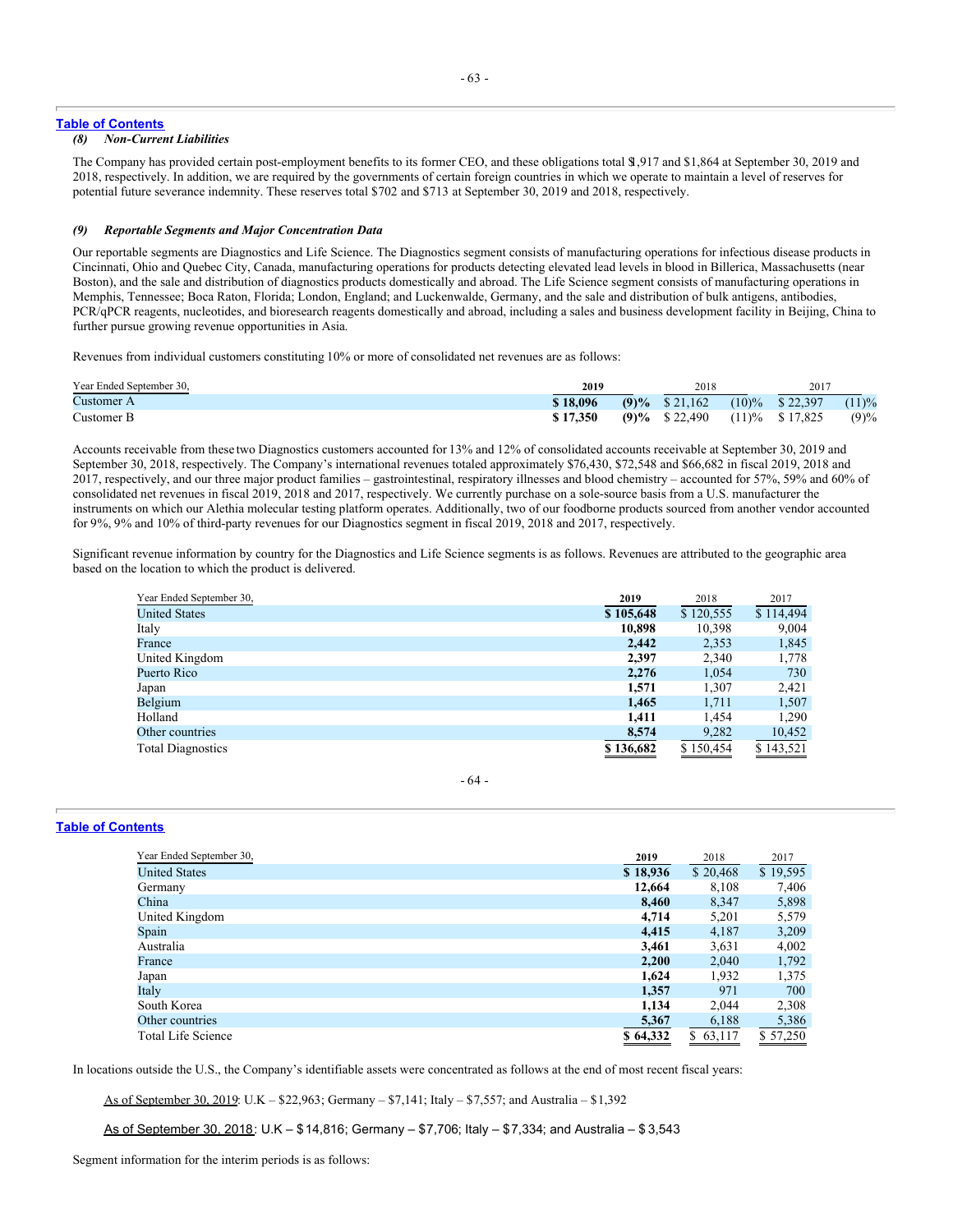|                               | Diagnostics | Life Science           | Corporate                | Eliminations<br>(2)                      | Total     |  |
|-------------------------------|-------------|------------------------|--------------------------|------------------------------------------|-----------|--|
| <b>Fiscal 2019</b>            |             |                        |                          |                                          |           |  |
| Net revenues -                |             |                        |                          |                                          |           |  |
| Third-party                   | \$136,682   | 64,332<br>\$           | $\mathbb{S}$             | <sup>\$</sup>                            | \$201,014 |  |
| Inter-segment                 | 462         | 361                    |                          | (823)                                    |           |  |
| Operating income              | 22,399      | 20,572                 | (10,373)                 | 101                                      | 32,699    |  |
| Depreciation and amortization | 7,676       | 2,288                  |                          | —                                        | 9,964     |  |
| Capital expenditures          | 2,049       | 1,748                  |                          |                                          | 3,797     |  |
| Goodwill                      | 70,395      | 18,846                 |                          |                                          | 89,241    |  |
| Other intangible assets, net  | 59,807      | 436                    | --                       |                                          | 60,243    |  |
| Total assets                  | 255,169     | 70,392                 |                          | (83)                                     | 325,478   |  |
| <b>Fiscal 2018</b>            |             |                        |                          |                                          |           |  |
| Net revenues -                |             |                        |                          |                                          |           |  |
| Third-party                   | \$150,454   | 63,117<br>$\mathbb{S}$ | $\mathcal{S}$            | $\mathbf{s}$<br>$\overline{\phantom{m}}$ | \$213,571 |  |
| Inter-segment                 | 392         | 397                    |                          | (789)                                    |           |  |
| Operating income              | 32,569      | 13,799                 | (15,076)                 | 292                                      | 31,584    |  |
| Depreciation and amortization | 6,557       | 2,131                  |                          |                                          | 8,688     |  |
| Capital expenditures          | 2,477       | 1,724                  |                          |                                          | 4,201     |  |
| Goodwill                      | 35,213      | 19,424                 | $\overline{\phantom{a}}$ |                                          | 54,637    |  |
| Other intangible assets, net  | 22,068      | 1,045                  |                          |                                          | 23,113    |  |
| Total assets                  | 180,978     | 70,341                 |                          | 58                                       | 251,377   |  |

- 65 -

## **Table of [Contents](#page-1-0)**

| <b>Fiscal 2017</b>            |           |          |                 |                 |           |
|-------------------------------|-----------|----------|-----------------|-----------------|-----------|
| Net revenues -                |           |          |                 |                 |           |
| Third-party                   | \$143,521 | \$57,250 | S.              | $s =$           | \$200,771 |
| Inter-segment                 | 389       | 537      |                 | (926)           | __        |
| Operating income              | 34,124    | 14,086   | (11,097)        | 269             | 37,382    |
| Depreciation and amortization | 7.037     | 2,053    |                 |                 | 9,090     |
| Capital expenditures          | 2,554     | 1,913    |                 |                 | 4,467     |
| Goodwill                      | 35,213    | 19,713   | __              | $\qquad \qquad$ | 54,926    |
| Other intangible assets, net  | 24,973    | 1,731    |                 |                 | 26,704    |
| Total assets                  | 180.226   | 69,938   | $\qquad \qquad$ | (387)           | 249,777   |

(1) Includes Restructuring and Selected Legal Costs of \$2,596, \$7,779 and \$762 in fiscal years 2019, 2018 and 2017, respectively.

(2) Eliminations consist of inter-segment transactions.

A reconciliation of segment operatingincome to consolidated earnings before income taxes for the years ended September 30, 2019, 2018 and 2017 is as follows:

| Year Ended September 30,                  | 2019      | 2018     | 2017     |
|-------------------------------------------|-----------|----------|----------|
| Segment operating income                  | \$43,072  | \$46,660 | \$48,479 |
| Corporate expenses                        | (10, 373) | (15,076) | (11,097) |
| Interest income                           | 681       | 418      | 171      |
| Interest expense                          | (1,945)   | (1.520)  | (1,642)  |
| Other, net                                | 122       | (102)    | 518      |
| Consolidated earnings before income taxes | \$31,557  | \$30,380 | \$36,429 |

Transactions between segments are accounted for at established intercompany prices for internal and management purposes with all intercompany amounts eliminated in consolidation.

#### *(10) Commitments and Contingencies*

- **(a) Royalty Commitments -** We have entered into various license agreements that require payment of royalties based on a specified percentage of the sales of licensed products. Approximately 84% of our royalty expenses relate to our Diagnostics operating segment, where the royalty rates range from 3% to 8%. These royalty expenses are recognized on anas-earned basis and recorded in the year earned as a component of cost of sales. Annual royalty expenses associated with these agreements were approximately \$2,107, \$2,579 and \$2,600 for the fiscal years ended September 30, 2019, 2018 and 2017, respectively.
- **(b) Purchase Commitments -** Excluding the operating lease commitments reflected in Note 10(c) below, we have purchase commitments primarily for inventory and service items as part of the normal course of business. Commitments made under these obligations are \$14,203 for fiscal 2020 and \$792 for fiscal 2021 through fiscal 2023. No purchase commitments have been made beyond fiscal 2023.
- **(c) Operating Lease Commitments -** Meridian and its subsidiaries are parties to a number of operating lease agreements around the world, the majority of which relate to office and warehouse building leases expiring at various dates. Amounts charged to expense under operating leases were \$2,372, \$2,457 and \$2,140 for fiscal 2019, 2018 and 2017, respectively. Operating lease commitments for each of the five succeeding fiscal years are as follows: fiscal 2020 - \$1,528; fiscal 2021 - \$1,451; fiscal 2022 - \$1,293; fiscal 2023 - \$967; and fiscal 2024 - \$712.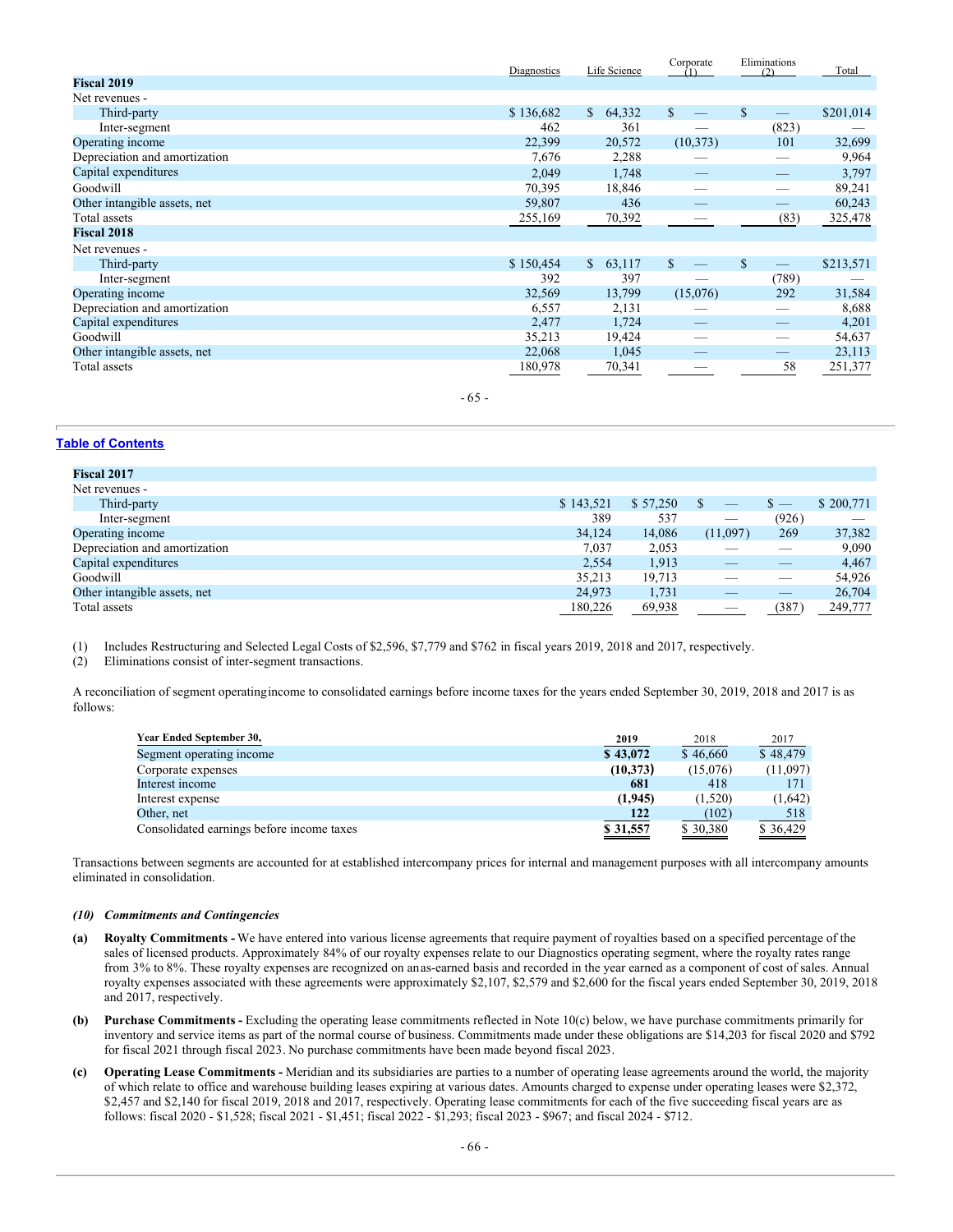#### **Table of [Contents](#page-1-0)**

- **(d) Acquisition Price Holdback and Contingent Consideration -** Pursuant to the purchase agreement related to the June 3, 2019 acquisition of the business of GenePOC, Meridian's maximum remaining consideration to be paid totals \$75,000. As detailed in Note 2, this amount is comprised of: (i) a \$5,000 purchase price holdback; and (ii) up to \$70,000 of payments contingent upon the achievement of certain product development milestones and financial performance targets, the preliminary valuation of which totals approximately \$27,200 as of September 30, 2019.
- **(e) Litigation -** We are a party to various litigation matters from time to time that we believe are in the normal course of business. The ultimate resolution of these routine matters is not expected to have a material adverse effect on our financial position, results of operations or cash flows. Additionally, the Company has also become a party to certain legal matters that are somewhat outside the normal course of business. See Item 3. "Legal Proceedings" for a discussion of the status of these selected legal matters.
- **(f) Indemnifications -** In conjunction with certain contracts and agreements, we provide routine indemnifications related to our performance obligations. The terms of these indemnifications range in duration and in some circumstances are not explicitly defined. The maximum obligation under some such indemnifications is not explicitly stated and, as a result of our having no history of paying such indemnifications, cannot be reasonably estimated. We have not made any payments for these indemnifications and no liability is recorded at September 30, 2019 or September 30, 2018.

#### *(11) Quarterly Financial Data (Unaudited)*

The sum of the earnings per common share may not equal the corresponding annual amounts due to interim quarter rounding.

| For the Quarter Ended in Fiscal 2019 | December 31  | March 31 | June 30  | September 30           |
|--------------------------------------|--------------|----------|----------|------------------------|
| <b>Net revenues</b>                  | 51,480<br>\$ | \$50,248 | \$48,440 | \$<br>50,846           |
| Gross profit                         | 31,572       | 29,338   | 28,259   | 29,156                 |
| <b>Net earnings</b>                  | 8.106        | 7,094    | 5,079    | 4,103                  |
| Basic earnings per common share      | 0.19         | 0.17     | 0.12     | 0.10                   |
| Diluted earnings per common share    | 0.19         | 0.17     | 0.12     | 0.10                   |
| Cash dividends per common share      | 0.125        |          |          |                        |
|                                      |              |          |          |                        |
|                                      |              |          |          |                        |
| For the Quarter Ended in Fiscal 2018 | December 31  | March 31 | June 30  | September 30           |
| Net revenues                         | 52.283<br>\$ | \$56.451 | \$51,737 | $\mathbb{S}$<br>53,100 |
| Gross profit                         | 32,010       | 34,569   | 31,962   | 32,156                 |
| Net earnings                         | 6,302        | 5,288    | 6,825    | 5,434                  |
| Basic earnings per common share      | 0.15         | 0.12     | 0.16     | 0.13                   |
| Diluted earnings per common share    | 0.15         | 0.12     | 0.16     | 0.13                   |
| Cash dividends per common share      | 0.125        | 0.125    | 0.125    | 0.125                  |

- 67 -

## **Table of [Contents](#page-1-0)**

### ITEM 9.

# CHANGES IN AND DISAGREEMENTS WITH ACCOUNTANTS ON ACCOUNTING AND FINANCIAL DISCLOSURE

Not applicable.

## ITEM 9A.

### CONTROLS AND PROCEDURES

As of September 30, 2019, an evaluation, excluding the internal controls of certain net assets of the business of GenePOC acquired in June 2009, was completed under the supervision and with the participation of our management, including our Chief Executive Officer and Chief Financial Officer, of the effectiveness of the design and operation of our disclosure controls and procedures pursuant to Rule 13a-15(b) and 15d-15(b) promulgated under the Securities Exchange Act of 1934, as amended (the "Exchange Act"). Based on that evaluation, our management, including the CEO and CFO, concluded that our disclosure controls and procedures were effective as of September 30, 2019. There have been no changes in our internal control over financial reporting identified in connection with the evaluation of internal control that occurred during the fourth fiscal quarter that has materially affected, or is reasonably likely to affect, our internal control over financial reporting, or in other factors that could significantly affect internal control subsequent to September 30, 2019.

Our internal control report is included in this Annual Report on Form10-K after Item 8, under the caption "Management's Report on Internal Control over Financial Reporting."

#### ITEM 9B.

#### OTHER INFORMATION

The following information is provided pursuant to Item 5.03 of Form8-K.

Effective November 26, 2019 the Company's Board of Directors adopted an amendment to its Amended and Restated Code of Regulations for the purpose of facilitating virtual meetings of shareholders.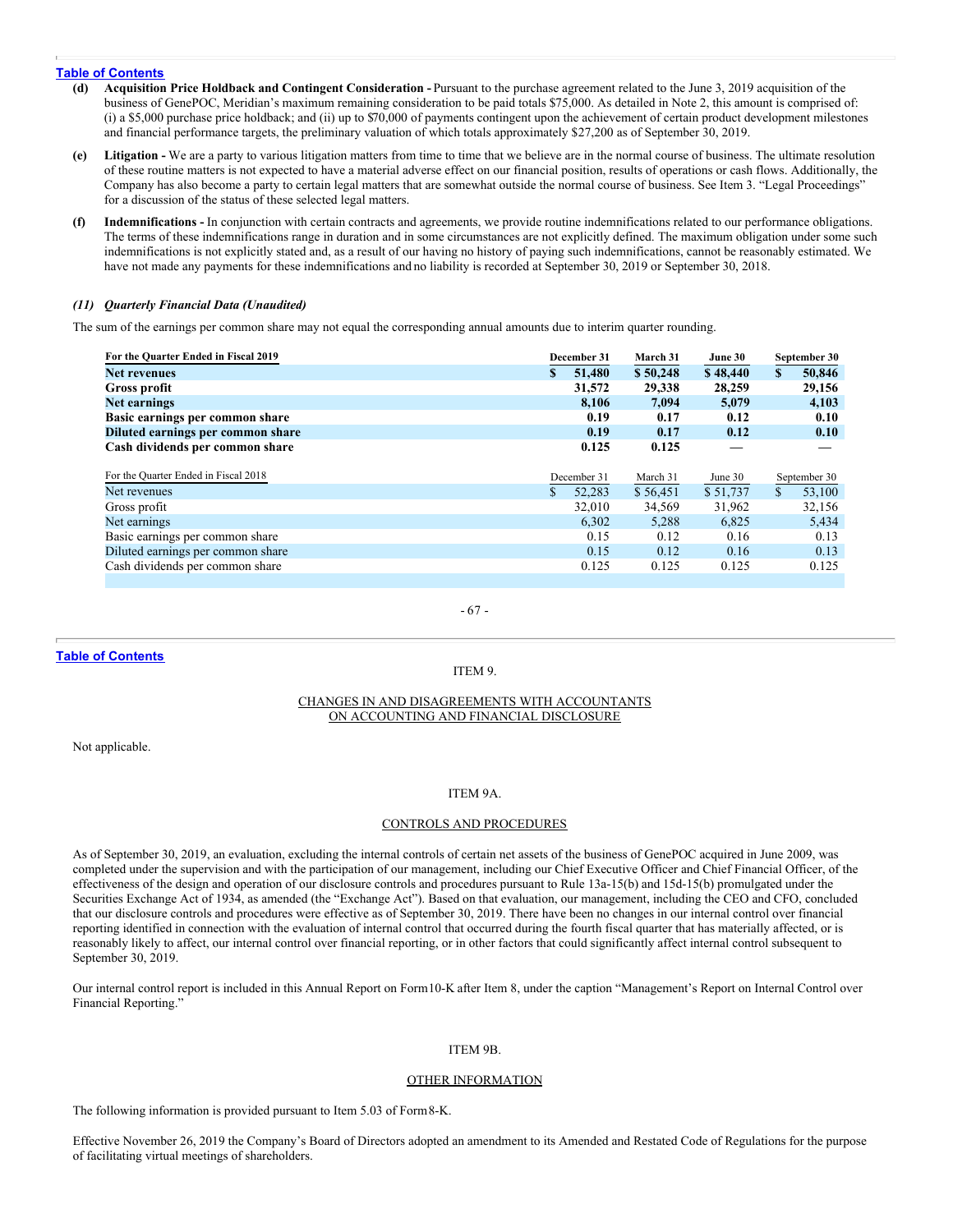The following sentence was added to Article II, Section 3 (Place of Meetings): "The Board of Directors may, in its sole discretion, determine that any meeting shall not be held at any place, but may instead be held solely by means of remote communication as authorized by Ohio law."

The Amended and Restated Code of Regulations including this amendment is included as Exhibit 3.1 to this Annual Report on Form10-K, and is incorporated herein by reference. The foregoing summary of the amendment is qualified in its entirety by reference to the specific provisions of the Amended and Restated Code of Regulations.

# **Table of [Contents](#page-1-0)**

## PART III.

## ITEM 10.

# DIRECTORS, EXECUTIVE OFFICERS AND CORPORATE GOVERNANCE

Information about our directors and officers may be found under the captions "Election of Directors" and "Directors and Executive Officers" in our Proxy Statement for the Annual Meeting of Shareholders to be held January 29, 2020 (the "Proxy Statement"). Information about our Audit Committee may be found under the caption "Committees of the Board of Directors" in the Proxy Statement. That information is incorporated herein by reference.

We have adopted a code of ethics that applies to all of our employees, including our Chief Executive Officer, Chief Financial Officer, Chief Accounting Officer, and other finance organization employees. The code of ethics is publicly available on our website at meridiabioscience.com. If we make any substantive amendments to the code of ethics or grant any waiver, including any implicit waiver, from a provision of the code to our Chief Executive Officer, Chief Financial Officer, or Chief Accounting Officer, we will disclose the nature of the amendment or waiver on that website or in a report on Form 8-K.

# ITEM 11.

#### EXECUTIVE COMPENSATION

The information in the Proxy Statement set forth under the captions "Director Compensation," "Compensation Discussion and Analysis" "Compensation Committee Interlocks and Insider Participation," and "Compensation Committee Report" is incorporated herein by reference.

#### ITEM 12.

#### SECURITY OWNERSHIP OF CERTAIN BENEFICIAL OWNERS AND MANAGEMENT AND RELATED STOCKHOLDER MATTERS

The information in the Proxy Statement set forth under the captions "Security Ownership of Certain Beneficial Owners," and "Equity Compensation Plan Information" is incorporated herein by reference.

#### ITEM 13.

# CERTAIN RELATIONSHIPS AND RELATED TRANSACTIONS, AND DIRECTOR INDEPENDENCE

The information set forth in the Proxy Statement under the captions "Corporate Governance" and "Transactions with Related Persons" is incorporated herein by reference.

#### **ITEM 14**

#### PRINCIPAL ACCOUNTING FEES AND SERVICES

Information concerning principal accountant fees and services appears in the Proxy Statement under the headings "Principal Accounting Firm Fees" and "Committees of the Board of Directors" and is incorporated herein by reference.

- 69 -

**Table of [Contents](#page-1-0)**

#### ITEM 15.

## EXHIBITS AND FINANCIAL STATEMENT SCHEDULES

## (a) (1) and (2) FINANCIAL STATEMENTS AND SCHEDULES.

All financial statements and schedules required to be filed by Item 8 of this Form and included in this report have been so identified under Item 8. No additional financial statements or schedules are being filed since the requirements of paragraph (c) under Item 15 are not applicable to Meridian.

(b) (3) EXHIBITS.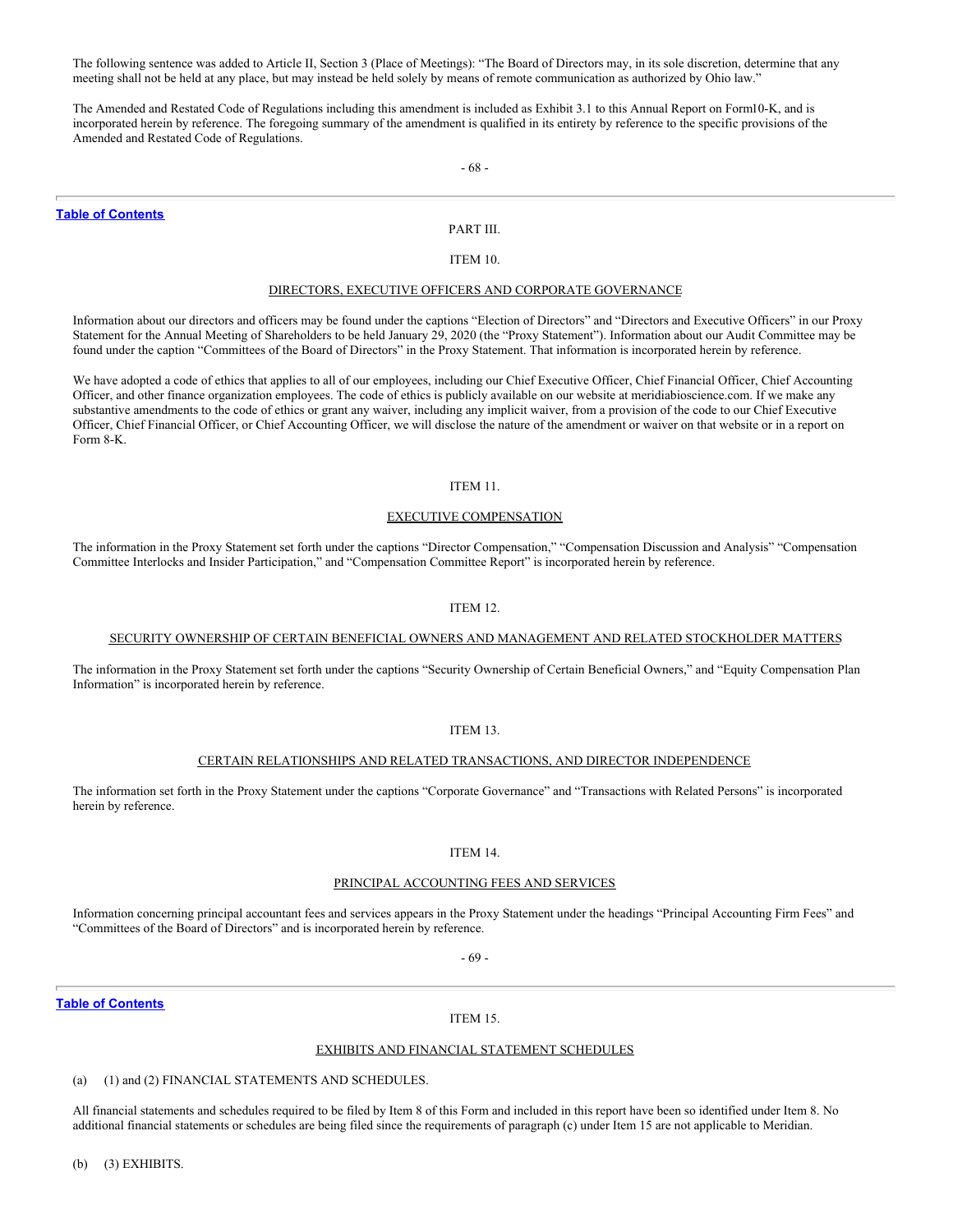| Exhibit |
|---------|
| Vumber  |

Description of Exhibit

| 3.1      | Amended Articles of Incorporation (Filed herewith)                                                                                                                                                                                                                                                                                                                    |
|----------|-----------------------------------------------------------------------------------------------------------------------------------------------------------------------------------------------------------------------------------------------------------------------------------------------------------------------------------------------------------------------|
| 3.2      | Amended and Restated Code of Regulations (Filed herewith)                                                                                                                                                                                                                                                                                                             |
| 4.1      | Description of Securities (Filed herewith)                                                                                                                                                                                                                                                                                                                            |
| $10.1*$  | Amendment No. 1 to Supplemental Benefit Agreement Dated September 23, 2014 between Meridian and John A. Kraeutler (Incorporated<br>by reference to Meridian's Form 8-K filed with the Securities and Exchange Commission on September 25, 2014)                                                                                                                       |
| $10.2*$  | Third Amended and Restated Employment Agreement Dated October 3, 2016 between Meridian and John A. Kraeutler (Incorporated by<br>reference to Meridian's Form 8-K filed with the Securities and Exchange Commission on October 5, 2016)                                                                                                                               |
| $10.3*$  | Amended and Restated Employment Agreement dated effective October 1, 2019 between Meridian and John P. Kenny (Incorporated by<br>reference to Meridian's Form 8-K filed with the Securities and Exchange Commission on November 7, 2019)                                                                                                                              |
| $10.4*$  | Dividend Reinvestment Plan (Incorporated by reference to Meridian's Annual Report on Form 10-K for the Fiscal Year Ended<br>September 30, 1999)                                                                                                                                                                                                                       |
| $10.5*$  | 2004 Equity Compensation Plan, amended and restated effective January 25, 2012 (Incorporated by reference to Meridian's Ouarterly<br>Report on Form 10-O for the Ouarterly Period Ended December 31, 2011)                                                                                                                                                            |
| $10.6*$  | 2012 Stock Incentive Plan, effective January 25, 2012 (Incorporated by reference to Meridian's Quarterly Report on Form 10-Q for the<br><b>Ouarterly Period Ended December 31, 2011)</b>                                                                                                                                                                              |
| $10.7*$  | Form of Time-Based Restricted Share Unit Award Agreement (Incorporated by reference to Meridian's Annual Report on Form 10-K for<br>the Fiscal Year Ended September 30, 2018)                                                                                                                                                                                         |
| $10.8*$  | Form of Meridian Bioscience, Inc. Change in Control Agreement dated August 4, 2016 (Incorporated by reference to Meridian's Quarterly<br>Report on Form 10-O for the Ouarterly Period Ended June 30, 2016)                                                                                                                                                            |
| $10.9**$ | Share Purchase Agreement dated as of April 29, 2019 by and among GenePOC Inc., Meridian Bioscience Canada Inc., the shareholders of<br>GenePOC Inc., Apres-Demain Holding SA, as Shareholders' Representative, and Meridian Bioscience, Inc. (Incorporated by reference to<br>Meridian's Quarterly Report on Form 10-Q for the Quarterly Period Ended March 31, 2019) |

- 70 -

# **Table of [Contents](#page-1-0)**

| $10.10**$ | Credit Agreement, dated May 24, 2019 between Meridian Bioscience, Inc., as borrower, the Guarantors from time to time party thereto, the<br>Lenders from time to time party thereto, and PNC Bank, National Association, as administrative agent (Incorporated by reference to<br>Meridian's Form 8-K filed with the Securities and Exchange Commission on May 31, 2019) |
|-----------|--------------------------------------------------------------------------------------------------------------------------------------------------------------------------------------------------------------------------------------------------------------------------------------------------------------------------------------------------------------------------|
| $10.11**$ | Promissory Note dated June 3, 2019 between Meridian Bioscience Canada Inc. and GenePOC Inc. (Incorporated by reference to Meridian's<br>Form 8-K filed with the Securities and Exchange Commission on June 3, 2019)                                                                                                                                                      |
| $10.12*$  | Consulting Agreement between Meridian Bioscience, Inc. and Melissa Lueke dated December 10, 2018 (Incorporated by reference to<br>Meridian's Form 8-K filed with the Securities and Exchange Commission on December 12, 2018)                                                                                                                                            |
| $10.13*$  | Cash-Based Incentive Compensation Plan for Fiscal Year 2019 (Incorporated by reference to Meridian's Form 8-K filed with the Securities<br>and Exchange Commission on December 12, 2018)                                                                                                                                                                                 |
| $10.14*$  | Separation Agreement and General Release Agreement between Meridian Bioscience, Inc. and Lawrence Baldini dated April 26, 2019<br>(Incorporated by reference to Meridian's Form 8-K filed with the Securities and Exchange Commission on April 30, 2019)                                                                                                                 |
| $10.15*$  | Separation Agreement and General Release between Meridian Bioscience, Inc. and Eric Rasmussen dated June 21, 2019 (Incorporated by<br>reference to Meridian's Form 8-K filed with the Securities and Exchange Commission on June 25, 2019)                                                                                                                               |
| 14        | Code of Ethics (Incorporated by reference to Meridian's Annual Report on Form 10-K for the Fiscal Year Ended September 30, 2003)                                                                                                                                                                                                                                         |
| 21        | List of Subsidiaries of the Registrant (Filed herewith)                                                                                                                                                                                                                                                                                                                  |
| 23        | Consent of Independent Registered Public Accounting Firm (Filed herewith)                                                                                                                                                                                                                                                                                                |
| 31.1      | Certification of Principal Executive Officer required by Rule 13a-14(a) (Filed herewith)                                                                                                                                                                                                                                                                                 |
| 31.2      | Certification of Principal Financial Officer required by Rule 13a-14(a) (Filed herewith)                                                                                                                                                                                                                                                                                 |
| $32***$   | Section 1350 Certification of Chief Executive Officer and Chief Financial Officer (Furnished herewith)                                                                                                                                                                                                                                                                   |
| 101.INS   | Inline XBRL Instance Document                                                                                                                                                                                                                                                                                                                                            |
| 101.SCH   | Inline XBRL Taxonomy Extension Schema                                                                                                                                                                                                                                                                                                                                    |
| 101.CAL   | Inline XBRL Taxonomy Extension Calculation Linkbase                                                                                                                                                                                                                                                                                                                      |
| 101.DEF   | Inline XBRL Taxonomy Extension Definition Linkbase                                                                                                                                                                                                                                                                                                                       |
| 101.LAB   | Inline XBRL Taxonomy Extension Label Linkbase                                                                                                                                                                                                                                                                                                                            |
| 101.PRE   | Inline XBRL Taxonomy Extension Presentation Linkbase                                                                                                                                                                                                                                                                                                                     |
| 104       | Cover Page Interactive Data File (formatted as Inline XBRL and contained in Exhibit 101)                                                                                                                                                                                                                                                                                 |
|           |                                                                                                                                                                                                                                                                                                                                                                          |

\* Management Compensatory Contracts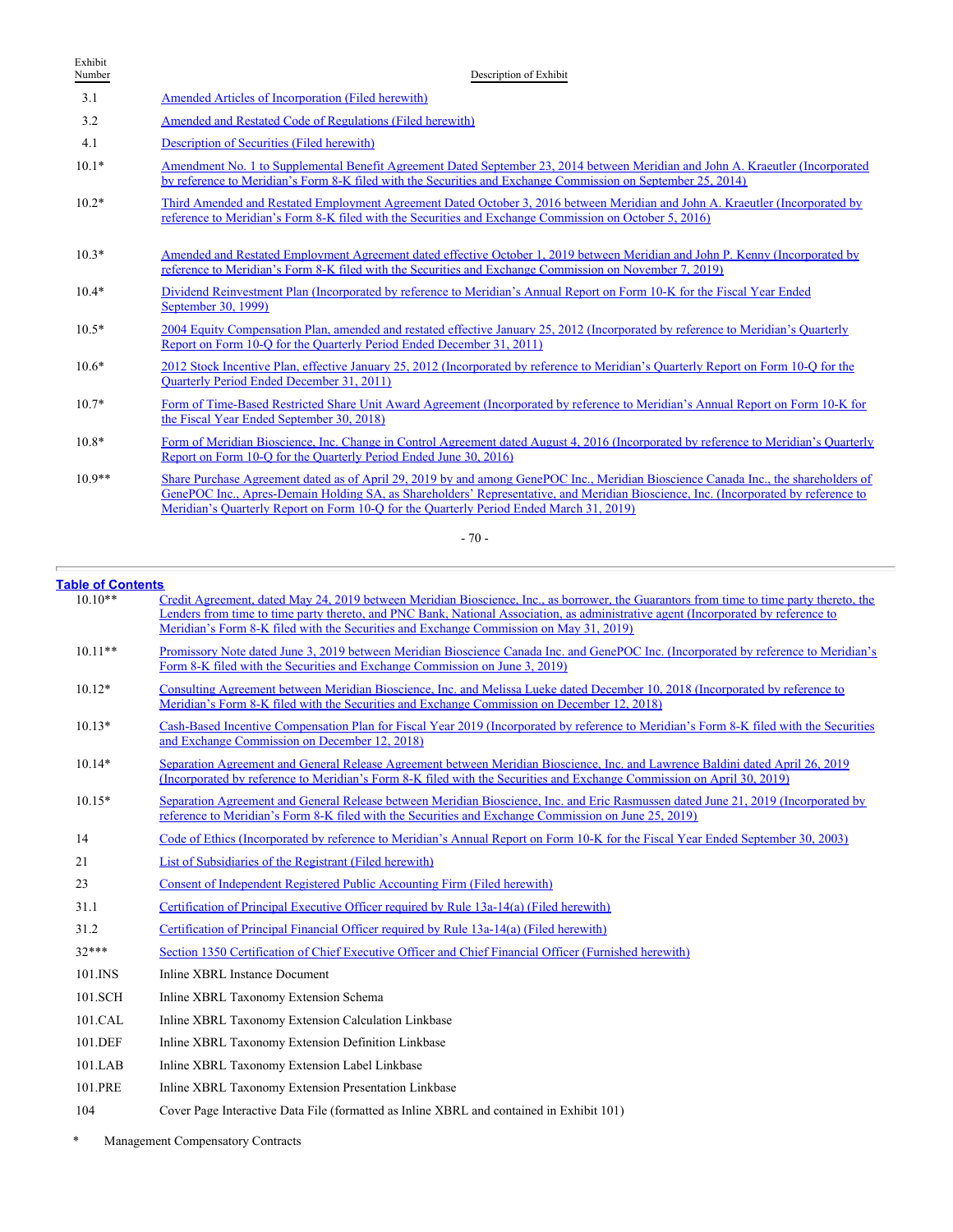## **Table of [Contents](#page-1-0)**

Schedules to and certain portions of these exhibits have been omitted pursuant to Item  $601(b)(2)$  of Regulation S-K. The omitted information is not material and would likely cause competitive harm to the Registrant if publicly disclosed. The Registrant hereby agrees to furnish a copy of any omitted schedule or other portion to the SEC upon request.

\*\*\* Furnished, not filed.

Meridian will provide shareholders with any exhibit upon the payment of a specified reasonable fee, which fee shall be limited to Meridian's reasonable expenses in furnishing such exhibit.

## ITEM 16.

## FORM 10-K SUMMARY

None.

## **Table of [Contents](#page-1-0)**

# **SIGNATURES**

- 72 -

Pursuant to the requirements of Sections 13 or 15(d) of the Securities Exchange Act of 1934, the Registrant has duly caused this report to be signed on its behalf by the undersigned, thereunto duly authorized.

## MERIDIAN BIOSCIENCE, INC.

By: /s/ Jack Kenny Date: November 26, 2019 Jack Kenny Chief Executive Officer

We, the undersigned directors and officers of the Registrant, hereby severally constitute Jack Kenny and Bryan T. Baldasare, and each of them singly, our true and lawful attorneys with full power to them and each of them to sign for us, in our names in the capacities indicated below, any and all amendments to the Annual Report on Form 10-K filed with the Securities and Exchange Commission.

Pursuant to the requirements of the Securities Exchange Act of 1934, this report has been signed by the following persons on behalf of the Registrant and in the capacities and on the dates indicated.

| Signature                                            | Capacity                                                                                                           | Date              |
|------------------------------------------------------|--------------------------------------------------------------------------------------------------------------------|-------------------|
| /s/ Jack Kenny<br>Jack Kenny                         | Chief Executive Officer and Director                                                                               | November 26, 2019 |
| /s/ Bryan T. Baldasare<br>Bryan T. Baldasare         | Executive Vice President, Chief<br>Financial Officer and Secretary<br>(Principal Financial and Accounting Officer) | November 26, 2019 |
| /s/ David C. Phillips<br>David C. Phillips           | Chairman of the Board                                                                                              | November 26, 2019 |
| /s/ James M. Anderson<br>James M. Anderson           | Director                                                                                                           | November 26, 2019 |
| /s/ Dwight E. Ellingwood<br>Dwight E. Ellingwood     | Director                                                                                                           | November 26, 2019 |
| /s/ John C. McIlwraith<br>John C. McIlwraith         | Director                                                                                                           | November 26, 2019 |
| /s/ John M. Rice, Jr.<br>John M. Rice, Jr.           | Director                                                                                                           | November 26, 2019 |
| /s/ Catherine A. Sazdanoff<br>Catherine A. Sazdanoff | Director                                                                                                           | November 26, 2019 |
| /s/ Felicia Williams<br>Felicia Williams             | Director                                                                                                           | November 26, 2019 |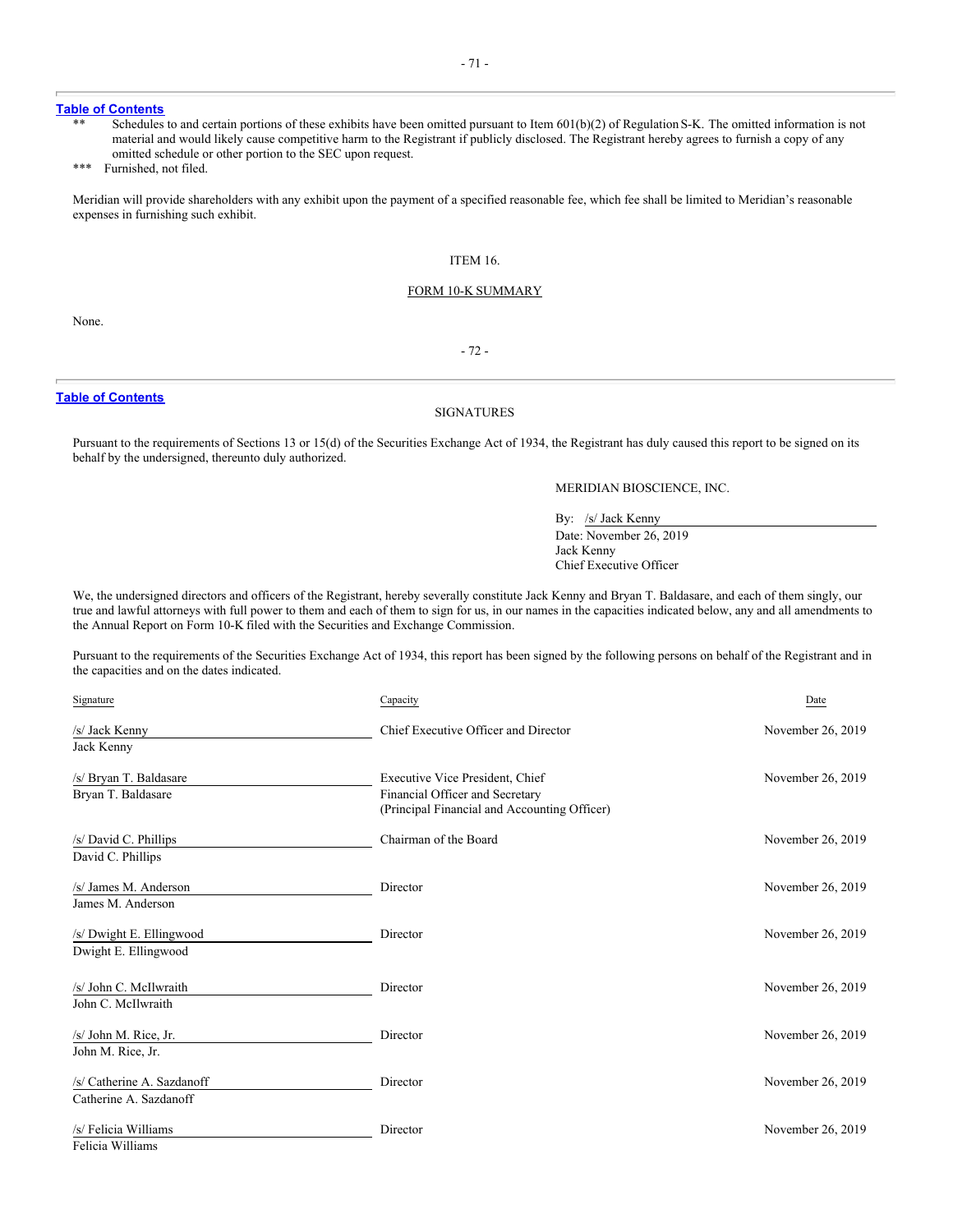# **Table of [Contents](#page-1-0)**

# SCHEDULE II Meridian Bioscience, Inc. and Subsidiaries

#### Valuation and Qualifying Accounts (Dollars in thousands) Years Ended September 30, 2019, 2018 and 2017

|                                       | Balance at<br>Beginning | Charged to<br>Costs and |     |    |            |    |             |     | Balance at<br>End of |
|---------------------------------------|-------------------------|-------------------------|-----|----|------------|----|-------------|-----|----------------------|
| Description                           | of Period               | Expenses                |     |    | Deductions |    | Other $(a)$ |     | Period               |
| Year Ended September 30, 2019:        |                         |                         |     |    |            |    |             |     |                      |
| Allowance for doubtful accounts       | 310                     | \$.                     | 347 | \$ | (100)      | S  | (20)        | \$. | 537                  |
| Inventory realizability reserves      | 1.971                   |                         | 774 |    | (448)      |    | (12)        |     | 2,285                |
| Valuation allowances – deferred taxes | 302                     |                         | 106 |    |            |    |             |     | 408                  |
| Year Ended September 30, 2018:        |                         |                         |     |    |            |    |             |     |                      |
| Allowance for doubtful accounts       | \$<br>307               | \$.                     | 39  | S  | (32)       | \$ | (4)         | \$. | 310                  |
| Inventory realizability reserves      | 2.059                   |                         | 321 |    | (405)      |    | (4)         |     | 1,971                |
| Valuation allowances – deferred taxes | 342                     |                         |     |    | (40)       |    |             |     | 302                  |
| Year Ended September 30, 2017:        |                         |                         |     |    |            |    |             |     |                      |
| Allowance for doubtful accounts       | 334                     | \$.                     | 90  | S  | (134)      | \$ | 17          | S   | 307                  |
| Inventory realizability reserves      | 2.680                   |                         | 35  |    | (661)      |    | 5           |     | 2,059                |
| Valuation allowances – deferred taxes | 342                     |                         |     |    |            |    |             |     | 342                  |

(a) Balances reflect the effects of currency translation.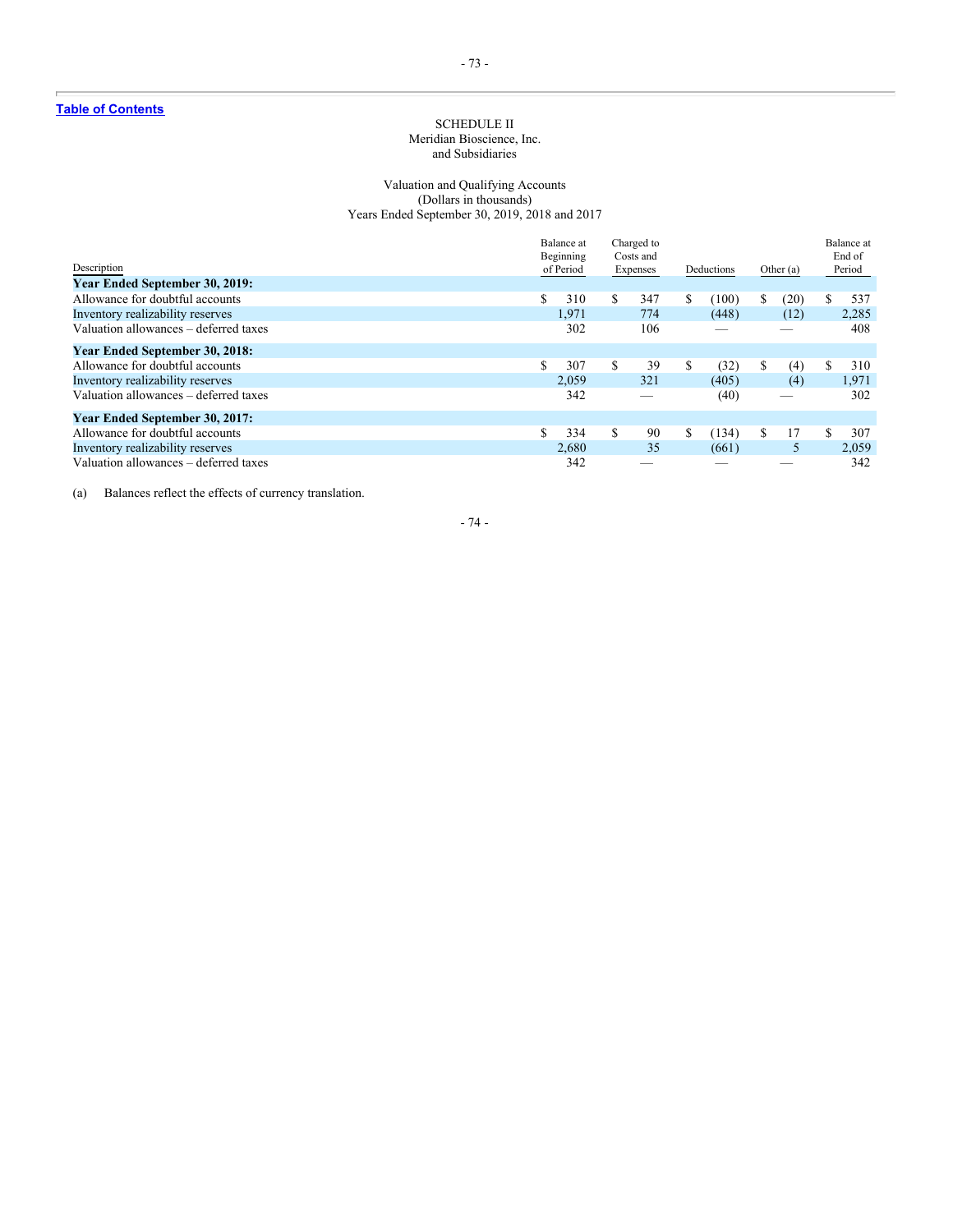#### **AMENDED ARTICLES OF INCORPORATION OF MERIDIAN BIOSCIENCE, INC.**

<span id="page-47-0"></span>MERIDIAN BIOSCIENCE, INC. hereby adopts the following Amended Articles of Incorporation to supercede and take the place of the existing Amended Articles of Incorporation and all Amendments thereto:

FIRST. The name of the Corporation is Meridian Bioscience, Inc.

SECOND. The place in Ohio where its principal office is to be located is 3467 Riverhills Drive, Cincinnati, Hamilton County, Ohio 45244.

THIRD. The purpose for which the Corporation is organized shall be:

To develop, manufacture and sell medical diagnostic products and to do any other lawful act or acts for which corporations may be formed under Sections 1701.01 to 1701.98, inclusive, of the Ohio Revised Code.

FOURTH. The maximum number of shares which the Corporation is authorized to have outstanding is:

- A. 50,000,000 shares of Common Stock, without par value and
- B. 1,000,000 shares of Preferred Stock, without par value.

The holders of the Preferred Stock shall be entitled to receive dividends out of any funds of the Corporation at the time legally available for dividends when and as declared by the Board of Directors at such rate as shall be fixed by the Board of Directors before any sum shall be set apart or applied to the redemption or purchase of or any dividends shall be declared or paid upon or set apart for any class or series of Common Stock. In the event of any liquidation, dissolution or winding up of the Corporation, the holders of Preferred Stock shall be entitled to receive out of the assets of the Corporation payment of an amount per share as determined by the Board of Directors as a liquidation price (including accrued dividends, if any) before any distribution of assets shall be made to the holders of any class or series of Common Stock.

The Board of Directors shall have the express authority fromtime-to-time to adopt amendments to these Articles of Incorporation with respect to any unissued or treasury shares of Preferred Stock and thereby to fix or change the division of such shares into series and the designation and authorized number of shares of each series and to provide for each such series: voting powers, full or limited or no voting powers; dividend rates; dates of payment of dividends; dates from which dividends are cumulative; liquidation prices; redemption rights and prices; sinking fund requirements; conversion rights; restrictions on the issuance of shares of other series of Preferred Stock; and such other designations, preferences and relative participating options or other special rights and qualifications, powers, limitations or restrictions thereon as may be determined by the Board of Directors.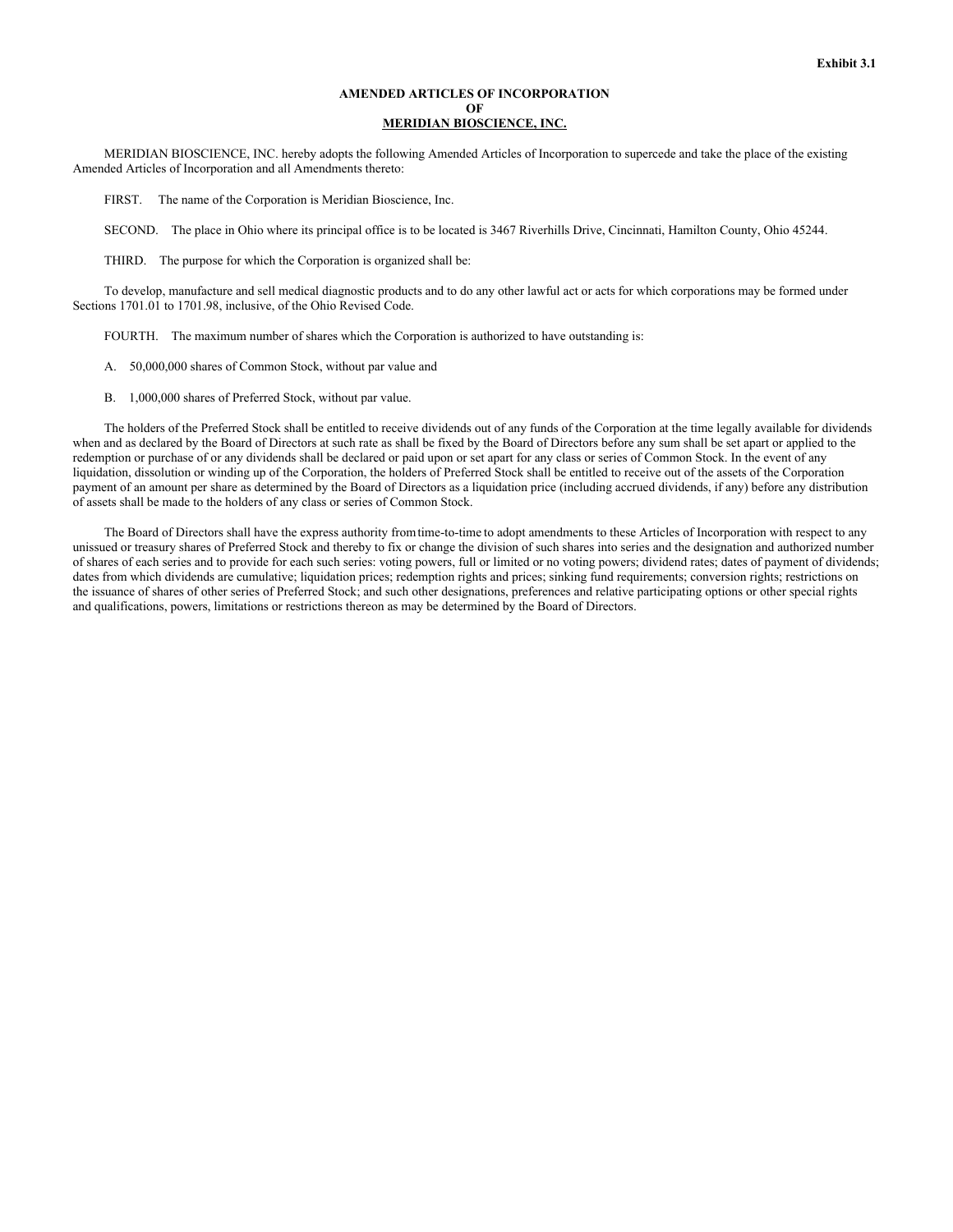FIFTH. No holder of any shares of this Corporation shall have any pre-emptive rights to subscribe for or to purchase any shares of this Corporation of any class whether such shares or such class be now or hereafter authorized or to purchase or subscribe for securities convertible into or exhangeable for shares of any class or to which shall be attached or appertained any warrants or rights entitling the holder thereof to purchase or subscribe for shares of any class.

SIXTH. This Corporation, through its Board of Directors, shall have the right and power to purchase any of its outstanding shares at such price and upon such terms as may be agreed upon between the Corporation and any selling shareholder.

SEVENTH. The provisions of Ohio Revised Code Section 1701.831 relating to control share acquisitions shall not be applicable to this Corporation.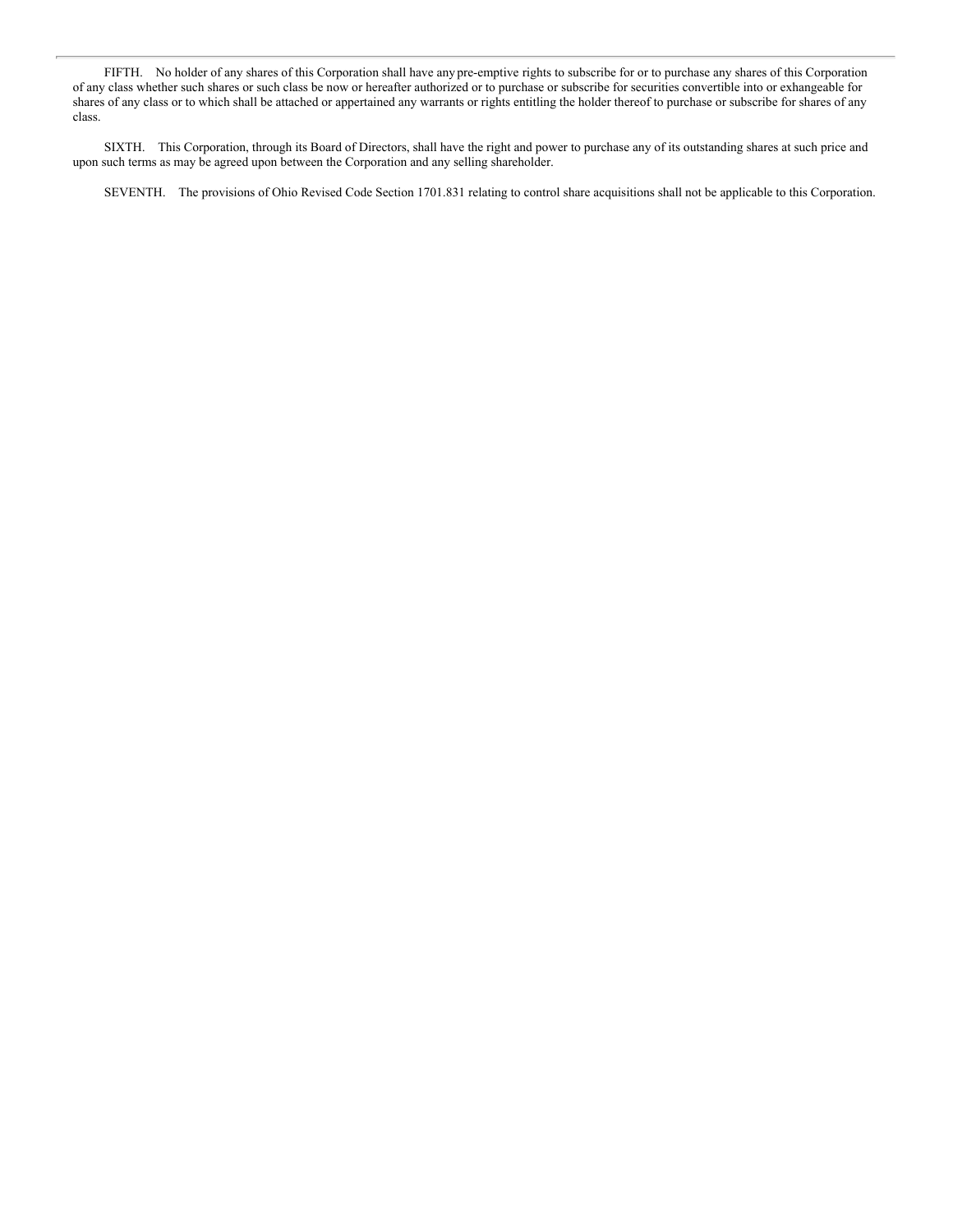# **ATTACHMENT TO**

# **CERTIFICATE OF AMENDMENT**

# **MERIDIAN BIOSCIENCE, INC.**

# **Article Fourth:**

RESOLVED, that the Amended Articles of Incorporation, as amended, in Article Fourth be amended such that subparagraph A and B shall read as follows:

- A. 71,000,000 shares of Common Stock, without par value, and
- B. 1,000,000 shares of Preferred Stock, without par value.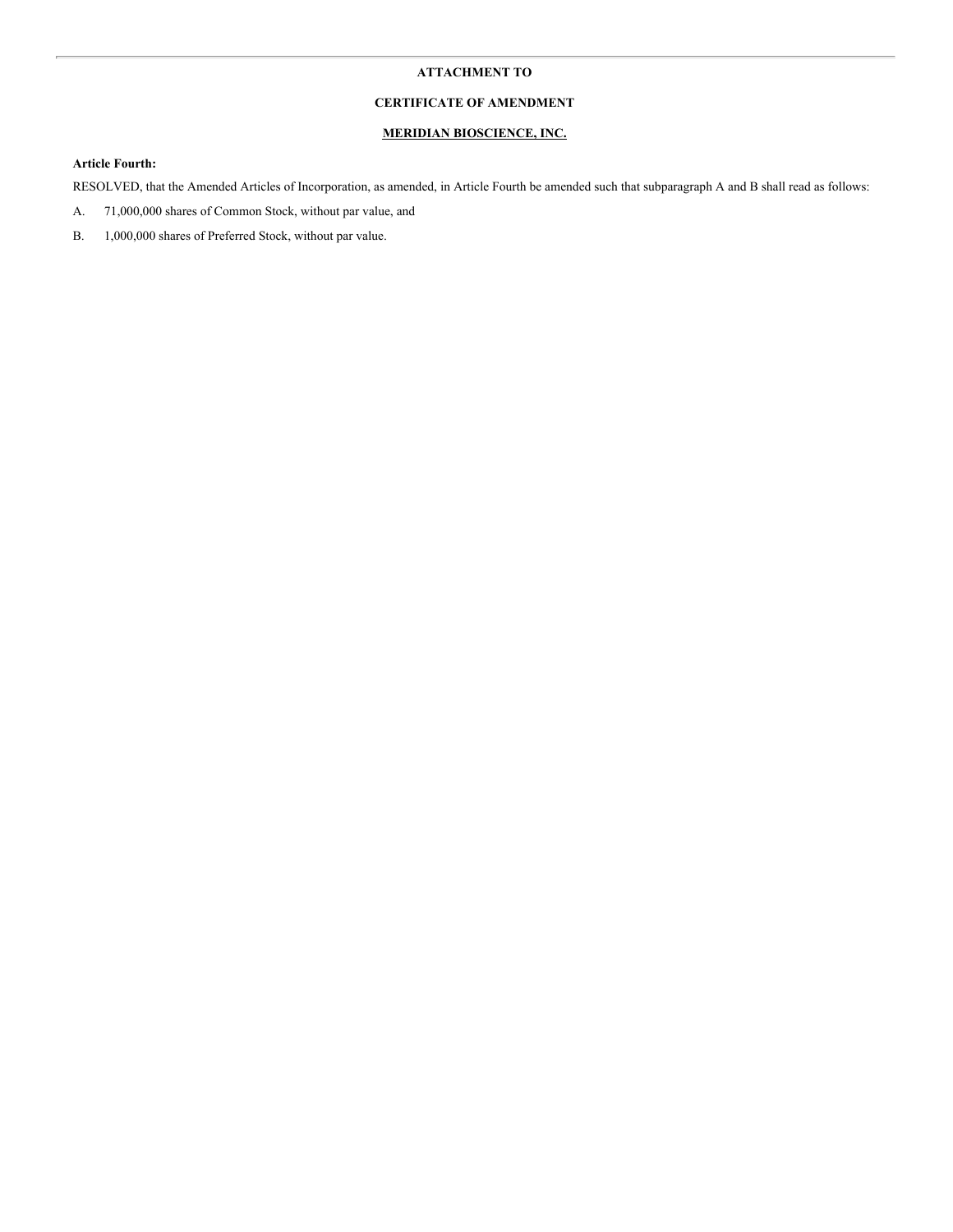### AMENDED AND RESTATED

## CODE OF REGULATIONS

# $\Omega$ F

#### MERIDIAN BIOSCIENCE, INC.

<span id="page-50-0"></span>The Amended Code of Regulations of Meridian Bioscience, Inc. is hereby amended and restated in its entirety by the Board of Directors pursuant to Ohio General Corporation Law Section 1701.11(A)(1)(d) to read as follows as of November 26, 2019.

## ARTICLE I FISCAL YEAR

Unless otherwise designated by resolution of the Board of Directors, the fiscal year of the Corporation shall commence on the first of day of October of each year.

## ARTICLE II SHAREHOLDERS

#### Section 1. Annual Meetings.

The Annual Meeting of the Shareholders of this Corporation, for the election of members of the Board of Directors, the consideration of financial statements and other reports, and the transaction of such other business as may properly be brought before such meeting, shall be held at 3:00 pm Eastern Standard Time, on the third Thursday in January of each year or at such other time and date as determined by the Board of Directors each year. Upon due notice, there may also be considered and acted upon at an Annual Meeting any matter which could properly be considered and acted upon at a Special Meeting in which case and for which purpose the Annual Meeting shall also be considered as, and shall be a Special Meeting. In the event the Annual Meeting is not held or if Directors are not elected thereat, a Special Meeting may be called and held for that purpose.

#### Section 2. Special Meetings.

Special meetings of the Shareholders may be held on any business day when called by the Chairman of the Board, the President, a majority of Directors or persons holding twenty-five percent or more of all shares outstanding and entitled to vote. Only such business shall be brought before the special meeting: (i) pursuant to the Notice of Meeting procedures provided for in Section 4(a) of this Article II; (ii) by or at the direction of the Board of Directors; or (iii) by any Shareholder of the Corporation who was a Shareholder of record both at the time of giving notice by the Shareholder as provided for in Section 5(a) of this Article II for any business other than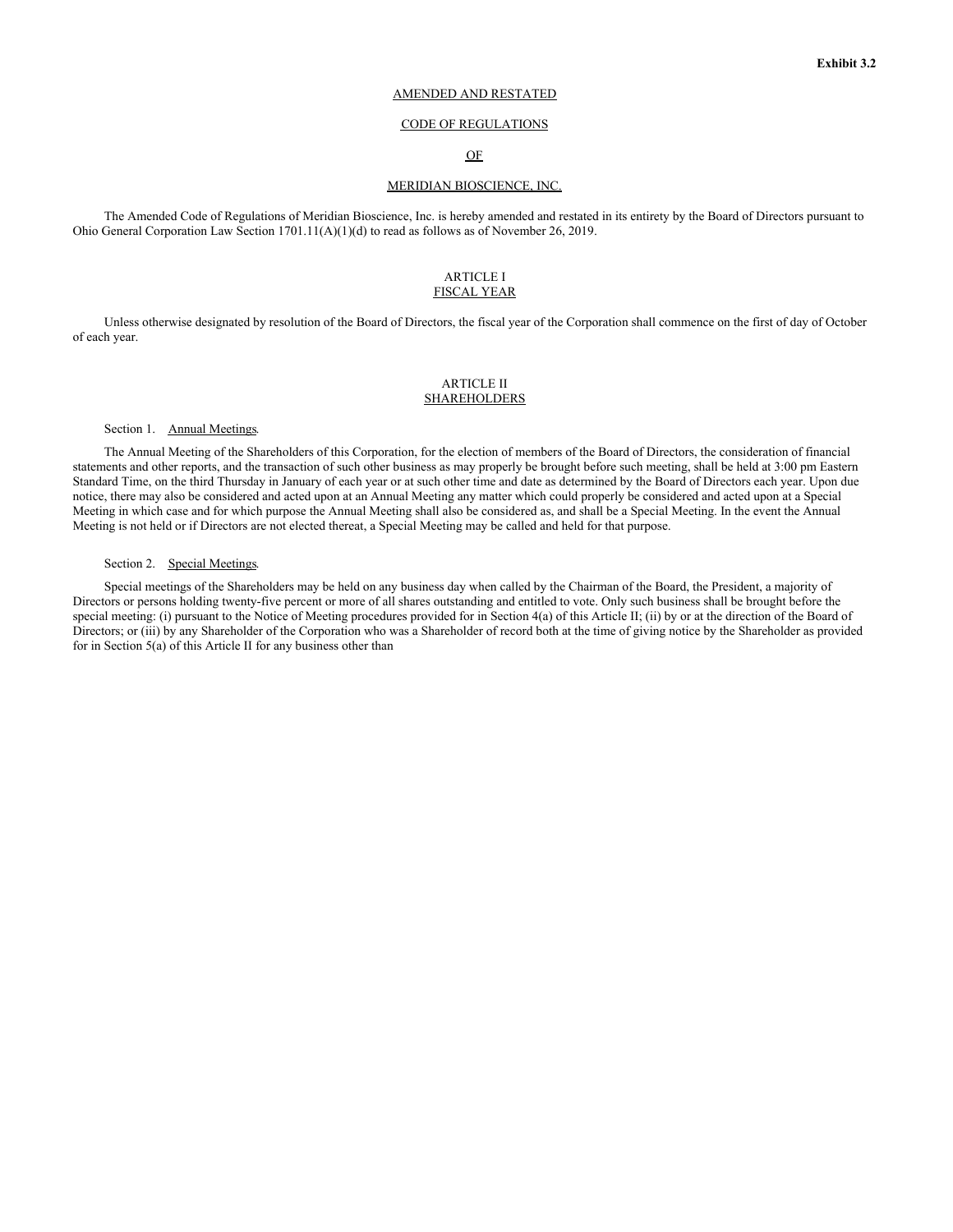nominations for election to the Board of Directors and Section 2(a) of Article III of these Regulations for nominations for election to the Board of Directors and at the time of such meeting, who is entitled to vote at the meeting and who has complied with the notice procedures set forth in Section 5(a) of this Article II for any business other than nominations for election to the Board of Directors and Section 2(a) of Article III of these Regulations for nominations for election to the Board of Directors.

## Section 3. Place of Meetings.

Any meeting of Shareholders may be held at such place within or without the State of Ohio as may be designated in the Notice of said meeting. The Board of Directors may, in its sole discretion, determine that any meeting shall not be held at any place, but instead may be held solely by means of remote communication as authorized by Ohio law.

## Section 4. Notice of Meeting and Waiver of Notice.

(a) Notice. Written notice of the time, place and purposes of any meeting of Shareholders shall be given to each Shareholder entitled thereto not less than seven days nor more than sixty days before the date fixed for the meeting and as prescribed by law. Such notice shall be provided by personal delivery, mail, or, to the extent permitted by law, electronically to each Shareholder entitled to notice of or to vote at such meeting. If such notice is mailed, it shall be directed, postage pre-paid, to the Shareholders at their respective addresses as they appear upon the records of the Corporation, and notice shall be deemed to have been given on the day so mailed. If any meeting is adjourned to another time or place, no notice as to such [adjour](#page-1-0)ned meeting need be given other than by announcement at the meeting at which such an adjournment is taken. No business shall be transacted at any such adjourned meeting except as might have been lawfully transacted at the meeting at which such adjournment was taken.

(b) Notice to Joint Owners. All notices with respect to any shares to which persons are entitled by joint or common ownership may be given to that one of such persons who is named first upon the books of this Corporation, and notice so given shall be sufficient notice to all the holders of such shares.

(c) Waiver. Notice of any meeting, whether required to be given by law or under these Regulations, however, may be waived in writing by any Share[holder](#page-2-0) either before or after any meeting of Shareholders, or by attendance at such meeting without protest to the commencement thereof.

# Section 5. [Advance](#page-13-0) Notice of Shareholder Proposals

(a) [Sharehol](#page-13-0)[der](#page-14-0) Proposals Other Than Nominations for Election to the Board of Directors. The proposal of any business to be considered by the Shareholders other than nominations for election to the Board of Directors may be made at any Annual Meeting of Shareholders or any special meeting as [provided](#page-14-0) for in Section 2 of this Article II: (i) pursuant to the Notice of Meeting procedures provided for in Section 4(a) of this Article II; (ii) by or at the direction of the Board of Directors; or (iii) by any Shareholder of the

- [2](#page-14-0) -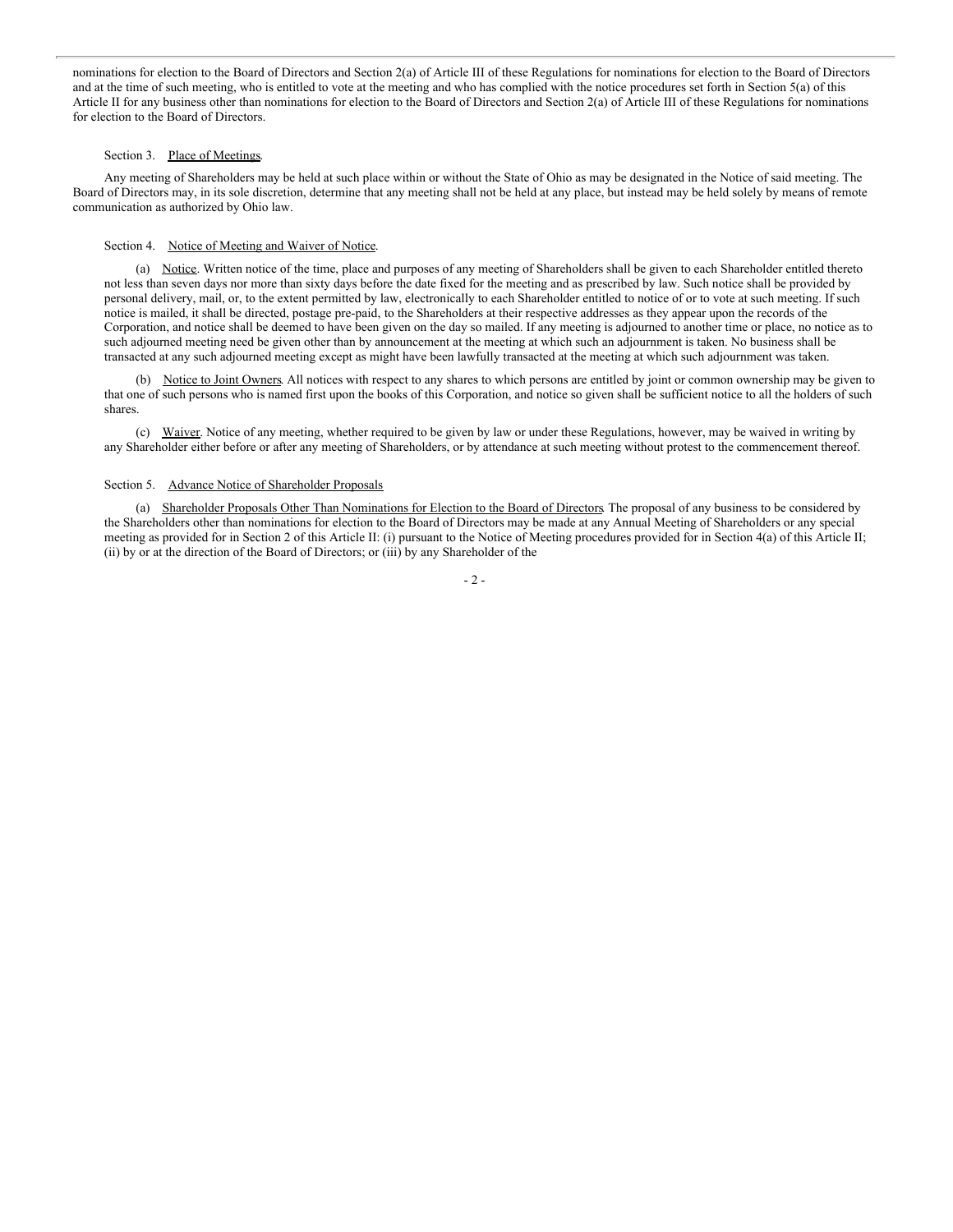Corporation who was a Shareholder of record both at the time of giving notice by the Shareholder as provided for in this Section 5(a) and at the time of such meeting, who is entitled to vote at the meeting and who has complied with the notice procedures set forth in this Section 5(a). For any business other than nominations for election to the Board of Directors to be properly brought before any meeting by a Shareholder pursuant to this Section 5(a), the Shareholder must have given timely notice thereof in writing to the Secretary of the Corporation and such other business must otherwise be a proper matter for action by the Shareholders. To be timely, a Shareholder's notice shall set forth all information required by this Section 5 and shall be delivered to the Secretary at the principal executive office of the Corporation not earlier than the one-hundred fiftieth day nor later than 5:00 p.m., Eastern Time, on the ninetieth day prior to such meeting if such meeting is an annual meeting or not later than 5:00 p.m., Eastern Time, on the fifteenth day prior to such meeting if such meeting is a special meeting. In no event shall the public announcement of a postponement of such meeting or of an adjournment or postponement of any meeting to a later date or time commence a new time period for the giving of a Shareholder's notice as described above.

A Shareholder's notice to be proper must set forth (i) as to any business that the Shareholder proposes to bring before the meeting, other than nominations to election to the Board of Directors, a description of the business desired to be brought before the meeting, the reasons for proposing such business at the meeting and any material interest in such business of such Shareholder and any Shareholder Associated Person (as defined below), individually or in the aggregate, including any anticipated benefit to the Shareholder or the Shareholder Associated Person therefrom; (ii) as to the Shareholder giving the notice and any Shareholder Associated Person (A) the class, series and number of all shares of stock of the Corporation which are owned by such Shareholder and by such Shareholder Associated Person, if any, (B) the nominee holder for, and the number of, shares owned beneficially but not of record by such Shareholder and by any such Shareholder Associated Person, and (C) whether and the extent to which any hedging or other transaction or series of transactions has been entered into by or on behalf of, or any other agreement, arrangement or understanding (including any short position or any borrowing or lending of shares of stock) has been made, the effect or intent of which is to mitigate loss to or manage risk of stock price changes for, or to increase the voting power of, such Shareholder or any such Shareholder Associated Person with respect to any share of stock of the Corporation; (iii) as to any Shareholder giving notice and any Shareholder Associated Person covered by this Section 5(a), the name and address of such Shareholder, as they appear on the Corporation's stock ledger and current name and address, if different, and of such Shareholder Associated Person; and (iv) to the extent known by the Shareholder giving the notice, the name and address of any other Shareholder supporting the notice.

(b) Shareholder Associated Person. For the purposes of this Section 5 and Section 2 of Article III of these Regulations "Shareholder Associated Person" of any Shareholder shall mean (i) any person controlling, directly or indirectly, or acting in concert with, such Shareholder; (ii) any beneficial owner of shares of stock of the Corporation owned of record or beneficially by such Shareholder; and (iii) any person controlling, controlled by or under common control with such Shareholder Associated Person.

- 3 -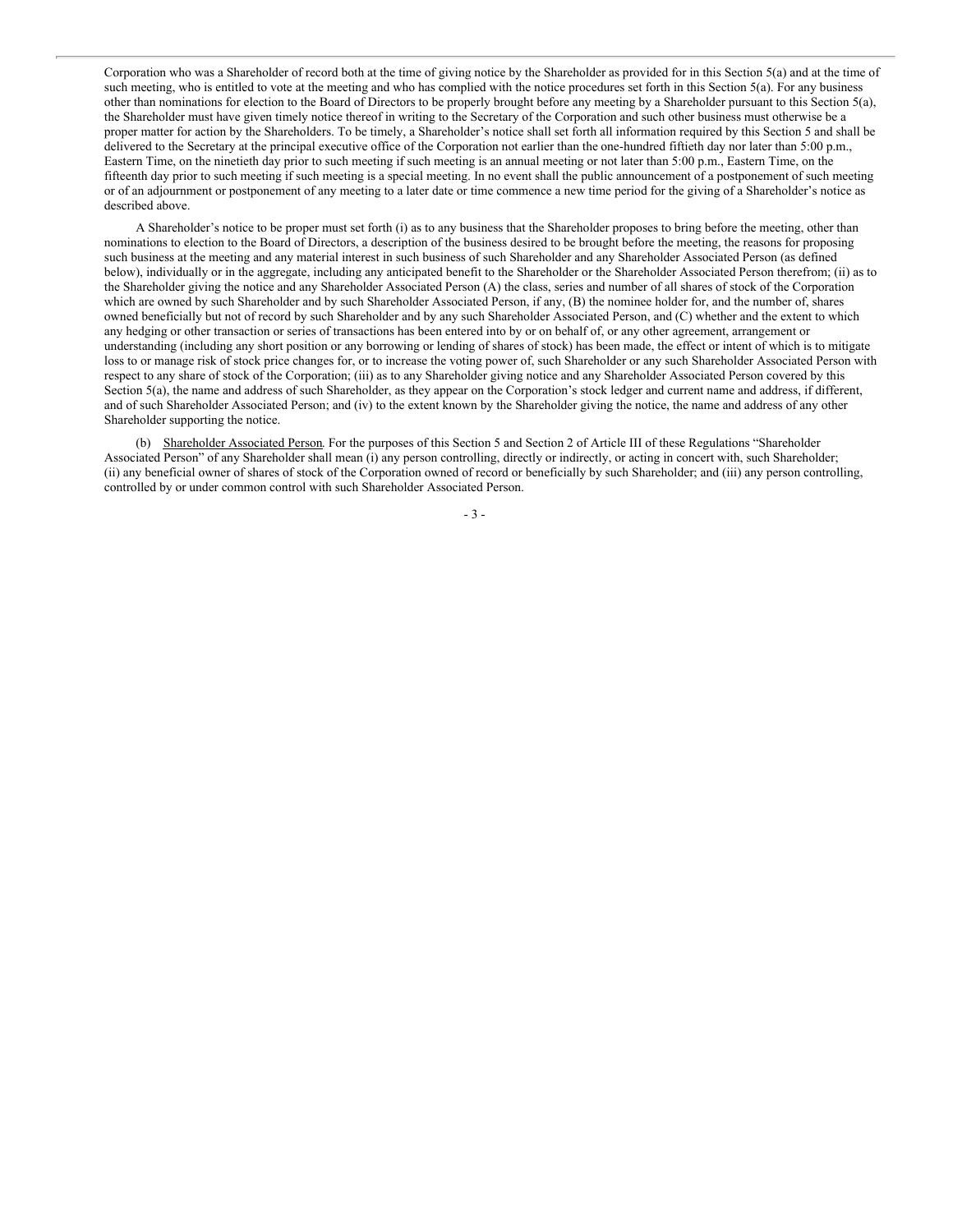(c) Inaccurate Information. If information submitted pursuant to this Section 5 by any Shareholder proposing any business other than a nomination for election to the Board of Directors shall be inaccurate to a material extent, such information may be deemed not to have been provided in accordance with this Section 5. Upon written request by the Secretary or the Board of Directors, any Shareholder proposing any business other than a nomination for election to the Board of Directors shall provide, within five business days of delivery of such request (or other period as may be specified in such request), (i) written verification, satisfactory, in the discretion of the Board of Directors or any authorized Officer of the Corporation, to demonstrate the accuracy of any information submitted by the Shareholder pursuant to this Section 5; and (ii) a written update of any information previously submitted by the Shareholder pursuant to this Section 5 as of an earlier date. If the Shareholder fails to provide such written verification or a written update within such period, the information as to which written verification or a written update was requested may be deemed not to have been provided in accordance with this Section 5. Only such proposals made in accordance with the procedures set forth in this Section 5 shall be eligible to be brought before the meeting. The Chairman of the meeting shall have the power to determine whether a proposal was made in accordance with this Section 5, and, if any proposal is not in compliance with this Section 5, to declare that such proposal shall be disregarded.

(d) General. Notwithstanding the foregoing provisions of this Section 5, a Shareholder shall also comply with all applicable requirements of state law and the Securities Exchange Act of 1934 and the rules and regulations promulgated thereunder with respect to the matters set forth in this Section 5. Nothing in this Section 5 shall be deemed to affect the right of a Shareholder to request inclusion of a proposal in, nor the right of the Corporation to omit a proposal from, the Corporation's proxy statement pursuant to Rule 14a-8 (or any successor provision) under the Securities Exchange Act of 1934.

#### Section 6. Shareholders Entitled to Notice and to Vote.

If a [record](#page-1-0) date shall not be fixed or the books of the Corporation shall not be closed against transfers of shares pursuant to statutory authority, the record date for the determination of Shareholders entitled to notice of or to vote at any meeting of Shareholders shall be the close of business on the twentieth day prior to the date of the meeting and only Shareholders of record at such record date shall be entitled to notice of and to vote at such meeting. Such record date shall continue to be the record date for all adjournments of such meeting unless a new record date shall be fixed and notice thereof and of the date of the adjourned meeting be given to all Shareholders entitled to notice in accordance with the new record date so fixed.

## Section 7. **Quorum.**

At any meeting of Shareholders, the holders of shares entitling them to exercise a majority of the voting power of the Corporation, present in person or by proxy, shall constitute a quorum for such meeting; provided, however, that no action required by law, the Articles, or these Regulations to be authorized or taken by the holders of a designated proportion of the shares of the Corporation may be authorized or taken by a lesser proportion. The Shareholders present in

 $- 4 -$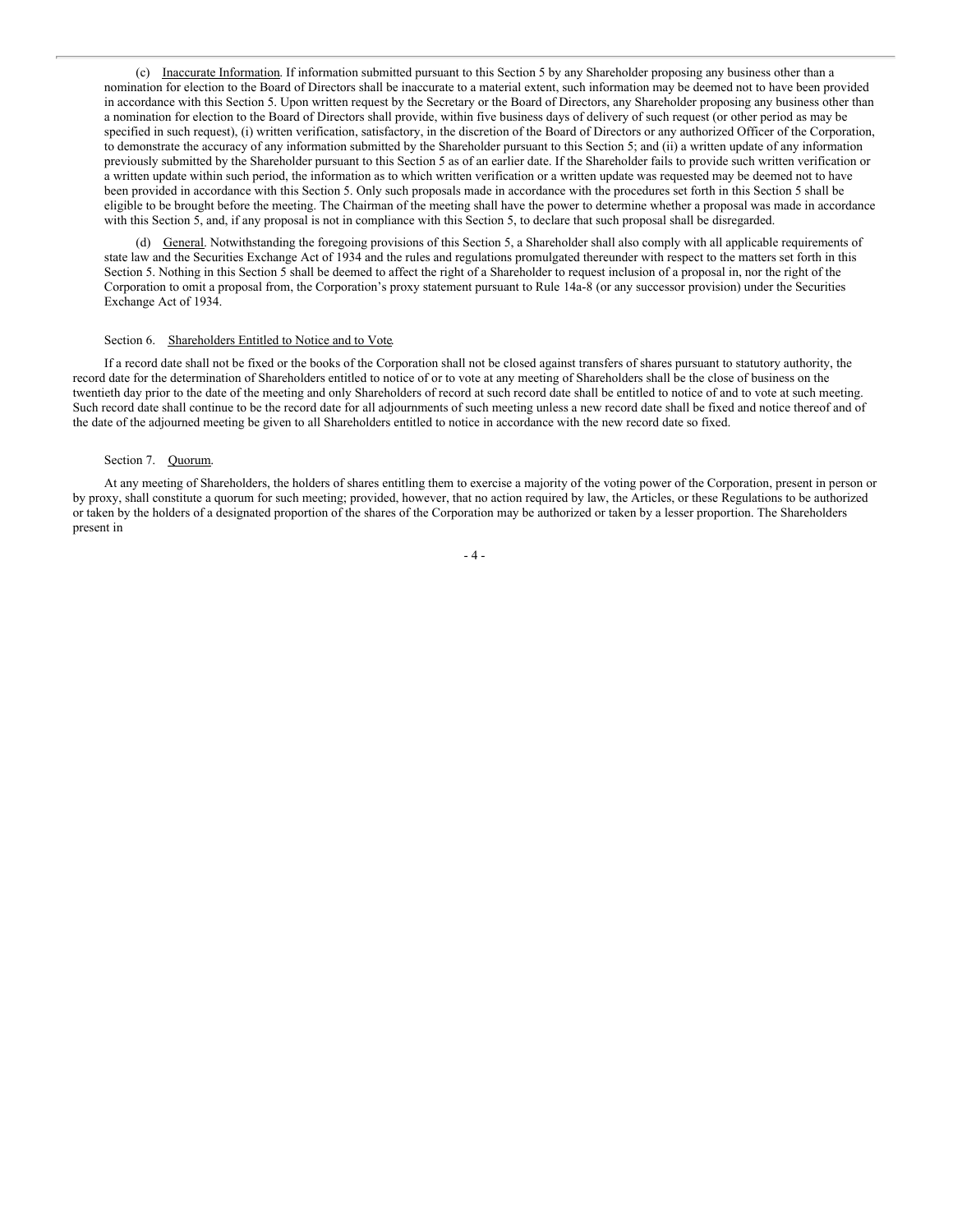person or by proxy, whether or not a quorum be present, may adjourn the meeting from time to time without notice other than by announcement at the meeting.

## Section 8. Voting Power of Shareholders.

Every Shareholder of record of the Corporation shall be entitled at each meeting of Shareholders to one vote for each share of stock held by such Shareholder according to the books and records of the Corporation as of the date of such vote or, if a record date is set by the Board of Directors, as of such record date.

## Section 9. Organization of Meetings.

(a) Presiding Officer. The Chairman of the Board, or in his absence, the President, or in the absence of both of them, a Vice President of the Corporation, shall call all meetings of the Shareholders to order and shall act as Chairman thereof; if all are absent, the Shareholders shall elect a Chairman.

(b) Minutes. The Secretary of the Corporation, or, in his absence, an Assistant Secretary, or, in the absence of both, a person appointed by the Chairman of the meeting, shall act as Secretary of the meeting and shall keep and make a record of the proceedings thereat.

## Section 10. Order of Business.

The order of business at all meetings of the Shareholders, unless waived or otherwise determined by a vote of the holder or holders of the majority of the number of shares entitled to vote present in person or represented by proxy, shall be as follows:

- 1. Call meeting to order.
- 2. Selection of Chairman and/or Secretary, if necessary.
- 3. Proof of notice of meeting and presentment of affidavit thereof.
- 4. Filing of proxies with Secretary.
- 5. Upon appropriate demand, appointment of inspectors of election.
- 6. Reading, correction and approval of previously unapproved minutes.
- 7. Reports of officers and committees.
- 8. If annual meeting, or meeting called for that purpose, election of Directors.
- 9. Unfinished business, if adjourned meeting.
- 10. Consideration in sequence of all other matters set forth in the call for and written notice of the meeting.

- 5 -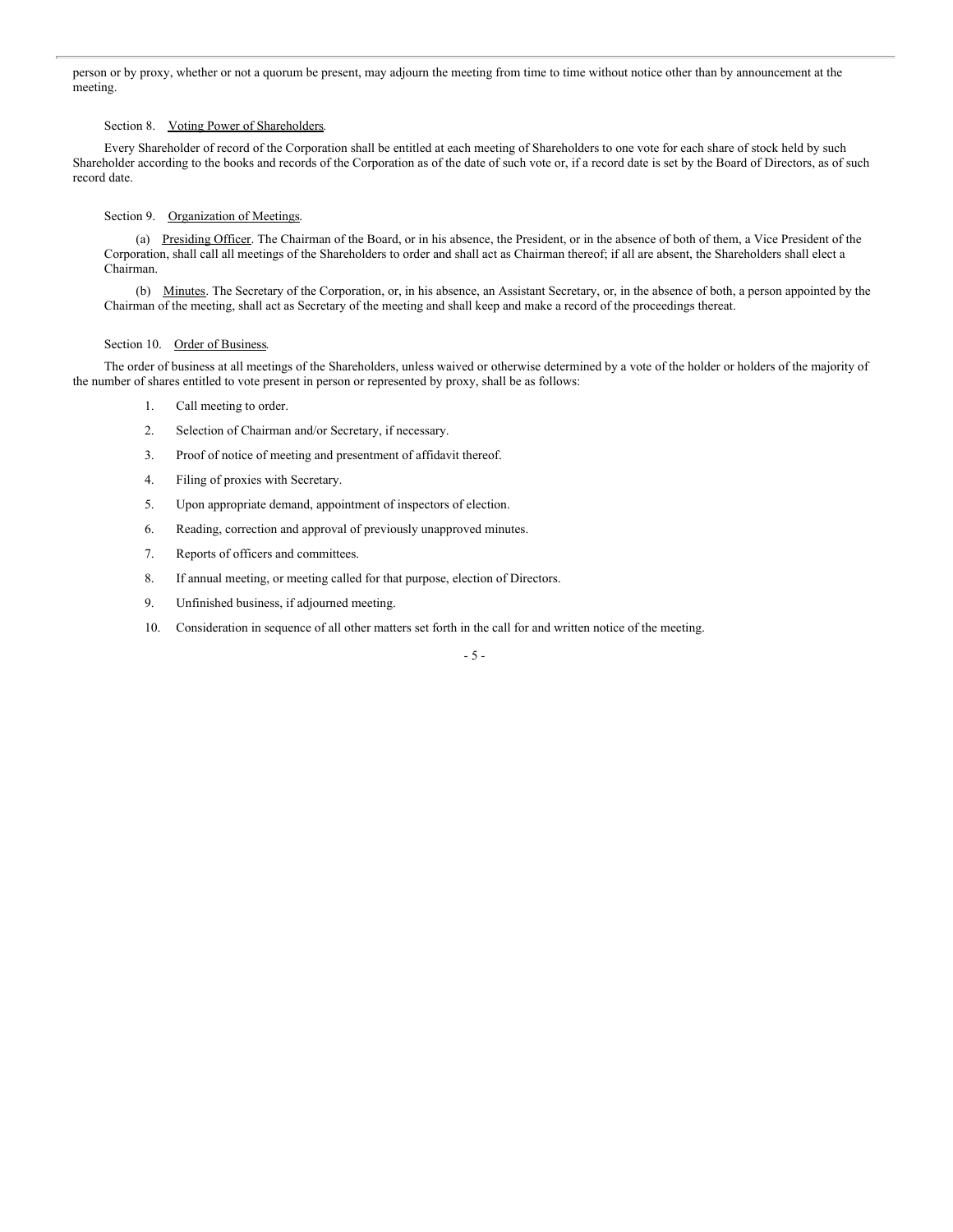- 11. Any new business other than that set forth in the notice of the meeting which shall have been submitted to the Secretary of the corporation in writing in accordance with the terms and conditions of Section 5 of this Article II. The provisions of Article III shall govern the procedures for Shareholder nominations of directors.
- 12. Adjournment

# Section 11. Voting.

Except as provided by statute or in the Articles, every Shareholder entitled to vote shall be entitled to cast one vote on each proposal submitted to the meeting for each share held of record by him on the record date for the determination of the Shareholders entitled to vote at the meeting. At any meeting at which a quorum is present, all questions and business which may come before the meeting shall be determined by a majority of votes cast, except when a greater proportion is required be law, the Articles, or these Regulations.

#### Section 12. Proxies.

A person who is entitled to attend a Shareholders' meeting, to vote thereat, or to execute consents, waivers and releases, may be represented at such meeting or vote thereat, and execute consents, waivers, and releases and exercise any of his rights, by proxy or proxies appointed by a writing signed by such person, or by his duly authorized attorney, as provided by the laws of the State of Ohio.

#### Section 13. List of Shareholders.

At any meeting of Shareholders a list of Shareholders, alphabetically arranged, showing the number and classes of shares held by each on the record date applicable to such meeting shall be produced on the request of any Shareholder.

## ARTICLE III **DIRECTORS**

#### Section 1. General Powers.

The [authori](#page-1-0)ty of this Corporation shall be exercised by or under the direction of the Board of Directors, except where the law, the Articles or these Regulations require action to be authorized or taken by the Shareholders.

### Section 2. Election, Number and Qualification of Directors.

(a) Election. The Directors shall be elected at the Annual Meeting of the Shareholders, or if not so elected, at a special meeting of Shareholders called for that purpose provided that the Board of Directors has determined that Directors shall be elected at such special meeting. Nominations for election to the Board of Directors may be made at any such meeting described in the previous sentence (i) pursuant to the Notice of Meeting

- 6 -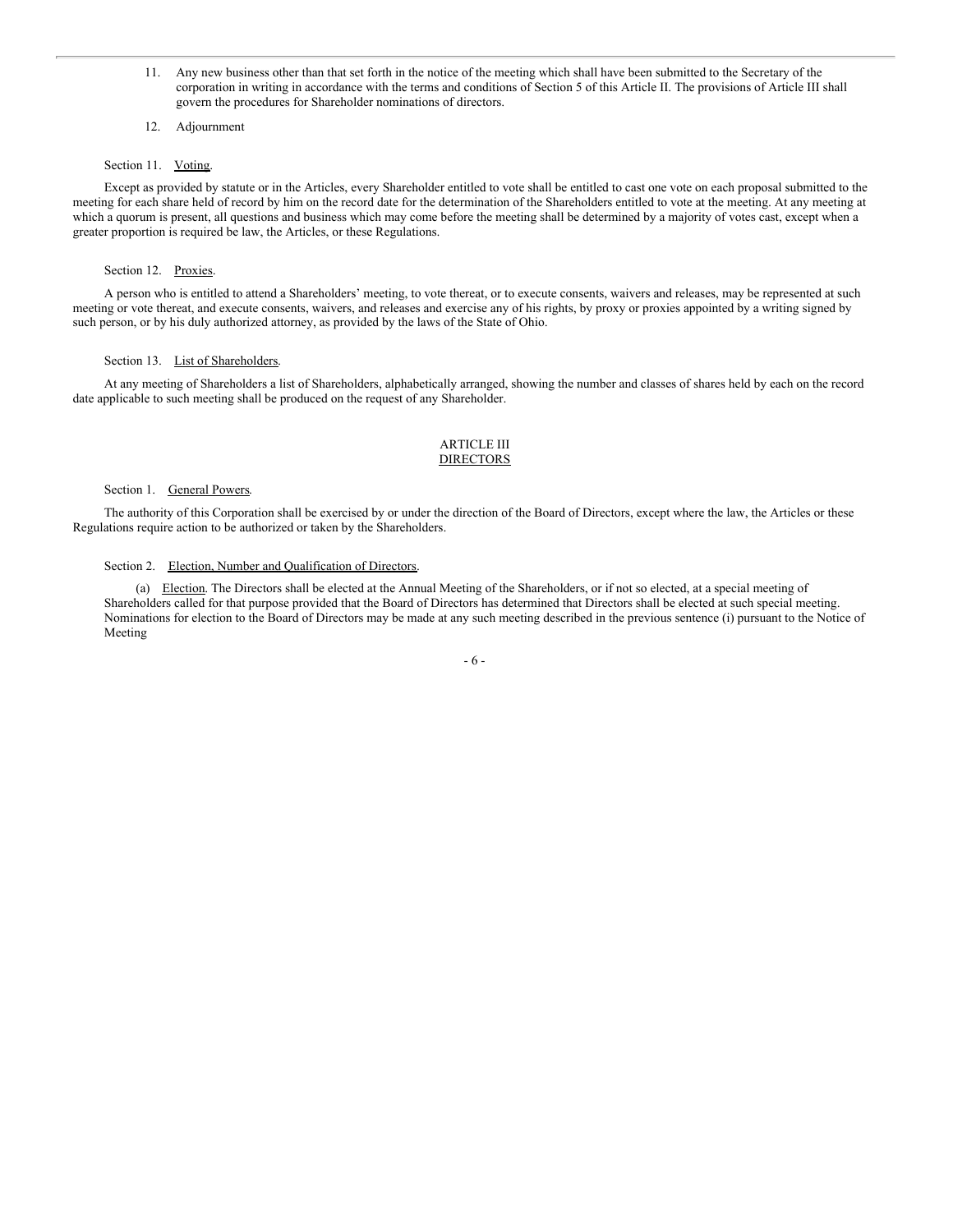procedures provided for in Section 4(a) of Article II of these Regulations; (ii) by or at the direction of the Board of Directors; or (iii) by any Shareholder of the Corporation who was a Shareholder of record both at the time of giving notice by the Shareholder as provided for in this Section 2(a) and at the time of the meeting, who is entitled to vote at the meeting and who has complied with the notice procedures set forth in this Section 2(a). For a nomination for election to the Board of Directors to be properly brought before any meeting by a Shareholder pursuant to this Section 2(a), the Shareholder must have given timely notice thereof in writing to the Secretary of the Corporation. To be timely, a Shareholder's notice shall set forth all information required by this Section 2 and shall be delivered to the Secretary at the principal executive office of the Corporation not earlier than the one-hundred fiftieth day nor later than 5:00 p.m., Eastern Time, on the ninetieth day prior to such meeting if such meeting is an annual [meeting](#page-1-0) or not later than 5:00 p.m., Eastern Time, on the fifteenth day prior to such meeting if such meeting is a special meeting. In no event shall the public announcement of a postponement of such meeting or of an adjournment or postponement of meeting to a later date or time commence a new time period for the giving of a Shareholder's notice as described above. Only persons nominated as provided for in this Section 2(a) shall be eligible for election.

A Shareholder's nomination to be proper must set forth (i) as to each individual whom the Shareholder proposes to nominate for election or reelection as a Director (A) the name, age, business address and residence address of such individual, (B) the class, series, and number of any shares of stock of the Corporation that are beneficially owned or owned of record by such individual, (C) the date such shares were acquired and the investment intent of such acquisition and (D) all other information relating to such individual that is required to be disclosed in solicitations of proxies for election of Directors in an election contest (even if an election contest is not involved), or is otherwise required, in each case pursuant to Regulation 14A (or any successor provision) under the Securities Exchange Act of 1934 and the rules and regulations promulgated thereunder (including such individuals written consent to being named in the proxy statement as a nominee and to serving as a Director if elected); (ii) as to the Shareholder giving the notice and any Shareholder Associated Person (A) the class, series and number of all shares of stock of the Corporation which are owned by such Shareholder and by such Shareholder Associated Person, if any, (B) the nominee holder for, and the number of, shares owned beneficially but not of record by such Shareholder and by any such Shareholder Associated Person, and (C) whether and the extent to which any hedging or other transaction or series of transactions has been entered into by or on behalf of, or any other agreement, arrangement or understanding (including any short position or any borrowing or lending of shares of stock) has been made, the effect or intent of which is to mitigate loss to or manage risk of stock price changes for, or to increase the voting power of, such Shareholder or any such Shareholder Associated Person with respect to any share of stock of the Corporation; (iii) as to any Shareholder giving notice and any Shareholder Associated Person covered by this Section 2(a), the name and address of such Shareholder, as they appear on the Corporation's stock ledger and current name and address, if different, and of such Shareholder Associated Person; and (iv) to the extent known by the Shareholder giving the notice, the name and address of any other Shareholder supporting the nominee for election or reelection as a Director.

- 7 -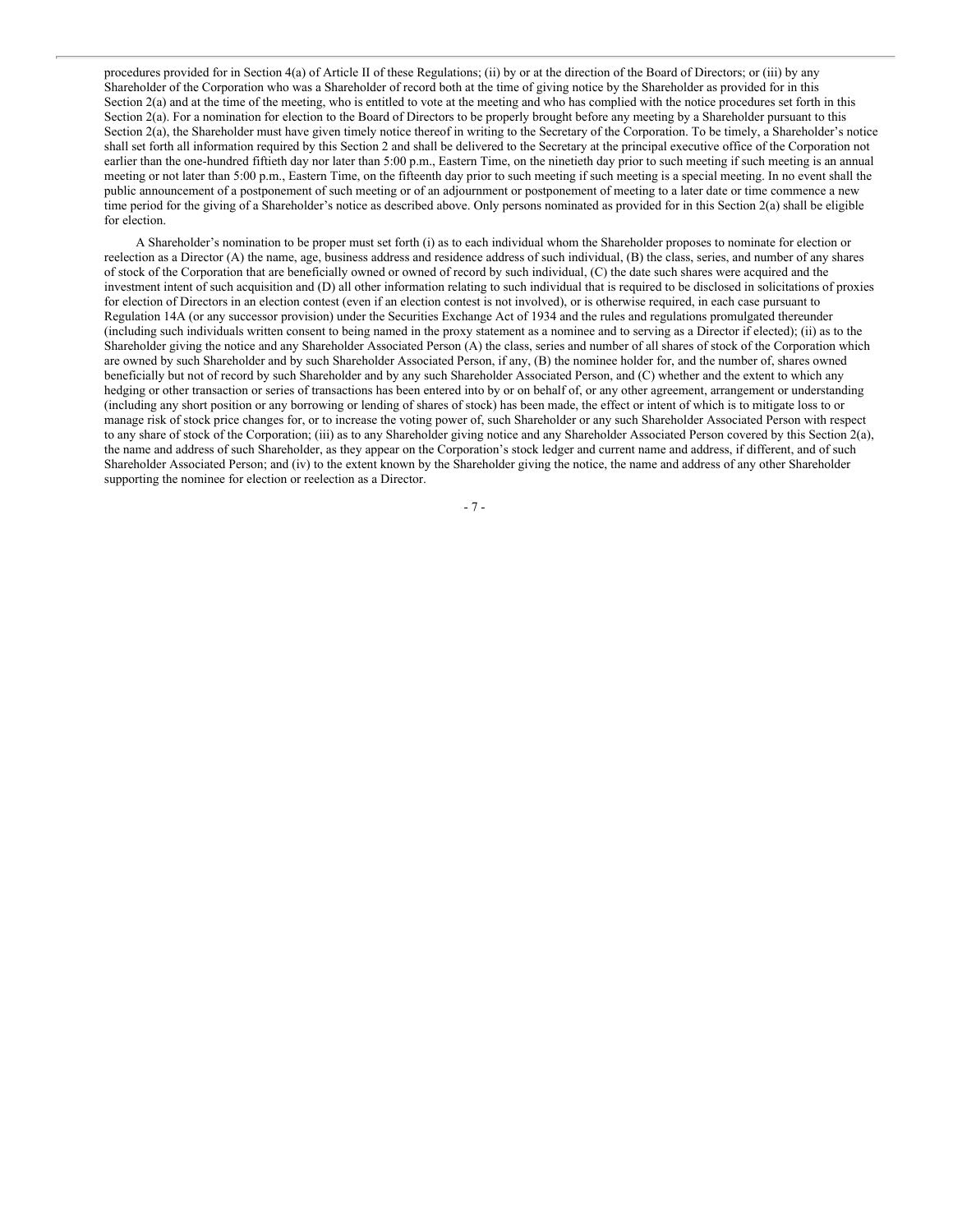(b) Number. The number of Directors, which shall not be less than three, may be fixed or changed at a meeting of the Shareholders called for the purpose of electing Directors at which a quorum is present, by the affirmative vote of the holders of a majority of the shares represented at the meeting and entitled to vote on such proposal. In addition, the number of Directors may be fixed or changed by action of the Directors at a meeting called for that purpose at which a quorum is present by a majority vote of the Directors present at the meeting. The Directors then in office may fill any Director's office that is created by an increase in the number of Directors. The number of Directors elected shall be deemed to be the number of Directors fixed unless otherwise fixed by resolution adopted at the meeting at which such Directors are elected.

(c) Shareholder Nominations. If information submitted pursuant to this Section 2 by any Shareholder proposing a nominee for election as a Director shall be inaccurate to a material extent, such information may be deemed not to have been provided in accordance with this Section 2. Upon written request by the Secretary or the Board of Directors, any Shareholder proposing a nominee for election as a Director shall provide, within five business days of delivery of such request (or other period as may be specified in such request), (i) written verification, satisfactory, in the discretion of the Board of Directors or any authorized Officer of the Corporation, to demonstrate the accuracy of any information submitted by the Shareholder pursuant to this Section 2 and (ii) a written update of any information previously submitted by the Shareholder pursuant to this Section 2 as of an earlier date. If the Shareholder fails to provide such written verification or a written update within such period, the information as to which written verification or a written update was requested may be deemed not to have been provided in accordance with this Section 2. Only such individuals who are nominated in accordance with the procedures set forth in this Section 2 shall be eligible for election by Shareholders as Directors. The Chairman of the meeting shall have the power to determine whether a nomination was made in accordance with this Section 2, and, if any proposed nomination is not in compliance with this Section 2, to declare that such nomination shall be disregarded.

(d) Qualifications. Directors need not be Shareholders of the Corporation.

## Section 3. Term of Office of Directors.

(a) Term. Each Director shall hold office until the next annual meeting of the Shareholders and until his successor has been elected or until his earlier resignation, removal from office, or death. A majority of the whole Board may elect a Chairman of the Board on an annual basis or otherwise from time-to-time as may be deemed necessary. The Chairman of the Board, if any, shall hold office until the next annual meeting of Shareholders and until his successor, if any, has been elected or until his earlier resignation, removal from office, or death. Directors shall be subject to removal as provided by statute or by other lawful procedures and nothing herein shall be construed to prevent the removal of any or all Directors in accordance therewith.

(b) Resignation. A resignation from the Board of Directors shall be deemed to take effect immediately upon its being received by any incumbent corporate officer other

- 8 -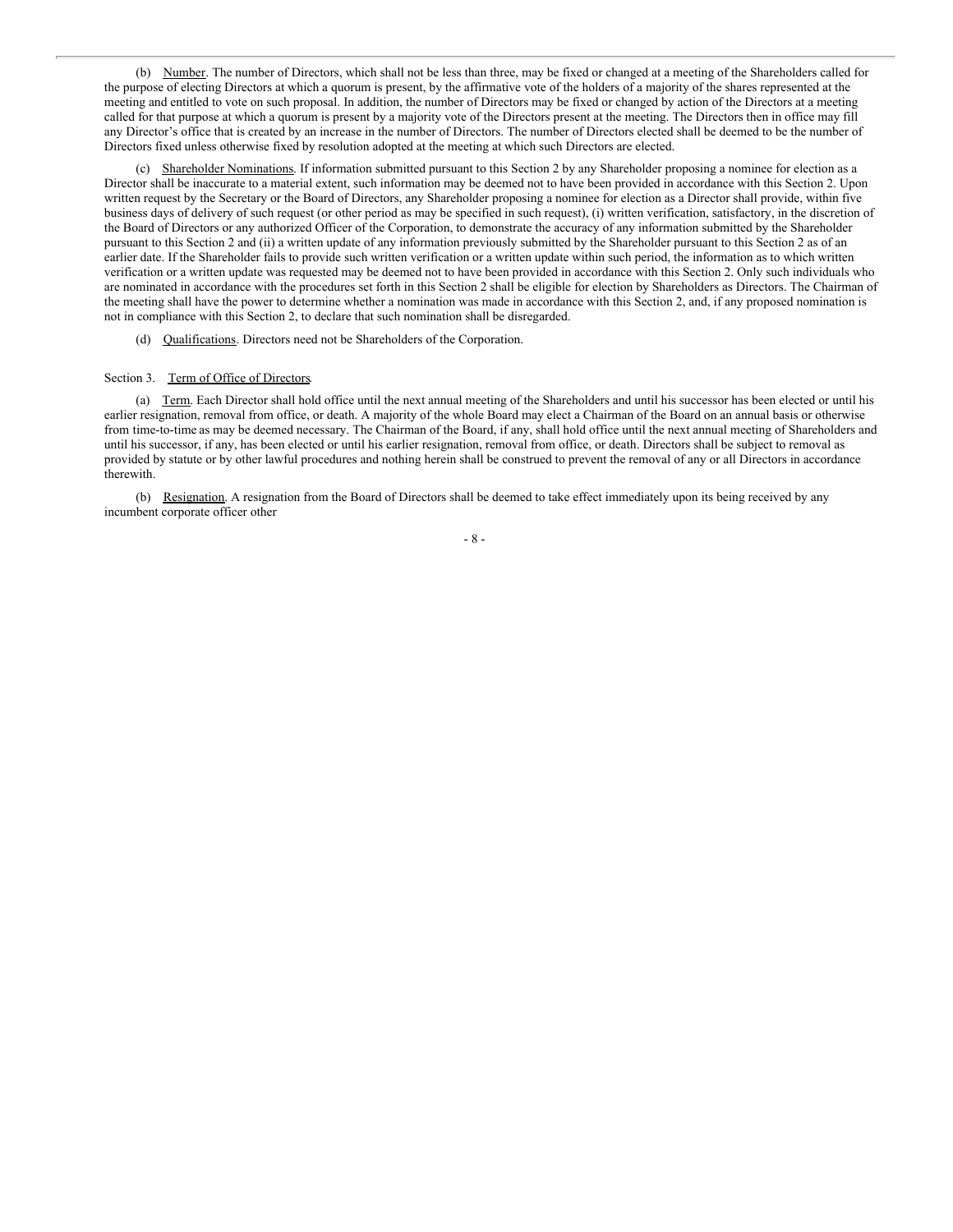than an officer who is also the resigning Director, unless some other time is specified therein.

(c) Vacancy. In the event of any vacancy in the Board of Directors for any cause, including, but not limited to, those caused by an increase in the number of Directors, the remaining Directors, though less than a majority of the whole Board, may fill any such vacancy for the unexpired term.

## Section 4. Meetings of Directors.

(a) Regular Meetings. A regular meeting of the Board of Directors shall be held immediately following the adjournment of the annual meeting of the Shareholders or a special meeting of the Shareholders at which Directors are elected. The holding of such Shareholders' meeting shall constitute notice of such Directors' meeting and such meeting shall be held without further notice. Other regular meetings shall be held at such other times and places as may be fixed by the Directors.

(b) Special Meetings. Special Meetings of the Board of Directors may be held at any time upon call of the Chairman of the Board, the President, any Vice President, or any two Directors.

(c) Place of Meeting. Any meeting of Directors may be held at such place within or without the State of Ohio as may be designated in the Notice of said meeting.

(d) Notice of Meeting and Waiver of Notice. Notice of the time and place of any regular or special meeting of the Board of Directors (other than the regular meeting of Directors following the adjournment of the annual meeting of the Shareholders or following any special meeting of the Shareholders at which Directors are elected) shall be given to each Director by personal delivery, telephone, mail, or by electronic delivery at least forty-eight hours before the meeting, which notice need not specify the purpose of the meeting. Such notice, however, may be waived in writing by any Director either before or after any such meeting, or by attendance at such meeting without protest prior to the commencement thereof.

[\(e\)](#page-1-0) Meetings by Communications Equipment. Members of the Board or any committee designated by the Board may participate in a meeting of such Board or committee by means of a conference telephone or similar communications equipment by means of which all persons participating in the meeting can hear each other at the same time. Participation by such means shall constitute presence in person at a meeting.

#### Section 5. Quorum and Voting.

At any meeting of Directors, not less than one-half of the whole authorized number of Directors is necessary to constitute a quorum for such meeting, except that a majority of the remaining Directors in office constitutes a quorum for filling a vacancy in the Board. At any meeting at which a quorum is present, all acts, questions, and business which may come before the meeting shall be determined by a majority of votes cast by the Directors present at such

- 9 -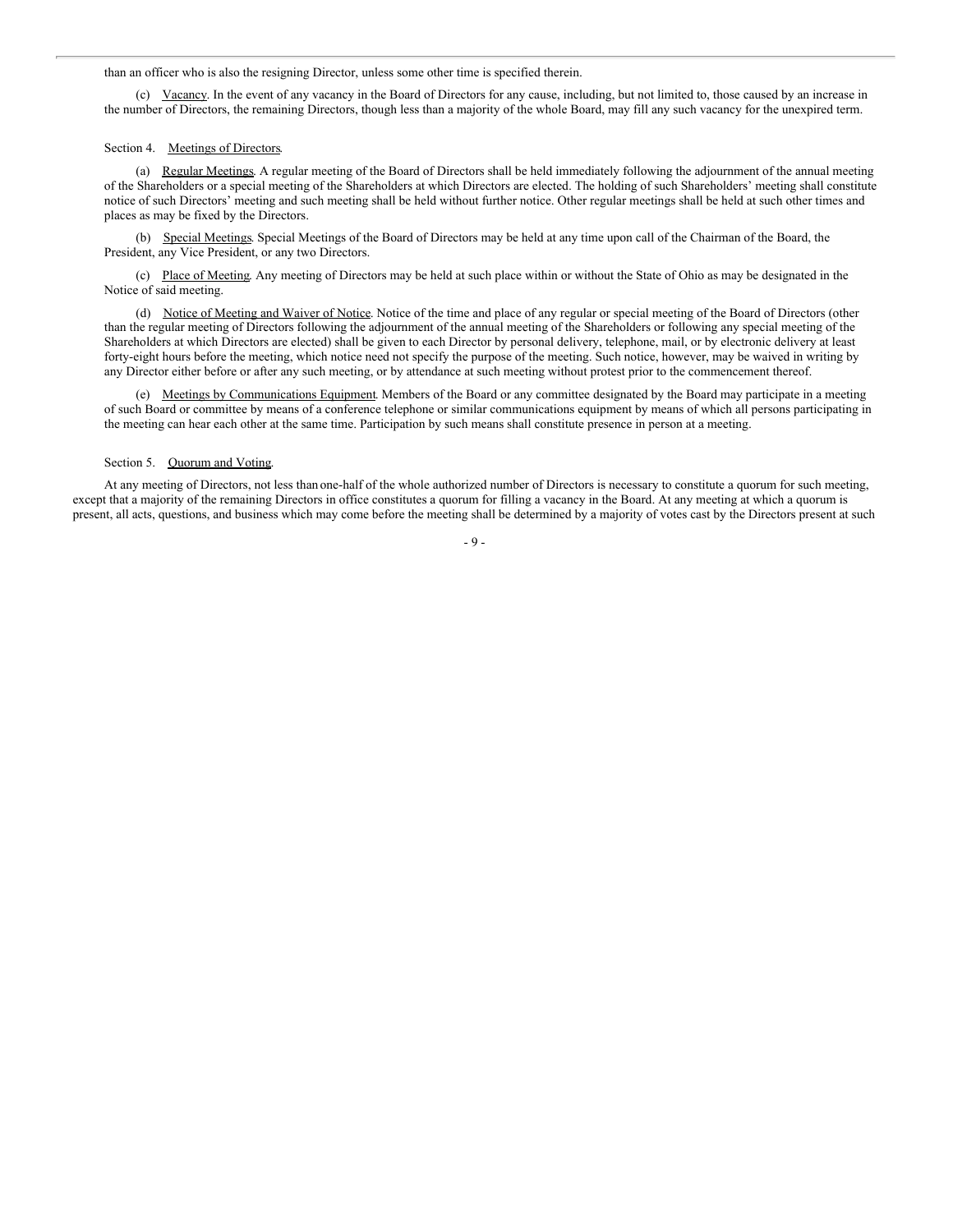meeting, unless the vote of a greater number is required by the Articles, or these Regulations or By-Laws duly adopted by the Board of Directors.

## Section 6. Committees.

(a) Appointment. The Board of Directors may from time to time appoint certain of its members (but in no event less than one) to act as a committee or committees in the intervals between meetings of the Board and may delegate to such committee or committees power to be exercised under the control and direction of the Board. Each such committee and each member thereof shall serve at the pleasure of the Board.

(b) Executive Committee. In particular, the Board of Directors may create from its membership and define the powers and duties of an Executive Committee. During the intervals between meetings of the Board of Directors, the Executive Committee shall possess and may exercise all of the powers of the Board of Directors in the management and control and the business of the Corporation to the extent permitted by law. All action taken by the Executive Committee shall be reported to the Board of Directors at its first meeting thereafter.

(c) Committee Action. Unless otherwise provided by the Board of Directors, a majority of the members of any committee appointed by the Board of Directors pursuant to this Section shall constitute a quorum at any meeting thereof and the act of a majority of the members present at a meeting at which a quorum is present shall be the act of such committee. Action may be taken by any such committee without a meeting by a writing signed by all its members. Any such committee shall prescribe its own rules for calling and holding meetings and its method of procedure, subject to any rules prescribed by the Board of Directors, and shall keep a written record of all action taken by it.

## Section 7. Action of Directors Without a Meeting.

Any action which may be taken at a meeting of Directors or any Committee thereof may be taken without a meeting, if authorized by a writing or writings signed by all the Directors, which writing or writings shall be filed or entered upon the records of the Corporation.

#### Section 8. Compensation of Directors.

The Board of Directors may allow compensation for attendance at meetings or for any special services, may allow compensation to the member of any committee, and may reimburse any Director for his expenses in connection with attending any Board or committee meeting.

## Section 9. Relationship with Corporation.

Directors shall not be barred from providing professional or other services to the Corporation. No contract or transaction shall be void or voidable with respect to the Corporation for the reason that it is between the Corporation and one or more of its Directors, or between the Corporation and any other person in which one or more of its Directors are directors, trustees or

- 10 -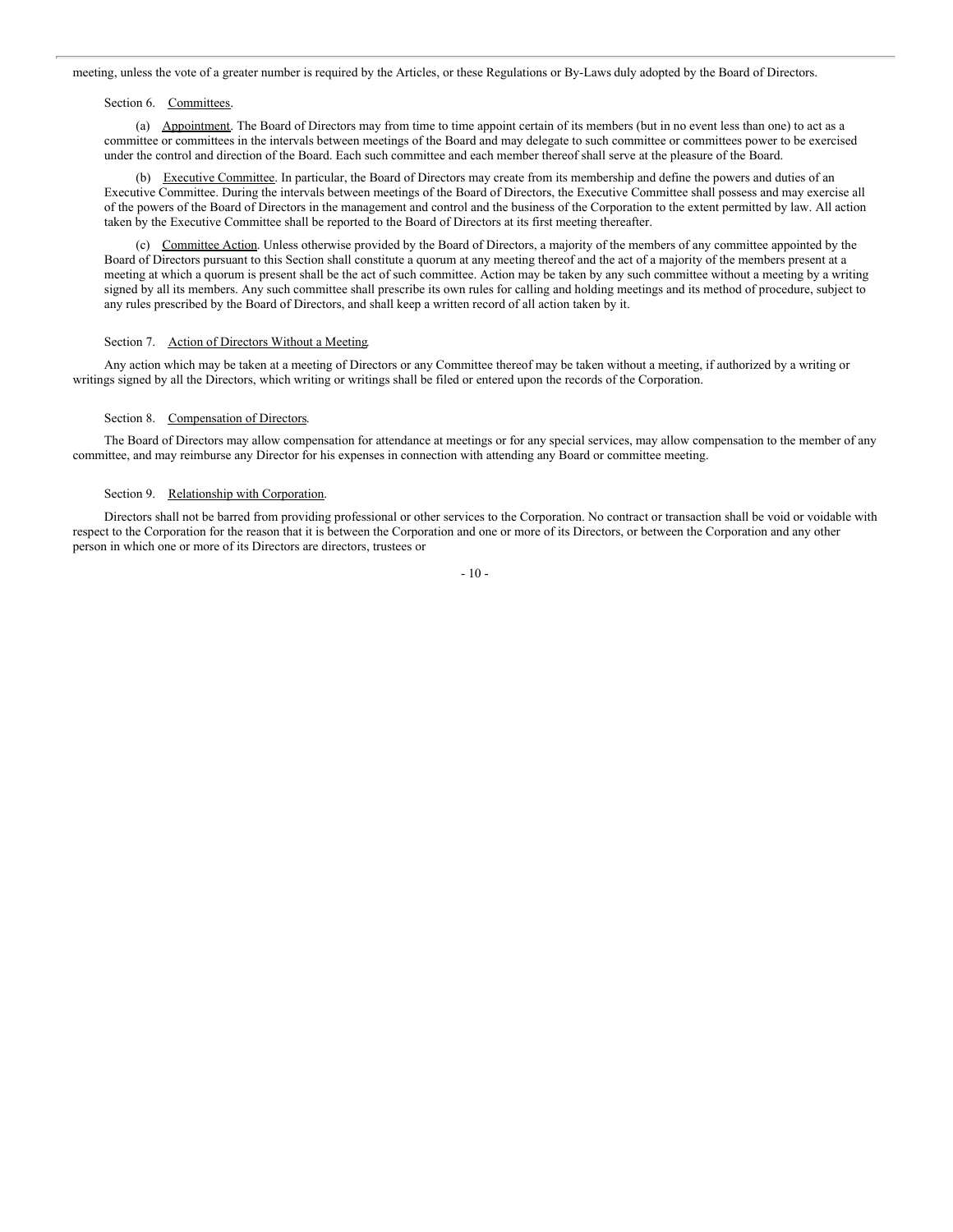officers or have a financial or personal interest, or for the reason that one or more interested Directors participate in or vote at the meeting of the Directors or committee thereof which authorizes such contract or transaction, if in any such case (a) the material facts as to the Director's relationship or interest and as to the contract or transaction are disclosed or are known to the Directors or the committee and the Directors or committee, in good faith, reasonably justified by such facts, authorized the contract or transaction by the affirmative vote of a majority of the disinterested Directors, even though the disinterested Directors constitute less than a quorum; or (b) the material facts as to the Director's relationship or interest and as to the contract or transaction are disclosed or are known to the Shareholders entitled to vote thereon and the contract or transaction is specifically approved at a meeting of the Shareholders held for such purpose by the affirmative vote of the holders of shares entitling them to exercise a majority of the voting power of the Corporation held by persons not interested in the contract or transaction; or (c) the contract or transaction is fair as to the Corporation as of the time it is authorized or approved by the Directors, a committee thereof or the Shareholders.

### Section 10. Attendance at Meetings of Persons Who Are Not Directors

Unless waived by a majority of Directors in attendance, not less than twenty-four hours before any regular or special meeting of the Board of Directors any Director who desires the presence at such meeting of not more than one person who is not a Director shall so notify all other Directors, request the presence of such person at the meeting, and state the reason in, writing. Such person will not be permitted to attend the Directors' meeting unless a majority of the Directors in attendance vote to admit such person to the meeting. Such vote shall constitute the first order of business for any such meeting of the Board of Directors. Such right to attend, whether granted by waiver or vote, may be revoked at any time during any such meeting by the vote of a majority of the Directors in attendance.

## ARTICLE IV **OFFICERS**

## Section 1. **General Provisions.**

The Board of Directors shall elect a Chief Executive Officer, a President, a Secretary and a Treasurer, and may elect a Chairman of the Board, one or more Vice Presidents, and such other officers and assistant officers as the Board may from time-to-time deem necessary. The Chairman of the Board, if any, shall be a Director but need not be an officer. The Chief Executive Officer shall be a Director, but no one of the other officers need be a Director. Any two or more offices may be held by the same person, but no officer shall execute, acknowledge or verify any instrument in more than one capacity if such instrument is required to be executed, acknowledged or verified by two or more officers.

### Section 2. Powers and Duties.

All officers, as between themselves and the Corporation, shall respectively have such authority and perform such duties as are customarily incident to their respective offices, and as may be specified from time to time by the Board of Directors, regardless of whether such authority and duties are customarily incident to such office. In the absence of any officer of the

- 11 -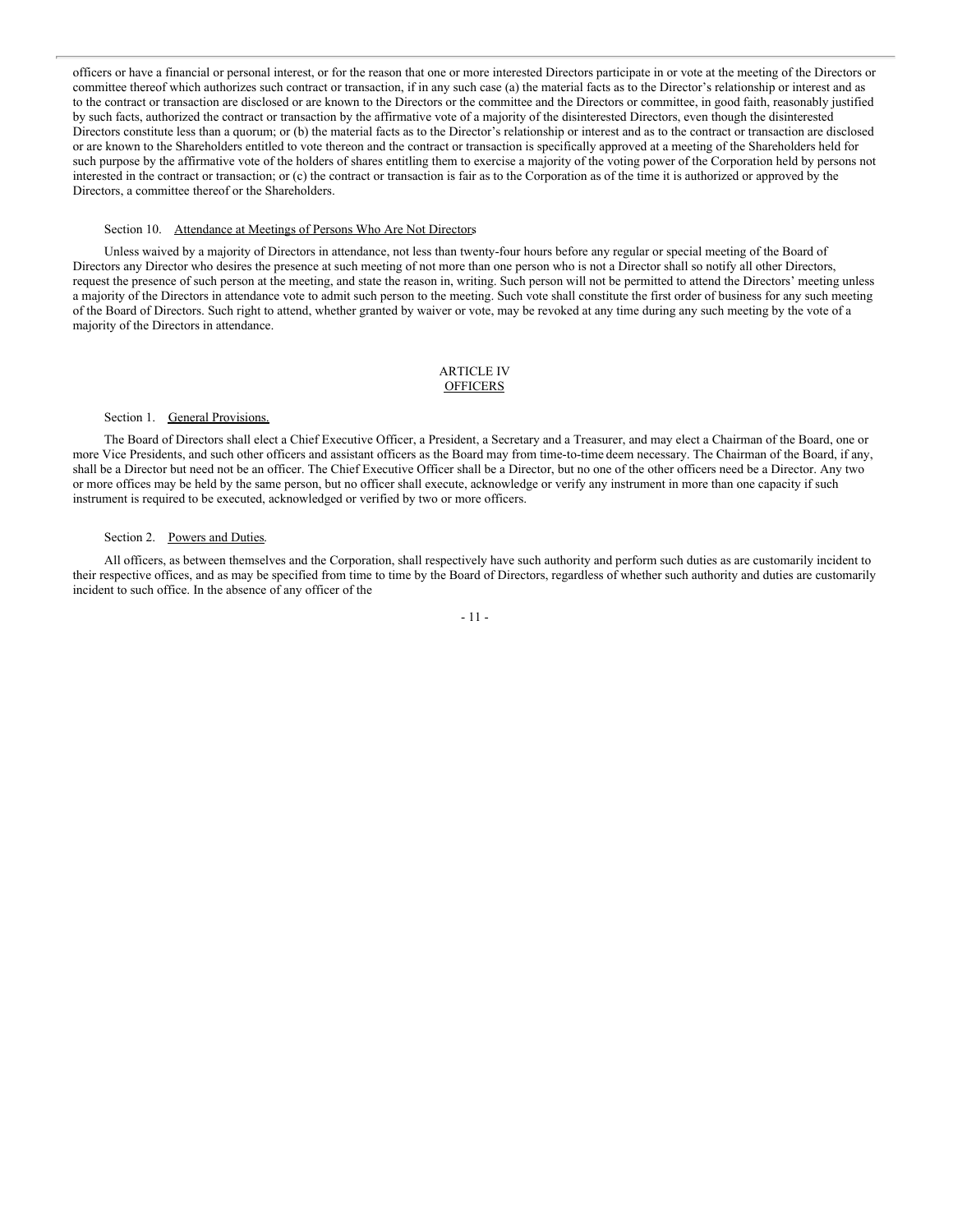Corporation, or for any other reason the Board of Directors may deem sufficient, powers or duties of such officer, or any of them may be delegated, to any other officer or to any Director. The Board of Directors may from time to time delegate to any officer authority to appoint and remove subordinate officers and to prescribe their authority and duties. Since the lawful purposes of this Corporation includes the acquisition and ownership of real property, personal property and property in the section of the Corporation's property rights in its patents, copyrights and trademarks, each of the officers of this Corporation is empowered to execute any power of attorney necessary to protect, secure, or vest the Corporation's interest in and to real property, personal property and its property protectable by patents, trademarks and copyright registrations and to secure such patents, copyrights and trademark registrations.

## Section 3. Term of Office and Removal.

(a) Term. Each officer of the Corporation shall hold office at the pleasure of the Board of Directors, and unless sooner removed by the Board of Directors, until the meeting of the Board of Directors following the date of election of Directors and until his successor is elected and qualified.

(b) Removal. The Board of Directors may remove any officer at any time with or without cause by the affirmative vote of a majority of Directors then in office.

#### Section 4. Compensation of Officers.

Unless compensation is otherwise determined by a majority of the Directors at a regular or special meeting of the Board of Directors or unless such determination is delegated by the Board of Directors to another officer or officers, the President of the Corporation from time to time shall determine the compensation to be paid to all officers and other employees for services rendered to the Corporation.

#### ARTICLE V INDEMNIFICATION OF DIRECTORS AND OFFICERS

#### Section 1. Right of Indemnification.

Each Director, officer and member of a committee of this Corporation, and any person who may have served at the request of this Corporation as a Director, trustee, officer, employee or agent of any other corporation, partnership, joint venture, trust or other enterprise, such person's heirs, executors and administrators, shall be indemnified and held harmless by the Corporation, to the furthest extent permitted by law as then in effect, against all costs and expenses reasonably incurred by such person concerning, or in connection with, the defense of any claim asserted or suit or proceeding brought against such person by reason of that person's conduct or actions in such capacity at the time of incurring such costs or expenses, except costs and expenses incurred in relation to matters as to which such person shall have been willfully derelict in the performance of that person's duty. Such costs and expenses shall include the cost of reasonable settlements (with or without suit), judgments, attorneys' fees, costs of suit, fines and penalties and other liabilities (other than amounts paid by any such person to this Corporation or any subsidiary thereof). The right to indemnification conferred in this Section 1 shall be a contract right and shall include the

- 12 -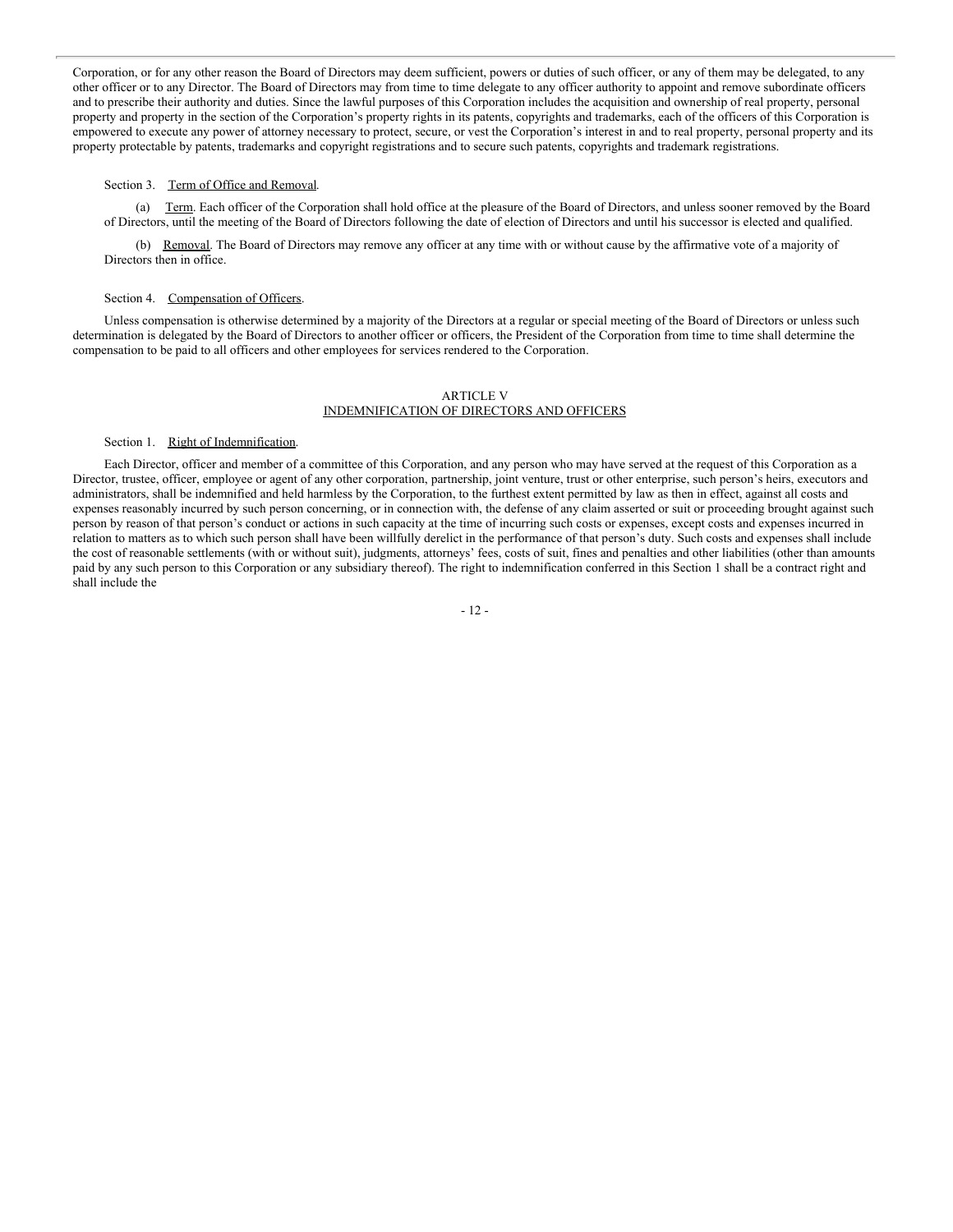right to be paid by the Corporation the expenses incurred in defending any proceeding in advance of its final dispositions (hereinafter an "advancement of expenses"). Any advancement of expenses shall be made only upon delivery to the Corporation of an undertaking by or on behalf of such indemnitee, to repay all amounts so advanced if it shall ultimately be determined by final judicial decision from which there is no further right to appeal that such indemnitee is not entitled to be indemnified for such expenses under this Section 1. To the extent any of the indemnification provisions set forth above prove to be ineffective for any reason in furnishing the indemnification provided, each of the persons named above shall be indemnified by the Corporation to the full extent authorized by the General Corporation Law of Ohio.

## Section 2. Definition of Performance.

For the purposes of this Article, a Director, officer or member of a committee shall conclusively be deemed not to have been willfully derelict in the performance of such person's duty as such Director, officer or member of committee:

(a) Determination by Suit. In a matter which shall have been the subject of a suit or proceeding in which such person was a party which is disposed of by adjudication on the merits, unless such person shall have been finally adjudged in such suit or proceeding to, have been willfully derelict in the performance of that person's duty as such Director, officer or member of a committee; or

[\(b\)](#page-1-0) Determination by Committee. In a matter not falling within (a) above, a majority of disinterested members of the Board of Directors or a majority of a committee of disinterested Shareholders of the Corporation, selected as hereinafter provided, shall determine that such person was not willfully derelict. Such determination shall be made by the disinterested members of the Board of Directors except where such members shall determine that such matter should be referred to said committee of disinterested Shareholders.

#### Section 3. Selection of Committee.

The selection of a committee of Shareholders provided above may be made by the majority vote of the disinterested Directors or, if there be no disinterested Director or Directors, by the chief executive officer of the Corporation. A Director or Shareholder shall be deemed disinterested in a matter if such person has no interest therein other than as a Director or Shareholder of the Corporation as the case may be. The Corporation shall pay the fees and expenses of the Shareholders or Directors, as the case may be, incurred in connection with making a determination as above provided.

## Section 4. Non-Committee Determination.

In the event that a Director, officer or member of a committee shall be found by some other method not to have been willfully derelict in the performance of such person's duty as such Director, officer or member of a committee, then such determination as to dereliction shall not be questioned on the ground that it was made otherwise than as provided above.

- 13 -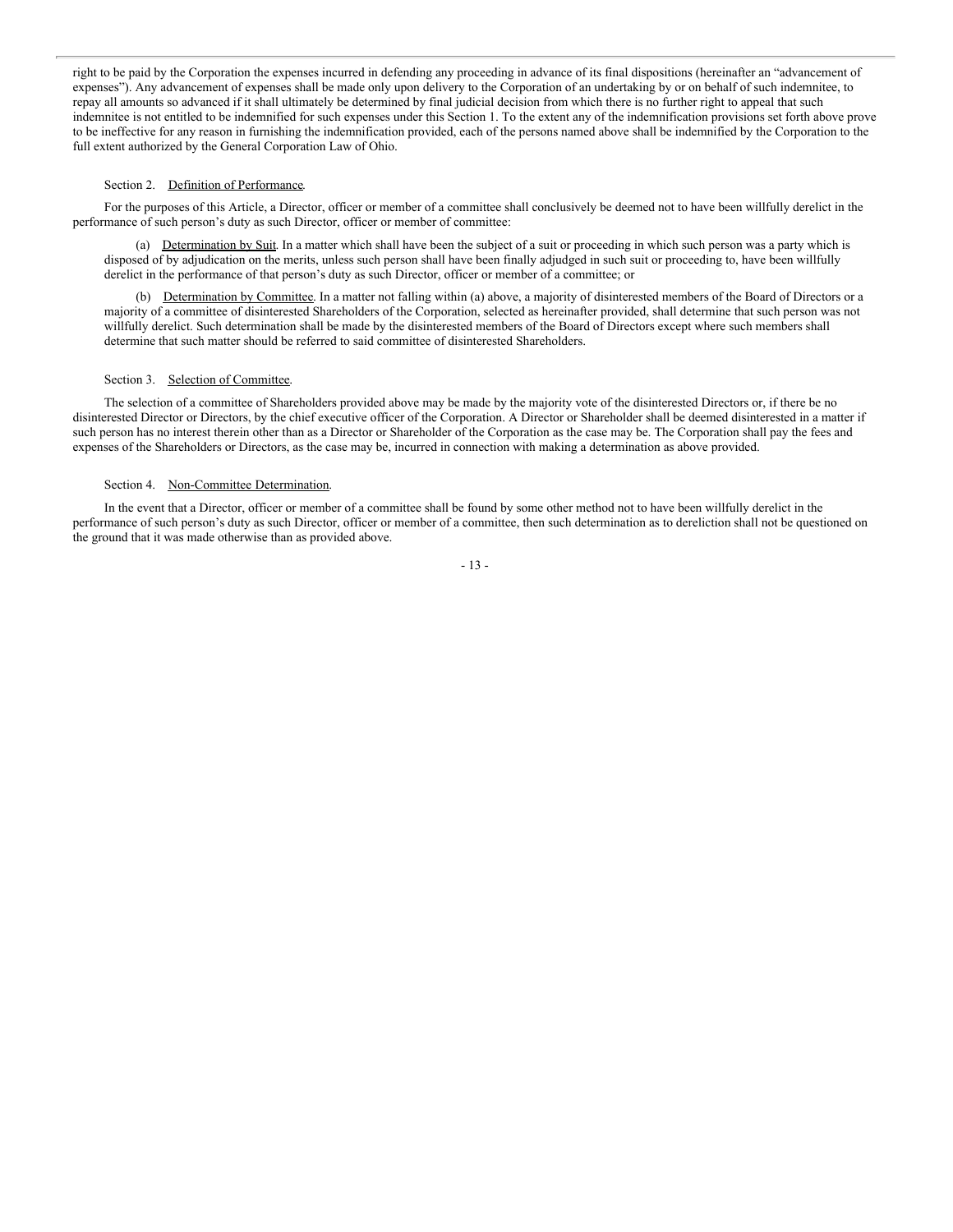#### Section 5. Indemnification by Law or Contract.

The foregoing rights of indemnification and payment of expenses shall not be exclusive of, and shall be in addition to any rights to which any such person may otherwise be entitled as a matter of law or by contract with the Corporation which is expressly permitted hereby.

# Section 6. **Insurance**.

The Corporation may, to the full extent then permitted by law and authorized by the Board of Directors, purchase and maintain insurance or furnish similar protection, including but not limited to trust funds, letters of credit or self-insurance, on behalf of or for any persons described in this Article V, against any liability asserted against and incurred by any such person in any such capacity, or arising out of his status as such, whether or not the Corporation would have the power to indemnify such person against such liability. Insurance may be purchased from or maintained with a person in which the Corporation has a financial interest.

# Section 7. Miscellaneous.

The right of indemnification conferred hereby shall be extended to any threatened action, suit or proceeding, and the failure to institute it shall be deemed its final determination. Advances may be made by the Corporation against costs, expenses and fees, as and upon the terms, determined by the Board of Directors.

## ARTICLE VI SECURITIES HELD BY THE CORPORATION

#### Section 1. Transfer of Securities Owned by the Corporation.

All endorsements, assignments, transfers, stock powers, share powers or other instruments of transfer of securities standing in the name of the Corporation shall be executed for and in the name of the Corporation by the President, by a Vice President, by the Secretary or by the Treasurer or by any other person or persons as may be thereunto authorized by the Board of Directors.

#### Section 2. Voting Securities Held by the Corporation.

The Chairman of the Board, President, and Vice President, Secretary or Treasurer, in person or by another person thereunto authorized by the Board of Directors, in person or by proxy or proxies appointed by him, shall have full power and authority on behalf of the Corporation to vote, act and consent with respect to any securities issued by other corporations which the Corporation may own.

- 14 -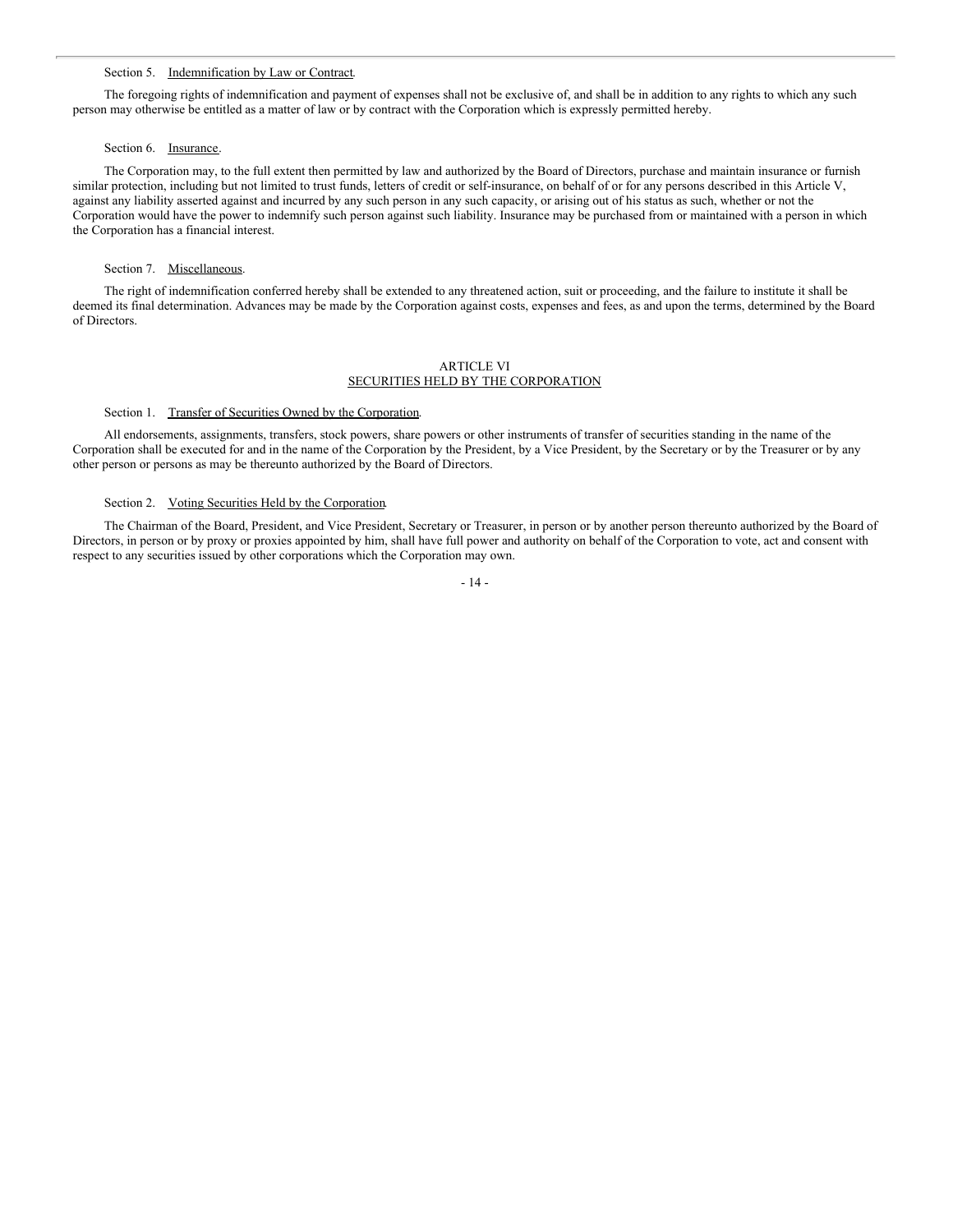#### ARTICLE VII SHARE CERTIFICATES

#### Section 1. Transfer and Registration of Certificates.

The Board of Directors shall have authority to make such rules and regulations, not inconsistent with law, the Articles or these Regulations, as it deems expedient concerning the issuance, transfer and registration of certificates for shares' and the shares represented thereby and may appoint transfer agents and registrars thereof.

#### Section 2. Uncertificated Shares of Stock; Stock Certificates.

The Board of Directors may provided by resolution, to the extent permitted by applicable law and unless otherwise provided by the Articles or these Regulations, that some or all of any or all classes and series of shares of stock of the Corporation shall be issued in uncertificated form pursuant to customary arrangements for issuing shares in such uncertificated form, including by electronic or other means. Any such resolution shall not apply to shares then represented by a certificate until such certificate is surrendered to the Corporation, nor shall such a resolution apply to a certificated share issued in exchange for an uncertificated share. Within a reasonable time after the issuance or transfer of uncertificated shares, the Corporation shall send to the registered owner of the shares a written notice containing the information required to be set forth or stated on certificates pursuant to applicable law. Notwithstanding the foregoing, upon the written request of a holder of shares of the Corporation delivered to the Secretary, such holder is entitled to receive one or more certificates representing the shares of stock of the Corporation held by such holder. Any such certificate shall be signed by the Chairman of the Board, the President or a Vice President and the Secretary or Treasurer or an Assistant Secretary, and sealed with the seal of the Corporation. Such signatures and/or seal may be a facsimile, engraved or printed. In case any such officer who has signed any such certificate shall have ceased to be such officer before such certificate is delivered by the Corporation, it may nevertheless be issued and delivered by the Corporation with the same effect as if such officer had not ceased to be such at the date of its delivery. Any certificate representing the stock of the Corporation shall be in such form as shall be approved by the Board of Directors and shall conform to the requirements of the laws of the State of Ohio.

## Section 3. Substituted Certificates.

Any person claiming that a certificate for shares has been lost, stolen or destroyed, shall make an affidavit or affirmation of that fact and, if required, shall give the Corporation (and its registrar or registrars and its transfer agent or agents, if any) a bond of indemnity, in such form and with one or more sureties [satisfacto](#page-1-0)ry to the Board, and, if required by the Board of Directors, shall advertise the same in such manner as the Board of Directors may require, where upon a new certificate may be executed and delivered of the same tenor and for the same number of shares as the one alleged to have been lost, stolen or destroyed.

- 15 -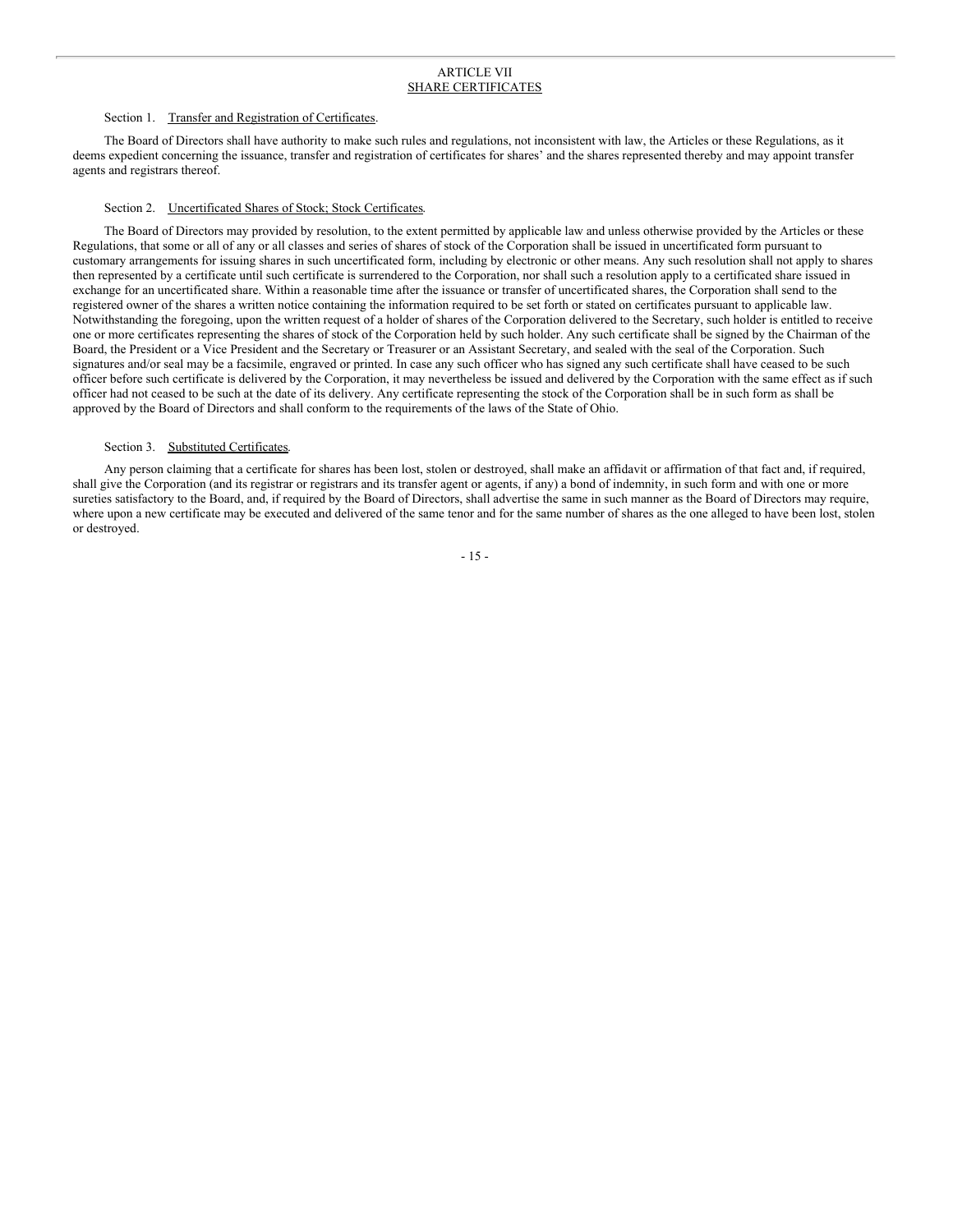## ARTICLE VIII CONSISTENCY WITH ARTICLES OF INCORPORATION

If any provisions of these Regulations shall be inconsistent with the Corporation's Articles of Incorporation (and as they may be amended from time to time), the Articles of Incorporation (as so amended at the time) shall govern.

## ARTICLE IX SECTION HEADINGS

The headings contained in this Code of Regulations are for reference purposes only and shall not be construed to be part of and/or shall not affect in any way the [mean](#page-1-0)ing or interpretation of this Code of Regulations.

## ARTICLE X **AMENDMENTS**

This Code of Regulations of the Corporation (and as it may be amended fromtime-to-time) may be amended or added to by the affirmative vote or the written consent of the Shareholders of record entitled to exercise a majority of the voting power on such proposal or by the directors to the extent permitted by the Ohio General Corporation Law; provided, however, that if an amendment or addition is adopted by written consent without a meeting of the Shareholders or otherwise by the directors, it shall be the duty of the Secretary to enter the amendment or addition in the records of the Corporation, and to provide notice to Shareholders to the extent required by applicable law.

- 16 -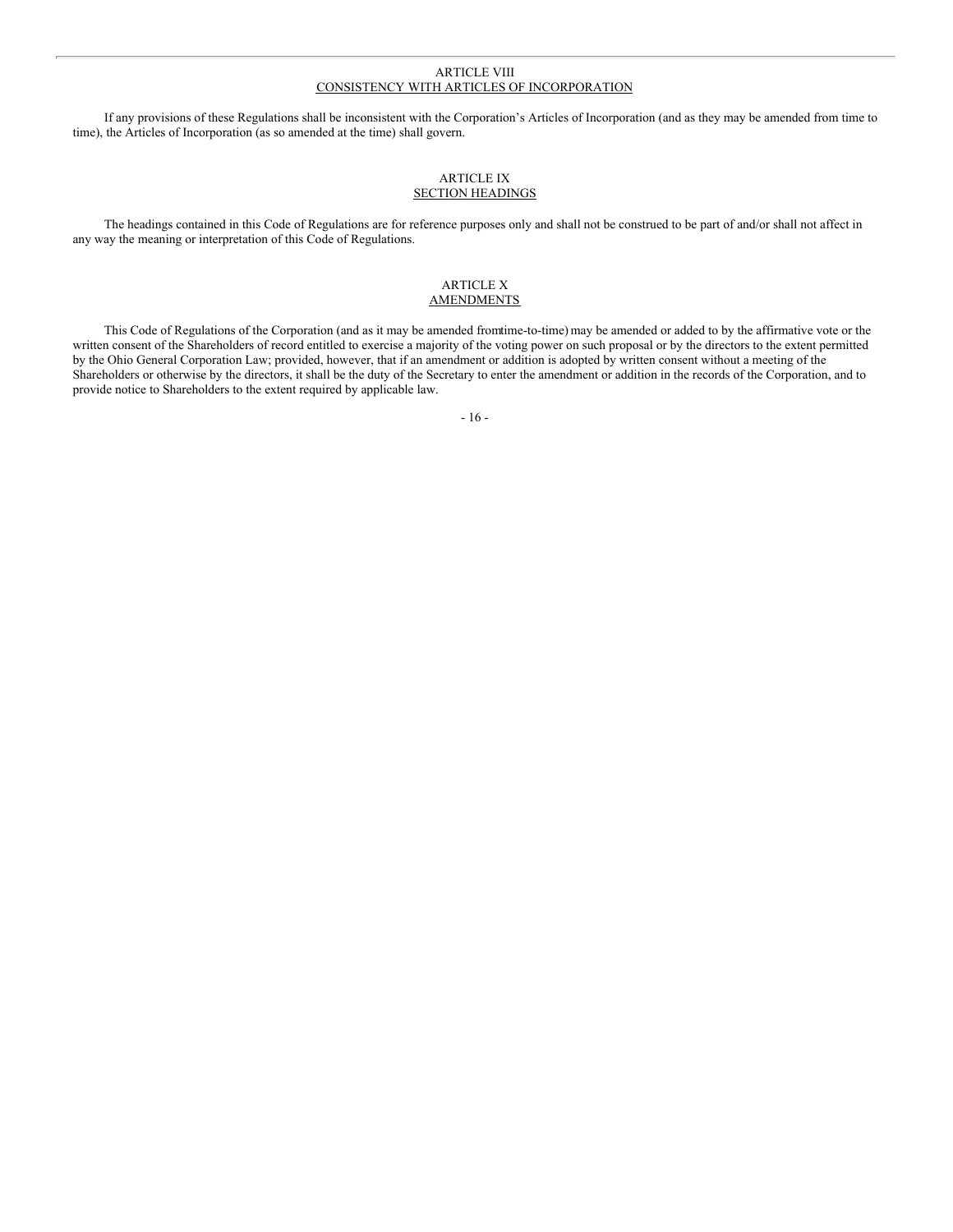#### **Description of Registrant's Securities**

#### **Registered Pursuant to Section 12 of the Securities Exchange Act of 1934**

<span id="page-66-0"></span>As of November 26, 2019, Meridian Bioscience, Inc. ("we," "our") has one class of securities registered under Section 12 of the Securities Exchange Act of 1934, as amended, namely, common stock. We also are authorized to issue preferred stock. The description below does not include all of the terms of our common stock and preferred stock and should be read together with our Amended and Restated Articles of Incorporation and Amended and Restated Code of Regulations.

## **General**

Under our Amended and Restated Articles of Incorporation, we are authorized to issue up to 72,000,000 shares of capital stock, including:

- 71,000,000 shares of common stock, without par value; and
- 1,000,000 shares of preferred stock, without par value.

## **Common Stock**

Each outstanding share of common stock is entitled to one vote on all matters submitted to a vote of shareholders, and shareholders have cumulative voting rights, subject to compliance with applicable Ohio law. Our shares of common stock are traded on the Nasdaq Global Select Market.

Subject to the rights of holders of any outstanding shares of preferred stock, each record holder of common stock on the applicable record date is entitled to receive dividends on common stock to the extent authorized by our Board of Directors out of assets legally available for the payment of dividends. In addition, subject to the rights of holders of any outstanding preferred shares, holders of common stock are entitled to share ratably in our assets legally available for distribution to our shareholders in the event of our liquidation, dissolution or winding up after payment of or adequate provision for all our known debts and liabilities.

Holders of common stock do not have any preemptive rights to subscribe for any of our securities. No conversion, redemption or sinking fund provisions apply to the common stock, and the holders of common stock are not liable to further calls or assessments by us.

#### **Preferred Stock**

Our Board of Directors is authorized, without shareholder approval, to issue up to 1,000,000 shares of preferred stock in one or more series and to fix the rights, preferences, privileges and restrictions granted to or imposed upon the preferred shares, including voting rights, dividend rights, conversion rights, terms of redemption, liquidation preference, sinking fund terms and the number of shares constituting any series or the designation of a series. Our Board of **Directors**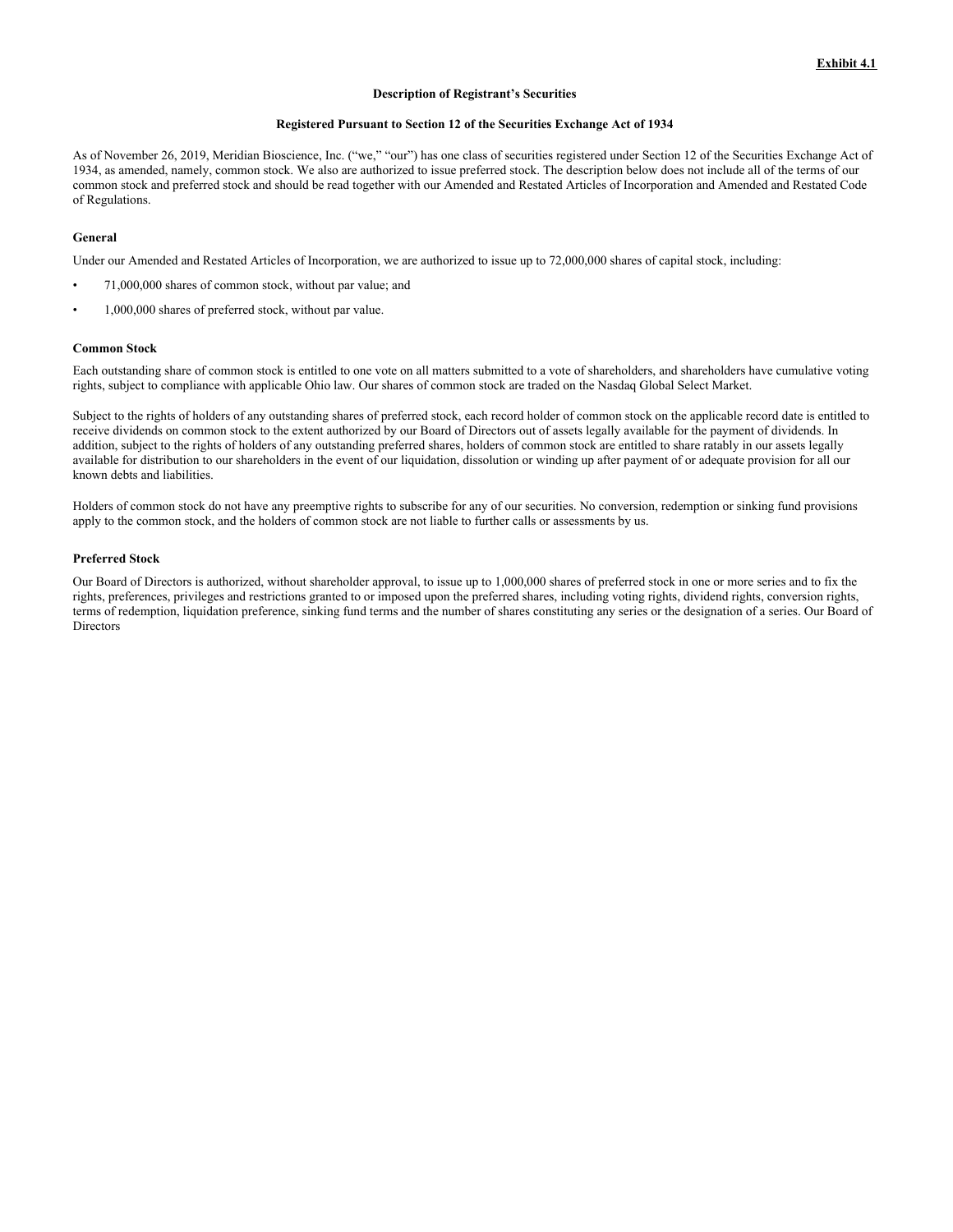can, without shareholder approval, issue preferred shares with voting and conversion rights that could adversely affect the voting power of the holders of common stock. Any preferred shares issued would also rank senior to our common stock as to rights up on liquidation, winding-up or dissolution. If we issue any preferred shares that are convertible into our common stock, such issuance shares could have the effect of delaying, deferring or preventing a change in control of our company. No preferred shares are outstanding.

## **Business Combinations**

We are subject to Chapter 1704 of the Ohio General Corporation Law ("OGCL"), which prohibits certain business combinations and transactions between an "issuing public corporation" and an "Ohio law interested shareholder" for at least three years after the Ohio law interested shareholder attains 10% ownership, unless the Board of Directors of the issuing public corporation approves the transaction before the Ohio law interested shareholder attains 10% ownership. An "issuing public corporation" is an Ohio corporation with 50 or more shareholders that has its principal place of business, principal executive offices, or substantial assets within the State of Ohio, and as to which no close corporation agreement exists. An "Ohio law interested shareholder" is a beneficial owner of 10% or more of the shares of a corporation. Examples of transactions regulated by Chapter 1704 include the disposition of assets, mergers and consolidations, voluntary dissolutions and the transfer of shares.

Subsequent to the three-year period, a transaction subject to Chapter 1704 may take place provided that certain conditions are satisfied, including:

- prior to the interested shareholder's share acquisition date, the board of directors approved the purchase of shares by the interested shareholder;
- the [transacti](#page-1-0)on is approved by the holders of shares with at least 662/3% of the voting power of the corporation (or a different proportion set forth in the articles of incorporation), including at least a majority of the outstanding shares after excluding shares controlled by the Ohio law interested shareholder; or
- the business combination results in shareholders, other than the Ohio law interested shareholder, receiving a fair price plus interest for their shares.

[Chapt](#page-1-0)er 1704 is applicable to all corporations formed under Ohio law.

The OGCL also [requires](#page-2-0) approval of mergers, dissolutions, dispositions of all or substantially all of a corporation's assets and majority share acquisitions and combinations [involving](#page-6-0) the issuance of shares representing one-sixth or more of the voting power of the company immediately after the consummation of the transaction (other than [so-called](#page-13-0) "parent-subsidiary" mergers), by two-thirds of the voting power of the company, unless the articles of incorporation specify a different [proporti](#page-13-0)on (but not less than a majority). Our articles of incorporation do not specify a voting power proportion different than that specified by Ohio law in [connection](#page-14-0) with the approval of these transactions.

## **[Trans](#page-14-0)fer Agent and Registrar**

Computershare serves as the [transfer](#page-15-0) agent and registrar for our [common](#page-14-0) stock.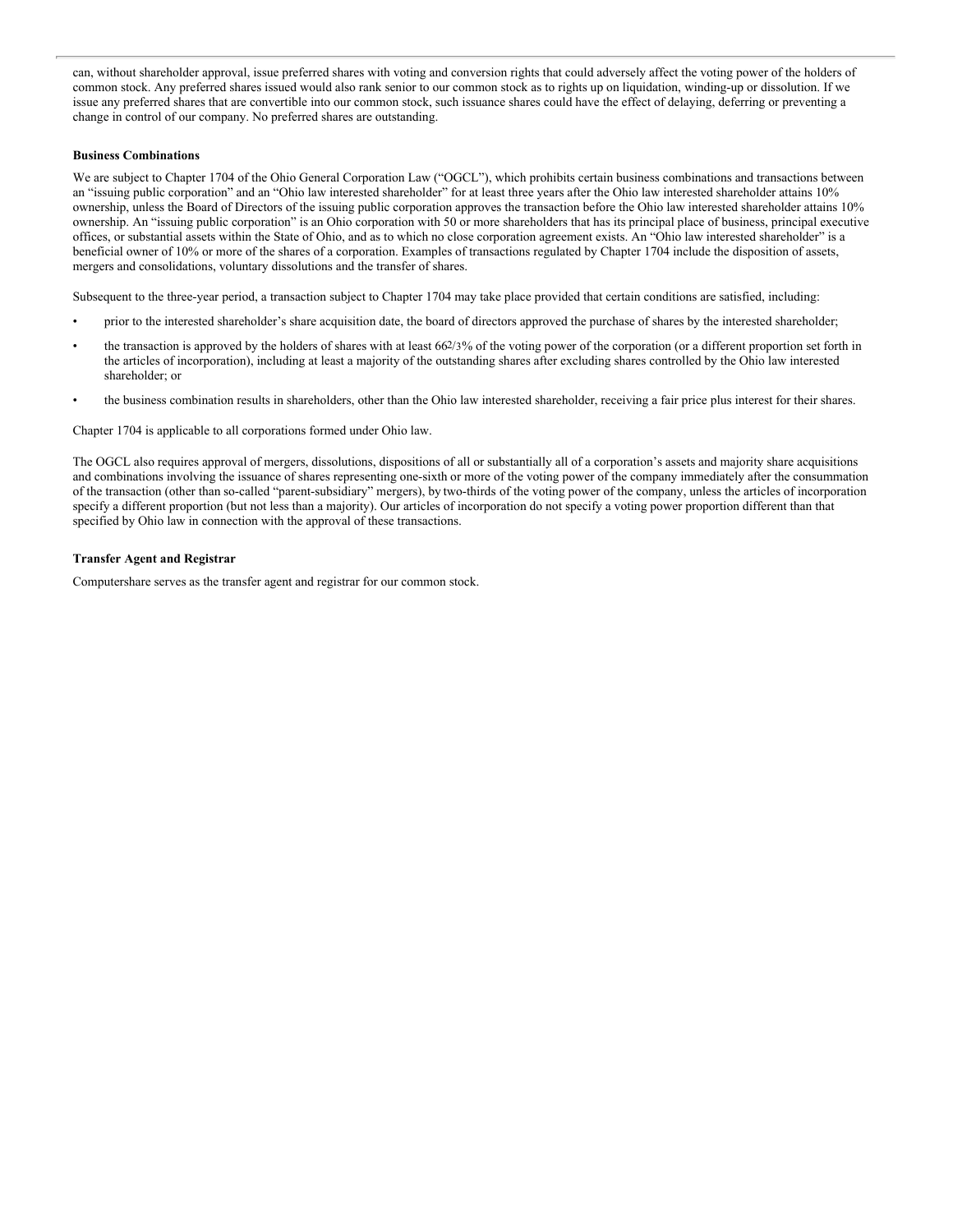# **Exhibit 21**

# **Subsidiaries of the Registrant**

- <span id="page-68-0"></span>1. Meridian Bioscience Corporation, an Ohio corporation
- 2. Meridian Life Science, Inc., a Maine corporation
- 3. Meridian Bioscience Europe, s.r.l., an Italian corporation
- 4. Meridian Bioscience Europe S.A., a Belgian corporation
- 5. Meridian Bioscience Europe B.V., a Dutch corporation
- 6. Meridian Bioscience Asia Pte. Ltd., a Singapore corporation
- 7. Meridian Bioscience UK Ltd., a United Kingdom corporation
- 8. Meridian Bioscience International Ltd., a United Kingdom corporation
- 9. Meridian Bioscience Beijing, LLC, a Wholly Foreign Owned Enterprise located in Beijing, China
- 10. Meridian Bioscience Canada, Inc., a Canadian corporation
- 11. Bioline Ltd., a United Kingdom corporation
- 12. Bioline Reagents Ltd., a United Kingdom corporation
- 13. Bioline GmbH, a German corporation
- 14. Bioline (Aust) Pty Ltd., an Australian corporation
- 15. Magellan Biosciences, Inc., a Delaware corporation
- 16. Magellan Diagnostics, Inc., a Delaware corporation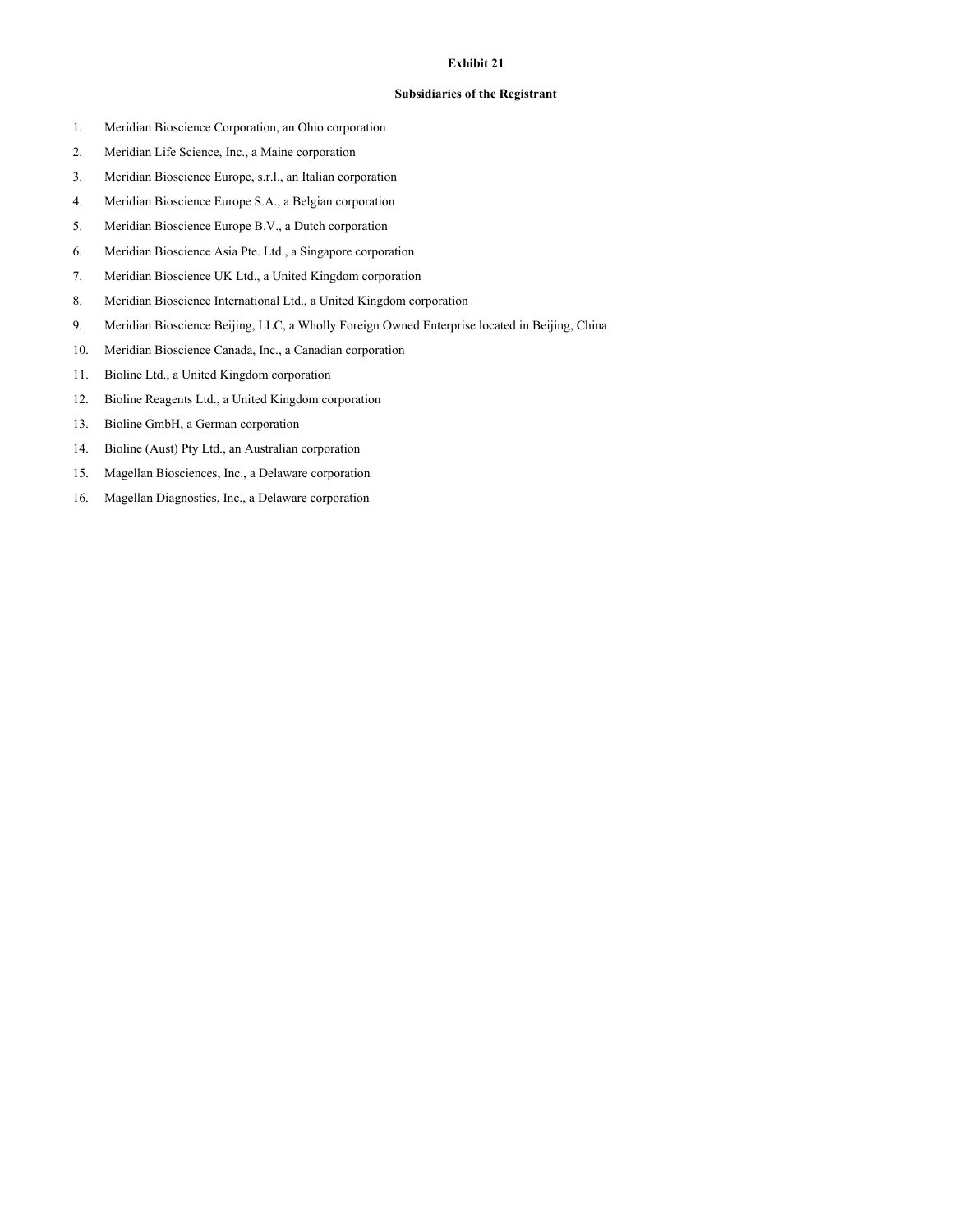# **Exhibit 23**

# **Consent of Independent Registered Public Accounting Firm**

<span id="page-69-0"></span>We have issued our reports dated November 26, 2019, with respect to the consolidated financial statements, schedule, and internal control over financial reporting included in the Annual Report of Meridian Bioscience, Inc. on Form 10-K for the year ended September 30, 2019. We consent to the incorporation by reference of said reports in the Registration Statements of Meridian Bioscience, Inc. on Form S-3 (File No. 333-221794), and on Forms S-8 (File No. 333-179440, File No. 333-155703 and File No. 333-122554).

/s/ GRANT THORNTON LLP

Cincinnati, Ohio November 26, 2019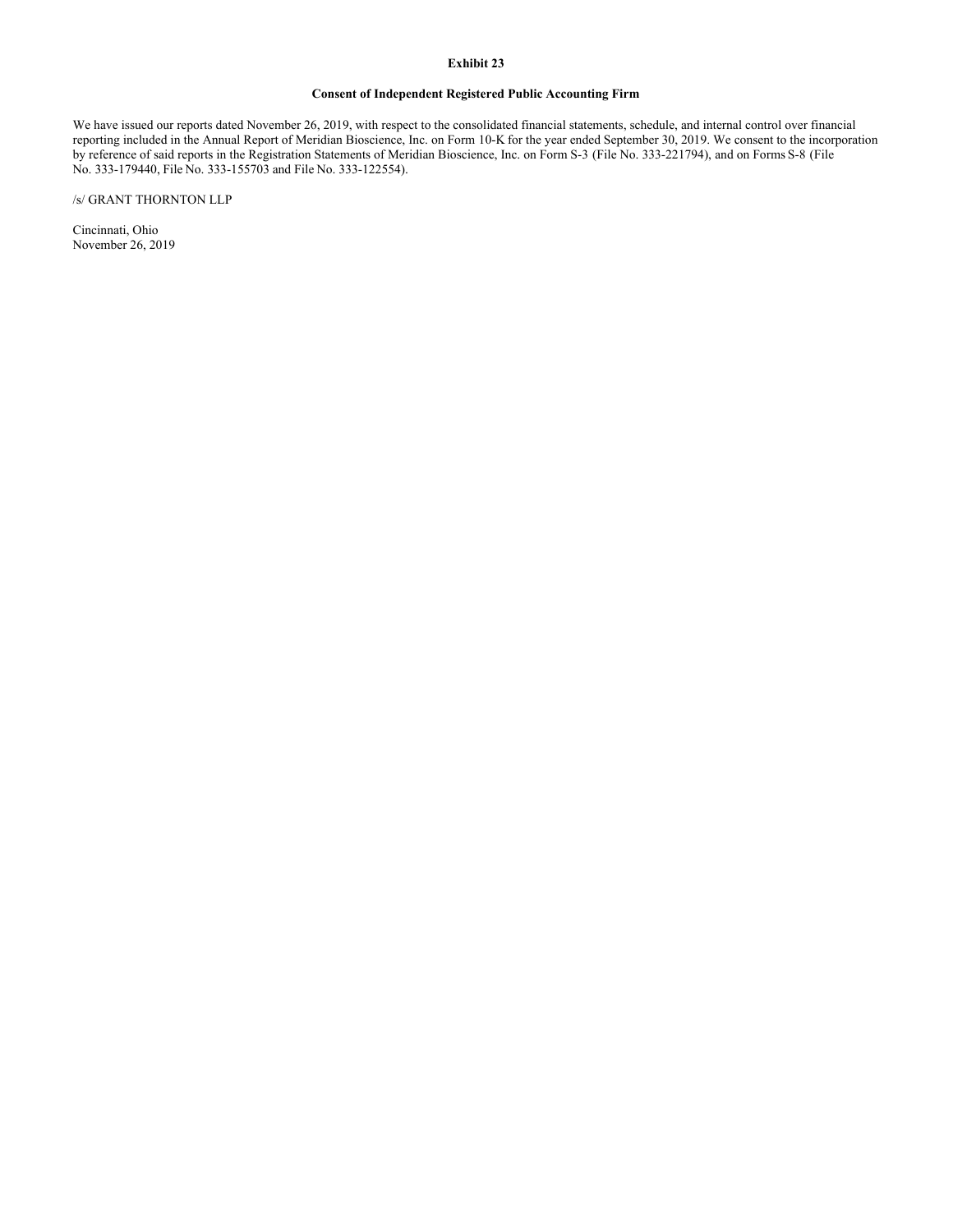## **Exhibit 31.1**

## **Certification of Principal Executive Officer Pursuant to Securities Exchange Act Rule13a-14(a)**

<span id="page-70-0"></span>I, Jack Kenny, certify that:

- 1. I have reviewed this annual report on Form 10-K of Meridian Bioscience, Inc.;
- 2. Based on my knowledge, this report does not contain any untrue statement of a material fact or omit to state a material fact necessary to make the statements made, in light of the circumstances under which such statements were made, not misleading with respect to the period covered by this report;
- 3. Based on my knowledge, the financial statements, and other financial information included in this report, fairly present in all material respects the financial condition, results of operations and cash flows of the registrant as of, and for, the periods presented in this report;
- 4. The registrant's other certifying officer(s) and I are responsible for establishing and maintaining disclosure controls and procedures (as defined in Exchange Act Rules 13a-15(e) and 15d-15(e)) and internal control over financial reporting (as defined in Exchange Act Rules13a-15(f) and 15d-15(f)) for the registrant and have:
	- a) Designed such disclosure controls and procedures, or caused such disclosure controls and procedures to be designed under our supervision, to ensure that material information relating to the registrant, including its consolidated subsidiaries, is made known to us by others within those entities, particularly during the period in which this report is being prepared;
	- b) Designed such internal control over financial reporting, or caused such internal control over financial reporting to be designed under our supervision, to provide reasonable assurance regarding the reliability of financial reporting and the preparation of the financial statements for external purposes in accordance with generally accepted accounting principles;
	- c) Evaluated the effectiveness of the registrant's disclosure controls and procedures and presented in this report our conclusions about the effectiveness of the disclosure controls and procedures, as of the end of the period covered by this report based on such evaluation; and
	- d) Disclosed in this report any change in the registrant's internal control over financial reporting that occurred during the registrant's most recent fiscal quarter (the registrant's fourth fiscal quarter in the case of an annual report) that has materially affected, or is reasonably likely to materially affect, the registrant's internal control over financial reporting; and
- 5. The registrant's other certifying officer(s) and I have disclosed, based on our most recent evaluation of internal control over financial reporting, to the registrant's auditors and the audit committee of the registrant's board of directors (or persons performing the equivalent functions):
	- a) All significant deficiencies and material weaknesses in the design or operation of internal control over financial reporting which are reasonably likely to adversely affect the registrant's ability to record, process, summarize and report financial information; and
	- b) Any fraud, whether or not material, that involves management or other employees who have a significant role in the registrant's internal control over financial reporting.

Date: November 26, 2019

/s/ Jack Kenny Jack Kenny Chief Executive Officer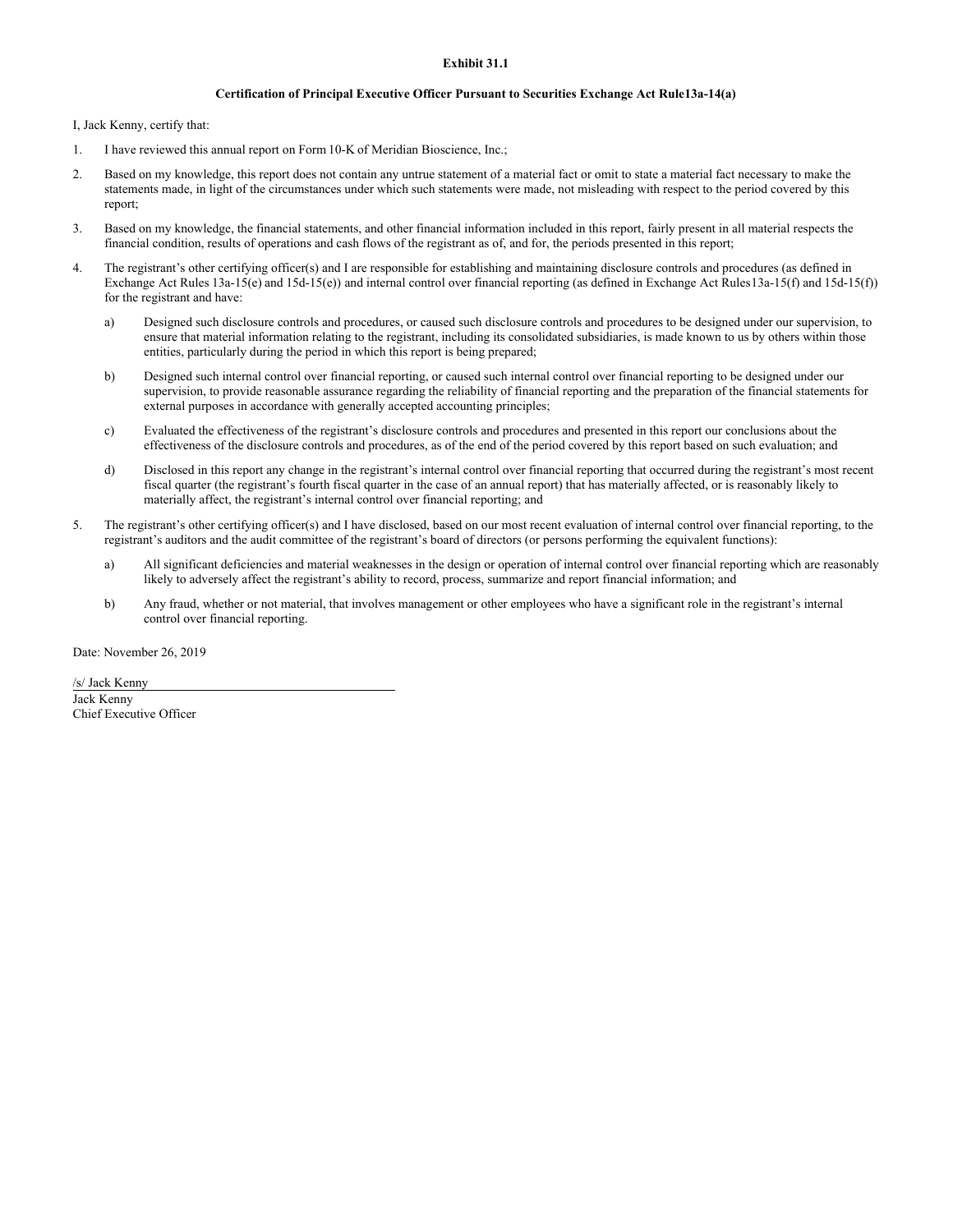## **Exhibit 31.2**

## **Certification of Principal Financial Officer Pursuant to Securities Exchange Act Rule13a-14(a)**

<span id="page-71-0"></span>I, Bryan T. Baldasare, certify that:

- 1. I have reviewed this annual report on Form 10-K of Meridian Bioscience, Inc.;
- 2. Based on my knowledge, this report does not contain any untrue statement of a material fact or omit to state a material fact necessary to make the statements made, in light of the circumstances under which such statements were made, not misleading with respect to the period covered by this report;
- 3. Based on my knowledge, the financial statements, and other financial information included in this report, fairly present in all material respects the financial condition, results of operations and cash flows of the registrant as of, and for, the periods presented in this report;
- 4. The registrant's other certifying officer(s) and I are responsible for establishing and maintaining disclosure controls and procedures (as defined in Exchange Act Rules 13a-15(e) and 15d-15(e)) and internal control over financial reporting (as defined in Exchange Act Rules13a-15(f) and 15d-15(f)) for the registrant and have:
	- a) Designed such disclosure controls and procedures, or caused such disclosure controls and procedures to be designed under our supervision, to ensure that material information relating to the registrant, including its consolidated subsidiaries, is made known to us by others within those entities, particularly during the period in which this report is being prepared;
	- b) Designed such internal control over financial reporting, or caused such internal control over financial reporting to be designed under our supervision, to provide reasonable assurance regarding the reliability of financial reporting and the preparation of the financial statements for external purposes in accordance with generally accepted accounting principles;
	- c) Evaluated the effectiveness of the registrant's disclosure controls and procedures and presented in this report our conclusions about the effectiveness of the disclosure controls and procedures, as of the end of the period covered by this report based on such evaluation; and
	- d) Disclosed in this report any change in the registrant's internal control over financial reporting that occurred during the registrant's most recent fiscal quarter (the registrant's fourth fiscal quarter in the case of an annual report) that has materially affected, or is reasonably likely to materially affect, the registrant's internal control over financial reporting; and
- 5. The registrant's other certifying officer(s) and I have disclosed, based on our most recent evaluation of internal control over financial reporting, to the registrant's auditors and the audit committee of the registrant's board of directors (or persons performing the equivalent functions):
	- a) All significant deficiencies and material weaknesses in the design or operation of internal control over financial reporting which are reasonably likely to adversely affect the registrant's ability to record, process, summarize and report financial information; and
	- b) Any fraud, whether or not material, that involves management or other employees who have a significant role in the registrant's internal control over financial reporting.

Date: November 26, 2019

/s/ Bryan T. Baldasare Bryan T. Baldasare Executive Vice President and Chief Financial Officer